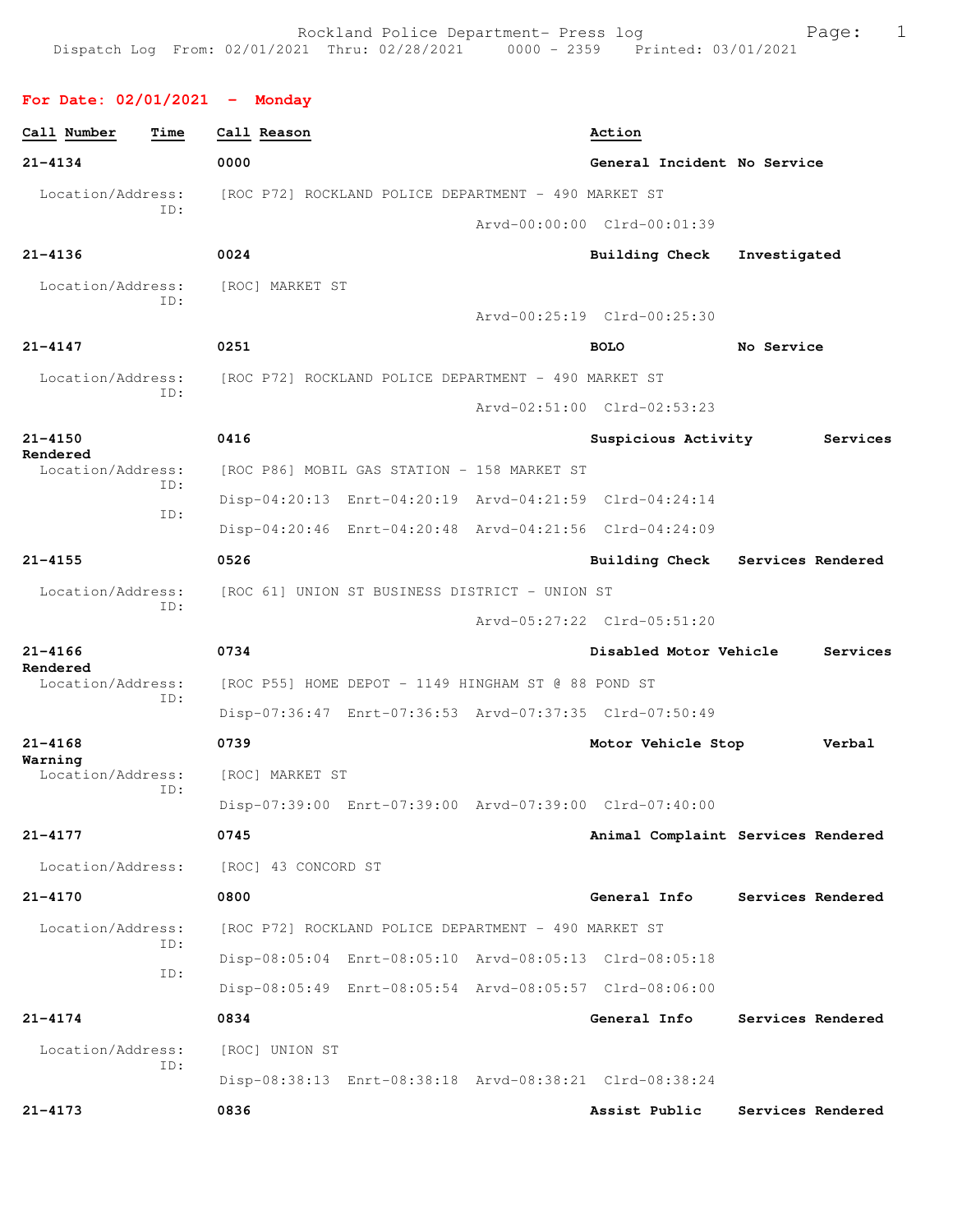|                                      | Rockland Police Department- Press log<br>Dispatch Log From: 02/01/2021 Thru: 02/28/2021 0000 - 2359 Printed: 03/01/2021 |  |                                 | 2<br>Page:                          |  |  |
|--------------------------------------|-------------------------------------------------------------------------------------------------------------------------|--|---------------------------------|-------------------------------------|--|--|
| Location/Address:<br>TD:             | [ROC] TAUNTON AVE                                                                                                       |  |                                 |                                     |  |  |
|                                      |                                                                                                                         |  | Arvd-08:36:59 Clrd-08:37:54     |                                     |  |  |
| $21 - 4182$<br>Required              | 0906                                                                                                                    |  | Motor Vehicle Complaint         | Services Not                        |  |  |
| Location/Address:<br>ID:             | [ROC P93] BEN - 100 WEYMOUTH ST                                                                                         |  |                                 |                                     |  |  |
|                                      | Disp-09:15:13 Enrt-09:15:17                                                                                             |  | Clrd-09:20:26                   |                                     |  |  |
| $21 - 4198$                          | 1043                                                                                                                    |  | General Info                    | Report Follows                      |  |  |
| Location/Address:<br>ID:             | [ROC P89] CALVARY CHAPEL - 175 MARKET ST                                                                                |  |                                 |                                     |  |  |
|                                      | Disp-10:50:25 Enrt-10:50:34 Arvd-10:50:38 Clrd-11:31:05                                                                 |  |                                 |                                     |  |  |
| $21 - 4200$                          | 1105                                                                                                                    |  | Animal Complaint Report Follows |                                     |  |  |
| Location/Address:<br>ID:             | [ROC] 64 MORNINGSIDE DR                                                                                                 |  |                                 |                                     |  |  |
|                                      | $Disp-11:06:19$                                                                                                         |  | Arvd-11:06:24 Clrd-11:56:36     |                                     |  |  |
| $21 - 4203$<br>Services Rendered     | 1128                                                                                                                    |  | Sex offender or dissemination   |                                     |  |  |
| Location/Address:                    | [ROC P72] ROCKLAND POLICE DEPARTMENT - 490 MARKET ST                                                                    |  |                                 |                                     |  |  |
| ID:<br>ID:                           | Disp-11:32:30                                                                                                           |  | $Clrd-16:12:45$                 |                                     |  |  |
|                                      | Disp-11:35:54 Enrt-11:56:23 Arvd-11:56:26 Clrd-11:56:29                                                                 |  |                                 |                                     |  |  |
| $21 - 4218$                          | 1229                                                                                                                    |  | Assist Public                   | Services Rendered                   |  |  |
| Location/Address:<br>ID:             | [ROC 23] PLEASANT STREET STORAGE - 265 PLEASANT ST                                                                      |  |                                 |                                     |  |  |
|                                      | $Disp-12:31:00$                                                                                                         |  | Clrd-13:38:21                   |                                     |  |  |
| 21-4231                              | 1358                                                                                                                    |  | Burglar Alarm                   | Services Rendered                   |  |  |
| Location/Address:<br>TD:             | [ROC P17] THE RUG MERCHANT - 11 COMMERCE RD                                                                             |  |                                 |                                     |  |  |
| ID:                                  | Disp-14:00:15 Enrt-14:00:20 Arvd-14:01:29 Clrd-14:16:21                                                                 |  |                                 |                                     |  |  |
| ID:                                  | Disp-14:03:11 Enrt-14:03:37                                                                                             |  | $Clrd-14:08:20$                 |                                     |  |  |
|                                      | $Disp-14:03:26$                                                                                                         |  | $Clrd-14:03:33$                 |                                     |  |  |
| $21 - 4234$                          | 1409                                                                                                                    |  | General Info                    | Services Rendered                   |  |  |
| Location/Address:                    | [ROC P72] ROCKLAND POLICE DEPARTMENT - 490 MARKET ST                                                                    |  |                                 |                                     |  |  |
| $21 - 4243$                          | 1511                                                                                                                    |  | Vehicle Maintenance             | No Action                           |  |  |
| Required<br>Location/Address:<br>ID: | [ROC P72] ROCKLAND POLICE DEPARTMENT - 490 MARKET ST                                                                    |  |                                 |                                     |  |  |
|                                      |                                                                                                                         |  | Arvd-15:16:30 Clrd-15:19:06     |                                     |  |  |
| $21 - 4245$                          | 1602                                                                                                                    |  | <b>TIME OFF</b>                 | No Action Required                  |  |  |
| Location/Address:<br>ID:             | [ROC P72] ROCKLAND POLICE DEPARTMENT - 490 MARKET ST                                                                    |  |                                 |                                     |  |  |
|                                      |                                                                                                                         |  | Arvd-16:02:00 Clrd-16:04:02     |                                     |  |  |
| $21 - 4248$                          | 1614                                                                                                                    |  |                                 | SHIFT ASSIGNMENTS Services Rendered |  |  |
| Location/Address:                    | [ROC P72] ROCKLAND POLICE DEPARTMENT - 490 MARKET ST                                                                    |  |                                 |                                     |  |  |
| $21 - 4247$                          | 1615                                                                                                                    |  | TIME OFF                        | No Action Required                  |  |  |
| Location/Address:<br>ID:             | [ROC P72] ROCKLAND POLICE DEPARTMENT - 490 MARKET ST                                                                    |  |                                 |                                     |  |  |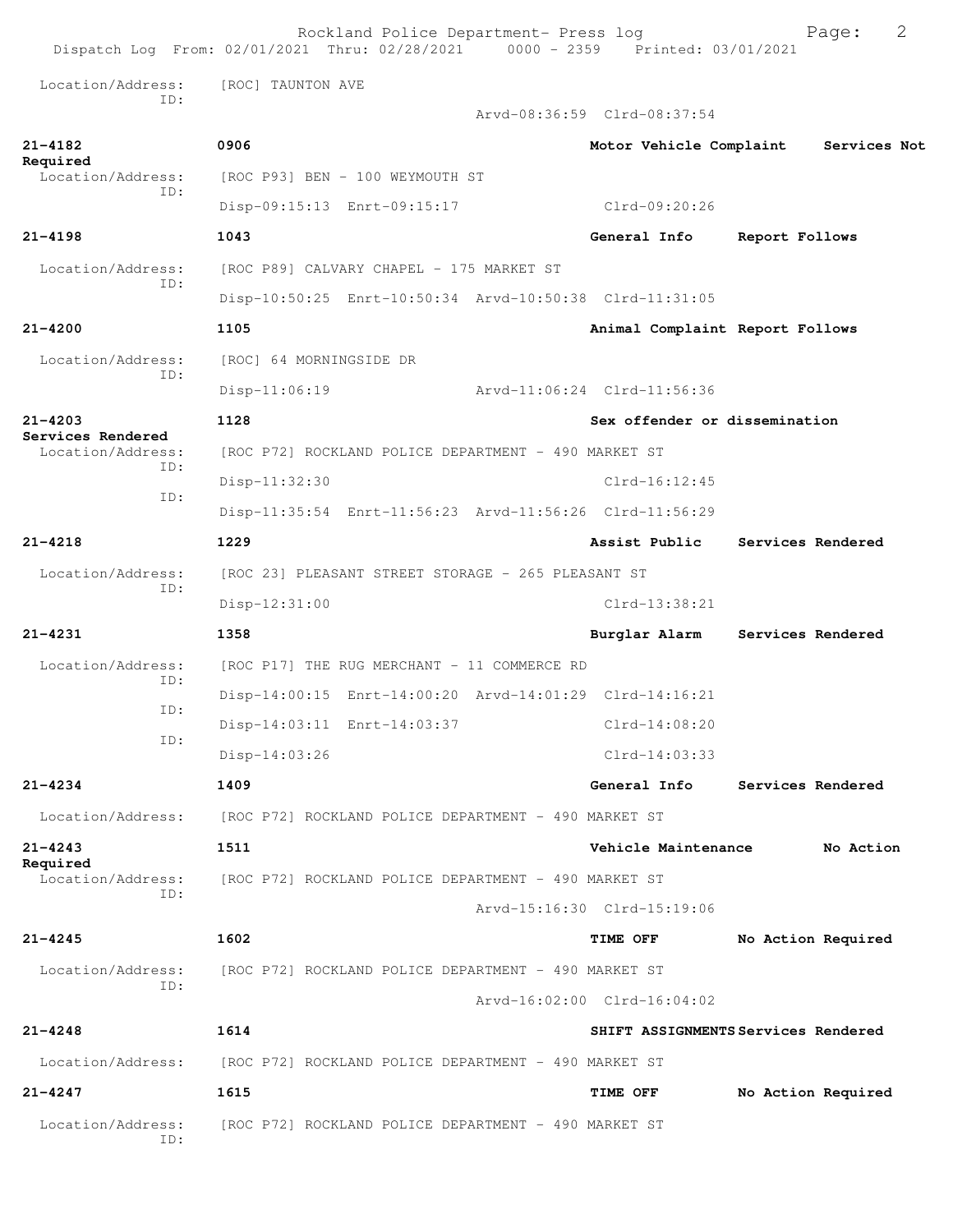Rockland Police Department- Press log entitled and Page: 3

Arvd-16:15:38 Clrd-16:17:28

| $21 - 4267$                      | 1745                                                                   | <b>SICK SERGEANT</b>                     | Services Rendered                   |
|----------------------------------|------------------------------------------------------------------------|------------------------------------------|-------------------------------------|
| Location:                        | [ROC]                                                                  |                                          |                                     |
| $21 - 4271$                      | 1814                                                                   | Disturbance                              | Unfounded                           |
| Location/Address:                | [ROC] 56 FAIRVIEW ST                                                   |                                          |                                     |
| ID:                              | Disp-18:17:31 Enrt-18:18:34 Arvd-18:20:40 Clrd-18:27:07                |                                          |                                     |
| ID:                              | Disp-18:17:45 Enrt-18:18:38 Arvd-18:23:02 Clrd-18:27:11                |                                          |                                     |
| $21 - 4274$<br>Rendered          | 1818                                                                   | Stolen Motor Vehicle                     | Services                            |
| Location/Address:<br>ID:         | [ROC P72] ROCKLAND POLICE DEPARTMENT - 490 MARKET ST                   |                                          |                                     |
|                                  | $Disp-18:24:44$                                                        | $Clrd-18:25:04$                          |                                     |
| $21 - 4278$                      | 1856                                                                   | General Info                             | Services Rendered                   |
|                                  | Location/Address: [ROC P72] ROCKLAND POLICE DEPARTMENT - 490 MARKET ST |                                          |                                     |
| $21 - 4290$                      | 2041                                                                   |                                          | Animal Complaint Services Rendered  |
| Location/Address:                | [ROC] 32 WOODSBURY RD                                                  |                                          |                                     |
| ID:<br>ID:                       | Disp-20:43:55                                                          | $Clrd-21:14:21$                          |                                     |
|                                  | $Disp-21:09:57$                                                        | Arvd-21:10:06 Clrd-21:14:28              |                                     |
| $21 - 4291$                      | 2045                                                                   |                                          | Animal Complaint Services Rendered  |
|                                  | Location/Address: [ROC] 41 JOHNSON TER                                 |                                          |                                     |
| $21 - 4311$                      | 2326                                                                   | <b>Time off</b>                          | Services Rendered                   |
| Location:                        | [ROC]                                                                  |                                          |                                     |
| $21 - 4314$<br>Follows           | 2352                                                                   | MVA Property Damage Only                 | Report                              |
| Location/Address:                | [ROC] SPRING ST                                                        |                                          |                                     |
| ID:<br>ID:                       | Disp-23:53:30 Enrt-23:53:39 Arvd-23:53:41 Clrd-02/02/2021 @ 00:17:43   |                                          |                                     |
| ID:                              | Disp-23:53:30 Enrt-23:53:43 Arvd-23:53:46 Clrd-23:56:49                |                                          |                                     |
| ID:                              | Disp-23:56:40                                                          | Arvd-23:56:44 Clrd-23:56:53              |                                     |
|                                  | $Disp-00:17:32$                                                        | Arvd-00:17:36 Clrd-02/02/2021 @ 00:17:39 |                                     |
| For Date: $02/02/2021$ - Tuesday |                                                                        |                                          |                                     |
| $21 - 4319$                      | 0021                                                                   |                                          | SHIFT ASSIGNMENTS Services Rendered |
| Location/Address:                | [ROC P72] ROCKLAND POLICE DEPARTMENT - 490 MARKET ST                   |                                          |                                     |
| ID:                              | $Disp-00:22:32$                                                        | $Clrd-00:22:48$                          |                                     |
| $21 - 4327$                      | 0131                                                                   | 911 Hang Up                              | No Action Required                  |
| Location/Address:                | [ROC 70] WEBSTER PARK NURSING AND REHAB - 56 WEBSTER ST                |                                          |                                     |
| $21 - 4343$                      | 0350                                                                   | Burglar Alarm                            | Services Rendered                   |
| Location/Address:<br>ID:         | [ROC P45] COMFORT INN - 850 HINGHAM ST                                 |                                          |                                     |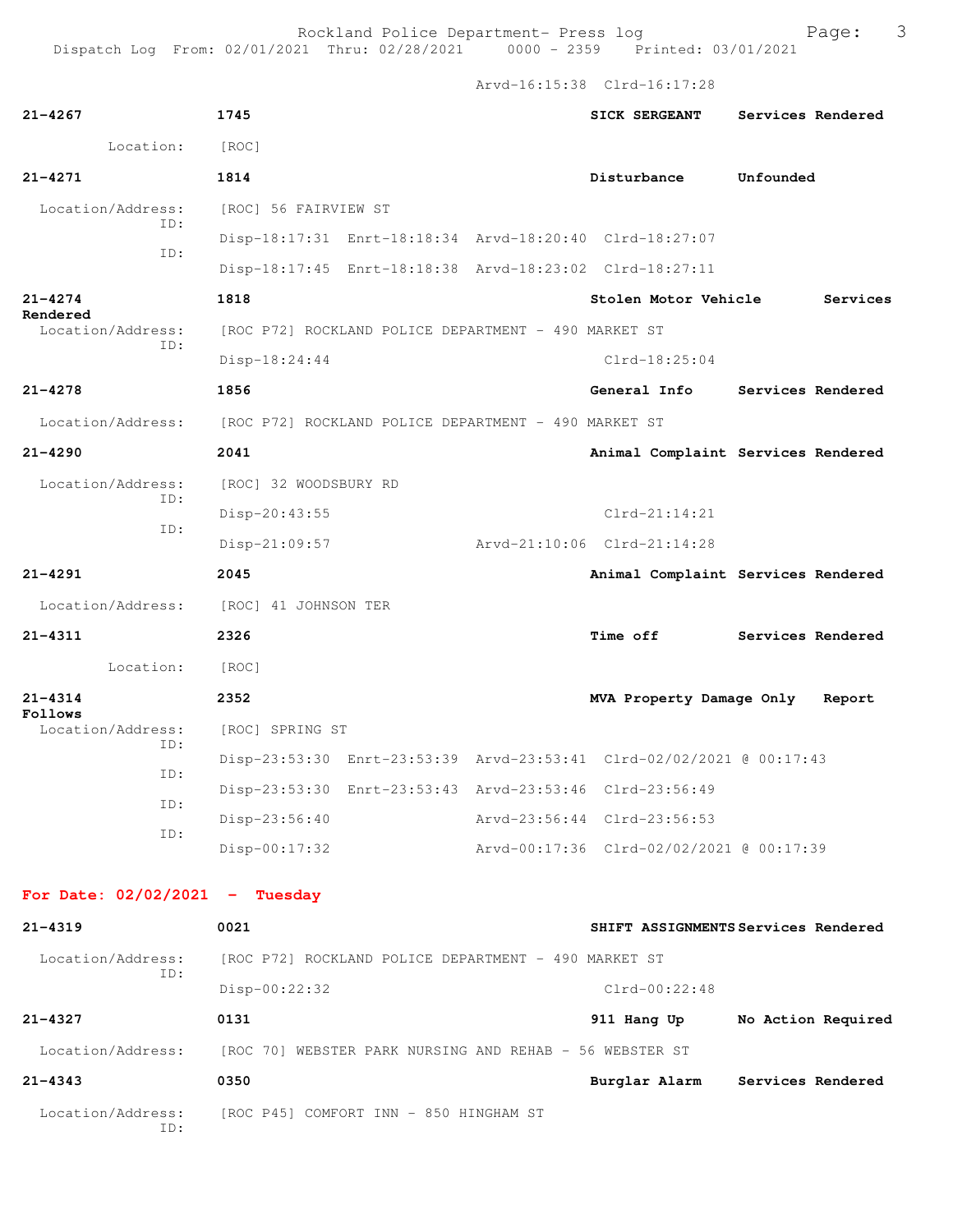| Dispatch Log From: 02/01/2021 Thru: 02/28/2021 0000 - 2359 Printed: 03/01/2021 |                                                      | Rockland Police Department- Press log                |                                                         | 4<br>Page:                     |
|--------------------------------------------------------------------------------|------------------------------------------------------|------------------------------------------------------|---------------------------------------------------------|--------------------------------|
|                                                                                |                                                      |                                                      | Disp-03:53:54 Enrt-03:54:03 Arvd-03:58:37 Clrd-04:02:23 |                                |
| ID:                                                                            | Disp-03:54:09 Enrt-03:54:13                          |                                                      | $Clrd-04:02:28$                                         |                                |
| $21 - 4344$                                                                    | 0354                                                 |                                                      | Burglar Alarm                                           | Building                       |
| Checked/Secured<br>Location/Address:                                           | [ROC] 100 WEYMOUTH ST                                |                                                      |                                                         |                                |
| ID:                                                                            |                                                      |                                                      | Disp-03:55:50 Enrt-03:56:19 Arvd-03:58:25 Clrd-04:02:10 |                                |
| $21 - 4350$                                                                    | 0500                                                 |                                                      | Building Check                                          | Appears Secure                 |
| Location/Address:                                                              | [ROC] UNION ST                                       |                                                      |                                                         |                                |
| ID:                                                                            | Disp-05:00:57                                        |                                                      | Arvd-05:06:26 Clrd-05:12:22                             |                                |
| $21 - 4354$                                                                    | 0559                                                 |                                                      | Details / Time off                                      | Services                       |
| Rendered<br>Location:                                                          | [ROC]                                                |                                                      |                                                         |                                |
| $21 - 4355$                                                                    | 0606                                                 |                                                      | Motor Vehicle Stop                                      | Verbal                         |
| Warning<br>Location/Address:                                                   | [ROC P107] DUNKIN DONUTS - 165 MARKET ST             |                                                      |                                                         |                                |
| TD:                                                                            |                                                      |                                                      | Arvd-06:06:00 Clrd-06:14:44                             |                                |
| $21 - 4365$                                                                    | 0742                                                 |                                                      | 911 Accidental                                          | Gone on arrival                |
| Location/Address:                                                              | [ROC] 507 BEECH ST                                   |                                                      |                                                         |                                |
| ID:                                                                            | Disp-07:43:36 Enrt-07:43:59                          |                                                      | $Clrd-07:50:44$                                         |                                |
| ID:                                                                            | Disp-07:46:51 Enrt-07:46:56                          |                                                      | $Clrd-07:50:40$                                         |                                |
| $21 - 4368$                                                                    | 0752                                                 |                                                      | MVA Property Damage Only                                | Services                       |
| Rendered<br>Location/Address:                                                  | [ROC] 23 LEISUREWOODS DR                             |                                                      |                                                         |                                |
|                                                                                |                                                      |                                                      |                                                         |                                |
| ID:                                                                            |                                                      |                                                      | Disp-07:57:03 Enrt-07:57:20 Arvd-08:14:38 Clrd-08:27:07 |                                |
| $21 - 4369$                                                                    | 0800                                                 |                                                      | General Info                                            | Services Rendered              |
| Location/Address:                                                              |                                                      | [ROC P72] ROCKLAND POLICE DEPARTMENT - 490 MARKET ST |                                                         |                                |
| ID:                                                                            |                                                      |                                                      | Disp-08:04:24 Enrt-08:04:29 Arvd-08:04:32 Clrd-08:04:35 |                                |
| $21 - 4370$                                                                    | 0808                                                 |                                                      | General Info                                            | Services Rendered              |
| Location/Address:                                                              | [ROC] POND ST                                        |                                                      |                                                         |                                |
| ID:                                                                            |                                                      |                                                      | Disp-08:14:24 Enrt-08:14:29 Arvd-08:14:34 Clrd-08:14:38 |                                |
| $21 - 4377$                                                                    | 0847                                                 |                                                      |                                                         | General Info Services Rendered |
| Location/Address:                                                              | [ROC P72] ROCKLAND POLICE DEPARTMENT - 490 MARKET ST |                                                      |                                                         |                                |
| ID:                                                                            |                                                      |                                                      | Disp-09:04:10 Enrt-09:04:16 Arvd-09:04:19 Clrd-09:04:23 |                                |
| $21 - 4376$                                                                    | 0849                                                 |                                                      | Health & Welfare Check                                  | Services                       |
| Rendered<br>Location/Address:                                                  | [ROC] 51 MAPLE ST                                    |                                                      |                                                         |                                |
| ID:                                                                            |                                                      |                                                      | Arvd-08:53:42 Clrd-09:08:17                             |                                |
| 21-4389                                                                        | 0956                                                 |                                                      | General Info                                            | Peace Restored                 |
| Location/Address:                                                              | [ROC] NORMAN ST                                      |                                                      |                                                         |                                |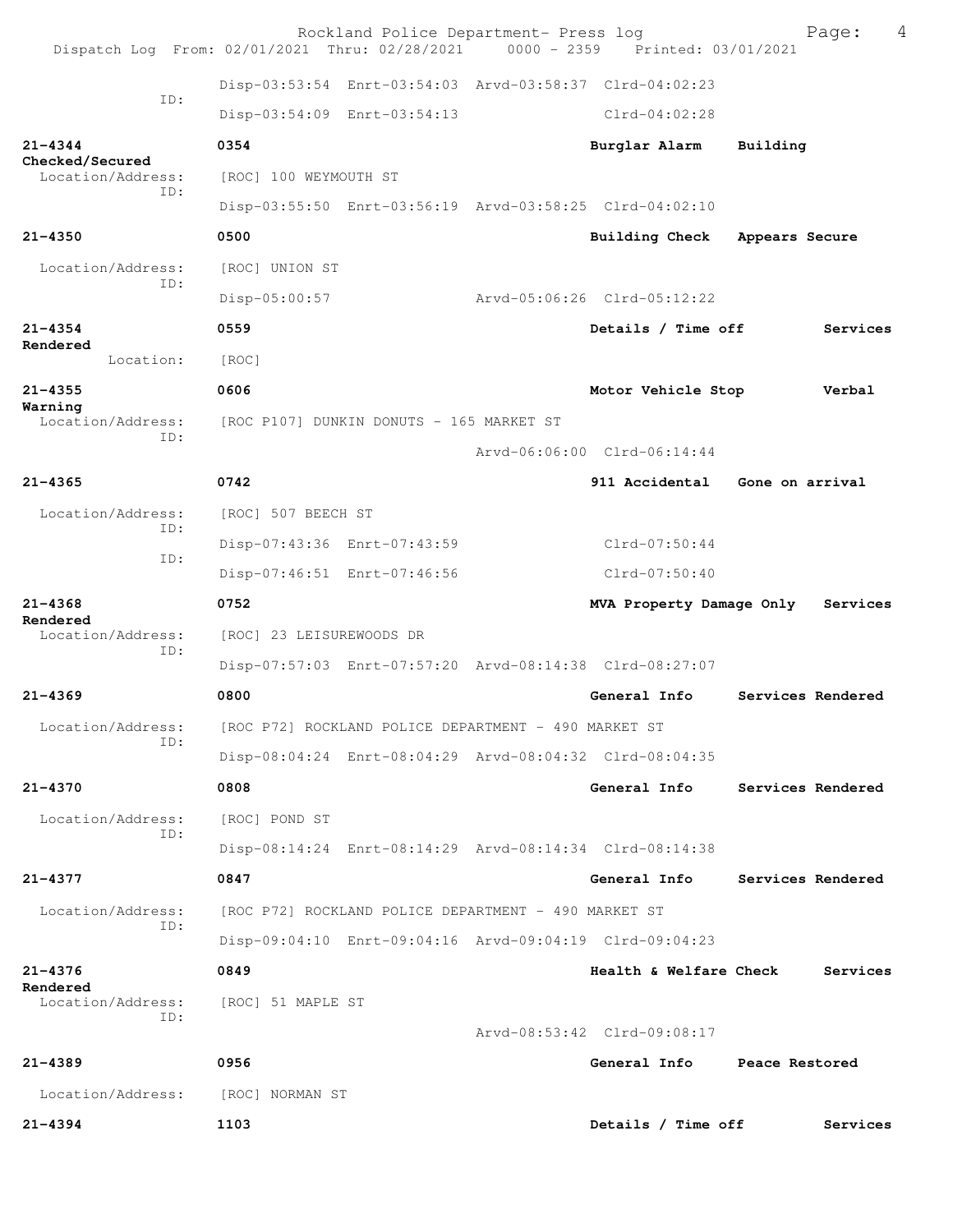Rockland Police Department- Press log Page: 5 Dispatch Log From:  $02/01/2021$  Thru:  $02/28/2021$  0000 - 2359 **Rendered**  Location: [ROC] **21-4395 1103 Motor Vehicle Complaint Services Rendered**  Location/Address: [ROC] ROCKLAND STATE FOREST - NORTH AVE ID: Disp-11:08:11 Enrt-11:08:14 Arvd-11:08:21 Clrd-11:16:53 **21-4402 1152 SGT. ADMIN DAY Services Rendered** Location: [ROC] **21-4406 1219 Assist Fire Department Services Rendered**  Location/Address: [ROC] AL'S PRIME - 327 MARKET ST Apt. #Q ID: Disp-12:20:55 Enrt-12:20:57 Arvd-12:24:43 Clrd-12:29:17 **21-4420 1359 Details / Time off Services Rendered**  Location: [ROC] **21-4432 1429 911 Accidental Services Rendered** Location/Address: [ROC] 101 SALEM ST ID: Disp-14:32:23 Enrt-14:32:25 Arvd-14:34:26 Clrd-14:43:47 **21-4445 1621 General Info Appears Secure** Location/Address: [ROC P72] ROCKLAND POLICE DEPARTMENT - 490 MARKET ST **21-4446 1621 Lost/Found Property Report Follows**  [ROC 69] SOUTH SHORE REHAB & NURSING - 115 NORTH AVE ID: Disp-16:33:16 Arvd-16:45:38 Clrd-17:21:35 **21-4456 1708 Motor Vehicle Complaint Services Rendered**  Location/Address: [ROC] TOWN FOREST - NORTH AVE ID: Disp-17:09:31 Enrt-17:10:02 Arvd-17:17:46 Clrd-17:26:59 **21-4461 1730 Building Check Appears Secure** Location/Address: [ROC P89] CALVARY CHAPEL - 175 MARKET ST ID: Arvd-17:31:47 Clrd-17:42:46 **21-4462 1748 Follow-Up Investigation No Service** Location/Address: [ROC 206] 51 MAPLE ST Apt. #246 ID: Disp-17:49:58 Arvd-17:50:01 Clrd-18:00:00 **21-4465 1828 MVA Property Damage Only Services Rendered**<br>Location/Address: [ROC 166] 24 CLARK RD ID: Disp-18:30:23 Enrt-18:30:26 Arvd-18:35:11 Clrd-18:44:01 **21-4469 1952 Assist Public Peace Restored** Location/Address: [ROC] 87 LINCOLN RD ID: Disp-20:20:33 Enrt-20:20:40 Arvd-20:26:57 Clrd-21:05:14 ID: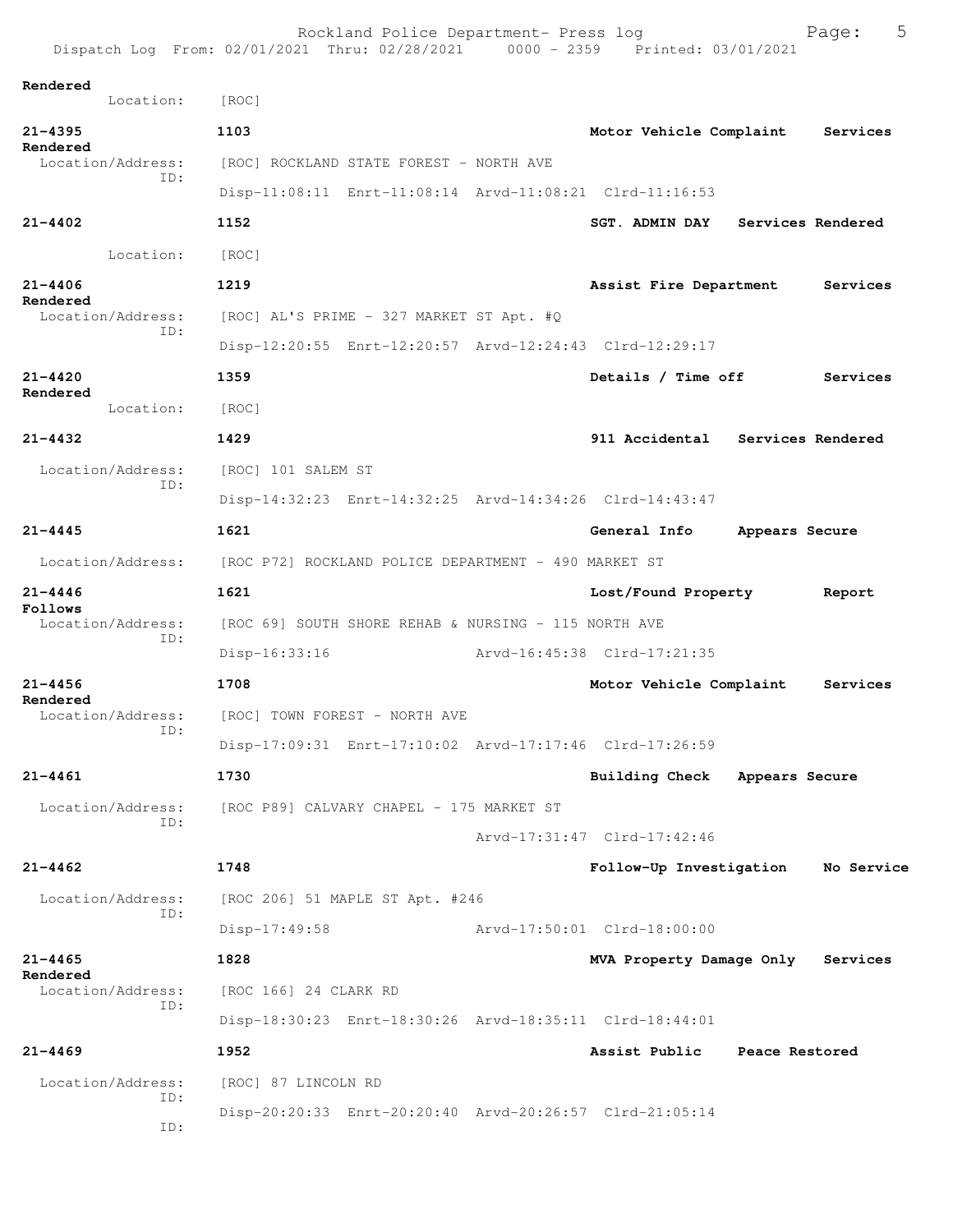| Dispatch Log From: 02/01/2021 Thru: 02/28/2021 0000 - 2359 Printed: 03/01/2021 |                                                      | Rockland Police Department- Press log |                                                         | 6<br>Page:                          |
|--------------------------------------------------------------------------------|------------------------------------------------------|---------------------------------------|---------------------------------------------------------|-------------------------------------|
|                                                                                |                                                      |                                       | Disp-20:23:26 Enrt-20:23:28 Arvd-20:27:26 Clrd-21:04:01 |                                     |
| $21 - 4474$                                                                    | 2117                                                 |                                       | Building Check Appears Secure                           |                                     |
| Location/Address:<br>TD:                                                       | [ROC P89] CALVARY CHAPEL - 175 MARKET ST             |                                       |                                                         |                                     |
|                                                                                |                                                      |                                       | Arvd-21:18:18 Clrd-21:18:28                             |                                     |
| $21 - 4476$                                                                    | 2149                                                 |                                       |                                                         | 911 Accidental Services Rendered    |
| Location/Address:                                                              | [ROC 394] 609 SALEM ST                               |                                       |                                                         |                                     |
| TD:                                                                            |                                                      |                                       | Disp-21:51:20 Enrt-21:51:57 Arvd-22:00:37 Clrd-22:06:16 |                                     |
| $21 - 4480$                                                                    | 2238                                                 |                                       | 911 Hang Up                                             | Transported to                      |
| Hospital<br>Location/Address:                                                  | [ROC 68] 204 MONCRIEF RD                             |                                       |                                                         |                                     |
| ID:                                                                            |                                                      |                                       | Disp-22:39:36 Enrt-22:39:43 Arvd-22:45:13 Clrd-23:01:29 |                                     |
| ID:                                                                            |                                                      |                                       | Disp-22:39:41 Enrt-22:41:05 Arvd-22:44:10 Clrd-23:11:40 |                                     |
|                                                                                |                                                      |                                       |                                                         |                                     |
| For Date: $02/03/2021$ - Wednesday                                             |                                                      |                                       |                                                         |                                     |
| $21 - 4494$                                                                    | 0000                                                 |                                       | SHIFT ASSIGNMENTSNo Service                             |                                     |
| Location/Address: [ROC P72] ROCKLAND POLICE DEPARTMENT - 490 MARKET ST<br>TD:  |                                                      |                                       |                                                         |                                     |
|                                                                                |                                                      |                                       | Arvd-00:00:00 Clrd-00:02:23                             |                                     |
| $21 - 4499$                                                                    | 0128                                                 |                                       |                                                         | Details / Time off No Service       |
| Location:                                                                      | [ROC]                                                |                                       |                                                         |                                     |
| $21 - 4510$                                                                    | 0537                                                 |                                       |                                                         | Building Check Services Rendered    |
| Location/Address:<br>ID:                                                       | [ROC] HINGHAM ST                                     |                                       |                                                         |                                     |
|                                                                                |                                                      |                                       | Arvd-05:40:04 Clrd-05:40:45                             |                                     |
| $21 - 4511$<br>Checked/Secured                                                 | 0552                                                 |                                       | Building Check                                          | Building                            |
| Location/Address:<br>ID:                                                       | [ROC 61] UNION ST BUSINESS DISTRICT - UNION ST       |                                       |                                                         |                                     |
|                                                                                |                                                      |                                       | Arvd-05:53:32 Clrd-06:14:19                             |                                     |
| $21 - 4513$<br>Towed                                                           | 0614                                                 |                                       | Disabled Motor Vehicle                                  | Vehicle                             |
| Location/Address:<br>ID:                                                       | [ROC] BILL DELAHUNT PKWY                             |                                       |                                                         |                                     |
| ID:                                                                            |                                                      |                                       | Arvd-06:14:00 Clrd-06:28:31                             |                                     |
|                                                                                | Disp-06:27:32                                        |                                       | Arvd-06:27:36 Clrd-06:28:42                             |                                     |
| $21 - 4515$                                                                    | 0710                                                 |                                       | Burglar Alarm                                           | Services Rendered                   |
| Location/Address:<br>ID:                                                       | [ROC P1] 99 RESTAURANT - 29 ACCORD PARK DR           |                                       |                                                         |                                     |
|                                                                                |                                                      |                                       | Arvd-07:10:00 Clrd-07:29:34                             |                                     |
| $21 - 4522$                                                                    | 0803                                                 |                                       |                                                         | SHIFT ASSIGNMENTS Services Rendered |
| Location/Address:                                                              | [ROC P72] ROCKLAND POLICE DEPARTMENT - 490 MARKET ST |                                       |                                                         |                                     |
| $21 - 4525$                                                                    | 0851                                                 |                                       | <b>Building Check</b>                                   | Appears Secure                      |
| Location/Address:<br>ID:                                                       | [ROC] HINGHAM ST                                     |                                       |                                                         |                                     |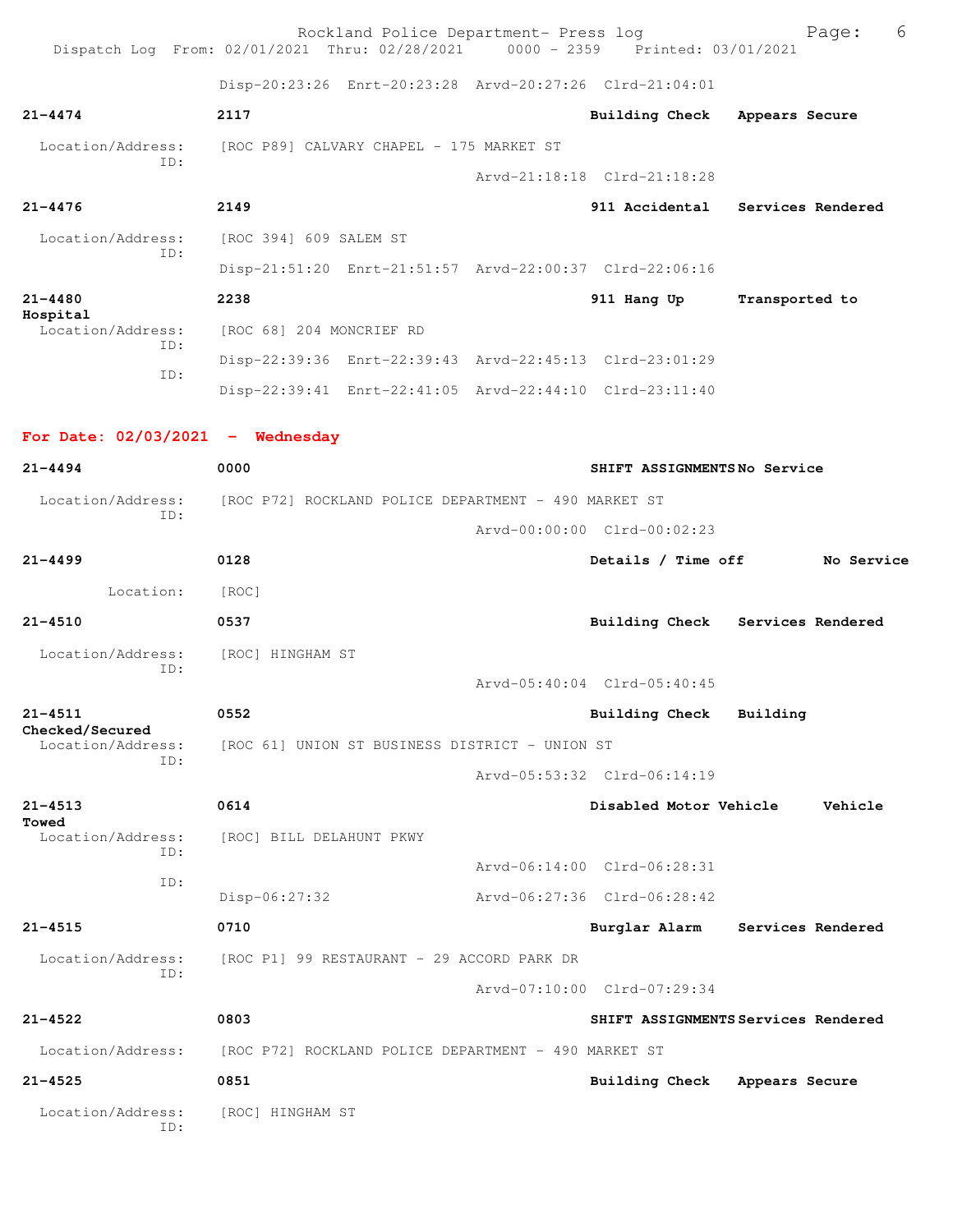Rockland Police Department- Press log entitled and Page: 7 Dispatch Log From: 02/01/2021 Thru: 02/28/2021 0000 - 2359 Printed: 03/01/2021

Arvd-08:52:16 Clrd-08:52:23

| $21 - 4526$<br>Rendered                | 0917                                                    | STATION MAINTENANCE         | Services                            |
|----------------------------------------|---------------------------------------------------------|-----------------------------|-------------------------------------|
| Location/Address:                      | [ROC P72] ROCKLAND POLICE DEPARTMENT - 490 MARKET ST    |                             |                                     |
| $21 - 4530$<br>Rendered                | 0950                                                    | STATION MAINTENANCE         | Services                            |
| Location/Address:                      | [ROC P72] ROCKLAND POLICE DEPARTMENT - 490 MARKET ST    |                             |                                     |
| $21 - 4535$<br>Rendered                | 1008                                                    | Details / Time off          | Services                            |
| Location:                              | [ROC]                                                   |                             |                                     |
| $21 - 4538$<br>Citation/Warning Issued | 1018                                                    | Motor Vehicle Stop          |                                     |
| Location/Address:<br>ID:               | [ROC P47] BEST WESTERN - 909 HINGHAM ST                 |                             |                                     |
|                                        |                                                         | Arvd-10:18:00 Clrd-10:24:59 |                                     |
| $21 - 4539$<br>Warning                 | 1031                                                    | Motor Vehicle Stop          | Verbal                              |
| Location/Address:<br>ID:               | [ROC] PARKING LOT - 1001 HINGHAM ST                     |                             |                                     |
|                                        |                                                         | Arvd-10:31:00 Clrd-10:34:18 |                                     |
| $21 - 4553$                            | 1149                                                    | Building Check              | Appears Secure                      |
| Location/Address:<br>ID:               | [ROC] HINGHAM ST                                        |                             |                                     |
|                                        |                                                         | Arvd-11:49:32 Clrd-11:49:41 |                                     |
| $21 - 4561$                            | 1220                                                    | Details / Time off          | Services                            |
| Rendered<br>Location:                  | [ROC]                                                   |                             |                                     |
| $21 - 4568$                            | 1300                                                    | <b>Building Check</b>       | Building                            |
| Checked/Secured<br>Location/Address:   | [ROC] UNION ST                                          |                             |                                     |
| ID:                                    |                                                         | Arvd-13:00:58 Clrd-13:01:17 |                                     |
| $21 - 4570$                            | 1351                                                    |                             | Details / Time off VAC DAY Services |
| Rendered<br>Location:                  | [ROC]                                                   |                             |                                     |
| $21 - 4575$                            | 1433                                                    |                             | Animal Complaint Services Rendered  |
| Location/Address:                      | [ROC 482] 120 MARTHA DR Apt. #C                         |                             |                                     |
| ID:                                    |                                                         | Arvd-14:33:00 Clrd-14:49:25 |                                     |
| ID:                                    | Disp-14:34:45 Enrt-14:34:47 Arvd-14:38:18 Clrd-14:48:41 |                             |                                     |
| ID:                                    | Disp-14:43:31                                           | Arvd-14:43:34 Clrd-14:48:43 |                                     |
| $21 - 4576$                            | 1436                                                    | <b>Building Check</b>       | Appears Secure                      |
| Location/Address:                      | [ROC] HINGHAM ST                                        |                             |                                     |
| ID:                                    |                                                         | Arvd-14:37:11 Clrd-14:37:16 |                                     |
| $21 - 4578$                            | 1452                                                    | <b>Building Check</b>       | Building                            |
| Checked/Secured<br>Location/Address:   | [ROC] UNION ST                                          |                             |                                     |
| ID:                                    |                                                         | Arvd-14:53:35 Clrd-14:53:50 |                                     |
| $21 - 4582$                            | 1456                                                    | OFFICER SAFETY              | Services Rendered                   |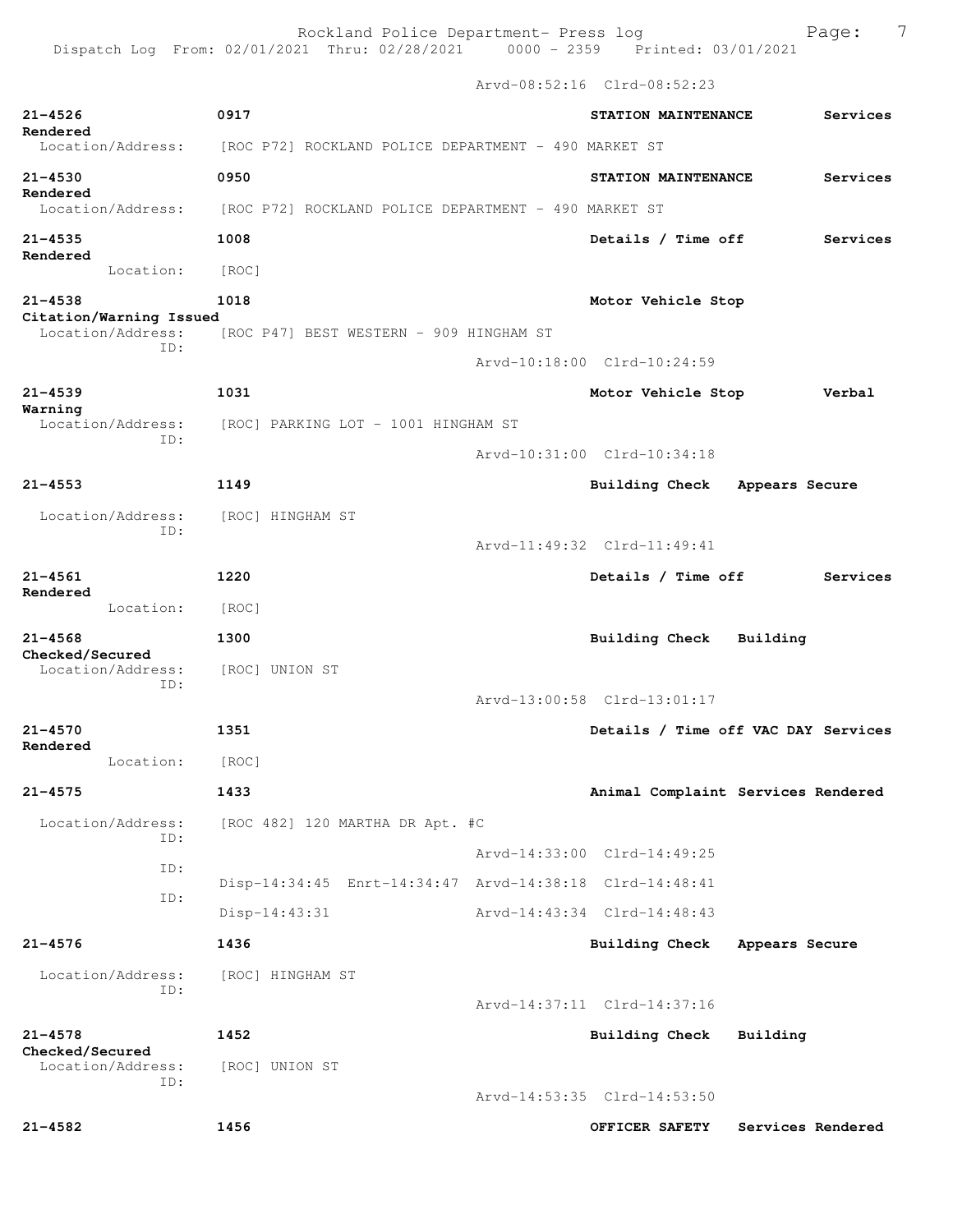| Dispatch Log From: 02/01/2021 Thru: 02/28/2021 0000 - 2359 Printed: 03/01/2021     |                                                       | Rockland Police Department- Press log                |                                                                      |                | 8<br>Page:   |
|------------------------------------------------------------------------------------|-------------------------------------------------------|------------------------------------------------------|----------------------------------------------------------------------|----------------|--------------|
| Location/Address: [ROC P72] ROCKLAND POLICE DEPARTMENT - 490 MARKET ST             |                                                       |                                                      |                                                                      |                |              |
| $21 - 4579$                                                                        | 1457                                                  |                                                      | Lost/Found Property                                                  |                | Services     |
| Rendered<br>Location/Address: [ROC 69] SOUTH SHORE REHAB & NURSING - 115 NORTH AVE |                                                       |                                                      |                                                                      |                |              |
| $21 - 4591$                                                                        | 1556                                                  |                                                      | SHIFT ASSIGNMENTS Services Rendered                                  |                |              |
| Location/Address: [ROC P72] ROCKLAND POLICE DEPARTMENT - 490 MARKET ST             |                                                       |                                                      |                                                                      |                |              |
| $21 - 4595$                                                                        | 1642                                                  |                                                      | Details / Time off                                                   |                | Services     |
| Rendered<br>Location:                                                              | [ROC]                                                 |                                                      |                                                                      |                |              |
| $21 - 4602$                                                                        | 1720                                                  |                                                      | Unwanted Party Arrest (s) Made                                       |                |              |
| Location/Address:                                                                  | [ROC] 25 PLEASANT ST                                  |                                                      |                                                                      |                |              |
| ID:                                                                                |                                                       |                                                      | Disp-17:21:28 Enrt-17:21:32 Arvd-17:24:02 Clrd-18:30:15              |                |              |
| ID:<br>ID:                                                                         |                                                       |                                                      | Disp-17:21:50 Enrt-17:21:52 Arvd-17:24:43 Clrd-17:37:53              |                |              |
| Refer To $P/C$ :                                                                   | 21ROC-4602-AR<br>P/C: BREAULT, JUSTIN                 |                                                      | Disp-17:27:37 Enrt-17:27:40 Arvd-17:27:44 Clrd-17:38:00              |                |              |
| Address:<br>Age:<br>Charges:                                                       | 91 CEDAR ST FAIRHAVEN, MA<br>37<br>PROTECTIVE CUSTODY |                                                      |                                                                      |                |              |
| $21 - 4609$<br>Rendered                                                            | 1826                                                  |                                                      | STATION MAINTENANCE                                                  |                | Services     |
| Location/Address:<br>ID:                                                           |                                                       | [ROC P72] ROCKLAND POLICE DEPARTMENT - 490 MARKET ST |                                                                      |                |              |
|                                                                                    | Disp-18:33:51                                         |                                                      | Clrd-18:35:31                                                        |                |              |
| $21 - 4610$<br>Rendered                                                            | 1834                                                  |                                                      | Prisoner Information                                                 |                | Services     |
| Location/Address:<br>ID:                                                           |                                                       | [ROC P72] ROCKLAND POLICE DEPARTMENT - 490 MARKET ST |                                                                      |                |              |
|                                                                                    | Disp-18:35:31                                         |                                                      | $Clrd-19:15:47$                                                      |                |              |
| $21 - 4615$                                                                        | 2012                                                  |                                                      | Disturbance                                                          | Peace Restored |              |
| Location/Address:<br>ID:                                                           | [ROC] 56 FAIRVIEW ST                                  |                                                      |                                                                      |                |              |
| ID:                                                                                |                                                       |                                                      | Disp-20:13:34 Enrt-20:13:59 Arvd-20:17:00 Clrd-20:30:08              |                |              |
|                                                                                    |                                                       |                                                      | Disp-20:13:42 Enrt-20:13:59 Arvd-20:20:03 Clrd-20:31:59              |                |              |
| $21 - 4624$<br>arrival                                                             | 2145                                                  |                                                      | Suspicious Activity                                                  |                | Gone on      |
| Vicinity of:<br>ID:                                                                | [ROC] DEERIDGE ST                                     |                                                      |                                                                      |                |              |
|                                                                                    |                                                       |                                                      | Disp-21:48:05 Enrt-21:49:06 Arvd-21:55:59 Clrd-21:56:09              |                |              |
| ID:                                                                                |                                                       |                                                      | Disp-21:49:01 Enrt-21:49:04 Arvd-21:52:38 Clrd-21:56:06              |                |              |
| $21 - 4628$                                                                        | 2224                                                  |                                                      | Suspicious Activity                                                  |                | Services     |
| Rendered<br>Location/Address:                                                      | [ROC] 60 JOHNSON TER                                  |                                                      |                                                                      |                |              |
| ID:                                                                                | Disp-22:34:43                                         |                                                      | $Clrd-23:48:10$                                                      |                |              |
| $21 - 4633$                                                                        | 2359                                                  |                                                      | Suspicious Activity                                                  |                | Investigated |
| Location/Address:                                                                  |                                                       | [ROC P100] LUKE'S LIQUORS - 167 MARKET ST            |                                                                      |                |              |
| ID:                                                                                |                                                       |                                                      | Disp-00:00:38 Enrt-00:00:59 Arvd-00:05:22 Clrd-02/04/2021 @ 01:16:22 |                |              |
| ID:                                                                                |                                                       |                                                      |                                                                      |                |              |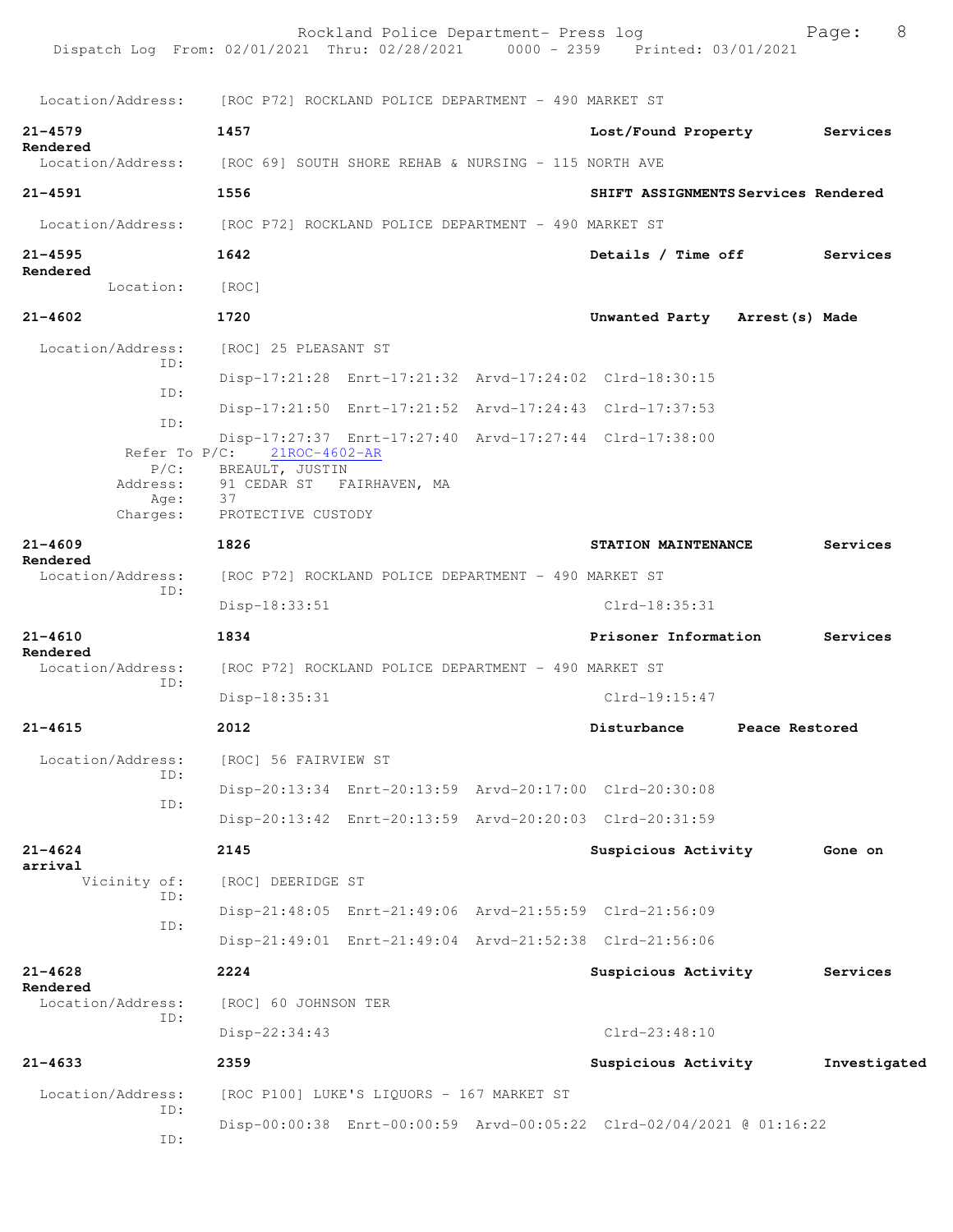|                                   | Rockland Police Department- Press log<br>Dispatch Log From: 02/01/2021 Thru: 02/28/2021 0000 - 2359 Printed: 03/01/2021 |                                         | 9<br>Page:        |  |
|-----------------------------------|-------------------------------------------------------------------------------------------------------------------------|-----------------------------------------|-------------------|--|
|                                   | Disp-00:00:43 Enrt-00:00:56 Arvd-00:05:22 Clrd-02/04/2021 @ 00:16:15                                                    |                                         |                   |  |
| ID:                               | Disp-00:20:09 Enrt-00:20:35 Arvd-00:20:37 Clrd-02/04/2021 @ 00:20:41                                                    |                                         |                   |  |
| ID:<br>Refer To $P/C$ :           | Disp-00:23:41 Enrt-00:23:44 Arvd-00:23:47 Clrd-02/04/2021 @ 00:31:31<br>21ROC-4633-AR<br>P/C: RODRIGUES, HUMBERTO       |                                         |                   |  |
| Address:<br>Age:                  | 94 CLAREMOUNT BROCKTON, MA<br>37<br>Charges: PROTECTIVE CUSTODY                                                         |                                         |                   |  |
| For Date: $02/04/2021$ - Thursday |                                                                                                                         |                                         |                   |  |
| 21-4634                           | 0000                                                                                                                    | SHIFT ASSIGNMENTS Services Not Required |                   |  |
|                                   | Location/Address: [ROC P72] ROCKLAND POLICE DEPARTMENT - 490 MARKET ST                                                  |                                         |                   |  |
| 21-4641                           | 0234                                                                                                                    | Details / Time off Services Not         |                   |  |
| Required<br>Location:             | [ROC]                                                                                                                   |                                         |                   |  |
| 21-4645<br>Rendered               | 0304                                                                                                                    | <b>Health &amp; Welfare Check</b>       | Services          |  |
| Location/Address:<br>ID:          | [ROC 708] 91 UNION ST                                                                                                   |                                         |                   |  |
| ID:                               | Disp-03:06:18 Enrt-03:06:31 Arvd-03:06:34 Clrd-03:15:01                                                                 |                                         |                   |  |
|                                   | Disp-03:06:27                                                                                                           | Arvd-03:06:43 Clrd-03:15:01             |                   |  |
| $21 - 4648$                       | 0454                                                                                                                    | Animal Complaint Services Not Required  |                   |  |
| Location/Address:<br>ID:          | [ROC] 24 FOREST ST @ 959 UNION ST                                                                                       |                                         |                   |  |
|                                   | $Disp-05:00:45$                                                                                                         | $Clrd-05:00:50$                         |                   |  |
| 21-4653<br>Checked/Secured        | 0531                                                                                                                    | Building Check Building                 |                   |  |
| Location/Address:<br>ID:          | [ROC 61] UNION ST BUSINESS DISTRICT - UNION ST                                                                          |                                         |                   |  |
|                                   | $Disp-05:31:55$                                                                                                         |                                         |                   |  |
| $21 - 4657$                       | 0612                                                                                                                    | Follow-Up Investigation                 | Investigated      |  |
| Location/Address:<br>ID:          | [BRO] 124 LIBERTY ST                                                                                                    |                                         |                   |  |
|                                   |                                                                                                                         | Arvd-06:12:00 Clrd-07:16:51             |                   |  |
| 21-4670                           | 0800                                                                                                                    | SHIFT ASSIGNMENTS Services Rendered     |                   |  |
| Location/Address:                 | [ROC P72] ROCKLAND POLICE DEPARTMENT - 490 MARKET ST                                                                    |                                         |                   |  |
| 21-4711                           | 0810                                                                                                                    | Animal Complaint Services Rendered      |                   |  |
| Location:                         | [ROC] UNION & CRESENT                                                                                                   |                                         |                   |  |
| 21-4672<br>Enroute                | 0811                                                                                                                    | Health & Welfare Check                  | Cancelled         |  |
| Location/Address:<br>ID:          | [ROC] 538 MARKET ST                                                                                                     |                                         |                   |  |
| Original Call #:                  | Disp-08:12:04 Enrt-08:12:07<br>$21 - 4671$                                                                              | Clrd-08:16:21                           |                   |  |
| 21-4673                           | 0824                                                                                                                    | ACO SICK DAY                            | Services Rendered |  |
| Location:                         | [ROC]                                                                                                                   |                                         |                   |  |
| 21-4677                           | 0900                                                                                                                    | SICK TIME                               | Services Rendered |  |
|                                   |                                                                                                                         |                                         |                   |  |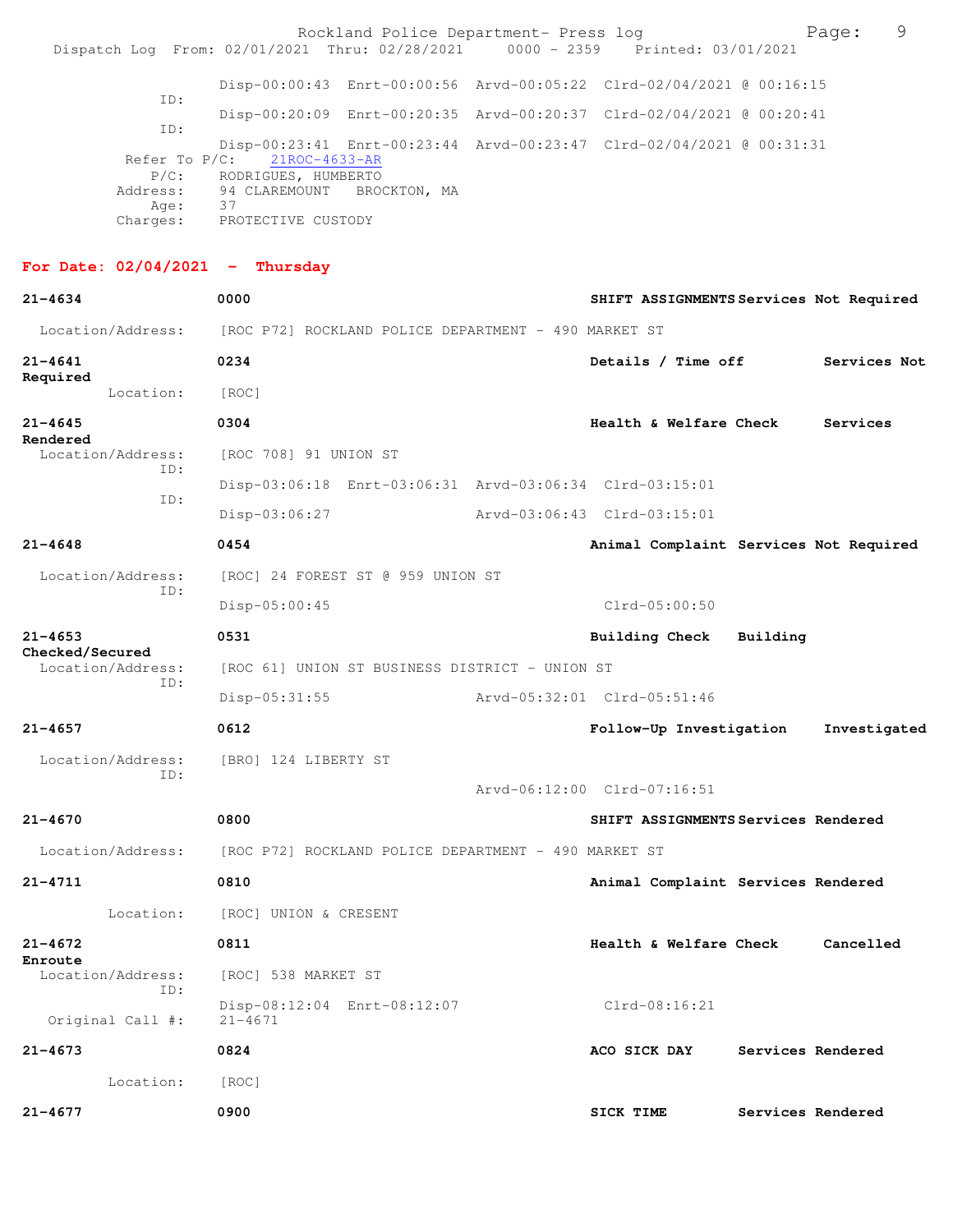Rockland Police Department- Press log Fage: 10 Dispatch Log From: 02/01/2021 Thru: 02/28/2021 0000 - 2359 Printed: 03/01/2021 Location: [ROC] **21-4681 0939 Motor Vehicle Complaint Gone on arrival**  [ROC] 7 LORETTA AVE @ 90 FOREST ST ID: Disp-09:40:43 Enrt-09:41:16 Arvd-09:42:01 Clrd-09:46:53 **21-4686 0946 ACO SICK TIME Services Rendered** Location: [ROC] **21-4688 1008 911 Hang Up Services Rendered** Location/Address: [ROC P106] ROCKLAND HIGH SCHOOL - 52 MACKINLAY WAY ID: Disp-10:12:26 Enrt-10:12:31 Arvd-10:14:20 Clrd-10:14:41 **21-4690 1017 CRUISER OUT OF TOWN Services Rendered**  Location/Address: [ROC P72] ROCKLAND POLICE DEPARTMENT - 490 MARKET ST ID: Disp-10:20:06 Arvd-10:20:14 Clrd-13:13:37 **21-4692 1020 SGT. COMP TIME Services Rendered** Location: [ROC] **21-4712 1020 Animal Complaint Services Rendered** Location/Address: [ROC] 254 PLAIN ST **21-4695 1038 BOLO Services Rendered** Location/Address: [ROC P72] ROCKLAND POLICE DEPARTMENT - 490 MARKET ST **21-4703 1116 Building Check Building Checked/Secured**  Location/Address: [ROC] UNION ST ID: Arvd-11:17:08 Clrd-11:17:53 **21-4705 1123 Animal Complaint Services Rendered** Location/Address: [ROC] 51 MAPLE ST Apt. #113 ID: Arvd-11:23:00 Clrd-11:37:44 **21-4716 1204 PC RELEASED Services Rendered** Location/Address: [ROC P72] ROCKLAND POLICE DEPARTMENT - 490 MARKET ST ID: Disp-12:10:42 Arvd-12:11:09 Clrd-12:11:14 **21-4721 1229 Disturbance Services Rendered** Location/Address: [ROC] 37 SALEM ST ID: Disp-12:31:01 Enrt-12:31:18 Arvd-12:36:26 Clrd-13:17:51 ID: Disp-12:31:11 Enrt-12:31:15 Arvd-12:36:29 Clrd-13:17:48 **21-4732 1400 Vandalism Services Rendered** Location/Address: [ROC] 29 LEISUREWOODS DR ID: Disp-14:05:30 Arvd-14:05:36 Clrd-14:05:40 **21-4734 1432 Building Check Appears Secure**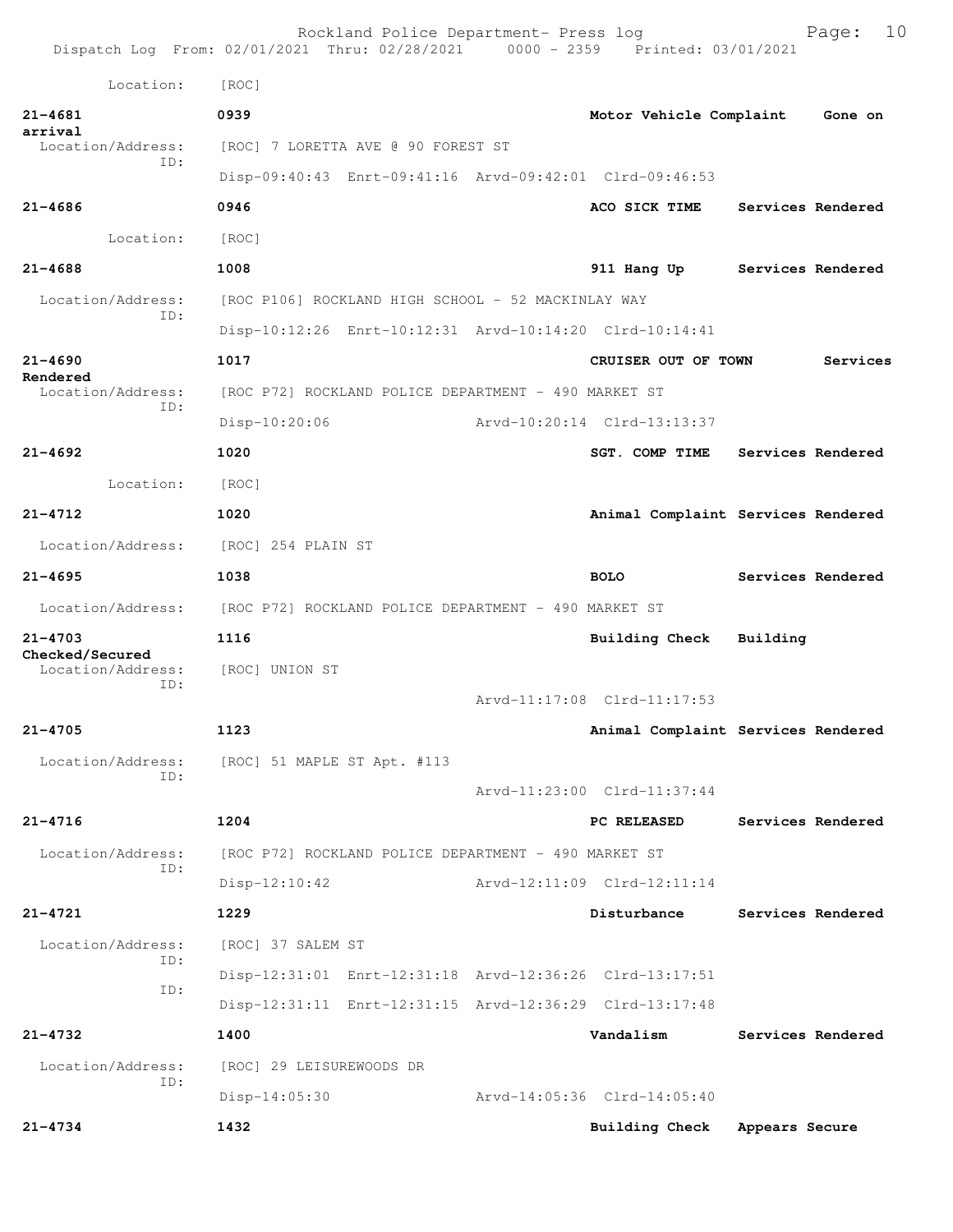Rockland Police Department- Press log Page: 11 Dispatch Log From: 02/01/2021 Thru: 02/28/2021 Location/Address: [ROC] HINGHAM ST ID: Arvd-14:33:46 Clrd-14:34:00 **21-4740 1506 SGT. COMP TIME Services Rendered** Location: [ROC] **21-4746 1605 SHIFT ASSIGNMENTS Services Rendered** Location/Address: [ROC P72] ROCKLAND POLICE DEPARTMENT - 490 MARKET ST **21-4753 1647 Motor Vehicle Complaint Services Rendered**  Location/Address: [ROC] BEECH ST ID: Disp-16:48:15 Enrt-16:53:18 Arvd-16:53:31 Clrd-16:59:55 ID: Disp-16:54:48 Arvd-16:54:53 Clrd-16:59:56 **21-4757 1707 Assist Public Sent On Way** Location/Address: [ROC] 37 SALEM ST Apt. #2 ID: Disp-17:09:56 Arvd-17:10:02 Clrd-17:26:07 ID: Disp-17:09:56 Arvd-17:10:06 Clrd-17:48:55 **21-4761 1737 TIME OFF No Action Required** Location/Address: [ROC P72] ROCKLAND POLICE DEPARTMENT - 490 MARKET ST ID: Arvd-17:37:00 Clrd-17:38:51 **21-4763 1748 BOLO MARSHFIELD Services Rendered** Location/Address: [ROC P72] ROCKLAND POLICE DEPARTMENT - 490 MARKET ST **21-4764 1754 MVA Property Damage Only Services Rendered**  Location/Address: [ROC] NORTH AVE ID: Disp-17:56:44 Enrt-17:56:46 Arvd-18:00:23 Clrd-18:29:08 ID: Disp-17:57:14 Enrt-17:57:16 Arvd-18:00:24 Clrd-18:29:03<br>Fire Unit: ROCKEN1-Pumper-Rockland Engine 1 ROCKEN1-Pumper-Rockland Engine 1 Disp-18:05:47 Enrt-18:08:42 Arvd-18:08:44 Clrd-18:19:48 InQrtsUnavl-18:22:41 InSrvce-18:22:41 Fire Unit: ROCKEN3-Pumper-Rockland Engine 3 Disp-18:12:33 Enrt-18:14:02 Arvd-18:17:10 Clrd-18:17:18 InQrtsUnavl-18:19:59 InSrvce-18:19:59 **21-4765 1802 Burglar Alarm Building Checked/Secured**  Location/Address: [ROC 26] COMMONWEALTH BUILDING SYSTEMS - 17 ROCKVIEW WAY ID: Disp-18:03:26 Arvd-18:06:44 Clrd-18:11:20 **21-4766 1809 Harassment Services Rendered** Location/Address: [ROC 140] 292 MARKET ST Apt. #29 ID: Disp-18:11:39 Arvd-18:15:33 Clrd-18:27:46 **21-4770 1833 General Incident Services Rendered** Location/Address: [ROC] 60 JOHNSON TER ID: Disp-18:35:22 Enrt-18:37:37 Arvd-18:39:37 Clrd-18:53:30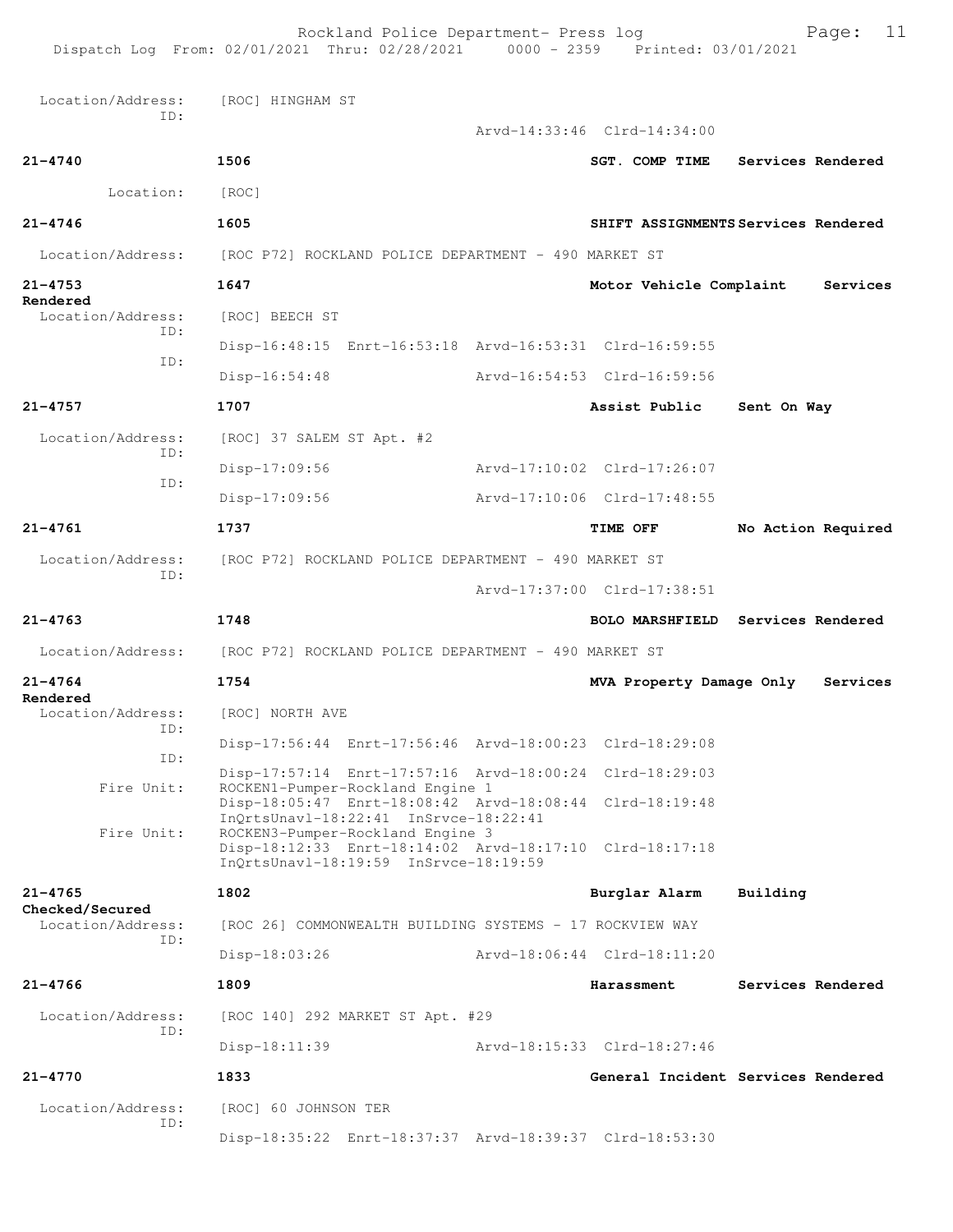| $21 - 4789$              | 2148                                                 | AVON BOLO              | Services Rendered |          |
|--------------------------|------------------------------------------------------|------------------------|-------------------|----------|
| Location/Address:        | [ROC P72] ROCKLAND POLICE DEPARTMENT - 490 MARKET ST |                        |                   |          |
| $21 - 4794$<br>Rendered  | 2250                                                 | Disabled Motor Vehicle |                   | Services |
| Location/Address:<br>ID: | [ROC] VFW DR                                         |                        |                   |          |
|                          | Arvd-22:50:00 Clrd-22:57:04                          |                        |                   |          |

### **For Date: 02/05/2021 - Friday**

| $21 - 4796$                                 | 0000                                                  | General Info                                            | No Service        |
|---------------------------------------------|-------------------------------------------------------|---------------------------------------------------------|-------------------|
| Location/Address:                           | [ROC P72] ROCKLAND POLICE DEPARTMENT - 490 MARKET ST  |                                                         |                   |
| ID:                                         | Disp-00:01:36                                         | $Clrd-00:01:40$                                         |                   |
| $21 - 4797$                                 | 0031                                                  | Details / Time off                                      | Services          |
| Rendered<br>Location:                       | [ROC]                                                 |                                                         |                   |
| $21 - 4801$                                 | 0049                                                  | Suspicious Activity                                     | Sent On Way       |
| Location/Address:                           | [ROC 66] REEDS POND PARK - 80 MARKET ST               |                                                         |                   |
| ID:                                         |                                                       | Arvd-00:49:00 Clrd-00:55:02                             |                   |
| ID:                                         |                                                       | Disp-00:50:40 Enrt-00:50:44 Arvd-00:51:21 Clrd-00:52:37 |                   |
| ID:                                         | $Disp-00:52:01$                                       | Arvd-00:52:05 Clrd-00:52:41                             |                   |
| $21 - 4814$                                 | 0504                                                  | Building Check                                          | Appears Secure    |
| Location/Address:                           | [ROC 61] UNION ST BUSINESS DISTRICT - UNION ST        |                                                         |                   |
| ID:                                         | Disp-05:05:12                                         | Arvd-05:05:16 Clrd-05:22:30                             |                   |
| 21-4821                                     | 0642                                                  | Motor Vehicle Stop                                      | Verbal            |
| Warning                                     | Location/Address: [ROC] 416 SUMMER ST @ 67 CONDON CIR |                                                         |                   |
| ID:                                         |                                                       | Arvd-06:42:00 Clrd-06:45:55                             |                   |
| $21 - 4827$                                 | 0800                                                  | General Info                                            | Services Rendered |
| Location/Address:                           | [ROC P72] ROCKLAND POLICE DEPARTMENT - 490 MARKET ST  |                                                         |                   |
| $21 - 4829$                                 | 0808                                                  | General Info                                            | Services Rendered |
| Location/Address:                           | [ROC P72] ROCKLAND POLICE DEPARTMENT - 490 MARKET ST  |                                                         |                   |
| $21 - 4831$                                 | 0830                                                  | <b>Time off</b>                                         | Services Rendered |
| Location:                                   | [ROC]                                                 |                                                         |                   |
| $21 - 4832$                                 | 0833                                                  | <b>Building Check</b>                                   | Building          |
| Checked/Secured<br>Location/Address:<br>ID: | [ROC P45] COMFORT INN - 850 HINGHAM ST                |                                                         |                   |
|                                             |                                                       | Arvd-08:34:33 Clrd-08:40:07                             |                   |
| $21 - 4835$<br>Rendered                     | 0851                                                  | Details / Time off                                      | Services          |
| Location:                                   | [ROC]                                                 |                                                         |                   |
| $21 - 4836$                                 | 0858                                                  | Time off                                                | Services Rendered |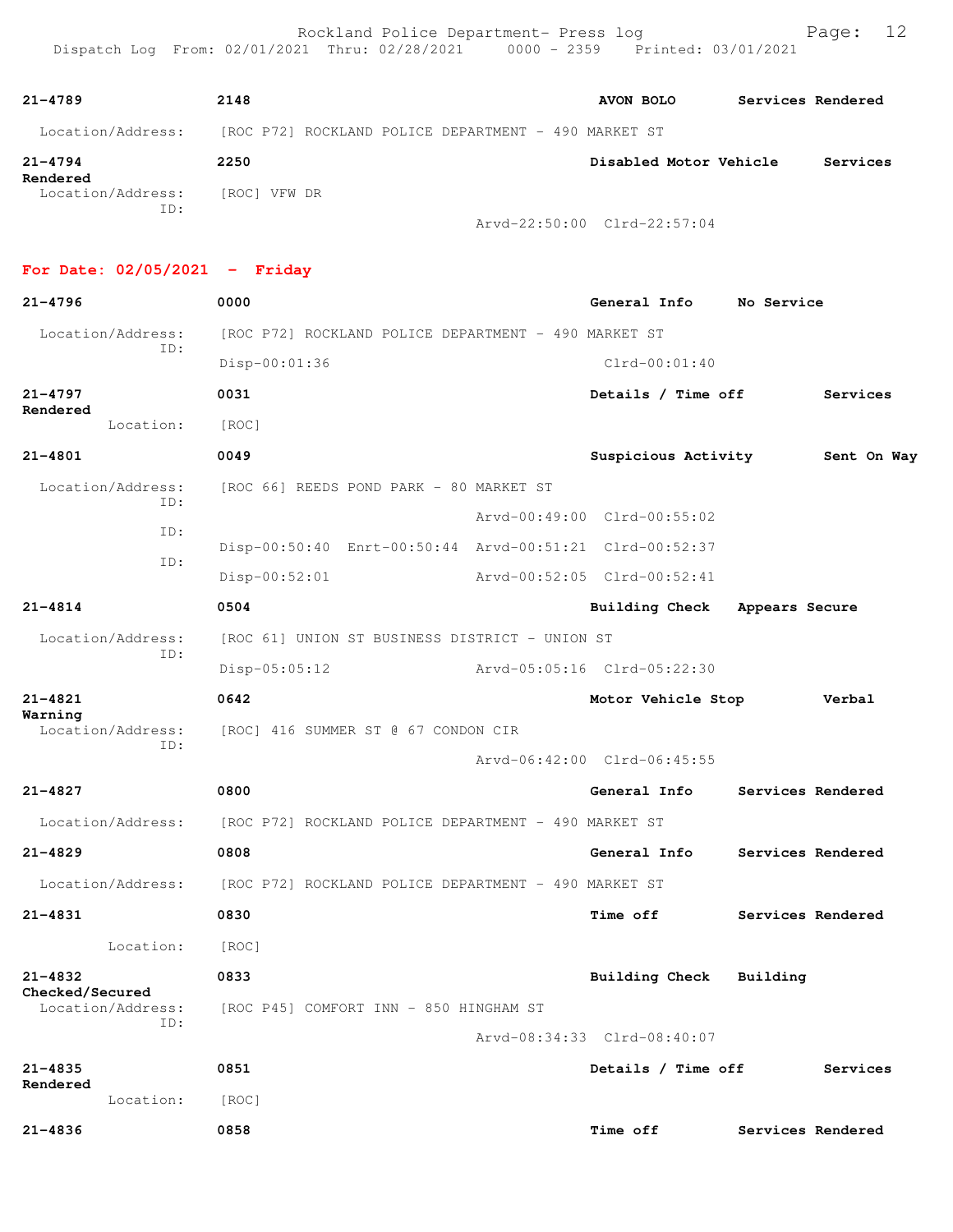Rockland Police Department- Press log entitled Page: 13

| Location:                                    | [ROC]                 |                                                         |                             |                   |              |
|----------------------------------------------|-----------------------|---------------------------------------------------------|-----------------------------|-------------------|--------------|
| $21 - 4837$                                  | 0858                  |                                                         | Motor Vehicle Stop          |                   |              |
| Citation/Warning Issued<br>Location/Address: | [ROC] 236 WEYMOUTH ST |                                                         |                             |                   |              |
| TD:                                          |                       |                                                         | Arvd-08:58:00 Clrd-09:06:21 |                   |              |
| $21 - 4840$                                  | 0909                  |                                                         | Motor Vehicle Complaint     |                   | Investigated |
| Location/Address:                            |                       | [ROC] BASEBALL FIELD - 10 SPRING ST @ 7 MARKET ST       |                             |                   |              |
| TD:                                          | Disp-09:13:31         |                                                         | Arvd-09:13:37 Clrd-09:51:32 |                   |              |
| ID:                                          | Disp-09:13:46         |                                                         | Arvd-09:13:50 Clrd-09:51:36 |                   |              |
| ID:                                          | Disp-09:30:13         |                                                         | Arvd-09:30:18 Clrd-09:44:33 |                   |              |
| $21 - 4844$                                  | 0941                  |                                                         | General Info                | Services Rendered |              |
| Location/Address:                            |                       | [ROC P72] ROCKLAND POLICE DEPARTMENT - 490 MARKET ST    |                             |                   |              |
| ID:                                          |                       | Disp-09:44:11 Enrt-09:44:19 Arvd-09:44:22 Clrd-09:44:26 |                             |                   |              |
| $21 - 4845$                                  | 0948                  |                                                         | Motor Vehicle Complaint     |                   | Investigated |
| Location/Address:                            | [ROC] GARDEN TER      |                                                         |                             |                   |              |
| ID:                                          | Disp-09:50:23         |                                                         | Arvd-09:52:13 Clrd-10:01:59 |                   |              |
| $21 - 4849$                                  | 0955                  |                                                         | Health & Welfare Check      |                   | Investigated |
| Location/Address:                            |                       | [ROC 162] 49 BLANCHARD ST Apt. #4                       |                             |                   |              |
| ID:                                          |                       | Disp-09:58:35 Enrt-10:00:12 Arvd-10:02:17 Clrd-10:09:17 |                             |                   |              |
| ID:                                          |                       | Disp-09:58:35 Enrt-09:59:45 Arvd-10:02:13 Clrd-10:09:14 |                             |                   |              |
| $21 - 4854$                                  | 1004                  |                                                         | Details / Time off          |                   | Services     |
| Rendered<br>Location:                        | [ROC]                 |                                                         |                             |                   |              |
| $21 - 4860$                                  | 1040                  |                                                         | Suspicious Activity         |                   | Could Not    |
| Locate<br>Location/Address:                  | [ROC] 114 GREEN ST    |                                                         |                             |                   |              |
| ID:                                          |                       | Disp-10:42:32 Enrt-10:43:25 Arvd-10:47:32 Clrd-10:50:42 |                             |                   |              |
| $21 - 4863$                                  | 1051                  |                                                         | General Info                | Services Rendered |              |
| Location/Address:                            | [ROC] SALEM ST        |                                                         |                             |                   |              |
| ID:                                          |                       | Disp-10:57:39 Enrt-10:57:45 Arvd-10:57:50 Clrd-11:09:17 |                             |                   |              |
| ID:                                          |                       | Disp-11:09:43 Enrt-11:10:00 Arvd-11:10:03 Clrd-11:10:08 |                             |                   |              |
| $21 - 4862$                                  | 1052                  |                                                         | Larceny / Forgery/ Fraud    |                   | Investigated |
| Location/Address:<br>ID:                     |                       | [ROC 206] 51 MAPLE ST Apt. #322                         |                             |                   |              |
|                                              | Disp-10:53:27         |                                                         | Arvd-10:53:33 Clrd-10:53:55 |                   |              |
| $21 - 4867$                                  | 1059                  |                                                         | General Info                | Services Rendered |              |
| Location/Address:                            | [ROC] LEISUREWOODS DR |                                                         |                             |                   |              |
| ID:<br>ID:                                   |                       | Disp-11:09:17 Enrt-11:09:23 Arvd-11:09:33 Clrd-11:09:43 |                             |                   |              |
|                                              |                       | Disp-11:09:17 Enrt-11:09:31 Arvd-11:09:36 Clrd-11:09:48 |                             |                   |              |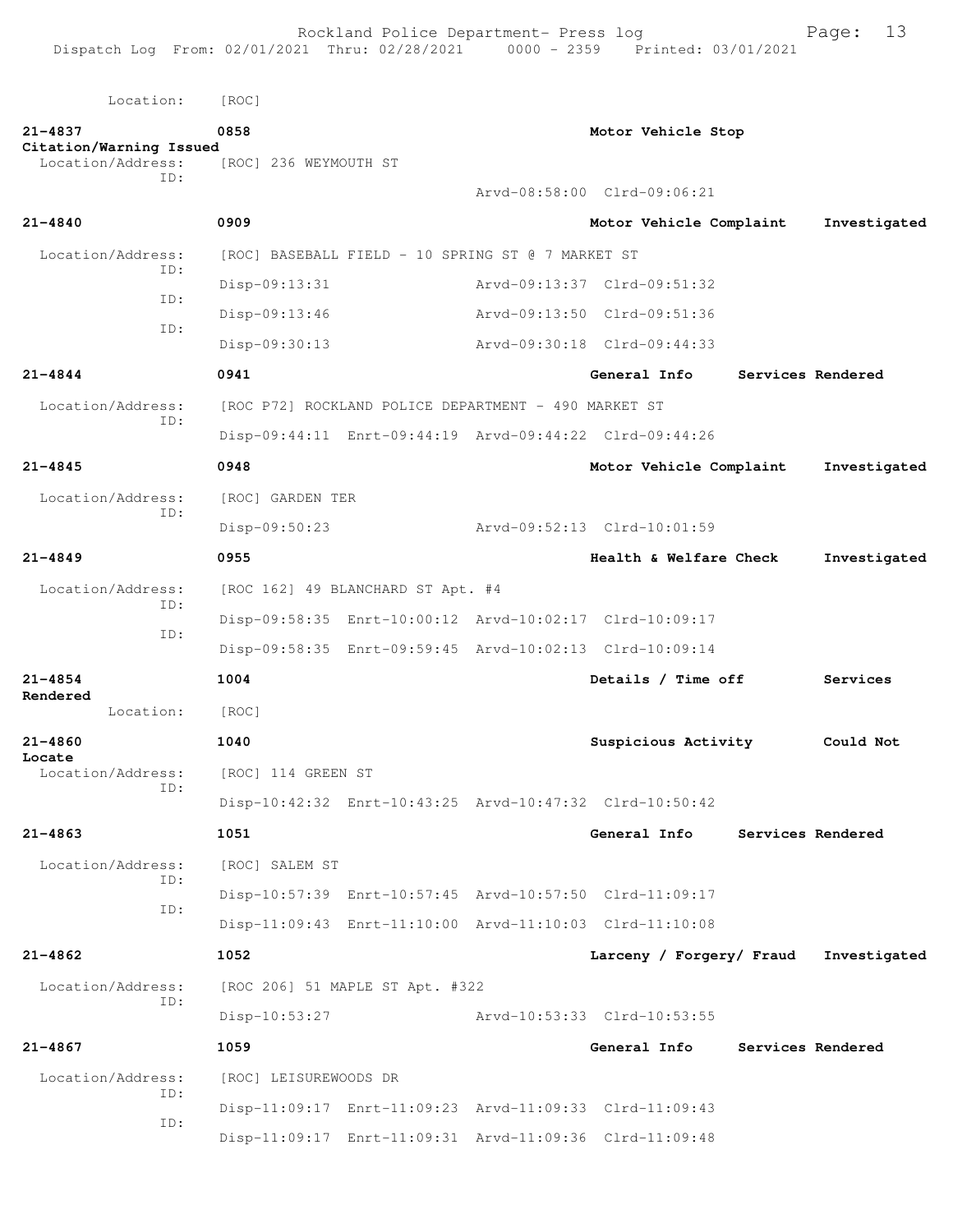Rockland Police Department- Press log Fage: 14 Dispatch Log From: 02/01/2021 Thru: 02/28/2021 0000 - 2359 Printed: 03/01/2021

**21-4865 1105 Building Check Building Checked/Secured**  Location/Address: [ROC P47] BEST WESTERN - 909 HINGHAM ST ID: Arvd-11:06:40 Clrd-11:09:06 **21-4870 1131 General Info Services Rendered** Location/Address: [ROC] 32 GARDNER ST ID: Disp-11:35:17 Enrt-11:35:22 Arvd-11:51:38 Clrd-12:02:25 **21-4874 1144 Fire , Brush No Service** Location: [ROC] RT 3 SB PRIOR TO 32 **21-4876 1204 General Info Services Rendered** Location/Address: [ROC P72] ROCKLAND POLICE DEPARTMENT - 490 MARKET ST **21-4886 1258 911 Hang Up Services Rendered** Location/Address: [ROC] 3 CHRISTOPHER DR ID: Disp-12:59:51 Enrt-13:00:24 Arvd-13:07:53 Clrd-13:11:19 **21-4887 1317 General Info Services Rendered** Location/Address: [ROC 646] 27 CHURCH ST Apt. #5 **21-4890 1353 MVA Property Damage Only Services Rendered**  Location/Address: [ROC] 16 WEST WATER ST ID: Disp-13:53:59 Enrt-13:54:11 Arvd-13:57:48 Clrd-13:58:55 ID: Disp-13:53:59 Enrt-13:54:08 Arvd-13:57:44 Clrd-15:41:04 ID: Disp-13:55:43 Arvd-13:55:48 Clrd-14:05:43 ID: Disp-13:55:55 Arvd-13:56:03 Clrd-14:05:39 **21-4892 1354 Details / Time off Services Not Required**  Location: [ROC] **21-4893 1407 Noise Complaint Services Rendered** Location/Address: [ROC 745] 50 CONCORD ST Apt. #1R ID: Disp-14:08:14 Enrt-14:09:02 Arvd-14:12:13 Clrd-14:18:13 ID: Disp-14:10:26 Enrt-14:10:35 Arvd-14:11:47 Clrd-14:18:18 **21-4894 1408 Details / Time off Services Not Required**  Location: [ROC] **21-4899 1449 Building Check Building Checked/Secured**  Location/Address: [ROC P51] DOUBLE TREE - 929 HINGHAM ST ID: Arvd-14:50:19 Clrd-14:56:00 **21-4907 1531 General Info Services Rendered** Location/Address: [ROC] PROSPECT ST ID: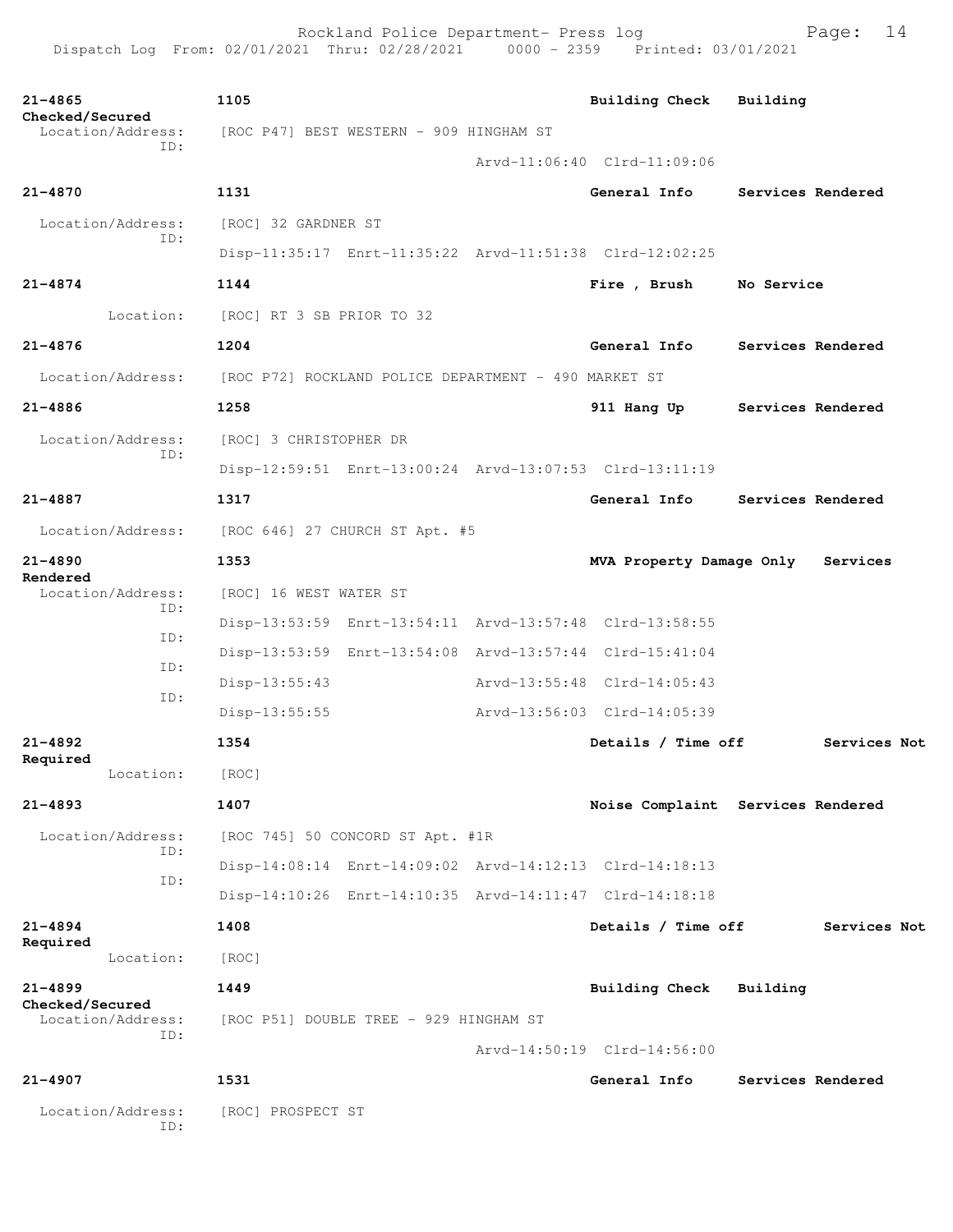Rockland Police Department- Press log Fage: 15 Dispatch Log From: 02/01/2021 Thru: 02/28/2021 0000 - 2359 Printed: 03/01/2021 Disp-15:40:21 Enrt-15:40:26 Arvd-15:40:30 Clrd-15:42:49 **21-4915 1703 General Info Services Not Required** Location/Address: [ROC P72] ROCKLAND POLICE DEPARTMENT - 490 MARKET ST ID: Arvd-17:03:00 Clrd-17:06:35 **21-4916 1707 Detail Services Not Required** Location/Address: [ROC] NORMAN ST ID: Arvd-17:07:00 Clrd-17:08:43 **21-4938 1954 Motor Vehicle Complaint Arrest(s) Made**  Location/Address: [ROC] FROM ABINGTON - WEST WATER ST ID: Disp-19:55:08 Enrt-19:55:16 Arvd-19:58:50 Clrd-20:25:07 ID: Disp-20:02:53 Enrt-20:02:56 Arvd-20:02:58 Clrd-20:25:29 ID: Arvd-20:14:59 Clrd-20:26:38 ID: Disp-20:25:23 Arvd-20:25:26 Clrd-21:11:24 Refer To Arrest: Arrest: WILLIS, ANTHONY Address: 695 N MAIN ST Apt. #102 BROCKTON, MA Age: 28 Charges: Default Warrant LICENSE SUSPENDED, OP MV WITH **21-4941 2009 Assist Public Services Rendered** Location/Address: [ROC] 206 EAST WATER ST ID: Arvd-20:09:00 Clrd-20:24:14 **21-4951 2106 Suspicious Activity Services Rendered**  Location/Address: [ROC] 19 LAVINA AVE ID: Disp-21:10:19 Enrt-21:10:24 Arvd-21:14:58 Clrd-21:25:50 **21-4963 2302 Larceny / Forgery/ Fraud Services Rendered**  Location/Address: [ROC 140] 292 MARKET ST Apt. #29 ID: Arvd-23:02:00 Clrd-23:07:13 **21-4966 2337 General Info Services Rendered** Location/Address: [ROC P72] ROCKLAND POLICE DEPARTMENT - 490 MARKET ST ID: Arvd-23:37:17 Clrd-23:40:30 **For Date: 02/06/2021 - Saturday 21-4967 0004 General Info Services Rendered** Location/Address: [ROC P72] ROCKLAND POLICE DEPARTMENT - 490 MARKET ST ID: Disp-00:06:34 Clrd-00:06:41 **21-4970 0033 Building Check Building**

**Checked/Secured**  Location/Address: [ROC] MARKET ST ID:

Arvd-00:35:03 Clrd-00:35:12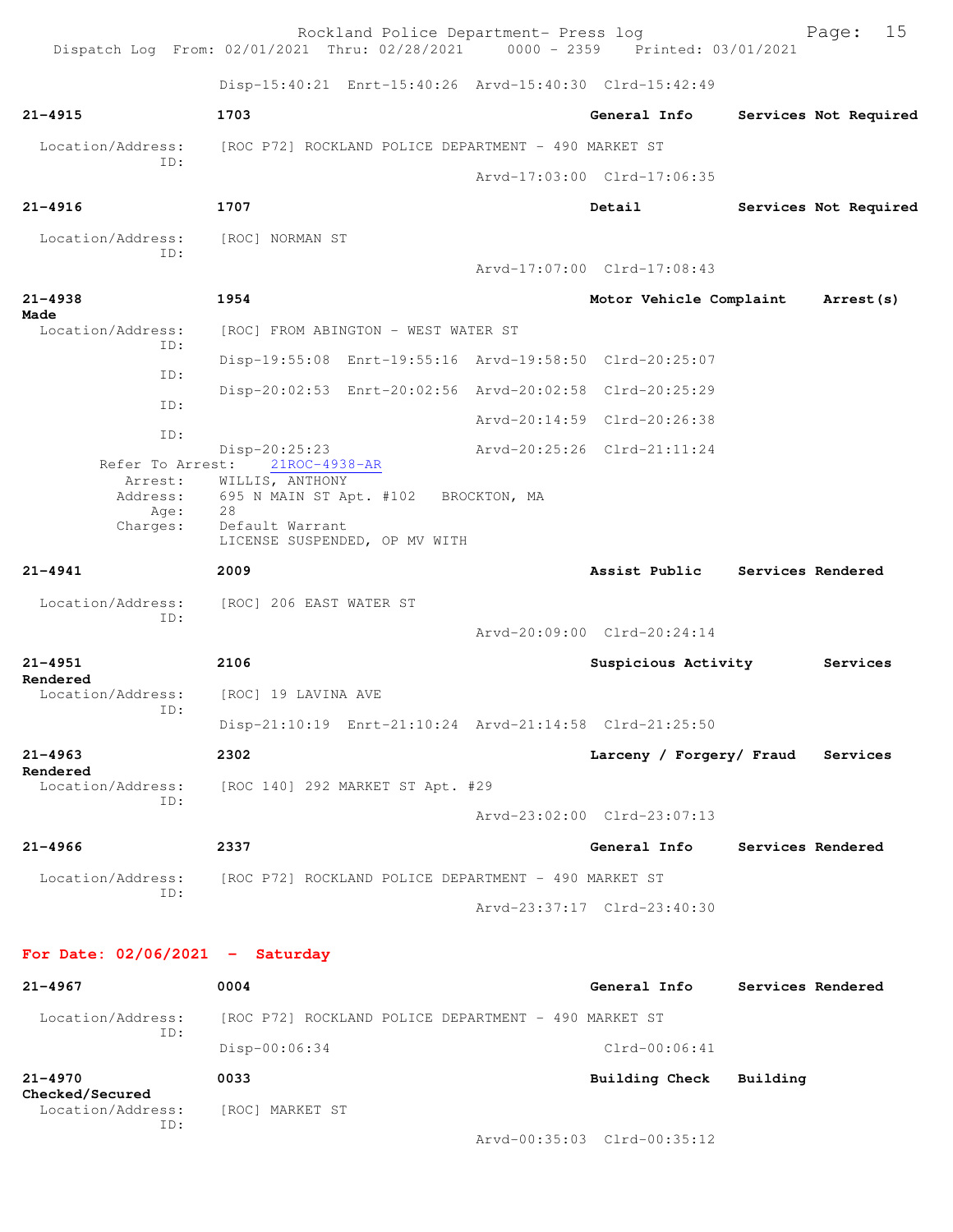| 21-4974<br>Services Rendered |                                                             | 0114                                                                                            |                                                |              | Details / Time off 1 HOUR COMP                          |                   |             |
|------------------------------|-------------------------------------------------------------|-------------------------------------------------------------------------------------------------|------------------------------------------------|--------------|---------------------------------------------------------|-------------------|-------------|
|                              | Location:                                                   | [ROC]                                                                                           |                                                |              |                                                         |                   |             |
| 21-4977<br>Custody           |                                                             | 0147                                                                                            |                                                |              | Suspicious Activity                                     |                   | Protective  |
|                              | Vicinity of:<br>ID:                                         | [ROC P62] CHINA PLAZA - 35 MARKET ST                                                            |                                                |              |                                                         |                   |             |
|                              |                                                             |                                                                                                 |                                                |              | Arvd-01:47:00 Clrd-02:34:53                             |                   |             |
|                              | ID:                                                         | $Disp-01:49:29$                                                                                 |                                                |              | Arvd-01:49:33 Clrd-02:12:42                             |                   |             |
|                              | ID:                                                         | $Disp-01:50:13$                                                                                 |                                                |              | Arvd-01:50:17 Clrd-02:34:53                             |                   |             |
|                              | Refer To Arrest:<br>Arrest:<br>Address:<br>Age:<br>Charges: | 21ROC-4977-AR<br>RUIDIAZ, FLORENTINO<br>72 COLONEL BELL DR Apt. #50<br>40<br>PROTECTIVE CUSTODY |                                                | BROCKTON, MA |                                                         |                   |             |
| $21 - 4978$                  |                                                             | 0212                                                                                            |                                                |              | Health & Welfare Check                                  |                   | Transported |
| to Hospital                  | Location/Address:                                           | [ROC 299] 5 UNION ST                                                                            |                                                |              |                                                         |                   |             |
|                              | ID:                                                         | $Disp-02:13:53$                                                                                 |                                                |              | Arvd-02:15:42 Clrd-02:33:38                             |                   |             |
|                              | ID:                                                         | $Disp-02:13:53$                                                                                 |                                                |              | Arvd-02:15:42 Clrd-02:33:38                             |                   |             |
| $21 - 4983$                  |                                                             | 0246                                                                                            |                                                |              | <b>Building Check</b>                                   | Investigated      |             |
|                              | Location/Address:                                           | [ROC] MARKET ST                                                                                 |                                                |              |                                                         |                   |             |
|                              | ID:                                                         |                                                                                                 |                                                |              | Arvd-02:46:37 Clrd-02:46:49                             |                   |             |
| $21 - 4985$                  |                                                             | 0305                                                                                            |                                                |              | Noise Complaint Peace Restored                          |                   |             |
|                              | Location/Address:                                           | [ROC] 210 MARTHA DR                                                                             |                                                |              |                                                         |                   |             |
|                              | ID:                                                         |                                                                                                 |                                                |              | Disp-03:06:04 Enrt-03:06:28 Arvd-03:09:39 Clrd-03:15:19 |                   |             |
|                              | ID:                                                         |                                                                                                 |                                                |              | Disp-03:06:04 Enrt-03:06:28 Arvd-03:09:42 Clrd-03:15:19 |                   |             |
| $21 - 4988$                  |                                                             | 0511                                                                                            |                                                |              | Assist Public                                           | Peace Restored    |             |
|                              | Location/Address:                                           | [ROC 216] 62 CONCORD ST                                                                         |                                                |              |                                                         |                   |             |
|                              | ID:                                                         | $Disp-05:14:31$                                                                                 |                                                |              | Arvd-05:14:45 Clrd-05:53:04                             |                   |             |
|                              | ID:                                                         |                                                                                                 |                                                |              | Disp-05:40:46 Enrt-05:41:03 Arvd-05:42:19 Clrd-05:53:04 |                   |             |
|                              | ID:                                                         |                                                                                                 |                                                |              | Disp-05:40:53 Enrt-05:40:59 Arvd-05:42:15 Clrd-05:53:04 |                   |             |
| $21 - 4998$                  |                                                             | 0627                                                                                            |                                                |              | Building Check                                          | Building          |             |
| Checked/Secured              | Location/Address:                                           |                                                                                                 | [ROC 61] UNION ST BUSINESS DISTRICT - UNION ST |              |                                                         |                   |             |
|                              | ID:                                                         |                                                                                                 |                                                |              | Arvd-06:28:55 Clrd-06:46:50                             |                   |             |
| $21 - 5000$                  |                                                             | 0635                                                                                            |                                                |              | <b>Building Check</b>                                   | Investigated      |             |
|                              | Location/Address:                                           | [ROC] MARKET ST                                                                                 |                                                |              |                                                         |                   |             |
|                              | ID:                                                         |                                                                                                 |                                                |              | Arvd-06:36:21 Clrd-06:36:31                             |                   |             |
| $21 - 5006$                  |                                                             | 0800                                                                                            |                                                |              | General Info                                            | Services Rendered |             |
|                              | Location/Address:                                           | [ROC P72] ROCKLAND POLICE DEPARTMENT - 490 MARKET ST                                            |                                                |              |                                                         |                   |             |
|                              | ID:                                                         |                                                                                                 |                                                |              | Disp-08:06:22 Enrt-08:06:28 Arvd-08:06:32 Clrd-08:06:35 |                   |             |
|                              |                                                             |                                                                                                 |                                                |              |                                                         |                   |             |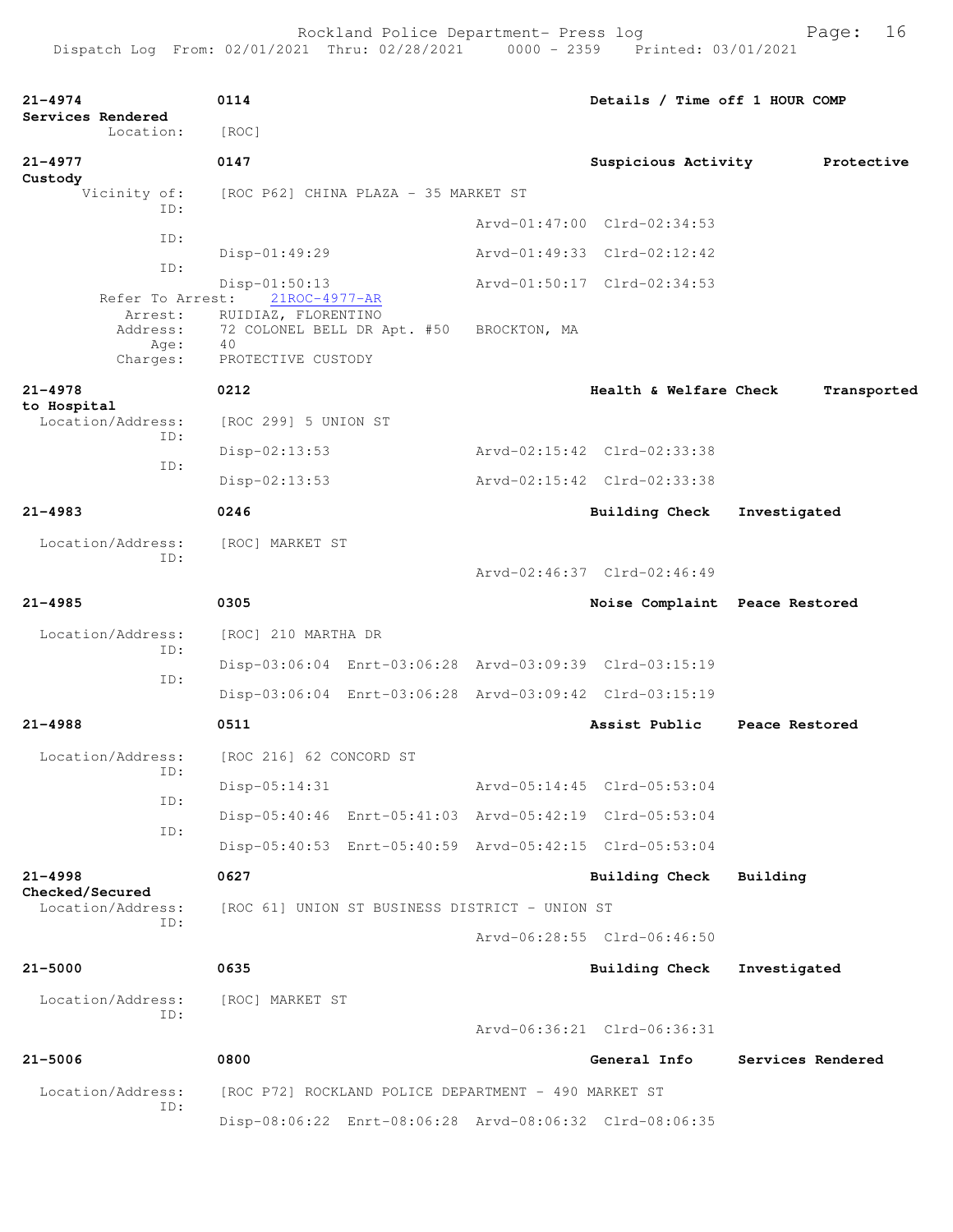| $21 - 5010$<br>Checked/Secured               | 0859                                                                                                 | <b>Building Check</b>       | Building |                   |
|----------------------------------------------|------------------------------------------------------------------------------------------------------|-----------------------------|----------|-------------------|
| Location/Address:                            | [ROC P45] COMFORT INN - 850 HINGHAM ST                                                               |                             |          |                   |
| ID:                                          |                                                                                                      | Arvd-09:00:21 Clrd-09:05:29 |          |                   |
| $21 - 5017$                                  | 0938                                                                                                 | Health & Welfare Check      |          | Transported       |
| to Hospital<br>Location/Address:             | [ROC] 2 CRABAPPLE CIR                                                                                |                             |          |                   |
| Fire Unit:                                   | ROCKEN3-Pumper-Rockland Engine 3<br>Disp-09:43:09                                                    | $Clrd-09:45:25$             |          |                   |
|                                              | InOrtsUnavl-09:45:25 InSrvce-09:45:25                                                                |                             |          |                   |
| EMS Unit:                                    | ROCKAM1-Rockland A1<br>Disp-09:43:09 Enrt-09:47:07 Arvd-09:53:54 Clrd-10:13:42                       |                             |          |                   |
| ID:                                          | Hosp-10:23:22 ClrHosp-10:52:52 InQrtsUnavl-10:57:53 InSrvce-10:57:53                                 |                             |          |                   |
| Fire Unit:                                   | Disp-09:45:20 Enrt-09:45:41 Arvd-09:51:14 Clrd-10:12:35<br>ROCKEN1-Pumper-Rockland Engine 1          |                             |          |                   |
|                                              | Disp-09:46:00 Enrt-09:47:05 Arvd-09:53:51 Clrd-10:13:41<br>InQrtsUnavl-10:20:23 InSrvce-10:20:23     |                             |          |                   |
| $21 - 5021$                                  | 1012                                                                                                 | Motor Vehicle Stop          |          |                   |
| Citation/Warning Issued<br>Location/Address: | [ROC] 334 EAST WATER ST                                                                              |                             |          |                   |
| ID:                                          |                                                                                                      | Arvd-10:12:00 Clrd-10:25:13 |          |                   |
| $21 - 5022$                                  | 1017                                                                                                 | Health & Welfare Check      |          | Services          |
| Rendered                                     |                                                                                                      |                             |          |                   |
| Location/Address:<br>ID:<br>Fire Unit:       | [ROC] 102 CENTRAL ST Apt. #1                                                                         |                             |          |                   |
|                                              | Disp-10:19:50 Enrt-10:20:08 Arvd-10:24:21 Clrd-10:42:19<br>ROCKEN1-Pumper-Rockland Engine 1          |                             |          |                   |
|                                              | Disp-10:20:35 Enrt-10:21:50 Arvd-10:21:54 Clrd-10:38:18<br>$InOrtsUnav1-10:38:22$ $InSrvec-10:38:22$ |                             |          |                   |
| $21 - 5024$                                  | 1023                                                                                                 | Suspicious Activity         |          | Services          |
| Rendered<br>Vicinity of:<br>ID:              | [ROC 80] AAA ROCKLAND BRANCH - 900 HINGHAM ST                                                        |                             |          |                   |
| ID:                                          | Disp-10:25:24 Enrt-10:27:11 Arvd-10:33:30 Clrd-10:57:51                                              |                             |          |                   |
|                                              | Disp-10:29:24 Enrt-10:29:29 Arvd-10:33:27 Clrd-10:57:47                                              |                             |          |                   |
| $21 - 5028$                                  | 1104                                                                                                 | Building Check Building     |          |                   |
| Checked/Secured<br>Location/Address:         | [ROC P47] BEST WESTERN - 909 HINGHAM ST                                                              |                             |          |                   |
| ID:                                          |                                                                                                      | Arvd-11:04:58 Clrd-11:06:33 |          |                   |
| 21-5032                                      | 1151                                                                                                 | General Info                |          | Services Rendered |
| Location/Address:                            | [ROC P57] ATLANTIC PETROLEUM - 50 J A DUNN MEM DR                                                    |                             |          |                   |
| $21 - 5033$                                  | 1208                                                                                                 | Motor Vehicle Complaint     |          | Services          |
| Rendered<br>Location/Address:                | [ROC] 248 CRESCENT ST @ 396 MARKET ST                                                                |                             |          |                   |
| ID:                                          | Disp-12:10:47 Enrt-12:11:30                                                                          | $Clrd-12:12:18$             |          |                   |
| ID:                                          | Disp-12:12:10 Enrt-12:12:15 Arvd-12:19:06 Clrd-12:42:26                                              |                             |          |                   |
| ID:                                          |                                                                                                      |                             |          |                   |
|                                              | Disp-12:19:14 Enrt-12:19:18 Arvd-12:34:26 Clrd-12:41:53                                              |                             |          |                   |
| $21 - 5042$                                  | 1341                                                                                                 | General Info                |          | Services Rendered |
|                                              | Location/Address: [ROC P72] ROCKLAND POLICE DEPARTMENT - 490 MARKET ST                               |                             |          |                   |

**21-5043 1346 Building Check Building Checked/Secured**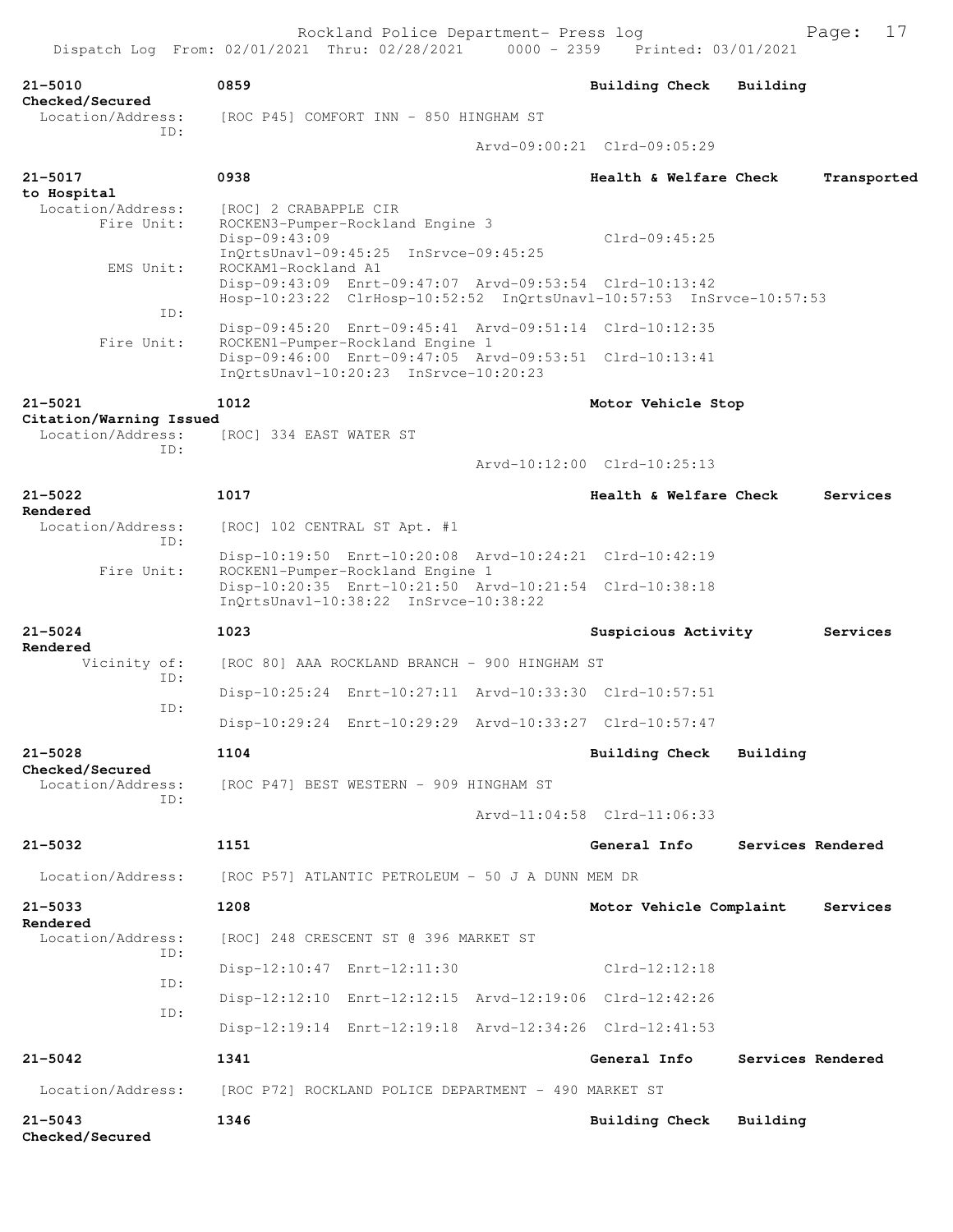|                                      | Rockland Police Department- Press log<br>Dispatch Log From: 02/01/2021 Thru: 02/28/2021 0000 - 2359 Printed: 03/01/2021 |                              | 18<br>Page:                         |
|--------------------------------------|-------------------------------------------------------------------------------------------------------------------------|------------------------------|-------------------------------------|
| Location/Address:<br>TD:             | [ROC P51] DOUBLE TREE - 929 HINGHAM ST                                                                                  |                              |                                     |
|                                      |                                                                                                                         | Arvd-13:46:47 Clrd-13:48:05  |                                     |
| $21 - 5055$                          | 1519                                                                                                                    | MVA Property Damage Only     | Services                            |
| Rendered<br>Location/Address:        | [ROC] PARK AND RIDE - HINGHAM ST                                                                                        |                              |                                     |
| TD:                                  | Disp-15:20:17 Enrt-15:20:24                                                                                             | Clrd-15:33:36                |                                     |
| $21 - 5058$                          | 1533                                                                                                                    | <b>Building Check</b>        | Building                            |
| Checked/Secured<br>Location/Address: | [ROC] HINGHAM ST                                                                                                        |                              |                                     |
| TD:                                  |                                                                                                                         | Arvd-15:34:04 Clrd-15:34:24  |                                     |
| $21 - 5061$                          | 1600                                                                                                                    |                              | 911 Hang Up Services Rendered       |
| Location:                            | [ROC] 28 BISHOP LANE                                                                                                    |                              |                                     |
| ID:                                  | Disp-16:35:28 Enrt-16:35:32 Arvd-16:46:27 Clrd-16:46:31                                                                 |                              |                                     |
| $21 - 5063$                          | 1600                                                                                                                    |                              | SHIFT ASSIGNMENTS Services Rendered |
| Location/Address:                    | [ROC P72] ROCKLAND POLICE DEPARTMENT - 490 MARKET ST                                                                    |                              |                                     |
| $21 - 5062$                          | 1605                                                                                                                    | Disturbance                  | Services Rendered                   |
| Location/Address:                    | [ROC] 147 MYRTLE ST Apt. #2                                                                                             |                              |                                     |
| TD:                                  | Disp-16:07:43 Enrt-16:08:57 Arvd-16:14:18 Clrd-16:42:14                                                                 |                              |                                     |
| ID:                                  | Disp-16:08:52 Enrt-16:08:57 Arvd-16:13:50 Clrd-16:35:14                                                                 |                              |                                     |
| ID:                                  | Disp-16:13:13 Enrt-16:13:18 Arvd-16:13:20 Clrd-16:42:17                                                                 |                              |                                     |
| $21 - 5069$                          | 1646                                                                                                                    | Motor Vehicle Collision W/PI |                                     |
| Report Follows<br>Location/Address:  | [ROC] 206 EAST WATER ST                                                                                                 |                              |                                     |
| TD:                                  | Disp-16:47:59                                                                                                           | Arvd-16:49:05 Clrd-17:29:15  |                                     |
| ID:                                  | $Disp-16:52:38$                                                                                                         | Arvd-16:52:42 Clrd-17:29:18  |                                     |
| 21-5077                              | 1737                                                                                                                    | Building Check               | Appears Secure                      |
| Location/Address:                    | [ROC] PLEASANT ST                                                                                                       |                              |                                     |
| TD:                                  |                                                                                                                         | Arvd-17:37:54 Clrd-17:39:13  |                                     |
| $21 - 5079$                          | 1743                                                                                                                    | Detail                       | Services Rendered                   |
| Location/Address:                    | [ROC P72] ROCKLAND POLICE DEPARTMENT - 490 MARKET ST                                                                    |                              |                                     |
| $21 - 5090$                          | 1919                                                                                                                    | 911 Accidental               | Investigated                        |
| Location/Address:                    | [ROC P45] COMFORT INN - 850 HINGHAM ST                                                                                  |                              |                                     |
| TD:                                  | Disp-19:23:21 Enrt-19:23:29 Arvd-19:32:58 Clrd-19:52:28                                                                 |                              |                                     |
| $21 - 5101$                          | 2157                                                                                                                    | Building Check               | Building                            |
| Checked/Secured<br>Location/Address: | [ROC] HINGHAM ST                                                                                                        |                              |                                     |
| ID:                                  |                                                                                                                         | Arvd-21:57:42 Clrd-22:09:56  |                                     |
| $21 - 5104$                          | 2234                                                                                                                    | 911 Hang Up                  | Investigated                        |
| Location/Address:<br>ID:             | [ROC P47] BEST WESTERN - 909 HINGHAM ST Apt. #112                                                                       |                              |                                     |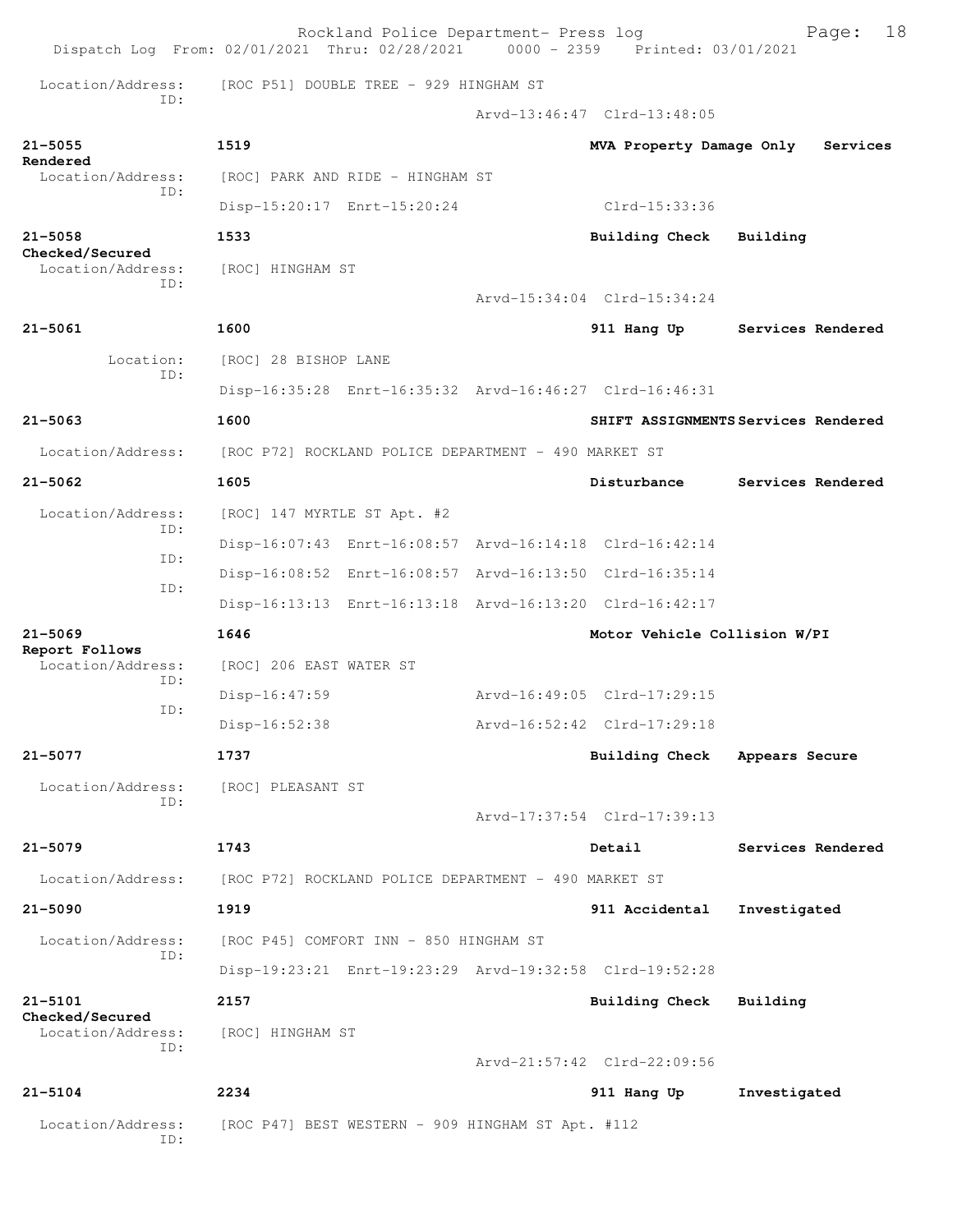|                                   | Rockland Police Department- Press log<br>Dispatch Log From: 02/01/2021 Thru: 02/28/2021 0000 - 2359 Printed: 03/01/2021 |                              | 19<br>Page:       |
|-----------------------------------|-------------------------------------------------------------------------------------------------------------------------|------------------------------|-------------------|
|                                   | Disp-22:37:31 Enrt-22:37:50 Arvd-22:43:35 Clrd-22:46:10                                                                 |                              |                   |
| TD:                               | Disp-22:37:41 Enrt-22:37:46                                                                                             | Clrd-22:46:06                |                   |
| 21-5107                           | 2319                                                                                                                    | Suspicious Activity          | Services          |
| Rendered<br>Location/Address:     | [ROC] BOXBERRY LN                                                                                                       |                              |                   |
| ID:                               | Disp-23:24:55 Enrt-23:25:14 Arvd-23:28:51 Clrd-02/07/2021 @ 00:08:29                                                    |                              |                   |
| For Date: $02/07/2021$ - Sunday   |                                                                                                                         |                              |                   |
| $21 - 5109$                       | 0000                                                                                                                    | SHIFT ASSIGNMENTSNo Service  |                   |
| Location/Address:                 | [ROC P72] ROCKLAND POLICE DEPARTMENT - 490 MARKET ST                                                                    |                              |                   |
| ID:                               |                                                                                                                         | Arvd-00:00:00 Clrd-00:02:41  |                   |
| $21 - 5112$                       | 0024                                                                                                                    | Building Check               | Investigated      |
| Location/Address:<br>TD:          | [ROC] MARKET ST                                                                                                         |                              |                   |
|                                   |                                                                                                                         | Arvd-00:25:37 Clrd-00:27:14  |                   |
| $21 - 5115$                       | 0042                                                                                                                    | 911 Hang Up Could Not Locate |                   |
| Vicinity of:<br>TD:               | [ROC 598] 214 MARTHA DR                                                                                                 |                              |                   |
| ID:                               | Disp-00:45:12 Enrt-00:46:25 Arvd-00:48:28 Clrd-00:53:03                                                                 |                              |                   |
|                                   | Disp-00:48:46 Enrt-00:48:55 Arvd-00:50:47 Clrd-00:53:08                                                                 |                              |                   |
|                                   |                                                                                                                         |                              |                   |
| $21 - 5124$                       | 0343                                                                                                                    | 911 Hang Up                  | Unfounded         |
| Location/Address:                 | [ROC] @ HANOVER TOWN LINE - MARKET ST                                                                                   |                              |                   |
| ID:                               | Disp-03:46:10 Enrt-03:48:21 Arvd-03:51:12 Clrd-03:57:26                                                                 |                              |                   |
| $21 - 5125$                       | 0502                                                                                                                    | <b>Building Check</b>        | Investigated      |
| Location/Address: [ROC] MARKET ST |                                                                                                                         |                              |                   |
| ID:                               |                                                                                                                         | Arvd-05:03:12 Clrd-05:03:32  |                   |
| 21-5127                           | 0602                                                                                                                    | Building Check               | Appears Secure    |
| Location/Address:                 | [ROC] UNION ST                                                                                                          |                              |                   |
| TD:                               |                                                                                                                         | Arvd-06:03:44 Clrd-06:20:59  |                   |
| $21 - 5136$                       | 0727                                                                                                                    | <b>Building Check</b>        | Investigated      |
| Location/Address:                 | [ROC] MARKET ST                                                                                                         |                              |                   |
| ID:                               |                                                                                                                         | Arvd-07:28:37 Clrd-07:28:54  |                   |
| $21 - 5138$                       | 0800                                                                                                                    | General Info                 | Services Rendered |
| Location/Address:<br>ID:          | [ROC P72] ROCKLAND POLICE DEPARTMENT - 490 MARKET ST                                                                    |                              |                   |
|                                   | Disp-08:04:46 Enrt-08:04:52 Arvd-08:04:55 Clrd-08:04:57                                                                 |                              |                   |
| 21-5151                           | 1105                                                                                                                    | General Info                 | Services Rendered |
| Location/Address:                 | [ROC P72] ROCKLAND POLICE DEPARTMENT - 490 MARKET ST                                                                    |                              |                   |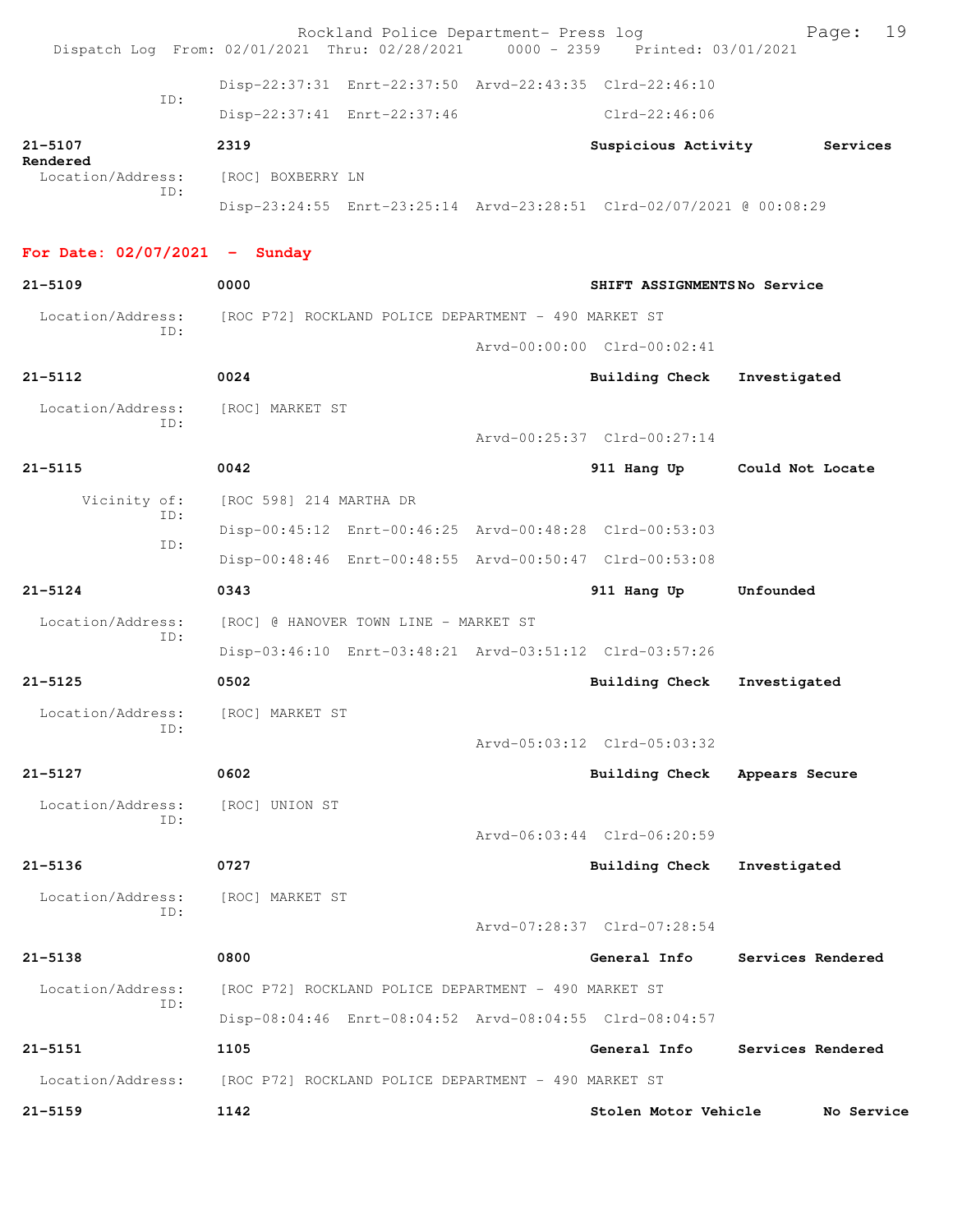|                               |                                                       | Rockland Police Department- Press log                |             | Dispatch Log From: 02/01/2021 Thru: 02/28/2021 0000 - 2359 Printed: 03/01/2021 | 20<br>Page: |
|-------------------------------|-------------------------------------------------------|------------------------------------------------------|-------------|--------------------------------------------------------------------------------|-------------|
| Location/Address:             | [ROC 206] 51 MAPLE ST Apt. #2113                      |                                                      |             |                                                                                |             |
| $21 - 5162$                   | 1206                                                  |                                                      |             | Larceny / Forgery/ Fraud                                                       | Cancelled   |
| Enroute<br>Location/Address:  | [ROC] 83 EAST WATER ST                                |                                                      |             |                                                                                |             |
| TD:                           | Disp-12:08:46 Enrt-12:08:49                           |                                                      |             | $Clrd-12:11:18$                                                                |             |
| $21 - 5164$                   | 1220                                                  |                                                      |             | Disturbance<br>Peace Restored                                                  |             |
| Location/Address:             |                                                       | [ROC P64] CVS PHARMACY - 80 MARKET ST                |             |                                                                                |             |
| TD:                           |                                                       |                                                      |             | Disp-12:22:20 Enrt-12:22:26 Arvd-12:24:29 Clrd-12:31:47                        |             |
| TD:                           | $Disp-12:22:20$                                       |                                                      |             | Arvd-12:22:24 Clrd-12:31:48                                                    |             |
| ID:                           |                                                       |                                                      |             | Disp-12:22:20 Enrt-12:22:25 Arvd-12:23:35 Clrd-12:31:50                        |             |
| $21 - 5180$                   | 1417                                                  |                                                      |             | Disabled Motor Vehicle                                                         | Vehicle     |
| Towed<br>Location/Address:    | [ROC] POND ST                                         |                                                      |             |                                                                                |             |
| TD:                           |                                                       |                                                      |             | Disp-14:18:58 Enrt-14:19:03 Arvd-14:19:07 Clrd-14:37:01                        |             |
| $21 - 5188$                   | 1508                                                  |                                                      |             | Motor Vehicle Complaint                                                        | Vehicle     |
| Towed<br>Location/Address:    | [ROC] 207 TO 217 UNION ST - UNION ST                  |                                                      |             |                                                                                |             |
| ID:                           |                                                       |                                                      |             | Arvd-15:08:00 Clrd-15:36:01                                                    |             |
| ID:                           | Disp-15:09:34                                         |                                                      |             | Arvd-15:09:38 Clrd-15:16:20                                                    |             |
| ID:<br>ID:                    | Disp-16:06:56                                         |                                                      |             | Arvd-16:08:04 Clrd-16:09:44                                                    |             |
|                               | Disp-16:55:15                                         |                                                      |             | Clrd-17:23:59                                                                  |             |
| $21 - 5189$                   | 1514                                                  |                                                      |             | Disabled Motor Vehicle                                                         | Vehicle     |
| Towed<br>Location/Address:    | [ROC] BILL DELAHUNT PKWY                              |                                                      |             |                                                                                |             |
| TD:                           |                                                       |                                                      |             | Disp-15:16:24 Enrt-15:16:26 Arvd-15:22:35 Clrd-16:08:43                        |             |
| $21 - 5192$                   | 1533                                                  |                                                      |             | Motor Vehicle Complaint                                                        | Vehicle     |
| Towed<br>Location/Address:    | [ROC] 26 LINDEN ST                                    |                                                      |             |                                                                                |             |
| ID:                           | Disp-15:36:01                                         |                                                      |             | Arvd-15:49:21 Clrd-16:06:56                                                    |             |
| $21 - 5194$                   | 1608                                                  |                                                      |             | Motor Vehicle Complaint                                                        | Services    |
| Rendered<br>Location/Address: | [ROC] 302 UNION ST                                    |                                                      |             |                                                                                |             |
| TD:                           |                                                       |                                                      |             | Disp-16:09:44 Enrt-16:09:48 Arvd-16:09:49 Clrd-16:55:15                        |             |
| $21 - 5199$                   | 1614                                                  |                                                      |             | SHIFT ASSIGNMENTS Services Rendered                                            |             |
| Location/Address:             |                                                       | [ROC P72] ROCKLAND POLICE DEPARTMENT - 490 MARKET ST |             |                                                                                |             |
| TD:                           | $Disp-16:18:46$                                       |                                                      |             | Clrd-16:19:07                                                                  |             |
| $21 - 5218$                   | 1722                                                  |                                                      |             | MVA Property Damage Only                                                       | Arrest (s)  |
| Made<br>Location/Address:     |                                                       | [ROC] 74 WEYMOUTH ST @ 575 VFW DR                    |             |                                                                                |             |
| ID:                           |                                                       |                                                      |             | Disp-17:23:59 Enrt-17:24:13 Arvd-17:24:15 Clrd-18:06:07                        |             |
| ID:<br>Refer To Arrest:       | 21ROC-5218-AR                                         |                                                      |             | Disp-17:48:11 Enrt-17:48:31 Arvd-17:48:33 Clrd-20:06:41                        |             |
| Arrest:<br>Address:           | HARDING, LAUREN CATHERINE<br>65 FRANKS LN Apt. #AT209 |                                                      | HANOVER, MA |                                                                                |             |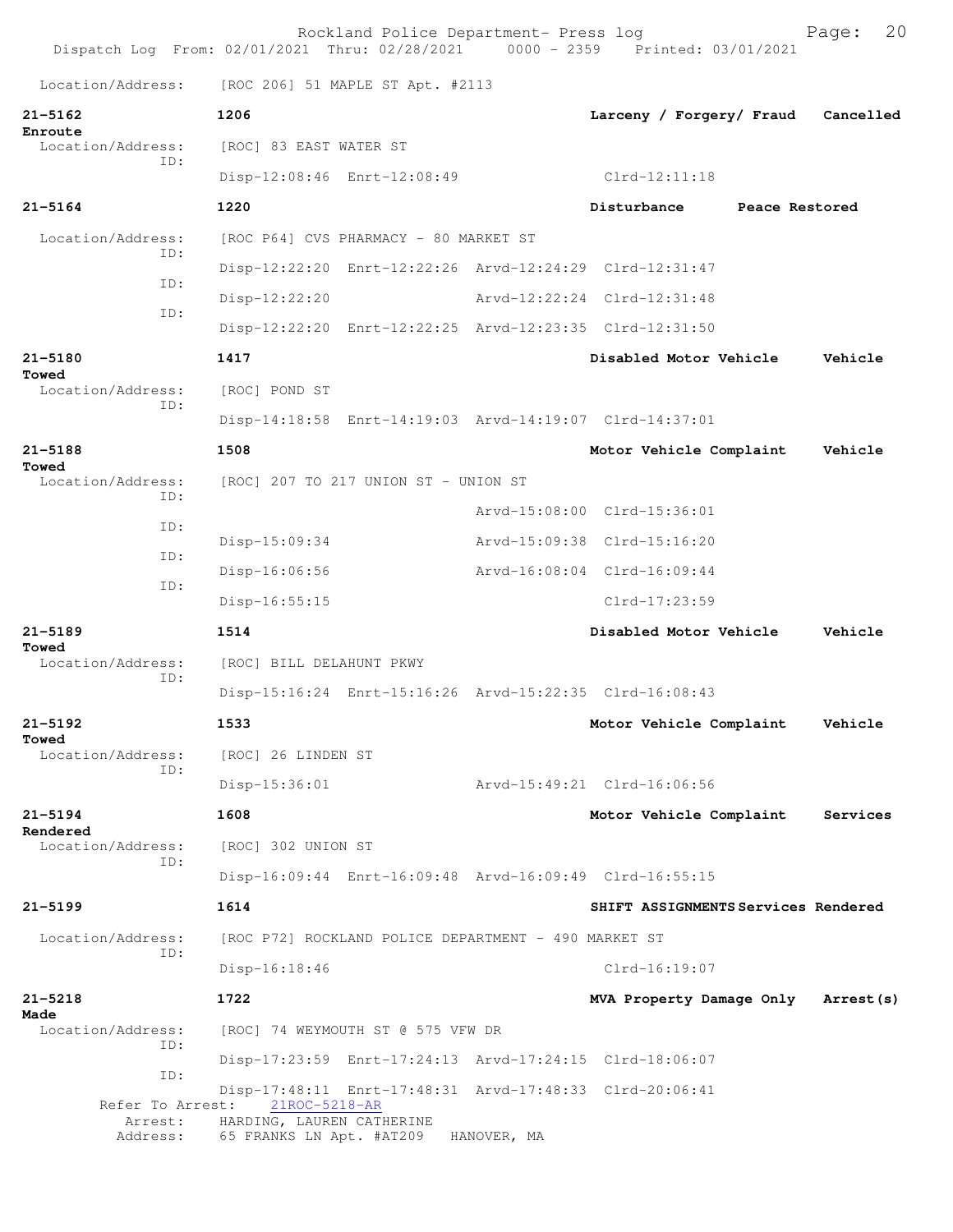| Dispatch Log From: 02/01/2021 Thru: 02/28/2021 0000 - 2359 Printed: 03/01/2021 |                                                      | Rockland Police Department- Press log                |                                                         |                   | 21<br>Page: |
|--------------------------------------------------------------------------------|------------------------------------------------------|------------------------------------------------------|---------------------------------------------------------|-------------------|-------------|
| Age:<br>Charges:                                                               | 27<br>OUI-LIQUOR OR .08%<br>MARKED LANES VIOLATION   | RECKLESS OPERATION OF MOTOR VEHICLE                  |                                                         |                   |             |
| $21 - 5226$                                                                    | 1804                                                 |                                                      | Motor Vehicle Collision W/PI                            |                   |             |
| Provided Assistance<br>Location/Address:                                       | [ROC] 455 WEBSTER ST                                 |                                                      |                                                         |                   |             |
| $21 - 5228$<br>Towed                                                           | 1819                                                 |                                                      | MVA Property Damage Only                                |                   | Vehicle     |
| Location/Address:<br>TD:                                                       |                                                      | [ROC] 10 HINGHAM ST @ 440 WEBSTER ST                 |                                                         |                   |             |
| ID:                                                                            |                                                      |                                                      | Disp-18:20:11 Enrt-18:20:14 Arvd-18:20:16 Clrd-18:50:02 |                   |             |
|                                                                                | Disp-18:42:55                                        |                                                      | Arvd-18:43:02 Clrd-18:48:52                             |                   |             |
| $21 - 5231$<br>arrival                                                         | 1827                                                 |                                                      | Motor Vehicle Complaint                                 |                   | Gone on     |
| Location/Address:<br>ID:                                                       | [ROC] MYRTLE ST                                      |                                                      |                                                         |                   |             |
|                                                                                |                                                      |                                                      | Disp-18:27:59 Enrt-18:28:03 Arvd-18:28:05 Clrd-18:30:13 |                   |             |
| $21 - 5238$<br>Rendered                                                        | 1852                                                 |                                                      | Wire down (Police)                                      |                   | Services    |
| Location/Address:<br>ID:                                                       |                                                      | [ROC] 53 PIERCE RD @ 42 DURBECK RD                   |                                                         |                   |             |
|                                                                                |                                                      |                                                      | Disp-18:53:23 Enrt-18:53:26 Arvd-18:58:40 Clrd-19:18:56 |                   |             |
| $21 - 5240$                                                                    | 1855                                                 |                                                      | Burglar Alarm                                           | Building          |             |
| Checked/Secured<br>Location/Address:                                           | [ROC] 295 UNION ST                                   |                                                      |                                                         |                   |             |
| ID:                                                                            |                                                      |                                                      | Disp-18:57:05 Enrt-18:57:07 Arvd-18:58:51 Clrd-19:12:04 |                   |             |
| ID:                                                                            |                                                      |                                                      | Arvd-19:12:12 Clrd-19:15:47                             |                   |             |
| $21 - 5250$                                                                    | 2004                                                 |                                                      | Burglar Alarm                                           | Investigated      |             |
| Location/Address:                                                              |                                                      | [ROC P45] COMFORT INN - 850 HINGHAM ST               |                                                         |                   |             |
| TD:                                                                            |                                                      |                                                      | Disp-20:07:11 Enrt-20:07:17 Arvd-20:18:42 Clrd-20:23:24 |                   |             |
| $21 - 5252$                                                                    | 2043                                                 |                                                      | SHIFT ASSIGNMNET Services Rendered                      |                   |             |
| Location/Address:                                                              |                                                      | [ROC P72] ROCKLAND POLICE DEPARTMENT - 490 MARKET ST |                                                         |                   |             |
| TD:                                                                            | Disp-20:45:23                                        |                                                      | $Clrd-21:15:55$                                         |                   |             |
| $21 - 5256$                                                                    | 2113                                                 |                                                      | General Info                                            | Services Rendered |             |
| Location/Address:                                                              | [ROC P72] ROCKLAND POLICE DEPARTMENT - 490 MARKET ST |                                                      |                                                         |                   |             |
| $21 - 5269$                                                                    | 2303                                                 |                                                      | <b>Time off</b>                                         | Services Rendered |             |
| Location:                                                                      | [ROC]                                                |                                                      |                                                         |                   |             |
| For Date: $02/08/2021$ - Monday                                                |                                                      |                                                      |                                                         |                   |             |
| 21-5275                                                                        | 0002                                                 |                                                      | SHIFT ASSIGNMENTS Services Rendered                     |                   |             |
| Location/Address:                                                              |                                                      | [ROC P72] ROCKLAND POLICE DEPARTMENT - 490 MARKET ST |                                                         |                   |             |
| ID:                                                                            | Disp-00:04:23                                        |                                                      | $Clrd-00:04:47$                                         |                   |             |
| $21 - 5279$                                                                    | 0026                                                 |                                                      | General Incident Services Rendered                      |                   |             |
| Location/Address:                                                              |                                                      | [ROC] 5 UNION ST @ 158 MARKET ST                     |                                                         |                   |             |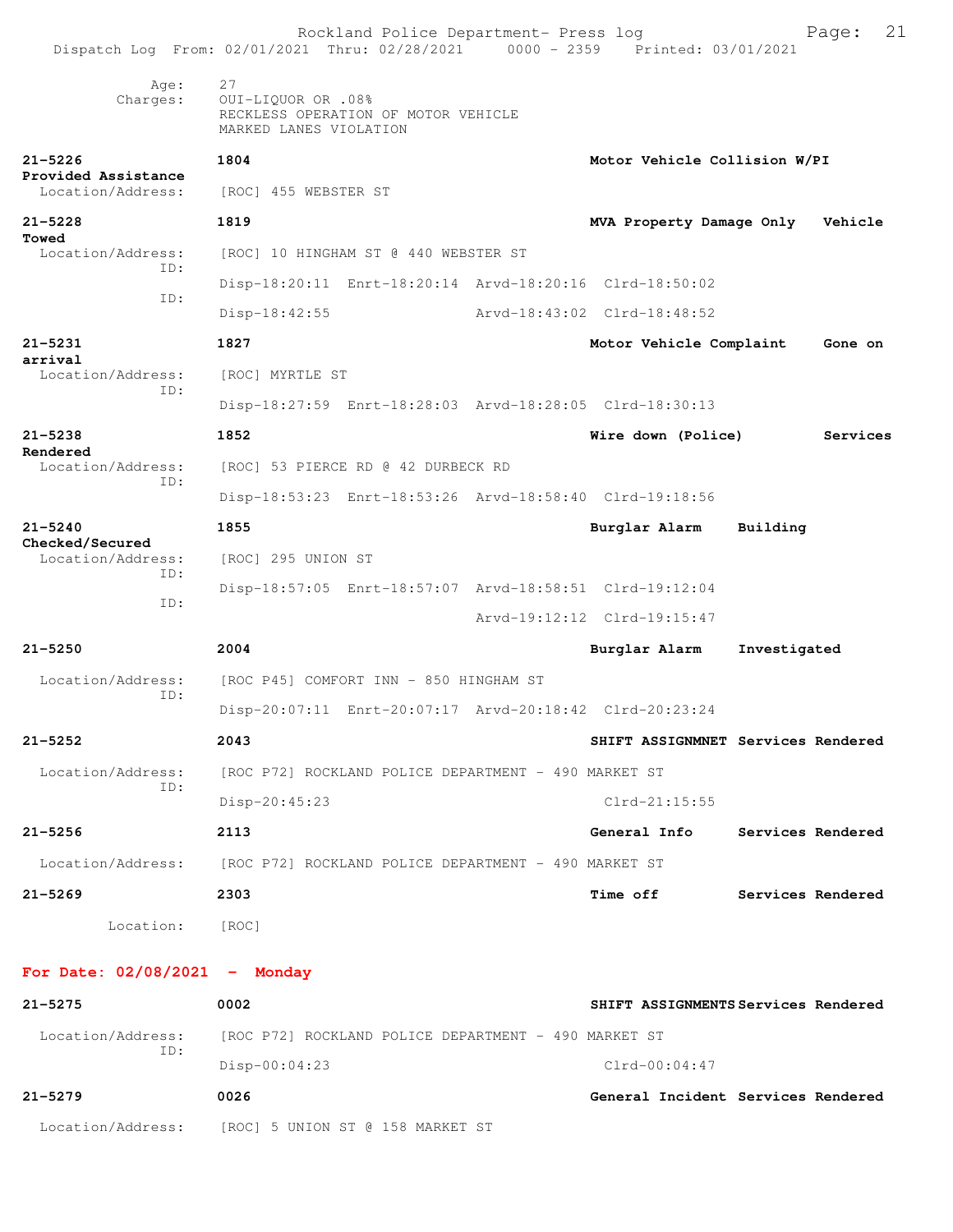|                          | Dispatch Log From: 02/01/2021 Thru: 02/28/2021 0000 - 2359 Printed: 03/01/2021 | Rockland Police Department- Press log |                             | 22<br>Page:                         |
|--------------------------|--------------------------------------------------------------------------------|---------------------------------------|-----------------------------|-------------------------------------|
| ID:                      | Disp-00:28:04                                                                  |                                       | $Clrd-00:28:11$             |                                     |
| $21 - 5280$              | 0029                                                                           |                                       | Details / Time off          | Services                            |
| Rendered<br>Location:    | [ROC]                                                                          |                                       |                             |                                     |
| $21 - 5290$              | 0331                                                                           |                                       |                             | Escort/Transport Services Rendered  |
| Location/Address:        | [ROC 316] 25 GLEN ST Apt. #4                                                   |                                       |                             |                                     |
| TD:                      | Disp-03:36:32 Enrt-03:36:38 Arvd-03:41:18 Clrd-04:05:16                        |                                       |                             |                                     |
| ID:                      | Disp-03:37:33 Enrt-03:37:41 Arvd-03:40:26 Clrd-04:05:21                        |                                       |                             |                                     |
| $21 - 5294$              | 0525                                                                           |                                       | <b>Building Check</b>       | Appears Secure                      |
| Location/Address:        | [ROC] UNION ST                                                                 |                                       |                             |                                     |
| ID:                      | Disp-05:26:08                                                                  |                                       | Arvd-05:26:15 Clrd-05:49:00 |                                     |
| $21 - 5302$              | 0733                                                                           |                                       | Burglar Alarm               | Services Rendered                   |
| Location/Address:        | [ROC P85] ROCKLAND FEDERAL CREDIT UNION - 241 UNION ST                         |                                       |                             |                                     |
| ID:                      | Disp-07:34:58 Enrt-07:35:30 Arvd-07:37:24 Clrd-07:38:41                        |                                       |                             |                                     |
| ID:                      | Disp-07:35:41 Enrt-07:35:48 Arvd-07:37:24 Clrd-07:38:41                        |                                       |                             |                                     |
| $21 - 5304$              | 0806                                                                           |                                       |                             | Information Call No Action Required |
| Location/Address:        | [ROC P72] ROCKLAND POLICE DEPARTMENT - 490 MARKET ST                           |                                       |                             |                                     |
| $21 - 5305$              | 0816                                                                           |                                       |                             | Information Call No Action Required |
| Location/Address:        | [ROC P72] ROCKLAND POLICE DEPARTMENT - 490 MARKET ST                           |                                       |                             |                                     |
| $21 - 5311$              | 0912                                                                           |                                       | Building Check              | Services Rendered                   |
| Location/Address:        | [ROC] HINGHAM ST                                                               |                                       |                             |                                     |
| TD:                      |                                                                                |                                       | Arvd-09:13:57 Clrd-09:14:17 |                                     |
| $21 - 5318$              | 0956                                                                           |                                       | Details / Time off          | No Action                           |
| Required<br>Location:    | [ROC]                                                                          |                                       |                             |                                     |
| $21 - 5320$              | 1022                                                                           |                                       | Disturbance                 | Services Rendered                   |
| Location/Address:        | [ROC 598] 214 MARTHA DR Apt. #C                                                |                                       |                             |                                     |
| ID:                      | Disp-10:22:46 Enrt-10:24:06 Arvd-10:27:26 Clrd-10:52:39                        |                                       |                             |                                     |
| ID:                      | Disp-10:24:03 Enrt-10:24:05 Arvd-10:27:29 Clrd-10:52:25                        |                                       |                             |                                     |
| $21 - 5322$              | 1029                                                                           |                                       | Motor Vehicle Stop          | Sent On Way                         |
| Location/Address:        | [ROC 92] R STEWART ESTEN SCHOOL - 733 SUMMER ST                                |                                       |                             |                                     |
| ID:                      |                                                                                |                                       | Arvd-10:29:00 Clrd-10:43:40 |                                     |
| $21 - 5332$              | 1142                                                                           |                                       |                             | Building Check Services Rendered    |
| Location/Address:<br>ID: | [ROC] HINGHAM ST                                                               |                                       |                             |                                     |
|                          |                                                                                |                                       | Arvd-11:42:38 Clrd-11:42:54 |                                     |
| 21-5337                  | 1215                                                                           |                                       | 911 Accidental              | Services Rendered                   |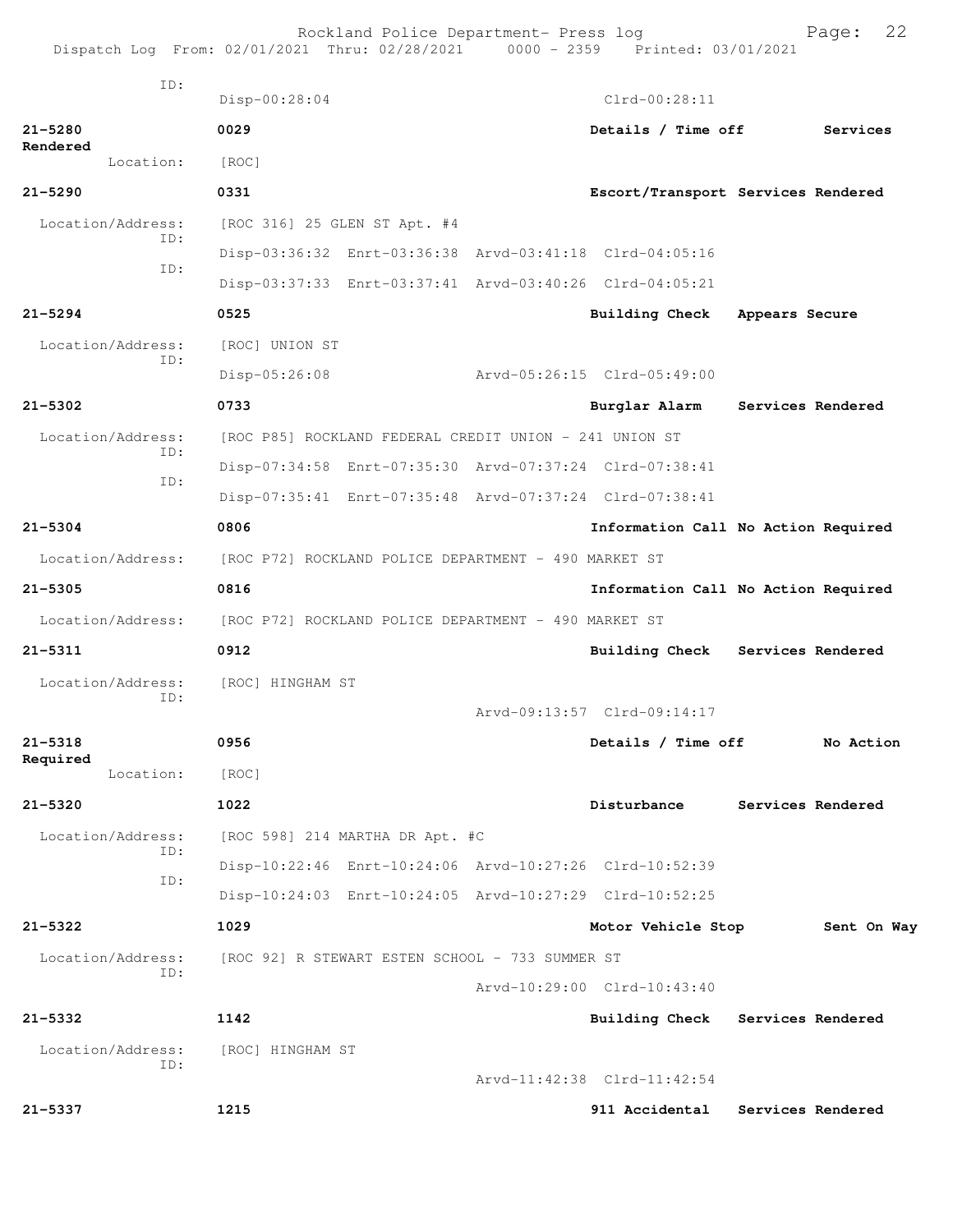|                                      | Rockland Police Department- Press log<br>Dispatch Log From: 02/01/2021 Thru: 02/28/2021 0000 - 2359 Printed: 03/01/2021 |                             | 23<br>Page:                         |
|--------------------------------------|-------------------------------------------------------------------------------------------------------------------------|-----------------------------|-------------------------------------|
| Location/Address:                    | [ROC 73] ROCKLAND TOWN HALL - 242 UNION ST                                                                              |                             |                                     |
| TD:                                  | Disp-12:16:21 Enrt-12:16:38 Arvd-12:21:29 Clrd-12:27:16                                                                 |                             |                                     |
| $21 - 5341$                          | 1222                                                                                                                    | Assist Public               | Services Rendered                   |
| Location/Address:                    | [ROC] 37 LINDEN ST Apt. #2                                                                                              |                             |                                     |
| ID:                                  | Disp-12:28:01 Enrt-12:28:48                                                                                             | $Clrd-12:31:14$             |                                     |
| $21 - 5346$                          | 1248                                                                                                                    | Suspicious Activity         | Peace                               |
| Restored<br>Location/Address:        | [ROC P86] MOBIL GAS STATION - 158 MARKET ST                                                                             |                             |                                     |
| TD:                                  | $Disp-12:50:09$                                                                                                         | Arvd-12:50:11 Clrd-13:07:44 |                                     |
| ID:                                  | Disp-12:50:14 Enrt-12:50:16 Arvd-12:51:33 Clrd-13:07:44                                                                 |                             |                                     |
| ID:                                  | Disp-12:50:20 Enrt-12:50:21 Arvd-12:51:28 Clrd-13:07:44                                                                 |                             |                                     |
| $21 - 5355$                          | 1359                                                                                                                    |                             | Information Call No Action Required |
| Location/Address:                    | [ROC P72] ROCKLAND POLICE DEPARTMENT - 490 MARKET ST                                                                    |                             |                                     |
| $21 - 5362$                          | 1444                                                                                                                    | Suspicious Activity         | No Action                           |
| Required<br>Location/Address:        | [ROC] PLEASANT ST                                                                                                       |                             |                                     |
| TD:                                  | Disp-14:47:26 Enrt-14:48:39 Arvd-14:52:19 Clrd-14:55:49                                                                 |                             |                                     |
| TD:                                  | Disp-14:49:10 Enrt-14:49:15 Arvd-14:51:05 Clrd-14:55:49                                                                 |                             |                                     |
| $21 - 5367$                          | 1528                                                                                                                    |                             | Building Check Services Rendered    |
| Location/Address:                    | [ROC] HINGHAM ST                                                                                                        |                             |                                     |
| ID:                                  |                                                                                                                         | Arvd-15:28:36 Clrd-15:28:51 |                                     |
| $21 - 5371$                          | 1611                                                                                                                    | General Info                | Appears Secure                      |
| Location/Address:                    | [ROC P72] ROCKLAND POLICE DEPARTMENT - 490 MARKET ST                                                                    |                             |                                     |
| 21-5375                              | 1659                                                                                                                    | Harassment                  | Sent On Way                         |
| Location/Address:                    | [ROC] 12 LINDEN ST Apt. #2                                                                                              |                             |                                     |
| ID:                                  | Disp-17:01:22 Enrt-17:02:06 Arvd-17:02:54 Clrd-17:13:54                                                                 |                             |                                     |
| ID:                                  | Disp-17:02:49 Enrt-17:02:51 Arvd-17:02:56 Clrd-17:13:58                                                                 |                             |                                     |
| $21 - 5377$                          | 1723                                                                                                                    | Disturbance                 | Services Rendered                   |
| Location/Address:                    | [ROC 140] 292 MARKET ST Apt. #29                                                                                        |                             |                                     |
| ID:                                  | Disp-17:24:13 Enrt-17:25:59 Arvd-17:29:59 Clrd-18:00:48                                                                 |                             |                                     |
| ID:                                  | Disp-17:25:55 Enrt-17:25:58 Arvd-17:30:11 Clrd-18:00:45                                                                 |                             |                                     |
| $21 - 5380$                          | 1749                                                                                                                    | <b>Building Check</b>       | Building                            |
| Checked/Secured<br>Location/Address: | [ROC] HINGHAM ST                                                                                                        |                             |                                     |
| ID:                                  |                                                                                                                         | Arvd-17:50:00 Clrd-17:56:41 |                                     |
| $21 - 5384$                          | 1827                                                                                                                    | MVA Property Damage Only    | Report                              |
| Follows<br>Location/Address:         | [ROC 3734] 43 SUMMER ST                                                                                                 |                             |                                     |
| ID:<br>ID:                           | Disp-18:28:03 Enrt-18:28:17 Arvd-18:30:30 Clrd-19:14:05                                                                 |                             |                                     |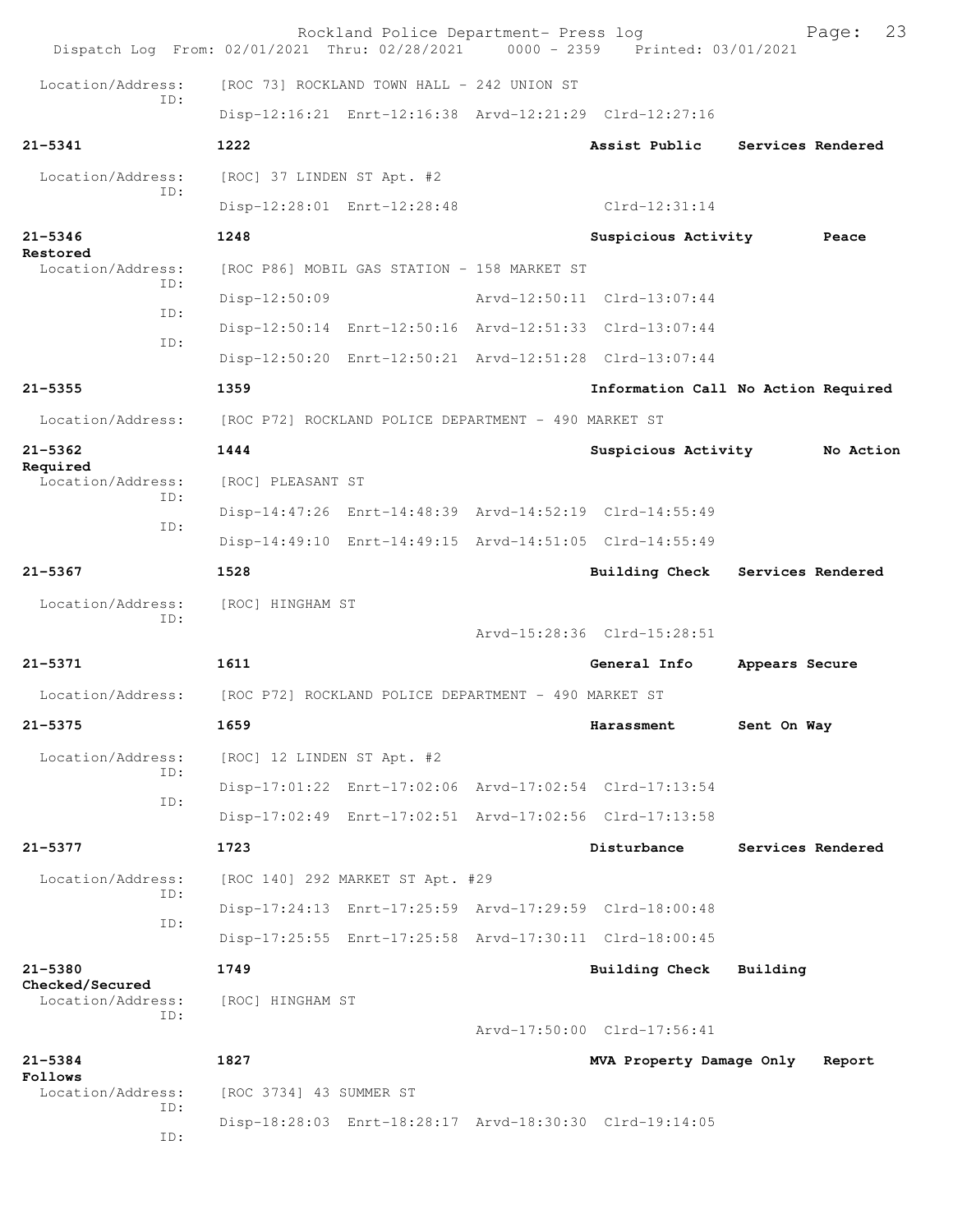|                                 |                                                                                                            | Rockland Police Department- Press log                                                                             |                                                                                | 24<br>Page: |
|---------------------------------|------------------------------------------------------------------------------------------------------------|-------------------------------------------------------------------------------------------------------------------|--------------------------------------------------------------------------------|-------------|
|                                 |                                                                                                            |                                                                                                                   | Dispatch Log From: 02/01/2021 Thru: 02/28/2021 0000 - 2359 Printed: 03/01/2021 |             |
| ID:                             |                                                                                                            |                                                                                                                   | Disp-18:28:11 Enrt-18:28:16 Arvd-18:30:32 Clrd-19:47:16                        |             |
| ID:                             |                                                                                                            |                                                                                                                   | Disp-18:30:23 Enrt-18:30:26 Arvd-18:30:28 Clrd-19:28:00                        |             |
| Refer To Summons:               | 21ROC-5384-AR                                                                                              |                                                                                                                   | Disp-18:44:51 Enrt-18:44:57 Arvd-18:44:58 Clrd-19:37:44                        |             |
| Summons:<br>Address:<br>Age:    | GORMAN, JEREMY MICHAEL<br>47 SPRING ST ROCKLAND, MA<br>39                                                  |                                                                                                                   |                                                                                |             |
| Charges:                        | MARKED LANES VIOLATION<br>NEGLIGENT OPERATION OF MOTOR VEHICLE<br>LICENSE SUSPENDED, OP MV WITH, SUBSQ.OFF | ELECTRONIC MESSAGE, OPERATOR SEND/READ *<br>OUI-LIQUOR OR .08%, 2ND OFFENSE                                       |                                                                                |             |
| 21-5391                         | 1912                                                                                                       |                                                                                                                   | Emergency MedicalNo EMS                                                        |             |
| Location/Address:<br>Fire Unit: | [ROC P72] ROCKLAND POLICE DEPARTMENT - 490 MARKET ST                                                       | ROCKEN3-Pumper-Rockland Engine 3                                                                                  |                                                                                |             |
| EMS Unit:                       | ROCKAM1-Rockland A1                                                                                        | InQrtsUnavl-19:25:54 InSrvce-19:33:01                                                                             | Disp-19:13:16 Enrt-19:14:48 Arvd-19:21:45 Clrd-19:21:56                        |             |
| ID:                             |                                                                                                            | InOrtsUnav1-19:30:34 InSrvce-19:30:34                                                                             | Disp-19:13:30 Enrt-19:14:45 Arvd-19:21:48 Clrd-19:21:53                        |             |
|                                 |                                                                                                            |                                                                                                                   | Arvd-19:18:00 Clrd-19:19:57                                                    |             |
| 21-5395<br>Required             | 1918                                                                                                       |                                                                                                                   | MVA Property Damage Only                                                       | No Action   |
| Location/Address:               | [ROC] VFW DR                                                                                               |                                                                                                                   |                                                                                |             |
| 21–5394<br>Follows              | 1920                                                                                                       |                                                                                                                   | MVA Property Damage Only                                                       | Report      |
| Location/Address:<br>ID:        | [ROC P72] ROCKLAND POLICE DEPARTMENT - 490 MARKET ST                                                       |                                                                                                                   |                                                                                |             |
| ID:                             |                                                                                                            |                                                                                                                   | Arvd-19:20:00 Clrd-19:51:07                                                    |             |
|                                 | Disp-19:28:14                                                                                              |                                                                                                                   | Arvd-19:31:00 Clrd-19:48:30                                                    |             |
| 21-5400<br>Rendered             | 1945                                                                                                       |                                                                                                                   | Details / Time off                                                             | Services    |
| Location:                       | [ROC]                                                                                                      |                                                                                                                   |                                                                                |             |
| 21-5402<br>Rendered             | 2023                                                                                                       |                                                                                                                   | Larceny / Forgery/ Fraud                                                       | Services    |
| Location/Address:<br>ID:        | [ROC] 135 GROVE ST                                                                                         |                                                                                                                   |                                                                                |             |
|                                 |                                                                                                            |                                                                                                                   | Disp-20:25:48 Enrt-20:28:41 Arvd-20:30:52 Clrd-21:04:32                        |             |
| 21-5403                         | 2037                                                                                                       |                                                                                                                   | Emergency MedicalNo EMS                                                        |             |
| Location/Address:<br>Fire Unit: |                                                                                                            | [ROC P49] FAST LANE - 924 HINGHAM ST<br>ROCKEN1-Pumper-Rockland Engine 1<br>InOrtsUnavl-21:01:52 InSrvce-21:01:52 | Disp-20:38:33 Enrt-20:42:33 Arvd-20:49:33 Clrd-20:57:14                        |             |
| EMS Unit:                       | ROCKAM2-Rockland A2                                                                                        | InQrtsUnavl-21:01:58 InSrvce-21:02:16                                                                             | Disp-20:38:37 Enrt-20:42:33 Arvd-20:45:52 Clrd-20:57:08                        |             |
| ID:                             | Disp-20:39:56                                                                                              |                                                                                                                   | Clrd-20:40:51                                                                  |             |
| ID:                             |                                                                                                            |                                                                                                                   | Disp-20:40:46 Enrt-20:40:53 Arvd-20:47:47 Clrd-20:57:46                        |             |
| 21-5404                         | 2038                                                                                                       |                                                                                                                   | Suspicious Activity                                                            | Gone on     |
| arrival<br>Location/Address:    |                                                                                                            | [ROC P55] HOME DEPOT - 1149 HINGHAM ST                                                                            |                                                                                |             |
| ID:                             | Disp-20:41:34 Enrt-20:43:23                                                                                |                                                                                                                   | $Clrd-20:45:16$                                                                |             |
| ID:                             |                                                                                                            |                                                                                                                   | Disp-20:45:05 Enrt-20:45:19 Arvd-20:51:49 Clrd-20:56:32                        |             |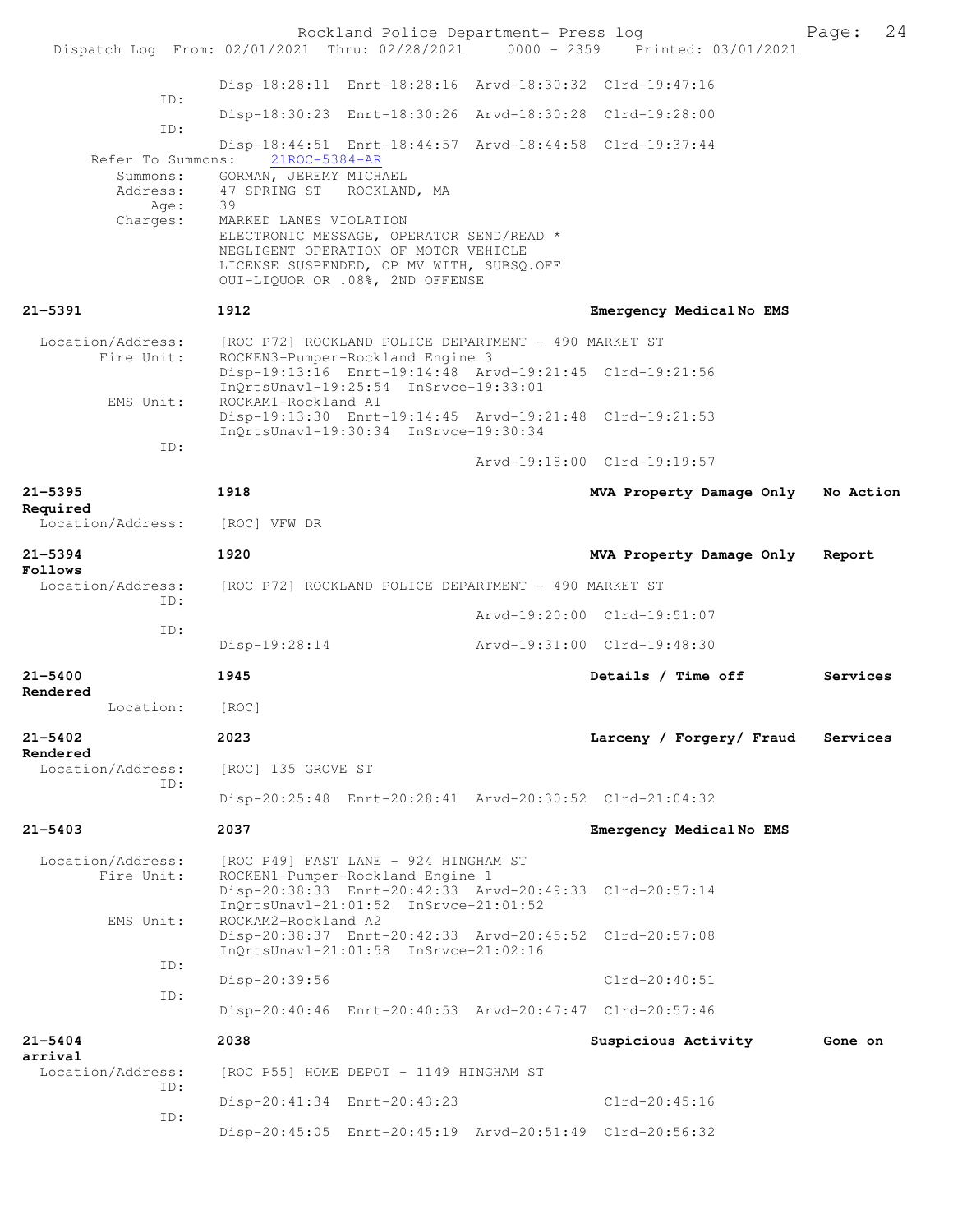### **For Date: 02/09/2021 - Tuesday**

| $21 - 5423$                           | 0001                                                    | General Incident Appears Secure |                                     |
|---------------------------------------|---------------------------------------------------------|---------------------------------|-------------------------------------|
| Location/Address:                     | [ROC P72] ROCKLAND POLICE DEPARTMENT - 490 MARKET ST    |                                 |                                     |
| TD:                                   |                                                         | Arvd-00:01:00 Clrd-00:02:44     |                                     |
| $21 - 5432$                           | 0141                                                    | Disturbance                     | Investigated                        |
| Location/Address:<br>TD:              | [ROC 743] 105 UNION ST                                  | Arvd-01:41:00 Clrd-01:47:16     |                                     |
| ID:                                   | Disp-01:43:16 Enrt-01:43:36 Arvd-01:46:18 Clrd-01:47:16 |                                 |                                     |
| ID:                                   | $Disp-01:43:24$                                         | Arvd-01:43:32 Clrd-01:47:16     |                                     |
| $21 - 5433$                           | 0154                                                    | Disturbance                     | Investigated                        |
| Location/Address:<br>ID:              | [ROC] 101 UNION ST                                      |                                 |                                     |
| ID:                                   |                                                         | Arvd-01:54:00 Clrd-02:03:08     |                                     |
|                                       | Disp-01:55:51                                           | Arvd-01:55:57 Clrd-02:03:08     |                                     |
| $21 - 5439$                           | 0516                                                    | Building Check                  | Appears Secure                      |
| Location/Address:<br>ID:              | [ROC] UNION ST                                          | Arvd-05:16:00 Clrd-05:34:00     |                                     |
| $21 - 5455$                           | 0804                                                    |                                 | SHIFT ASSIGNMENTS Services Rendered |
| Location/Address:                     | [ROC P72] ROCKLAND POLICE DEPARTMENT - 490 MARKET ST    |                                 |                                     |
| $21 - 5457$                           | 0808                                                    | Motor Vehicle Collision W/PI    |                                     |
| Report Follows<br>Vicinity of:<br>ID: | [ROC 89] 130 NORTH AVE                                  |                                 |                                     |
| ID:                                   | Disp-08:09:54 Enrt-08:10:21                             | Clrd-08:32:18                   |                                     |
| ID:                                   | Disp-08:10:02 Enrt-08:10:21 Arvd-08:13:51 Clrd-08:35:45 |                                 |                                     |
| ID:                                   | Disp-08:10:11 Enrt-08:10:21                             | Clrd-08:35:29                   |                                     |
|                                       | Disp-08:14:05                                           | Arvd-08:14:09 Clrd-08:40:04     |                                     |
| $21 - 5468$                           | 0952                                                    |                                 | INJURED ON DUTY Services Rendered   |
| Location/Address:                     | [ROC P72] ROCKLAND POLICE DEPARTMENT - 490 MARKET ST    |                                 |                                     |
| $21 - 5469$<br>Rendered               | 1000                                                    | OFFICER IN STATION              | Services                            |
| Location/Address:                     | [ROC P72] ROCKLAND POLICE DEPARTMENT - 490 MARKET ST    |                                 |                                     |
| $21 - 5470$                           | 1021                                                    | Motor Vehicle Stop              | Verbal                              |
| Warning<br>Vicinity of:<br>ID:        | [ROC] 821 UNION ST @ 1 VFW DR                           |                                 |                                     |
|                                       |                                                         | Arvd-10:21:00 Clrd-10:23:44     |                                     |
| $21 - 5477$                           | 1120                                                    | <b>Building Check</b>           | Appears Secure                      |
| Location/Address:<br>ID:              | [ROC] HINGHAM ST                                        |                                 |                                     |

Arvd-11:21:13 Clrd-11:21:19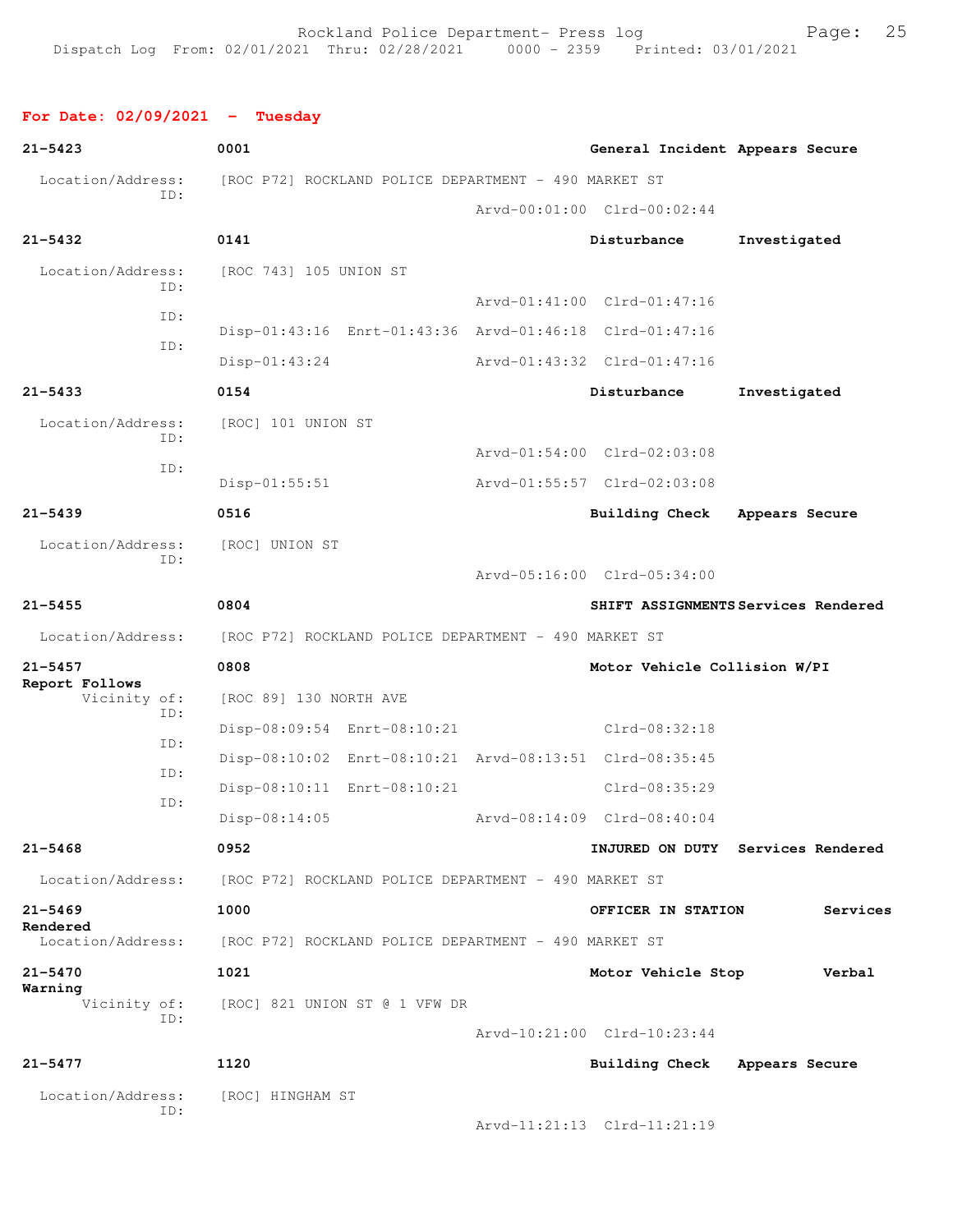Rockland Police Department- Press log entitled and Page: 26

| $21 - 5478$<br>Taken/Referred to Other Agency | 1130                                                    | SECTION 35 SERVICE          |                    |
|-----------------------------------------------|---------------------------------------------------------|-----------------------------|--------------------|
| Location/Address:                             | [ROC 429] 47 SPRING ST                                  |                             |                    |
| TD:                                           | Disp-11:36:52                                           | Arvd-11:48:18 Clrd-11:59:26 |                    |
| ID:                                           | $Disp-11:36:52$                                         | Arvd-11:48:18 Clrd-11:58:25 |                    |
| ID:                                           | Disp-11:48:08                                           | Arvd-11:48:18 Clrd-11:58:28 |                    |
| $21 - 5479$                                   | 1200                                                    | Prisioner Transport         |                    |
| Taken/Referred to Other Agency<br>Location:   | [ROC] HINGHAM DISTRICT COURT                            |                             |                    |
| TD:                                           |                                                         | Arvd-12:00:00 Clrd-12:57:58 |                    |
| $21 - 5481$                                   | 1233                                                    | TIME OFF                    | No Action Required |
| Location/Address:                             | [ROC P72] ROCKLAND POLICE DEPARTMENT - 490 MARKET ST    |                             |                    |
| ID:                                           |                                                         |                             |                    |
|                                               |                                                         | Arvd-12:33:13 Clrd-12:35:25 |                    |
| $21 - 5486$                                   | 1332                                                    | <b>Building Check</b>       | Appears Secure     |
| Location/Address:<br>ID:                      | [ROC] HINGHAM ST                                        |                             |                    |
|                                               |                                                         | Arvd-13:33:25 Clrd-13:33:34 |                    |
| $21 - 5489$<br>Rendered                       | 1345                                                    | MVA Property Damage Only    | Services           |
| Location/Address:                             | [ROC] 30 COMMERCE RD                                    |                             |                    |
| TD:                                           | Disp-13:49:52 Enrt-13:50:04 Arvd-13:50:50 Clrd-14:30:12 |                             |                    |
| ID:                                           | Disp-14:13:57 Enrt-14:14:02 Arvd-14:17:44 Clrd-14:37:20 |                             |                    |
| ID:                                           | Disp-14:30:22                                           | Arvd-14:30:26 Clrd-14:45:57 |                    |
| ID:                                           | $Disp-14:37:29$                                         | Arvd-14:38:48 Clrd-14:45:52 |                    |
| $21 - 5500$                                   | 1454                                                    | Threats                     | Advised to Court   |
| Location/Address:<br>ID:                      | [ROC P72] ROCKLAND POLICE DEPARTMENT - 67 GEORGE ST     |                             |                    |
|                                               | Disp-14:56:29 Enrt-14:56:36 Arvd-15:08:20 Clrd-15:08:28 |                             |                    |
| $21 - 5502$                                   | 1505                                                    | Disturbance                 | Services Rendered  |
| Location/Address:                             | [ROC 493] 321 UNION ST Apt. #2                          |                             |                    |
| ID:                                           | Disp-15:08:53 Enrt-15:09:32                             | Clrd-15:16:26               |                    |
| ID:                                           | Disp-15:08:53 Enrt-15:09:39 Arvd-15:13:21 Clrd-15:43:15 |                             |                    |
| ID:                                           | Disp-15:10:02 Enrt-15:10:05 Arvd-15:13:09 Clrd-15:43:18 |                             |                    |
| ID:                                           | $Disp-15:22:00$                                         | Arvd-15:22:04 Clrd-15:43:12 |                    |
| $21 - 5503$                                   | 1511                                                    | Missing Person              | Services Rendered  |
| Location/Address:                             | [ROC] 74 MARTHA DR Apt. #C                              |                             |                    |
| ID:                                           | Disp-15:16:13                                           | Arvd-15:16:53 Clrd-15:22:09 |                    |
| ID:                                           | Disp-15:16:18                                           | Arvd-15:16:53 Clrd-15:22:09 |                    |
| ID:                                           | Disp-15:16:30                                           | Arvd-15:16:53 Clrd-15:22:09 |                    |
| $21 - 5505$                                   | 1519                                                    | CANCEL SGT. COMP TIME       | Services           |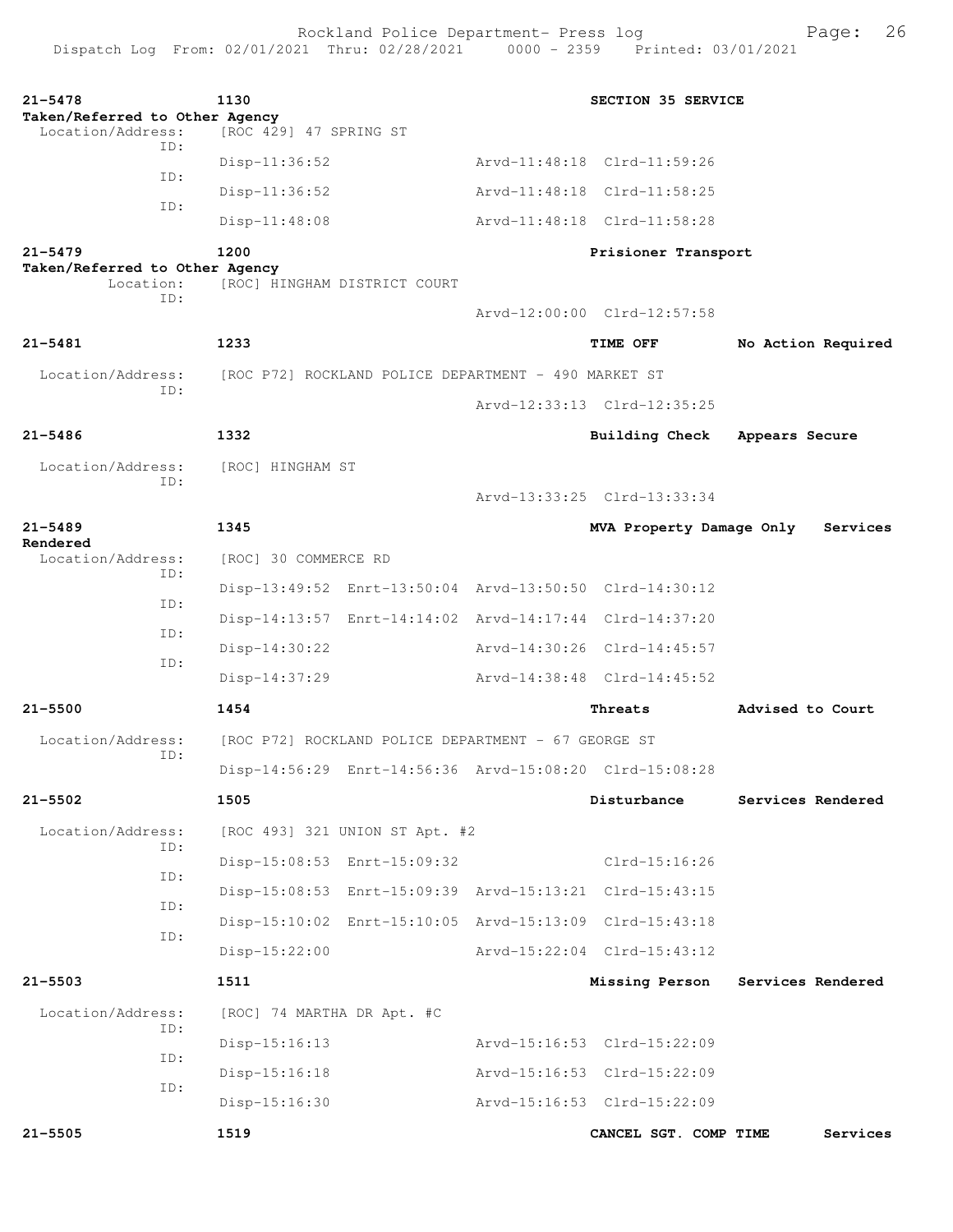| Dispatch Log From: 02/01/2021 Thru: 02/28/2021 |                                                      |                                                                                                          | $0000 - 2359$ | Printed: 03/01/2021                                     |                   |
|------------------------------------------------|------------------------------------------------------|----------------------------------------------------------------------------------------------------------|---------------|---------------------------------------------------------|-------------------|
| Rendered<br>Location:                          | [ROC]                                                |                                                                                                          |               |                                                         |                   |
| $21 - 5514$                                    | 1614                                                 |                                                                                                          |               | Disturbance                                             | Services Rendered |
| Location/Address:                              |                                                      | [ROC 493] 321 UNION ST Apt. #2                                                                           |               |                                                         |                   |
| TD:                                            |                                                      |                                                                                                          |               | Disp-16:16:39 Enrt-16:17:38 Arvd-16:22:55 Clrd-16:54:12 |                   |
| ID:                                            |                                                      |                                                                                                          |               | Disp-16:16:39 Enrt-16:17:38 Arvd-16:22:55 Clrd-16:54:17 |                   |
| $21 - 5519$                                    | 1636                                                 |                                                                                                          |               | SHIFT ASSIGNMENTS Services Rendered                     |                   |
| Location/Address:                              | [ROC P72] ROCKLAND POLICE DEPARTMENT - 490 MARKET ST |                                                                                                          |               |                                                         |                   |
| $21 - 5525$                                    | 1748                                                 |                                                                                                          |               | <b>KEEP THE PEACE</b>                                   | Services Rendered |
| Location/Address:                              | [ROC] 221 UNION ST                                   |                                                                                                          |               |                                                         |                   |
| ID:                                            | $Disp-17:49:58$                                      |                                                                                                          |               | Arvd-17:50:11 Clrd-18:02:43                             |                   |
| ID:                                            | $Disp-17:49:58$                                      |                                                                                                          |               | Arvd-17:50:07 Clrd-18:02:38                             |                   |
| $21 - 5526$                                    | 1756                                                 |                                                                                                          |               | Assist Fire Department                                  | Services          |
| Rendered<br>Location/Address:                  | [ROC] 56 WEST WATER ST                               |                                                                                                          |               |                                                         |                   |
| ID:                                            |                                                      |                                                                                                          |               | Disp-18:01:05 Enrt-18:04:36 Arvd-18:11:43 Clrd-18:11:48 |                   |
| ID:                                            | $Disp-18:01:05$                                      |                                                                                                          |               | Arvd-18:02:32 Clrd-18:12:22                             |                   |
| Fire Unit:                                     |                                                      | ROCKEN1-Pumper-Rockland Engine 1<br>Disp-18:04:16 Enrt-18:04:45<br>InOrtsUnav1-18:06:39 InSrvce-18:06:39 |               | $Clrd-18:06:29$                                         |                   |
| EMS Unit:                                      | ROCKAM1-Rockland A1<br>Disp-18:04:23                 | InQrtsUnavl-18:06:39 InSrvce-18:06:39                                                                    |               | $Clrd-18:06:29$                                         |                   |
| $21 - 5529$                                    | 1805                                                 |                                                                                                          |               | <b>Building Check</b>                                   | Services Rendered |
| Location/Address:                              | [ROC P89] CALVARY CHAPEL - 175 MARKET ST             |                                                                                                          |               |                                                         |                   |
| ID:                                            |                                                      |                                                                                                          |               | Arvd-18:07:00 Clrd-18:09:03                             |                   |
| $21 - 5534$                                    | 1858                                                 |                                                                                                          |               | Details / Time off                                      | Services          |
| Rendered<br>Location:                          | [ROC]                                                |                                                                                                          |               |                                                         |                   |
| $21 - 5539$                                    | 2026                                                 |                                                                                                          |               | Burglar Alarm                                           | Services Rendered |
| Location/Address:                              | [ROC] 160 WEYMOUTH ST                                |                                                                                                          |               |                                                         |                   |
| ID:                                            |                                                      |                                                                                                          |               | Disp-20:29:04 Enrt-20:29:59 Arvd-20:35:08 Clrd-20:38:45 |                   |
| ID:                                            |                                                      |                                                                                                          |               | Disp-20:30:08 Enrt-20:30:13 Arvd-20:35:05 Clrd-20:38:50 |                   |
| $21 - 5545$                                    | 2110                                                 |                                                                                                          |               | Motor Vehicle Stop                                      |                   |
| Citation/Warning Issued<br>Vicinity of:        | [ROC] WEST WATER ST @ GROVE ST                       |                                                                                                          |               |                                                         |                   |
| ID:                                            |                                                      |                                                                                                          |               | Arvd-21:10:00 Clrd-21:12:11                             |                   |
| $21 - 5554$                                    | 2227                                                 |                                                                                                          |               | Suspicious Activity                                     | Services          |
| Rendered<br>Location/Address:                  | [ROC] MYRTLE ST                                      |                                                                                                          |               |                                                         |                   |
| ID:                                            | Disp-22:30:03                                        |                                                                                                          |               | Arvd-22:30:45 Clrd-22:32:12                             |                   |
| ID:                                            |                                                      | Disp-22:30:03 Enrt-22:30:48                                                                              |               | Clrd-22:31:08                                           |                   |

Rockland Police Department- Press log entitled and Page: 27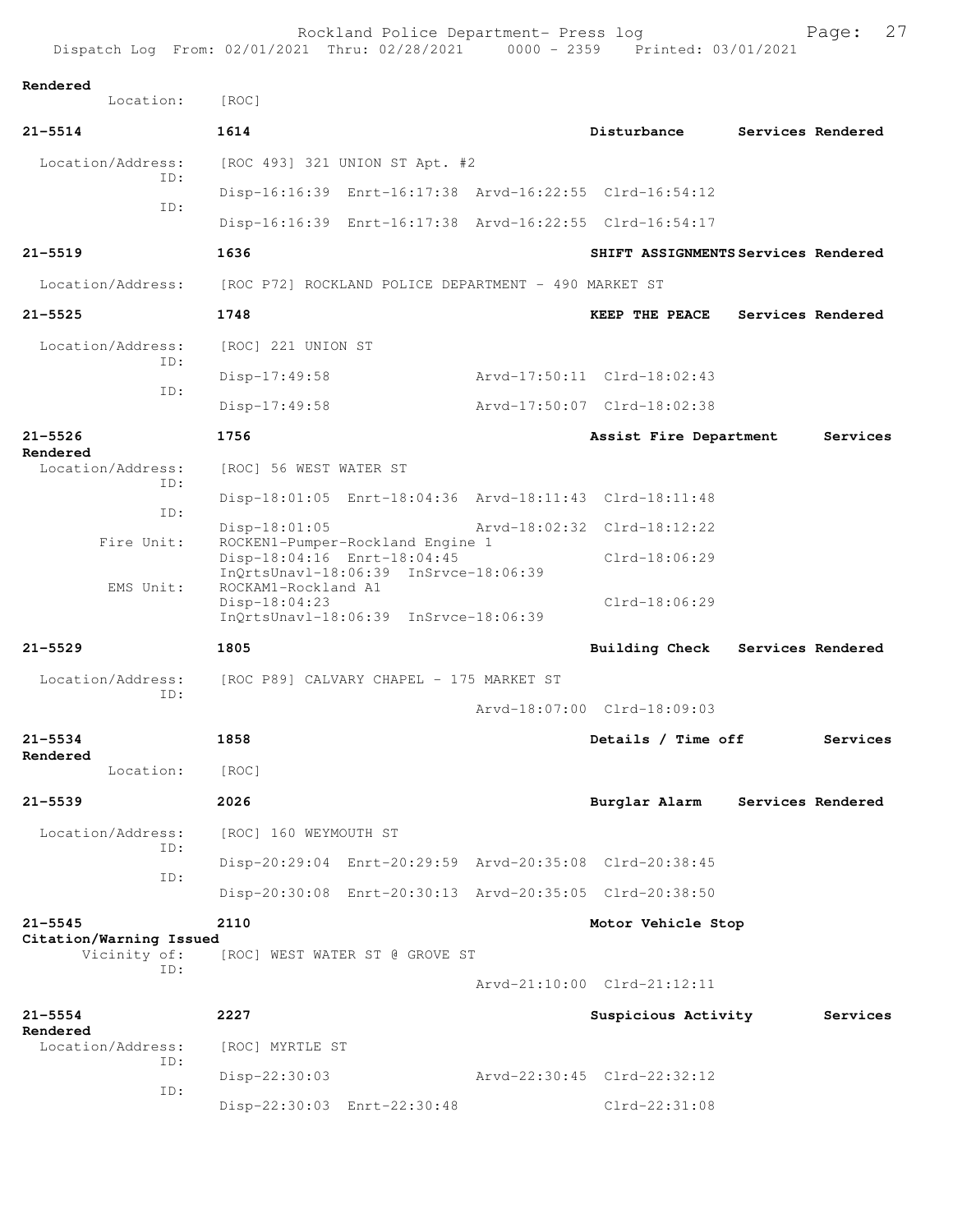Rockland Police Department- Press log Fage: 28 Dispatch Log From: 02/01/2021 Thru: 02/28/2021 0000 - 2359 Printed: 03/01/2021 **For Date: 02/10/2021 - Wednesday 21-5560 0000 General Info Services Not Required** Location/Address: [ROC P72] ROCKLAND POLICE DEPARTMENT - 490 MARKET ST **21-5561 0012 Details / Time off Services Not Required**  Location: [ROC] **21-5575 0515 Building Check Building Checked/Secured**  Location/Address: [ROC 61] UNION ST BUSINESS DISTRICT - UNION ST ID: Disp-05:15:06 Arvd-05:15:11 Clrd-05:47:08 **21-5577 0547 Vehicle Maintenance No Action Required**  Location/Address: [ROC P72] ROCKLAND POLICE DEPARTMENT - 490 MARKET ST ID: Disp-05:51:38 Clrd-05:51:43 **21-5584 0641 Details / Time off Services Rendered**  Location: [ROC] **21-5585 0652 MVA Property Damage Only Paper Exchange**  Location/Address: [ROC] 30 COMMERCE RD ID: Disp-06:55:30 Enrt-06:55:35 Clrd-07:23:49 **21-5591 0744 Details / Time off Services Not Required**  Location: [ROC] **21-5605 0800 SHIFT ASSIGNMENTS Services Rendered** Location/Address: [ROC P72] ROCKLAND POLICE DEPARTMENT - 490 MARKET ST **21-5602 0849 Building Check Building Checked/Secured**  Location/Address: [ROC P89] CALVARY CHAPEL - 175 MARKET ST ID: Arvd-08:50:40 Clrd-08:51:45 **21-5609 0942 Building Check Appears Secure** Location/Address: [ROC] HINGHAM ST ID: Arvd-09:42:53 Clrd-09:43:13 **21-5611 0953 Details / ADMIN DAY Services Rendered**  Location: [ROC] **21-5616 1016 1/2 PERSONAL DAY OFF Services Rendered**  Location/Address: [ROC P72] ROCKLAND POLICE DEPARTMENT - 490 MARKET ST ID: Disp-10:19:08 Enrt-10:19:58 Clrd-10:20:55 **21-5618 1023 PERSONAL DAY OFF Services Rendered** Location/Address: [ROC P72] ROCKLAND POLICE DEPARTMENT - 490 MARKET ST ID: Disp-10:35:38 Clrd-10:45:12 **21-5620 1037 911 Accidental Building**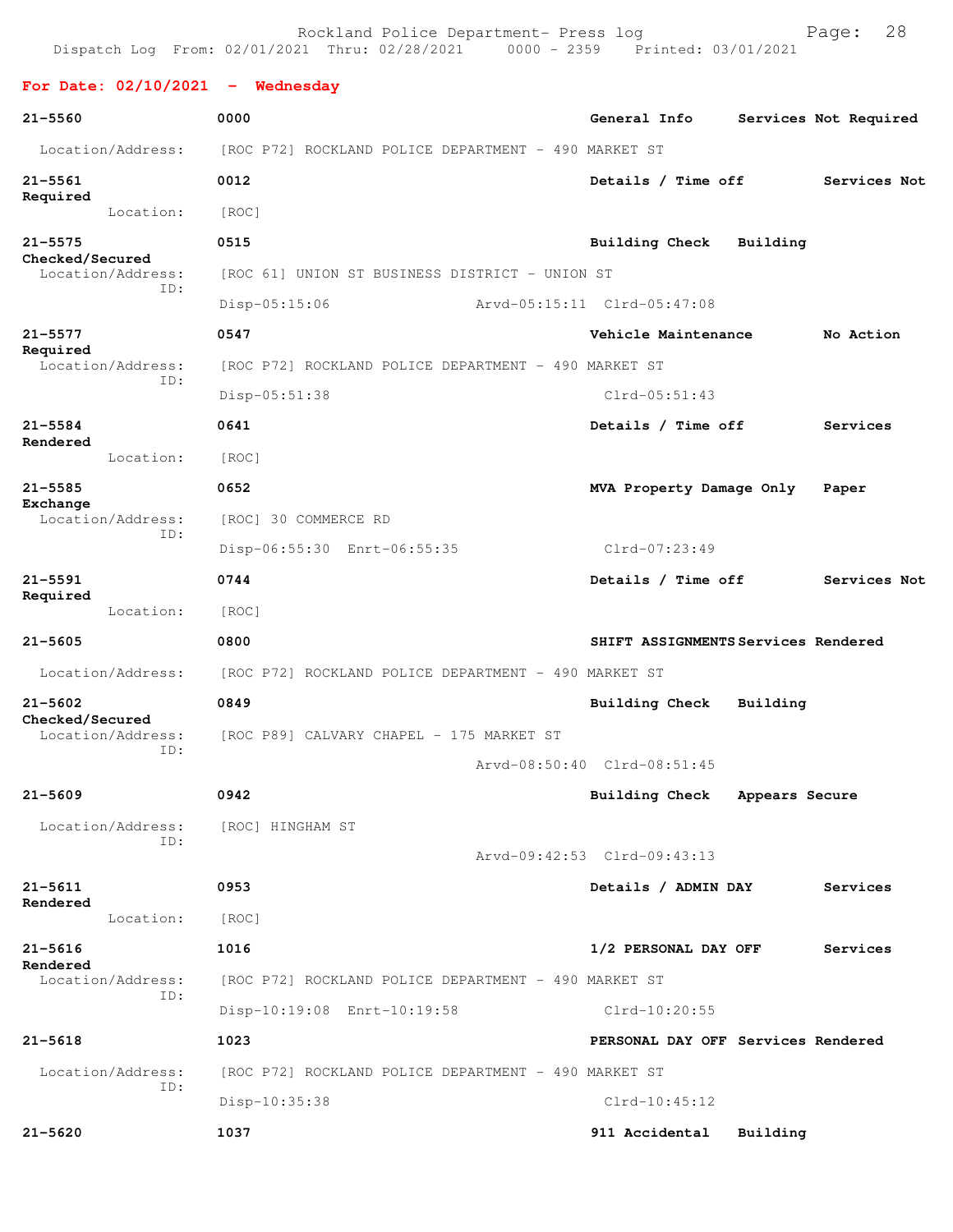| Dispatch Log From: 02/01/2021 Thru: 02/28/2021 0000 - 2359 Printed: 03/01/2021 |                                          | Rockland Police Department- Press log    |                                                         |                | 29<br>Page: |
|--------------------------------------------------------------------------------|------------------------------------------|------------------------------------------|---------------------------------------------------------|----------------|-------------|
| Checked/Secured<br>Location/Address:                                           | [ROC] 420 SALEM ST                       |                                          |                                                         |                |             |
| TD:                                                                            | $Disp-10:59:22$                          |                                          | $Clrd-10:59:24$                                         |                |             |
| $21 - 5622$                                                                    | 1057                                     |                                          | <b>Building Check</b>                                   | Building       |             |
| Checked/Secured<br>Location/Address:                                           | [ROC P89] CALVARY CHAPEL - 175 MARKET ST |                                          |                                                         |                |             |
| TD:                                                                            |                                          |                                          | Arvd-10:57:50 Clrd-10:59:10                             |                |             |
| $21 - 5634$<br>Rendered                                                        | 1229                                     |                                          | Assist Other Agency                                     |                | Services    |
| Location/Address:<br>TD:                                                       | [ROC] 68 NORTH AVE                       |                                          |                                                         |                |             |
|                                                                                | Disp-12:36:06                            |                                          | Arvd-12:41:54 Clrd-12:46:40                             |                |             |
| $21 - 5637$                                                                    | 1318                                     |                                          | Building Check                                          | Appears Secure |             |
| Location/Address:<br>TD:                                                       | [ROC] HINGHAM ST                         |                                          | Arvd-13:18:47 Clrd-13:19:04                             |                |             |
|                                                                                |                                          |                                          |                                                         |                |             |
| $21 - 5641$<br>Hospital                                                        | 1349                                     |                                          | SECTION 12                                              | Transported to |             |
| Location/Address:<br>ID:                                                       |                                          | [ROC P51] DOUBLE TREE - 929 HINGHAM ST   |                                                         |                |             |
| ID:                                                                            |                                          |                                          | Disp-13:56:25 Enrt-14:10:53 Arvd-14:20:05 Clrd-14:23:19 |                |             |
| ID:                                                                            |                                          |                                          | Disp-13:56:25 Enrt-14:10:55 Arvd-14:20:07 Clrd-14:23:16 |                |             |
|                                                                                |                                          |                                          | Disp-13:56:25 Enrt-14:10:57 Arvd-14:20:10 Clrd-14:23:14 |                |             |
| $21 - 5645$<br>Rendered                                                        | 1417                                     |                                          | Details / Time off                                      |                | Services    |
| Location:                                                                      | [ROC]                                    |                                          |                                                         |                |             |
| $21 - 5646$<br>Checked/Secured                                                 | 1429                                     |                                          | Building Check                                          | Building       |             |
| Location/Address:<br>TD:                                                       |                                          | [ROC P89] CALVARY CHAPEL - 175 MARKET ST | Arvd-14:30:32 Clrd-14:30:46                             |                |             |
| $21 - 5649$                                                                    | 1458                                     |                                          | Lost/Found Property                                     |                | Services    |
| Rendered<br>Location/Address:                                                  | [ROC] 452 NORTH AVE                      |                                          |                                                         |                |             |
| TD:                                                                            |                                          |                                          | Disp-15:00:28 Enrt-15:00:33 Arvd-15:00:37 Clrd-15:10:14 |                |             |
| $21 - 5652$                                                                    | 1510                                     |                                          | Suspicious Activity                                     |                | Services    |
| Rendered<br>Location/Address:                                                  | [ROC] 4 JOSH GRAY RD                     |                                          |                                                         |                |             |
| TD:                                                                            | $Disp-15:13:56$                          |                                          | $Clrd-15:15:27$                                         |                |             |
| ID:                                                                            |                                          |                                          | Disp-15:14:06 Enrt-15:15:31 Arvd-15:20:24 Clrd-15:40:02 |                |             |
| ID:                                                                            |                                          |                                          | Disp-15:15:20 Enrt-15:15:31 Arvd-15:20:22 Clrd-15:40:04 |                |             |
| $21 - 5654$                                                                    | 1527                                     |                                          | MVA Property Damage Only                                |                | Paper       |
| Exchange<br>Location/Address:                                                  | [ROC] 256 WEYMOUTH ST                    |                                          |                                                         |                |             |
| ID:                                                                            |                                          |                                          | Disp-15:27:41 Enrt-15:27:44 Arvd-15:31:43 Clrd-15:39:52 |                |             |
| $21 - 5662$<br>arrival                                                         | 1600                                     |                                          | Health & Welfare Check                                  |                | Gone on     |
| Location/Address:<br>ID:                                                       |                                          | [ROC P47] BEST WESTERN - 909 HINGHAM ST  |                                                         |                |             |
|                                                                                |                                          |                                          | Disp-16:18:43 Enrt-16:18:53 Arvd-16:26:59 Clrd-16:34:29 |                |             |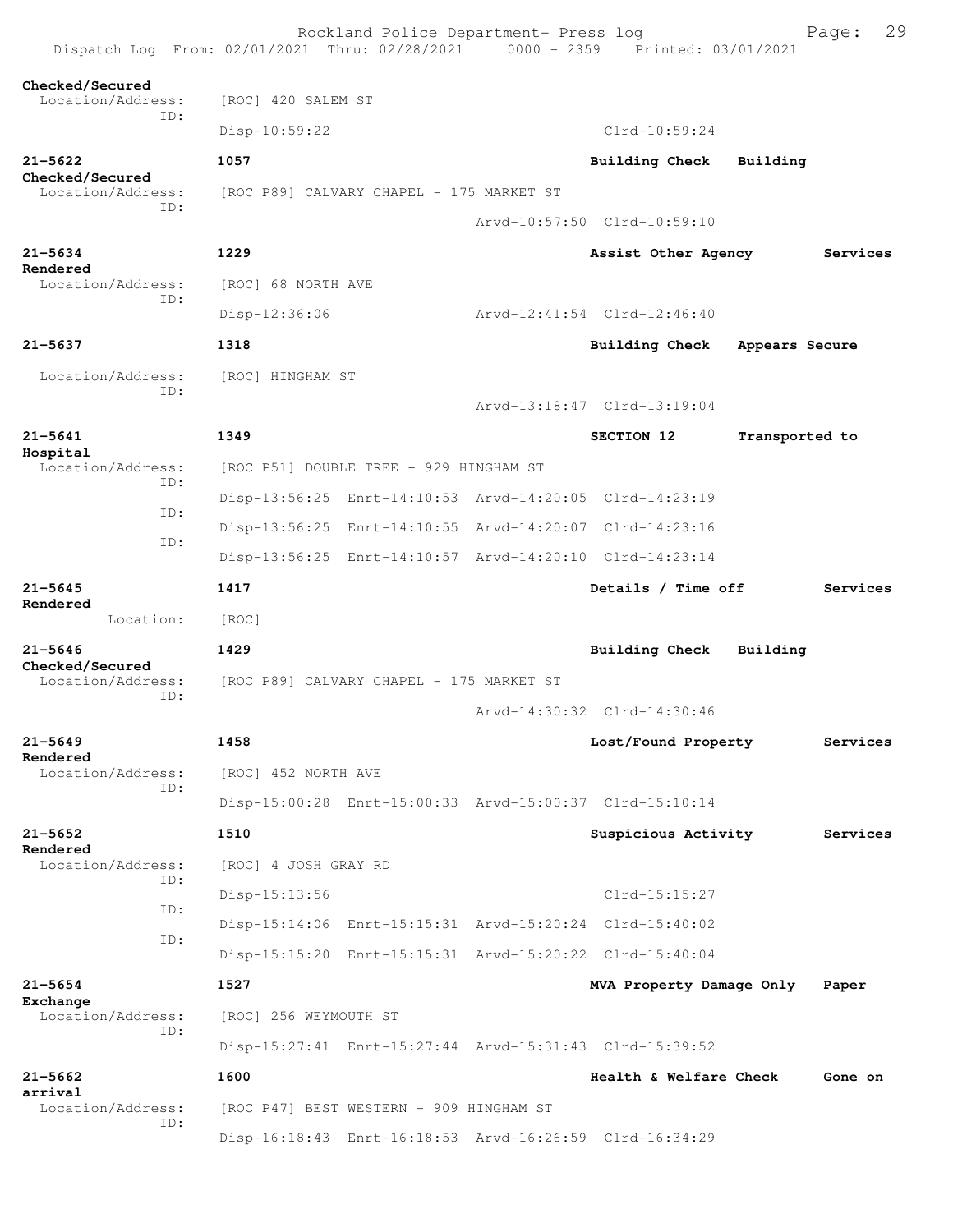|                                        |                                                         | Rockland Police Department- Press log | Dispatch Log From: 02/01/2021 Thru: 02/28/2021 0000 - 2359 Printed: 03/01/2021 | 30<br>Page: |
|----------------------------------------|---------------------------------------------------------|---------------------------------------|--------------------------------------------------------------------------------|-------------|
| TD:                                    | Disp-16:26:56 Enrt-16:27:02 Arvd-16:27:04 Clrd-16:34:26 |                                       |                                                                                |             |
| $21 - 5663$                            | 1607                                                    |                                       | SHIFT ASSIGNMENTS Services Rendered                                            |             |
| Location/Address:<br>ID:               | [ROC P72] ROCKLAND POLICE DEPARTMENT - 490 MARKET ST    |                                       |                                                                                |             |
|                                        | $Disp-16:11:14$                                         |                                       | $Clrd-16:11:53$                                                                |             |
| $21 - 5665$<br>Rendered                | 1623                                                    |                                       | Details / Time off                                                             | Services    |
| Location:                              | [ROC]                                                   |                                       |                                                                                |             |
| $21 - 5682$                            | 1833                                                    |                                       | Motor Vehicle Complaint                                                        | Gone on     |
| arrival<br>Location/Address:<br>TD:    | [ROC 304] 490 BEECH ST                                  |                                       |                                                                                |             |
|                                        | Disp-18:34:23 Enrt-18:35:06 Arvd-18:40:06 Clrd-18:43:48 |                                       |                                                                                |             |
| $21 - 5683$<br>arrival                 | 1904                                                    |                                       | Suspicious Activity                                                            | Gone on     |
| Location/Address:<br>TD:               | [ROC] MARKS ST                                          |                                       |                                                                                |             |
|                                        | Disp-19:06:16 Enrt-19:06:56 Arvd-19:10:09 Clrd-19:12:40 |                                       |                                                                                |             |
| $21 - 5684$<br>Warning                 | 1906                                                    |                                       | Motor Vehicle Stop                                                             | Verbal      |
| Location/Address:<br>TD:               | [ROC] ARLINGTON ST                                      |                                       |                                                                                |             |
|                                        |                                                         |                                       | Arvd-19:06:00 Clrd-19:10:58                                                    |             |
| $21 - 5690$<br>Citation/Warning Issued | 2020                                                    |                                       | Motor Vehicle Stop                                                             |             |

 Location/Address: [ROC] SUMMER ST ID:

Arvd-20:20:00 Clrd-20:30:16

## **For Date: 02/11/2021 - Thursday**

| $21 - 5701$                          | 0001                                                                   | General Info    | Services Rendered                 |
|--------------------------------------|------------------------------------------------------------------------|-----------------|-----------------------------------|
|                                      | Location/Address: [ROC P72] ROCKLAND POLICE DEPARTMENT - 490 MARKET ST |                 |                                   |
| $21 - 5705$                          | 0109                                                                   |                 | Noise Complaint Services Rendered |
| Location/Address:                    | [ROC 206] 51 MAPLE ST Apt. #433                                        |                 |                                   |
| ID:                                  | Disp-01:10:48 Enrt-01:11:44 Arvd-01:13:30 Clrd-01:21:11                |                 |                                   |
| ID:                                  | Disp-01:11:41 Enrt-01:11:44 Arvd-01:14:22 Clrd-01:21:07                |                 |                                   |
| ID:                                  | Disp-01:11:55 Enrt-01:12:00 Arvd-01:13:56 Clrd-01:21:04                |                 |                                   |
| $21 - 5717$                          | 0457                                                                   | Vandalism       | Investigated                      |
| Location/Address:                    | [ROC] 101 UNION ST                                                     |                 |                                   |
| TD:                                  | Disp-05:00:09 Enrt-05:00:12 Arvd-05:02:01 Clrd-05:41:01                |                 |                                   |
| $21 - 5720$                          | 0541                                                                   | Building Check  | Services Rendered                 |
| Location/Address:                    | [ROC 61] UNION ST BUSINESS DISTRICT - UNION ST                         |                 |                                   |
| ID:                                  | Disp-05:41:50                                                          | $Clrd-05:56:44$ |                                   |
| $21 - 5722$                          | 0640                                                                   | Burglar Alarm   | Building                          |
| Checked/Secured<br>Location/Address: | [ROC P64] CVS PHARMACY - 80 MARKET ST                                  |                 |                                   |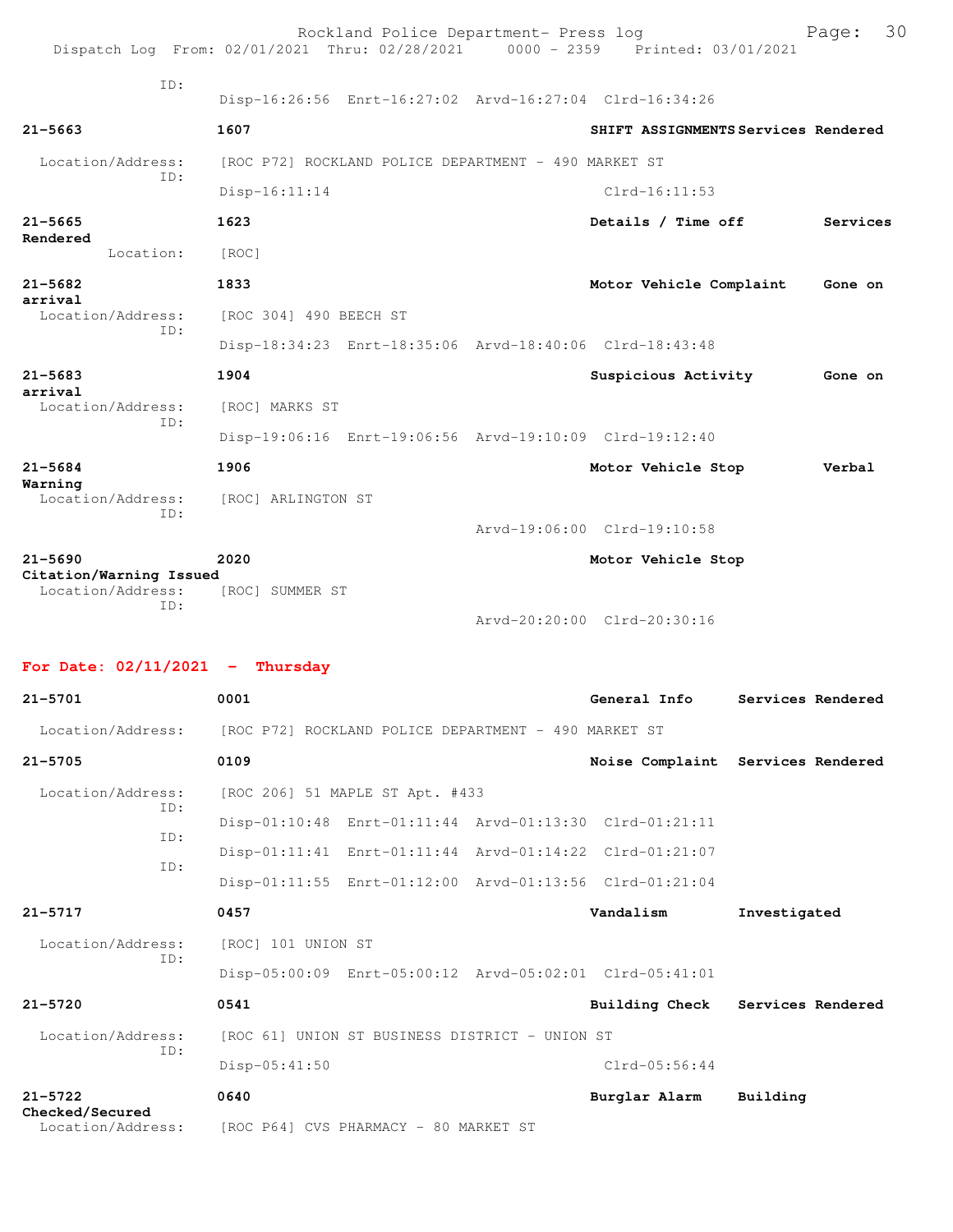| Dispatch Log From: 02/01/2021 Thru: 02/28/2021 0000 - 2359 Printed: 03/01/2021 |                     | Rockland Police Department- Press log                |                                                         |                | 31<br>Page:       |
|--------------------------------------------------------------------------------|---------------------|------------------------------------------------------|---------------------------------------------------------|----------------|-------------------|
| TD:                                                                            |                     |                                                      |                                                         |                |                   |
|                                                                                |                     |                                                      | Disp-06:41:35 Enrt-06:43:00 Arvd-06:43:03 Clrd-06:45:15 |                |                   |
| $21 - 5730$                                                                    | 0802                |                                                      | General Info                                            | No Service     |                   |
| Location/Address:<br>ID:                                                       |                     | [ROC P72] ROCKLAND POLICE DEPARTMENT - 490 MARKET ST |                                                         |                |                   |
|                                                                                | Disp-08:04:15       |                                                      | $Clrd-08:04:19$                                         |                |                   |
| $21 - 5733$                                                                    | 0851                |                                                      | Burglar Alarm                                           | Investigated   |                   |
| Location/Address:<br>ID:                                                       |                     | [ROC P17] THE RUG MERCHANT - 11 COMMERCE RD Apt. #B  |                                                         |                |                   |
| ID:                                                                            | Disp-08:54:02       |                                                      | $Clrd-08:54:50$                                         |                |                   |
|                                                                                |                     |                                                      | Disp-08:54:42 Enrt-08:54:44 Arvd-09:00:06 Clrd-09:04:00 |                |                   |
| 21-5735                                                                        | 0854                |                                                      | Vehicle Maintenance                                     |                | No Action         |
| Required<br>Location:                                                          | [HAV] CAR WASH      |                                                      |                                                         |                |                   |
| ID:                                                                            |                     |                                                      | Disp-08:55:38 Enrt-08:55:41 Arvd-08:55:57 Clrd-09:09:01 |                |                   |
| $21 - 5736$                                                                    | 0901                |                                                      | Motor Vehicle Complaint                                 |                | Services          |
| Rendered<br>Location/Address:<br>ID:                                           | [ROC] BAY PATH LN   |                                                      |                                                         |                |                   |
|                                                                                |                     |                                                      | Disp-09:04:17 Enrt-09:04:19 Arvd-09:08:15 Clrd-09:15:36 |                |                   |
| $21 - 5748$                                                                    | 0958                |                                                      | Details / Time off                                      |                | Services          |
| Rendered<br>Location:                                                          | [ROC]               |                                                      |                                                         |                |                   |
| $21 - 5749$                                                                    | 0959                |                                                      | Details / Time off                                      |                | Services Not      |
| Required<br>Location:                                                          | [ROC]               |                                                      |                                                         |                |                   |
| $21 - 5751$                                                                    | 1001                |                                                      | Vandalism                                               |                | Services Rendered |
| Location/Address:                                                              |                     | [ROC] SAM STORE - 200 VFW DR                         |                                                         |                |                   |
| ID:                                                                            |                     |                                                      | Disp-10:04:15 Enrt-10:05:00 Arvd-10:13:00 Clrd-10:19:29 |                |                   |
|                                                                                |                     |                                                      |                                                         |                |                   |
| $21 - 5756$<br>Follows                                                         | 1024                |                                                      | Stolen Motor Vehicle                                    |                | Report            |
| Location/Address:<br>ID:                                                       | [ROC] 20 LIBERTY CT |                                                      |                                                         |                |                   |
| ID:                                                                            |                     |                                                      | Disp-10:27:47 Enrt-10:27:51 Arvd-10:30:52 Clrd-10:51:20 |                |                   |
|                                                                                |                     |                                                      | Disp-10:30:17 Enrt-10:30:18 Arvd-10:30:50 Clrd-10:51:18 |                |                   |
| $21 - 5762$<br>Services Rendered                                               | 1051                |                                                      | Sex offender or dissemination                           |                |                   |
| Location/Address:                                                              |                     | [ROC P72] ROCKLAND POLICE DEPARTMENT - 490 MARKET ST |                                                         |                |                   |
| $21 - 5763$                                                                    | 1055                |                                                      | Disturbance                                             | Peace Restored |                   |
| Location/Address:<br>ID:                                                       |                     | [ROC P45] COMFORT INN - 850 HINGHAM ST Apt. #123     |                                                         |                |                   |
| ID:                                                                            |                     |                                                      | Disp-10:57:19 Enrt-10:58:05 Arvd-11:07:29 Clrd-11:59:00 |                |                   |
|                                                                                |                     |                                                      | Disp-10:58:15 Enrt-10:58:17 Arvd-11:07:27 Clrd-11:58:58 |                |                   |
| $21 - 5768$                                                                    | 1112                |                                                      | Motor Vehicle Stop                                      |                |                   |
| Citation/Warning Issued<br>Location/Address:                                   | [ROC] NORTH AVE     |                                                      |                                                         |                |                   |
| ID:                                                                            |                     |                                                      | Arvd-11:12:00 Clrd-11:20:52                             |                |                   |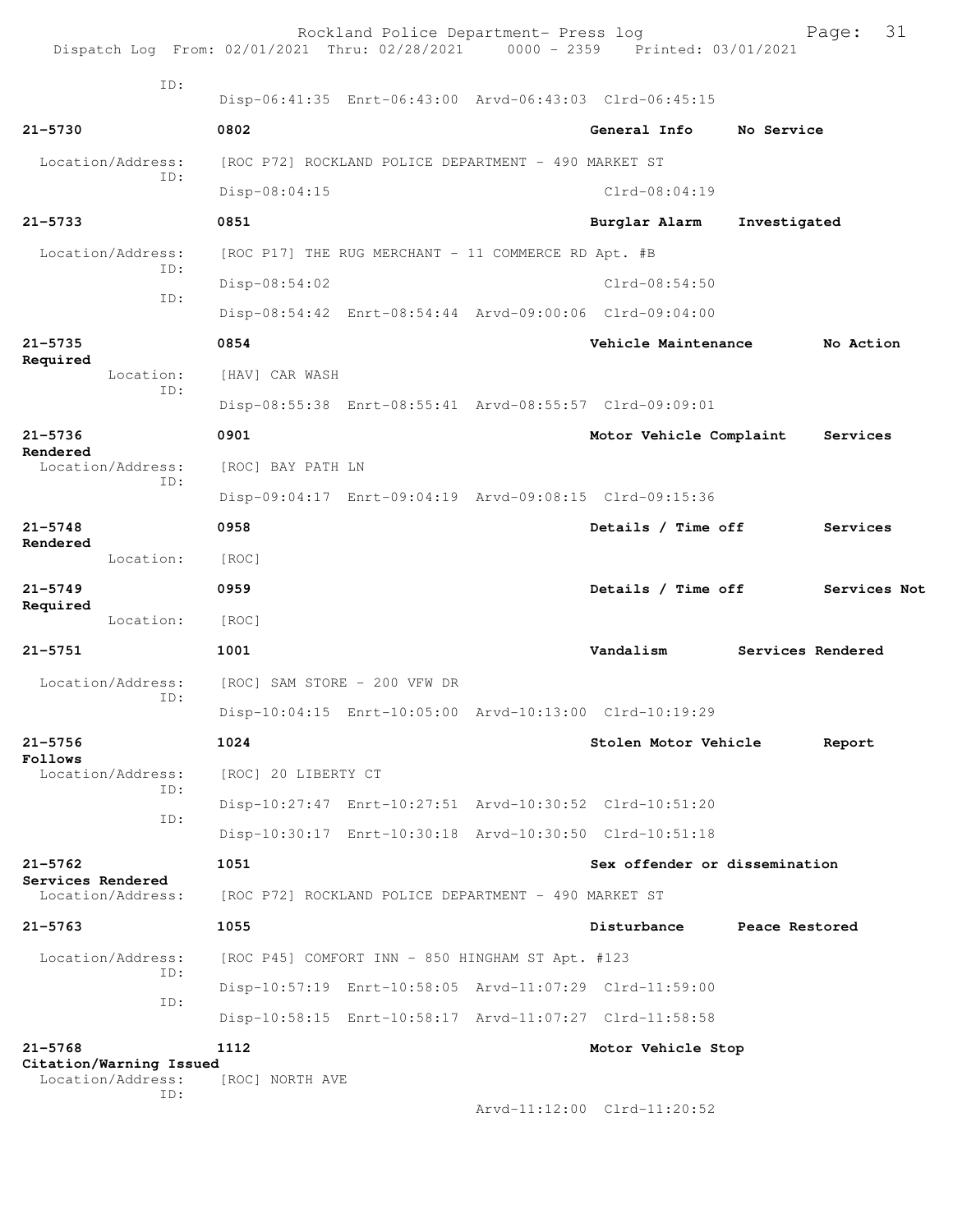|                               |           |                                                      | Rockland Police Department- Press log                | Dispatch Log From: 02/01/2021 Thru: 02/28/2021 0000 - 2359 Printed: 03/01/2021 |                   | 32<br>Page:           |
|-------------------------------|-----------|------------------------------------------------------|------------------------------------------------------|--------------------------------------------------------------------------------|-------------------|-----------------------|
| $21 - 5776$                   |           | 1351                                                 |                                                      | Details / Time off                                                             |                   | Services              |
| Rendered                      | Location: | [ROC]                                                |                                                      |                                                                                |                   |                       |
| $21 - 5780$                   |           | 1425                                                 |                                                      | MVA Property Damage Only                                                       |                   | Paper                 |
| Exchange<br>Location/Address: |           |                                                      | [ROC P55] HOME DEPOT - 1149 HINGHAM ST               |                                                                                |                   |                       |
|                               | TD:       |                                                      |                                                      | Disp-14:32:49 Enrt-14:32:51 Arvd-14:38:06 Clrd-14:50:44                        |                   |                       |
| $21 - 5783$                   |           | 1425                                                 |                                                      | General Info                                                                   |                   | No Action Required    |
| Location/Address:             |           | [ROC] 710 UNION ST                                   |                                                      |                                                                                |                   |                       |
| $21 - 5781$                   |           | 1427                                                 |                                                      | Health & Welfare Check                                                         |                   | Investigated          |
| Location/Address:             |           | [ROC] 37 SALEM ST Apt. #2                            |                                                      |                                                                                |                   |                       |
|                               | ID:       |                                                      |                                                      | Disp-14:28:27 Enrt-14:28:29 Arvd-14:28:43 Clrd-14:29:34                        |                   |                       |
|                               | ID:       |                                                      |                                                      | Disp-14:29:49 Enrt-14:29:52 Arvd-14:29:54 Clrd-14:32:05                        |                   |                       |
| $21 - 5798$                   |           | 1617                                                 |                                                      | MVA Property Damage Only                                                       |                   | Vehicle               |
| Towed<br>Location/Address:    |           |                                                      | [ROC P65] 7-ELEVEN CONVENIENCE STORE - 92 MARKET ST  |                                                                                |                   |                       |
|                               | ID:       |                                                      |                                                      | Disp-16:18:35 Enrt-16:18:36 Arvd-16:51:03 Clrd-16:51:07                        |                   |                       |
|                               | ID:       |                                                      |                                                      | Arvd-16:21:20 Clrd-16:50:57                                                    |                   |                       |
|                               | ID:       |                                                      |                                                      | Arvd-16:28:36 Clrd-16:51:00                                                    |                   |                       |
| 21-5801                       |           | 1640                                                 |                                                      | General Info                                                                   |                   | Services Not Required |
| Location/Address:             |           |                                                      | [ROC P72] ROCKLAND POLICE DEPARTMENT - 490 MARKET ST |                                                                                |                   |                       |
|                               | ID:       |                                                      |                                                      | Arvd-16:40:00 Clrd-16:43:01                                                    |                   |                       |
| 21-5802                       |           | 1643                                                 |                                                      | Assist Public                                                                  | Services Rendered |                       |
| Location/Address:             |           |                                                      | [ROC P72] ROCKLAND POLICE DEPARTMENT - 490 MARKET ST |                                                                                |                   |                       |
|                               | ID:       |                                                      |                                                      | Arvd-16:43:00 Clrd-16:55:04                                                    |                   |                       |
| $21 - 5804$                   |           | 1707                                                 |                                                      | Health & Welfare Check                                                         |                   | Investigated          |
| Location/Address:             | ID:       | [ROC] 710 UNION ST                                   |                                                      |                                                                                |                   |                       |
|                               |           |                                                      |                                                      | Arvd-17:07:00 Clrd-17:13:36                                                    |                   |                       |
| 21-5806                       |           | 1708                                                 |                                                      | Assist Other Agency                                                            |                   | Services              |
| Rendered<br>Location/Address: |           | [ROC P72] ROCKLAND POLICE DEPARTMENT - 490 MARKET ST |                                                      |                                                                                |                   |                       |
|                               | ID:       |                                                      |                                                      | Arvd-17:08:00 Clrd-17:14:18                                                    |                   |                       |
| $21 - 5809$                   |           | 1727                                                 |                                                      | General Info                                                                   | Services Rendered |                       |
| Location/Address:             |           | [ROC] MARKET ST                                      |                                                      |                                                                                |                   |                       |
|                               | ID:       |                                                      |                                                      | Arvd-17:27:00 Clrd-17:29:00                                                    |                   |                       |
| $21 - 5810$                   |           | 1729                                                 |                                                      | General Info                                                                   | Appears Secure    |                       |
| Location/Address:             |           | [ROC] PLEASANT ST                                    |                                                      |                                                                                |                   |                       |
|                               | ID:       |                                                      |                                                      | Arvd-17:29:00 Clrd-17:31:24                                                    |                   |                       |
| $21 - 5815$                   |           | 1834                                                 |                                                      | Motor Vehicle Stop                                                             |                   |                       |
|                               |           |                                                      |                                                      |                                                                                |                   |                       |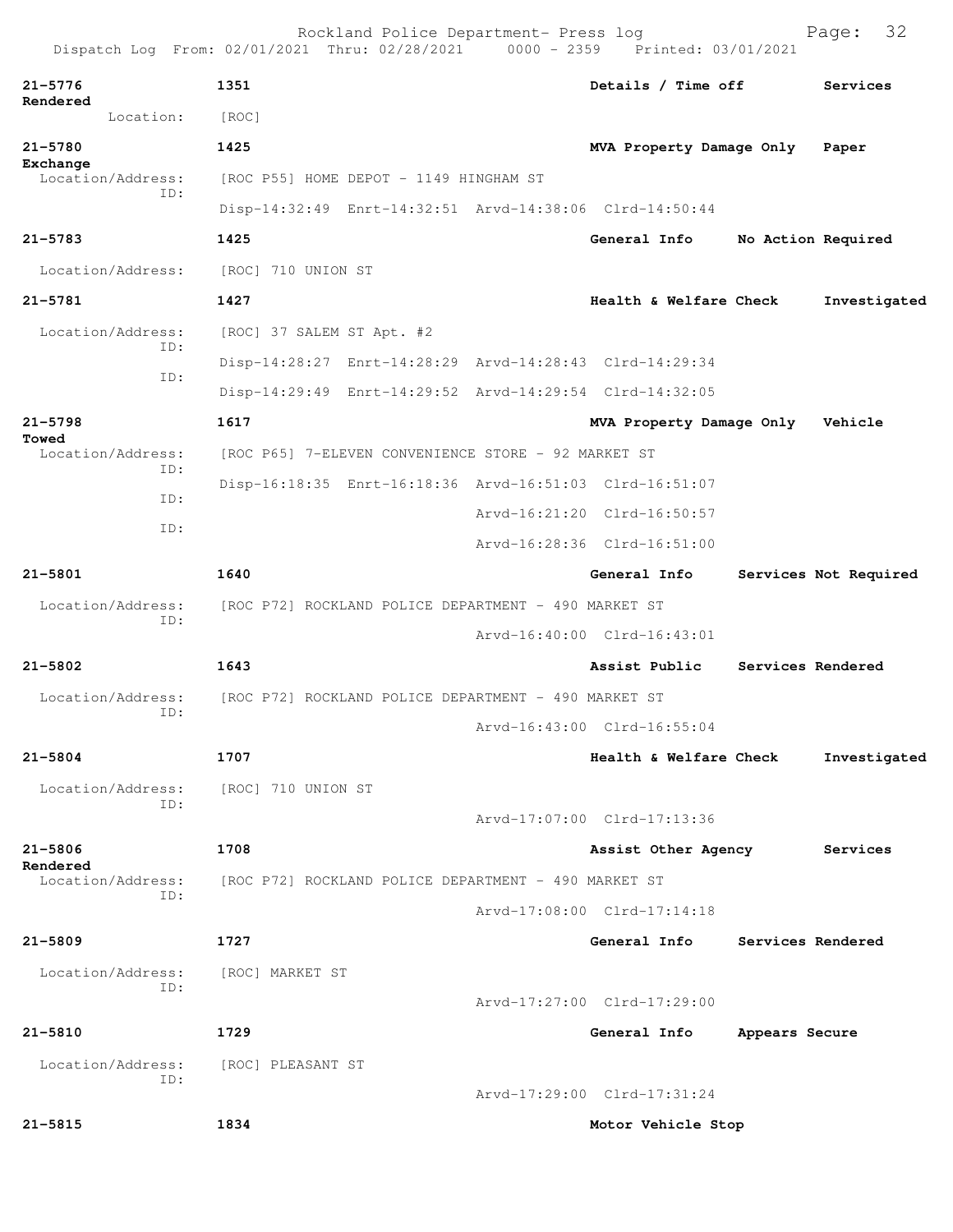|                         |                                                | Rockland Police Department- Press log<br>Dispatch Log From: 02/01/2021 Thru: 02/28/2021 0000 - 2359 Printed: 03/01/2021 |                             | 33<br>Page: |
|-------------------------|------------------------------------------------|-------------------------------------------------------------------------------------------------------------------------|-----------------------------|-------------|
|                         | Citation/Warning Issued<br>Vicinity of:<br>TD: | [ROC] 651 UNION ST @ 14 SUMMIT ST                                                                                       |                             |             |
|                         |                                                |                                                                                                                         | Arvd-18:34:00 Clrd-18:46:03 |             |
| $21 - 5819$<br>Warning  |                                                | 2014                                                                                                                    | Motor Vehicle Stop          | Verbal      |
|                         | TD:                                            | Vicinity of: [ROC] 408 UNION ST @ 11 NORTH AVE                                                                          |                             |             |
|                         |                                                |                                                                                                                         | Arvd-20:14:00 Clrd-20:18:16 |             |
| $21 - 5829$             | Citation/Warning Issued                        | 2118                                                                                                                    | Motor Vehicle Stop          |             |
|                         | Vicinity of:<br>TD:                            | [ROC] EAST WATER ST                                                                                                     |                             |             |
|                         | Refer To Summons:<br>Age:<br>Charges:          | 21ROC-5829-AR<br>Juvenile Arrest<br>16<br>SPEEDING IN VIOL SPECIAL REGULATION<br>UNLICENSED OPERATION OF MV             | Arvd-21:18:00 Clrd-21:35:13 |             |
| $21 - 5835$<br>Rendered |                                                | 2204                                                                                                                    | Details / Time off          | Services    |
|                         | Location:                                      | [ROC]                                                                                                                   |                             |             |
| $21 - 5838$             |                                                | 2228                                                                                                                    | Motor Vehicle Complaint     | Unfounded   |
|                         | Location/Address:<br>TD:                       | [ROC 575] 119 GROVE ST Apt. #245                                                                                        |                             |             |
|                         | TD:                                            | Disp-22:32:14 Enrt-22:33:41 Arvd-22:36:51 Clrd-22:53:05                                                                 |                             |             |
|                         |                                                |                                                                                                                         | Arvd-22:36:00 Clrd-22:42:41 |             |

# **For Date: 02/12/2021 - Friday**

| $21 - 5846$                          | 0003                                                    | General Info<br>Services Rendered  |  |  |  |
|--------------------------------------|---------------------------------------------------------|------------------------------------|--|--|--|
| Location/Address:<br>TD:             | [ROC P72] ROCKLAND POLICE DEPARTMENT - 490 MARKET ST    |                                    |  |  |  |
|                                      | Disp-00:05:18                                           | $Clrd-00:05:24$                    |  |  |  |
| $21 - 5849$<br>Rendered              | 0044                                                    | Details / Time off<br>Services     |  |  |  |
| Location:                            | [ROC]                                                   |                                    |  |  |  |
| $21 - 5854$                          | 0133                                                    | BOLO-SCITUATE PD Services Rendered |  |  |  |
| Location/Address:                    | [ROC P72] ROCKLAND POLICE DEPARTMENT - 490 MARKET ST    |                                    |  |  |  |
| ID:                                  | Disp-01:34:31                                           | $Clrd-01:34:40$                    |  |  |  |
| $21 - 5865$                          | 0601                                                    | Building Check Building            |  |  |  |
| Checked/Secured<br>Location/Address: | [ROC 61] UNION ST BUSINESS DISTRICT - UNION ST          |                                    |  |  |  |
| TD:                                  |                                                         | Arvd-06:01:56 Clrd-06:34:34        |  |  |  |
| $21 - 5876$                          | 0728                                                    | 911 Accidental Services Rendered   |  |  |  |
| Location/Address:                    | [ROC 299] 5 UNION ST                                    |                                    |  |  |  |
| ID:                                  | Disp-07:29:56 Enrt-07:29:57 Arvd-07:32:01 Clrd-07:34:14 |                                    |  |  |  |
| ID:                                  | Disp-07:34:09 Enrt-07:34:10 Arvd-07:34:11 Clrd-07:34:12 |                                    |  |  |  |
| $21 - 5880$<br>Required              | 0800                                                    | Police Information<br>No Action    |  |  |  |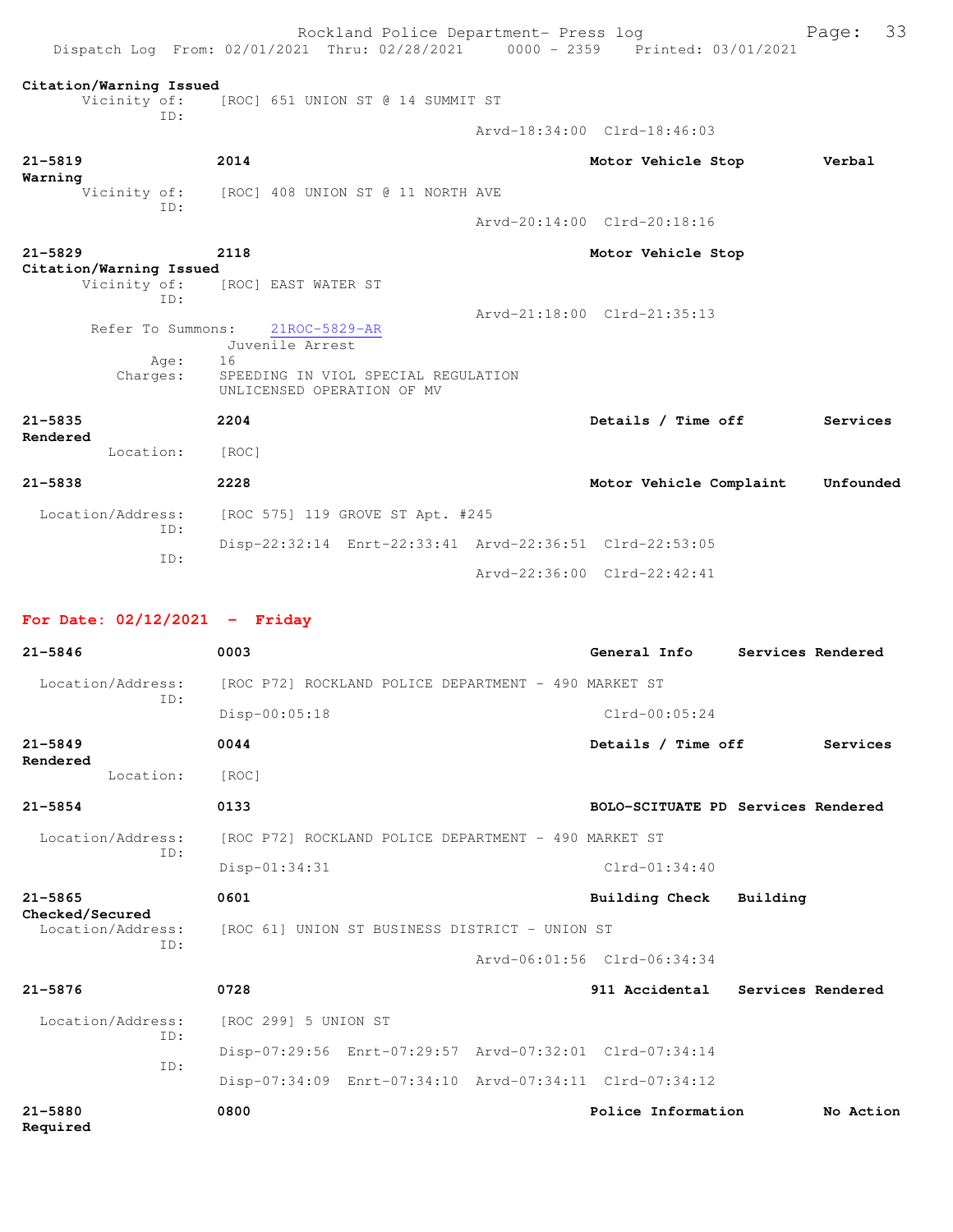| Dispatch Log From: 02/01/2021 Thru: 02/28/2021 0000 - 2359 Printed: 03/01/2021 |                                                         | Rockland Police Department- Press log |                             |                        |  |                                     | 34<br>Page: |
|--------------------------------------------------------------------------------|---------------------------------------------------------|---------------------------------------|-----------------------------|------------------------|--|-------------------------------------|-------------|
| Location/Address:                                                              | [ROC] 490 MARKET ST                                     |                                       |                             |                        |  |                                     |             |
| TD:                                                                            | Disp-08:04:14                                           |                                       |                             | $Clrd-08:26:00$        |  |                                     |             |
| 21-5886                                                                        | 0854                                                    |                                       |                             | <b>Building Check</b>  |  | Building                            |             |
| Checked/Secured<br>Location/Address:                                           | [ROC P45] COMFORT INN - 850 HINGHAM ST                  |                                       |                             |                        |  |                                     |             |
| ID:                                                                            |                                                         |                                       | Arvd-08:55:48 Clrd-08:59:21 |                        |  |                                     |             |
| $21 - 5898$                                                                    | 1106                                                    |                                       |                             | Health & Welfare Check |  |                                     | Services    |
| Rendered<br>Location/Address:                                                  | [ROC] 64 MONCRIEF RD                                    |                                       |                             |                        |  |                                     |             |
| TD:                                                                            | Disp-11:07:43 Enrt-11:07:46                             |                                       |                             | $Clrd-11:12:04$        |  |                                     |             |
| $21 - 5903$                                                                    | 1115                                                    |                                       |                             | Detail                 |  | No Action Required                  |             |
| Location/Address:                                                              | [ROC] WEYMOUTH ST                                       |                                       |                             |                        |  |                                     |             |
| $21 - 5907$                                                                    | 1122                                                    |                                       |                             |                        |  | Suspicious Activity                 | Sent On Way |
| Location/Address:                                                              |                                                         | [ROC] BUTTERFIELD - 372 MARKET ST     |                             |                        |  |                                     |             |
| ID:                                                                            | Disp-11:24:36 Enrt-11:24:39 Arvd-11:25:43 Clrd-11:34:23 |                                       |                             |                        |  |                                     |             |
| ID:                                                                            | Disp-11:25:11 Enrt-11:25:12 Arvd-11:25:42 Clrd-11:34:21 |                                       |                             |                        |  |                                     |             |
| ID:                                                                            | Disp-11:26:29 Enrt-11:26:31 Arvd-11:26:34 Clrd-11:34:20 |                                       |                             |                        |  |                                     |             |
| $21 - 5908$                                                                    | 1130                                                    |                                       |                             | Detail                 |  | No Service                          |             |
| Location/Address:                                                              | [ROC P72] ROCKLAND POLICE DEPARTMENT - 490 MARKET ST    |                                       |                             |                        |  |                                     |             |
| $21 - 5911$<br>Checked/Secured                                                 | 1155                                                    |                                       |                             | Police Information     |  |                                     | Building    |
| Location/Address:                                                              | [ROC P72] ROCKLAND POLICE DEPARTMENT - 490 MARKET ST    |                                       |                             |                        |  |                                     |             |
| ID:                                                                            | Disp-12:00:32                                           |                                       |                             | $Clrd-12:01:27$        |  |                                     |             |
| $21 - 5914$                                                                    | 1312                                                    |                                       |                             | Police Information     |  |                                     | Advised to  |
| Court<br>Location/Address:                                                     | [ROC] 95 GARDNER ST                                     |                                       |                             |                        |  |                                     |             |
| ID:                                                                            | Disp-13:19:43                                           |                                       |                             | $Clrd-13:20:09$        |  |                                     |             |
| $21 - 5923$<br>Checked/Secured                                                 | 1412                                                    |                                       |                             | Building Check         |  | Building                            |             |
| Location/Address:<br>TD:                                                       | [ROC P47] BEST WESTERN - 909 HINGHAM ST                 |                                       |                             |                        |  |                                     |             |
|                                                                                |                                                         |                                       | Arvd-14:13:52 Clrd-14:16:23 |                        |  |                                     |             |
| $21 - 5927$                                                                    | 1442                                                    |                                       |                             | Disturbance            |  | Services Rendered                   |             |
| Location/Address:<br>ID:                                                       | [ROC 23] PLEASANT STREET STORAGE - 265 PLEASANT ST      |                                       |                             |                        |  |                                     |             |
|                                                                                | Disp-14:44:04 Enrt-14:44:07 Arvd-14:47:45 Clrd-15:06:53 |                                       |                             |                        |  |                                     |             |
| $21 - 5936$                                                                    | 1544                                                    |                                       |                             | Assist Public          |  | Advised to Court                    |             |
| Location/Address:                                                              | [ROC] 359 HINGHAM ST                                    |                                       |                             |                        |  |                                     |             |
| ID:                                                                            | $Disp-15:48:40$                                         |                                       |                             | $Clrd-15:49:09$        |  |                                     |             |
| 21-5938                                                                        | 1600                                                    |                                       |                             |                        |  | SHIFT ASSIGNMENTS Services Rendered |             |
| Location/Address:                                                              | [ROC P72] ROCKLAND POLICE DEPARTMENT - 490 MARKET ST    |                                       |                             |                        |  |                                     |             |
| $21 - 5943$                                                                    | 1631                                                    |                                       |                             |                        |  | MVA Property Damage Only            | Vehicle     |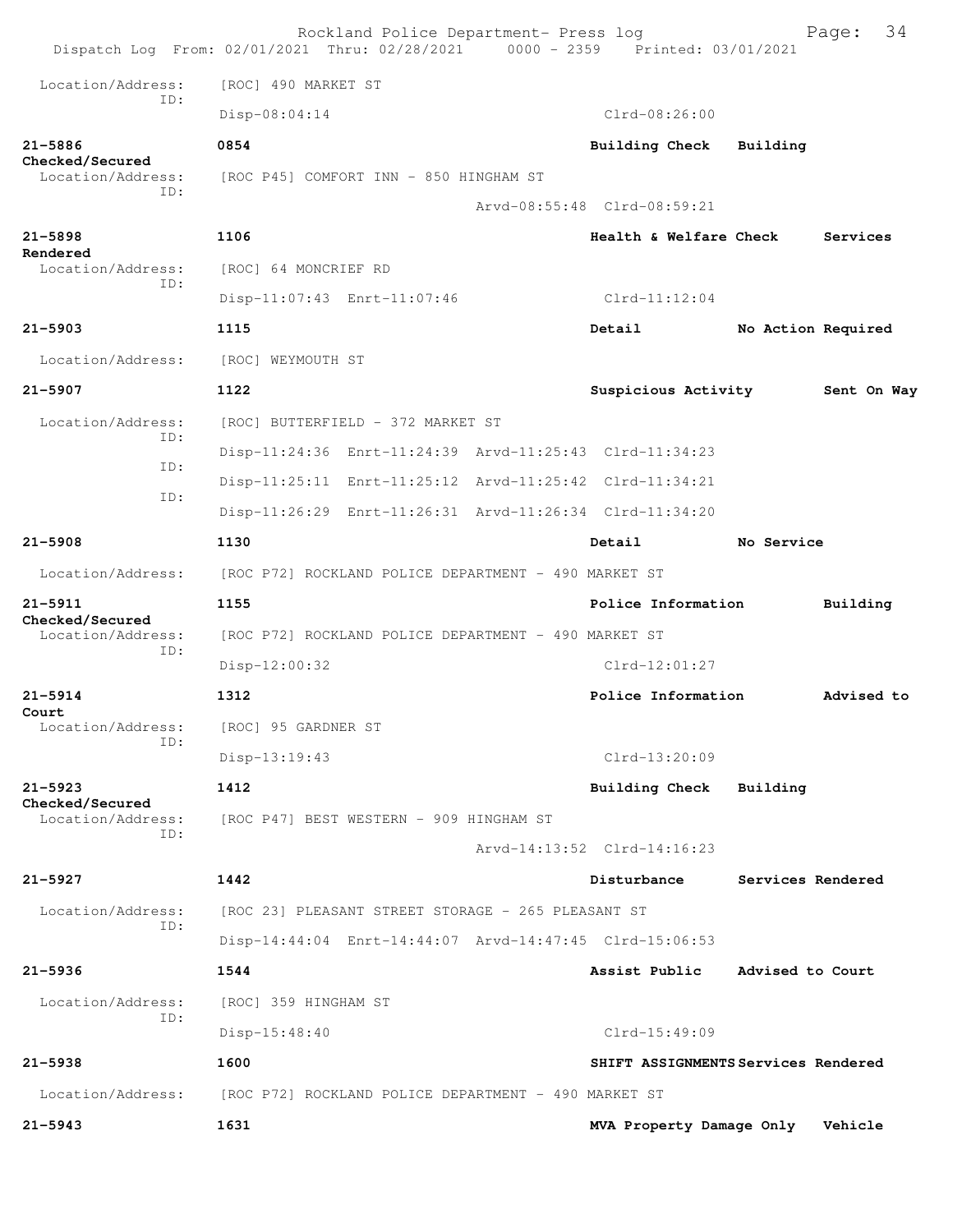|                                | Rockland Police Department- Press log<br>Dispatch Log From: 02/01/2021 Thru: 02/28/2021 0000 - 2359 Printed: 03/01/2021 |                                  |                | 35<br>Page:         |
|--------------------------------|-------------------------------------------------------------------------------------------------------------------------|----------------------------------|----------------|---------------------|
| Towed<br>Location/Address:     | [ROC] 225 LIBERTY ST @ 225 E WATER ST                                                                                   |                                  |                |                     |
| TD:                            | Disp-16:32:27 Enrt-16:32:29 Arvd-16:33:09 Clrd-17:15:19                                                                 |                                  |                |                     |
| ID:                            | Disp-16:33:17                                                                                                           | Arvd-16:33:25 Clrd-16:55:07      |                |                     |
| ID:                            | Disp-16:33:28                                                                                                           | Arvd-16:33:34 Clrd-17:04:17      |                |                     |
| $21 - 5944$                    | 1633                                                                                                                    | Details / Time off               |                | Services            |
| Rendered<br>Location:          | [ROC]                                                                                                                   |                                  |                |                     |
| $21 - 5950$                    | 1702                                                                                                                    | Larceny / Forgery/ Fraud         |                | Investigated        |
| Location/Address:              | [ROC P55] HOME DEPOT - 1149 HINGHAM ST                                                                                  |                                  |                |                     |
| ID:                            | Disp-17:05:37 Enrt-17:06:01 Arvd-17:07:11 Clrd-17:22:57                                                                 |                                  |                |                     |
| $21 - 5953$                    | 1723                                                                                                                    | <b>BOLO</b>                      |                | Services Rendered   |
| Location/Address:              | [ROC P72] ROCKLAND POLICE DEPARTMENT - 490 MARKET ST                                                                    |                                  |                |                     |
| ID:                            | Disp-17:24:46                                                                                                           | Arvd-17:24:56 Clrd-17:25:06      |                |                     |
| ID:                            | $Disp-17:24:46$                                                                                                         | Arvd-17:24:56 Clrd-17:25:06      |                |                     |
| ID:                            | Disp-17:24:46                                                                                                           | Arvd-17:24:56 Clrd-17:25:06      |                |                     |
| ID:                            | Disp-17:24:46                                                                                                           | Arvd-17:24:56 Clrd-17:25:06      |                |                     |
| $21 - 5957$                    | 1759                                                                                                                    | <b>Building Check</b>            | Appears Secure |                     |
| Location/Address:<br>ID:       | [ROC] PLEASANT ST                                                                                                       |                                  |                |                     |
|                                |                                                                                                                         | Arvd-17:59:39 Clrd-17:59:52      |                |                     |
| $21 - 5958$<br>Checked/Secured | 1806                                                                                                                    | <b>Building Check</b>            | Building       |                     |
| Location/Address:<br>ID:       | [ROC] HINGHAM ST                                                                                                        |                                  |                |                     |
|                                |                                                                                                                         | Arvd-18:08:04 Clrd-18:13:43      |                |                     |
| $21 - 5959$                    | 1815                                                                                                                    | Building Check Services Rendered |                |                     |
| Location/Address:<br>TD:       | [ROC] MARKET ST                                                                                                         |                                  |                |                     |
|                                |                                                                                                                         | Arvd-18:15:46 Clrd-18:35:27      |                |                     |
| $21 - 5964$                    | 2022                                                                                                                    | Disturbance                      |                | Provided Assistance |
| Location/Address:<br>ID:       | [ROC 897] 110 MARTHA DR                                                                                                 |                                  |                |                     |
|                                | Disp-20:24:45 Enrt-20:24:48 Arvd-20:24:50 Clrd-20:35:11                                                                 |                                  |                |                     |
| $21 - 5967$<br>Rendered        | 2113                                                                                                                    | Health & Welfare Check           |                | Services            |
| Location/Address:<br>TD:       | [ROC 65] ROGERS MIDDLE SCHOOL - 100 TAUNTON AVE                                                                         |                                  |                |                     |
|                                | Disp-21:15:19 Enrt-21:16:32 Arvd-21:16:34 Clrd-21:24:12                                                                 |                                  |                |                     |
| $21 - 5972$                    | 2149                                                                                                                    | Suspicious Activity              |                | Investigated        |
| Location/Address:<br>ID:       | [ROC 162] 49 BLANCHARD ST Apt. #7                                                                                       |                                  |                |                     |
| ID:                            | Disp-21:53:13 Enrt-21:53:18 Arvd-21:56:53 Clrd-22:30:42                                                                 |                                  |                |                     |
|                                | Disp-21:53:34 Enrt-21:53:40 Arvd-21:57:26 Clrd-22:30:45                                                                 |                                  |                |                     |
| $21 - 5973$                    | 2154                                                                                                                    | <b>BOLO</b>                      |                | Services Rendered   |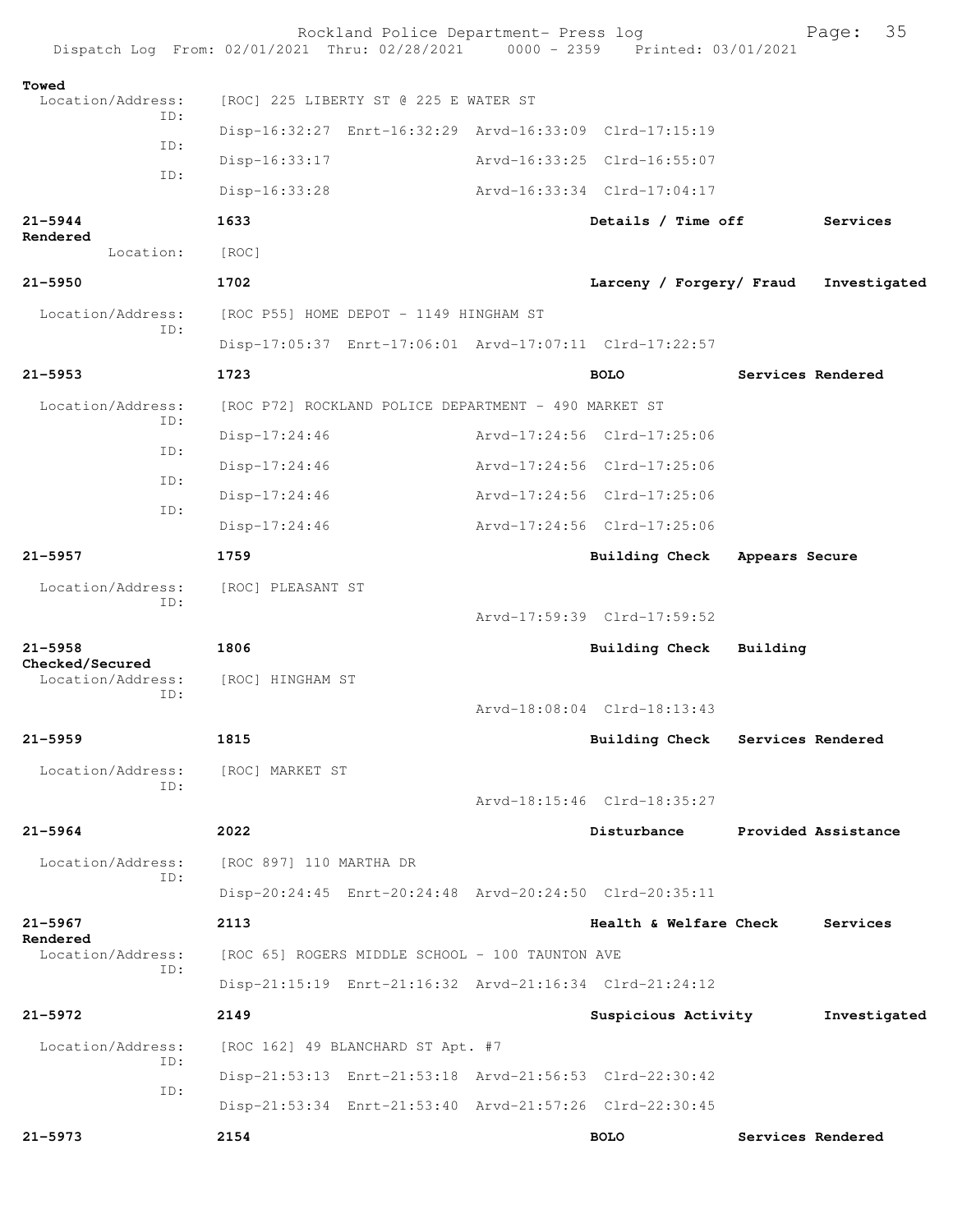Location/Address: [ROC P72] ROCKLAND POLICE DEPARTMENT - 490 MARKET ST

| $21 - 5975$<br>Citation/Warning Issued | 2229                                                                   | Motor Vehicle Stop                                      |          |
|----------------------------------------|------------------------------------------------------------------------|---------------------------------------------------------|----------|
| Location/Address:<br>ID:               | [ROC] 200 WEBSTER ST @ 354 LIBERTY ST                                  |                                                         |          |
| TD:                                    |                                                                        | Arvd-22:29:00 Clrd-22:54:35                             |          |
|                                        |                                                                        | Disp-22:32:29 Enrt-22:32:32 Arvd-22:32:33 Clrd-22:54:27 |          |
| $21 - 5977$<br>arrival                 | 2239                                                                   | Motor Vehicle Complaint                                 | Gone on  |
| Location/Address:                      | [ROC] 641 UNION ST                                                     |                                                         |          |
| TD:                                    |                                                                        | Disp-22:40:54 Enrt-22:41:01 Arvd-22:42:44 Clrd-22:55:29 |          |
| $21 - 5982$                            | 2314                                                                   | Details / Time off                                      | Services |
| Rendered<br>Location:                  | [ROC]                                                                  |                                                         |          |
| $21 - 5983$<br>Rendered                | 2339                                                                   | Lost/Found Property                                     | Services |
| Location/Address:                      | [ROC] MARTHA DR                                                        |                                                         |          |
| TD:                                    | $Disp-23:41:21$                                                        | $Clrd-23:41:53$                                         |          |
| For Date: $02/13/2021$ - Saturday      |                                                                        |                                                         |          |
| $21 - 5984$                            | 0000                                                                   | SHIFT ASSIGNMENTSNo Service                             |          |
| TD:                                    | Location/Address: [ROC P72] ROCKLAND POLICE DEPARTMENT - 490 MARKET ST |                                                         |          |

**21-5985 0031 Details / Time off Services Rendered**  Location: [ROC] **21-5990 0109 911 Hang Up Investigated** Location/Address: [ROC] 12 CHURCH ST ID: Disp-01:10:16 Enrt-01:11:15 Arvd-01:11:40 Clrd-01:16:07 ID: Disp-01:15:03 Enrt-01:15:05 Arvd-01:15:51 Clrd-01:16:10 **21-5995 0250 Suspicious Activity No Action Required**  Location/Address: [ROC P106] ROCKLAND HIGH SCHOOL - 52 MACKINLAY WAY ID: Arvd-02:50:00 Clrd-02:52:03 ID: Disp-02:51:09 Enrt-02:51:11 Arvd-02:57:52 Clrd-02:58:38 ID: Disp-02:52:11 Enrt-02:57:48 Arvd-02:57:50 Clrd-02:58:41 **21-6000 0620 Building Check Appears Secure**

Arvd-00:00:00 Clrd-00:02:06

Arvd-06:20:00 Clrd-06:51:02

 Location/Address: [ROC] UNION ST ID:

**21-6003 0655 Emergency Medical Transported to**

 Location/Address: [ROC P72] ROCKLAND POLICE DEPARTMENT - 490 MARKET ST Fire Unit: ROCKEN1-Pumper-Rockland Engine 1 Disp-06:56:21 Enrt-06:58:44 Arvd-07:01:33 Clrd-07:16:59

**Hospital**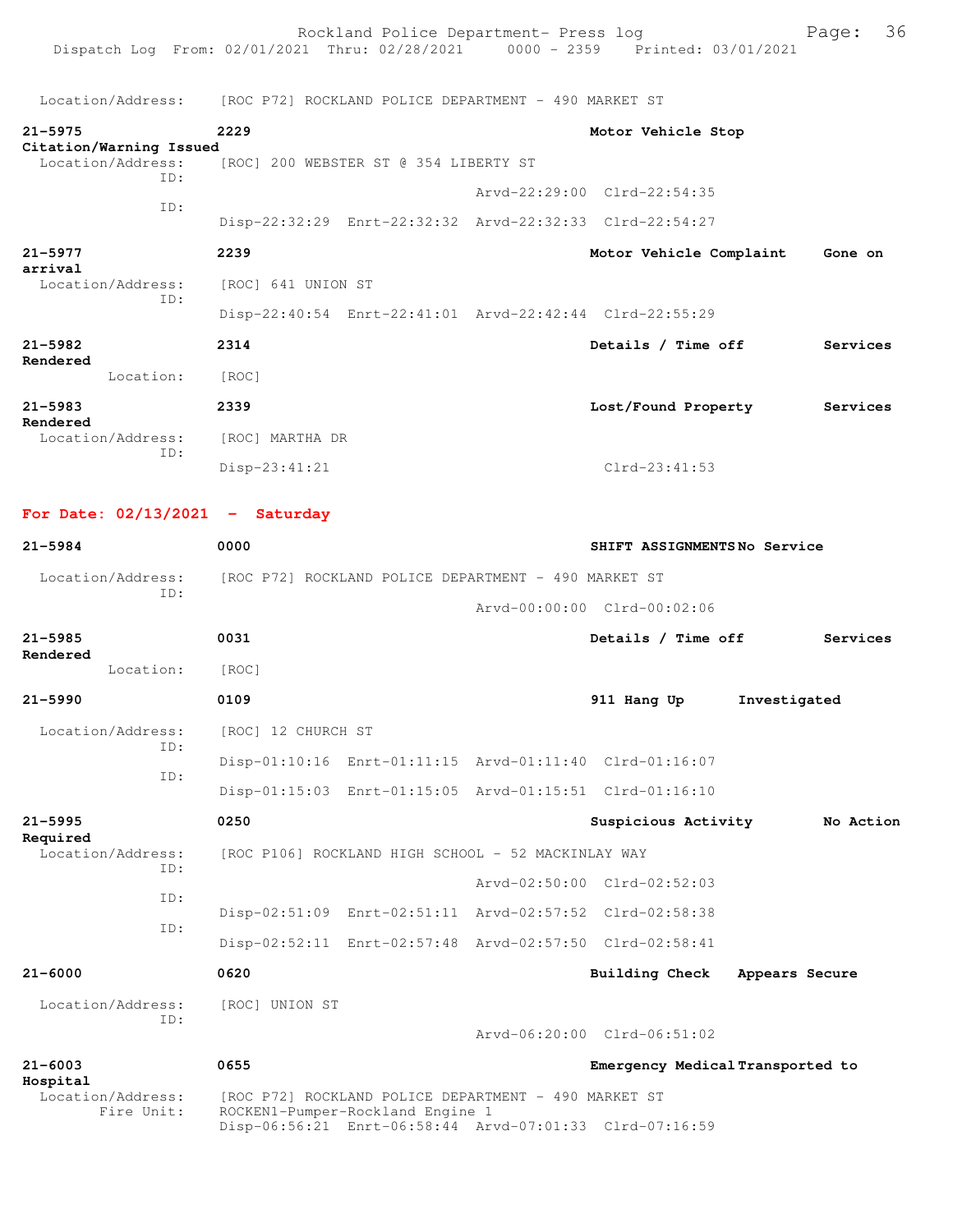|                          | Rockland Police Department- Press log<br>Dispatch Log From: 02/01/2021 Thru: 02/28/2021 0000 - 2359 Printed: 03/01/2021         | 37<br>Page:                         |  |  |  |
|--------------------------|---------------------------------------------------------------------------------------------------------------------------------|-------------------------------------|--|--|--|
|                          |                                                                                                                                 |                                     |  |  |  |
| EMS Unit:                | InQrtsUnavl-07:17:12 InSrvce-07:17:12<br>ROCKAM1-Rockland A1                                                                    |                                     |  |  |  |
|                          | Disp-06:56:26 Enrt-06:58:44 Arvd-07:01:33 Clrd-07:16:59<br>Hosp-07:22:26 ClrHosp-07:48:31 InQrtsUnavl-07:53:44 InSrvce-07:53:44 |                                     |  |  |  |
| ID:                      | Disp-07:02:05                                                                                                                   | Arvd-07:03:13 Clrd-07:03:29         |  |  |  |
| $21 - 6005$              | 0658                                                                                                                            | Disturbance<br>Arrest (s) Made      |  |  |  |
| Location/Address:<br>ID: | [ROC P72] ROCKLAND POLICE DEPARTMENT - 490 MARKET ST                                                                            |                                     |  |  |  |
| ID:                      | Disp-06:59:39                                                                                                                   | Arvd-07:24:31 Clrd-07:45:03         |  |  |  |
| ID:                      | $Disp-07:02:00$                                                                                                                 | Arvd-07:03:16 Clrd-07:45:05         |  |  |  |
| Refer To Arrest:         | $Disp-07:03:35$                                                                                                                 | Arvd-07:03:38 Clrd-07:45:01         |  |  |  |
| Address:                 | 21ROC-6005-AR<br>Arrest: ROCHA-SILVA, JEANDERSON<br>65 WEBSTER ST Apt. #304<br>WEYMOUTH, MA                                     |                                     |  |  |  |
| Age:<br>Charges:         | 31<br>WITNESS/JUROR/POLICE/COURT OFFICIAL, INTIMIDATE                                                                           |                                     |  |  |  |
|                          | MOTOR VEH, MALICIOUS DAMAGE TO c266 \$28(a)<br>A&B ON FAMILY / HOUSEHOLD MEMBER                                                 |                                     |  |  |  |
| $21 - 6010$              | 0746                                                                                                                            | 911 Accidental Services Rendered    |  |  |  |
| Location/Address:        | [ROC 206] 51 MAPLE ST Apt. #132                                                                                                 |                                     |  |  |  |
| ID:<br>ID:               | Disp-07:47:54                                                                                                                   | $Clrd-07:49:06$                     |  |  |  |
|                          | Disp-08:09:59 Enrt-08:11:51 Arvd-08:25:00 Clrd-08:36:36                                                                         |                                     |  |  |  |
| $21 - 6021$              | 0945                                                                                                                            | Services Rendered<br>911 Hang Up    |  |  |  |
| Location/Address:<br>ID: | [ROC P55] HOME DEPOT - 1149 HINGHAM ST                                                                                          |                                     |  |  |  |
|                          | Disp-09:48:35 Enrt-09:48:38 Arvd-09:59:42 Clrd-10:03:53                                                                         |                                     |  |  |  |
| $21 - 6022$              | 0950                                                                                                                            | 911 Accidental<br>Services Rendered |  |  |  |
| Location/Address:<br>ID: | [ROC 469] 340 CENTRE AVE Apt. #23                                                                                               |                                     |  |  |  |
|                          | Disp-09:51:25 Enrt-09:52:19 Arvd-09:58:48 Clrd-10:00:06                                                                         |                                     |  |  |  |
| $21 - 6024$<br>Rendered  | 0957                                                                                                                            | OFFICER OUT OF THE STATION Services |  |  |  |
| Location/Address:        | [ROC P72] ROCKLAND POLICE DEPARTMENT - 490 MARKET ST                                                                            |                                     |  |  |  |
| $21 - 6027$<br>Warning   | 1013                                                                                                                            | Motor Vehicle Stop<br>Verbal        |  |  |  |
| Location/Address:<br>ID: | [ROC] 572 UNION ST @ 18 RICE AVE                                                                                                |                                     |  |  |  |
|                          | $Disp-10:14:15$                                                                                                                 | $Clrd-10:16:52$                     |  |  |  |
| $21 - 6031$              | 1047                                                                                                                            | 911 Accidental Services Rendered    |  |  |  |
| Location/Address:<br>ID: | [ROC] WEBSTER ST                                                                                                                |                                     |  |  |  |
|                          | Disp-10:48:25                                                                                                                   | $Clrd-10:48:30$                     |  |  |  |
| $21 - 6033$<br>Rendered  | 1052                                                                                                                            | BAIL MONEY DROP OFF<br>Services     |  |  |  |
| Location/Address:        | [ROC P72] ROCKLAND POLICE DEPARTMENT - 490 MARKET ST                                                                            |                                     |  |  |  |
| $21 - 6036$              | 1126                                                                                                                            | Burglar Alarm<br>Services Rendered  |  |  |  |
| Location/Address:<br>ID: | [ROC 260] SOUTH SHORE HOSPICE - 30 RESERVOIR PARK DR                                                                            |                                     |  |  |  |
|                          | Disp-11:27:52 Enrt-11:27:55 Arvd-11:35:52 Clrd-11:37:11                                                                         |                                     |  |  |  |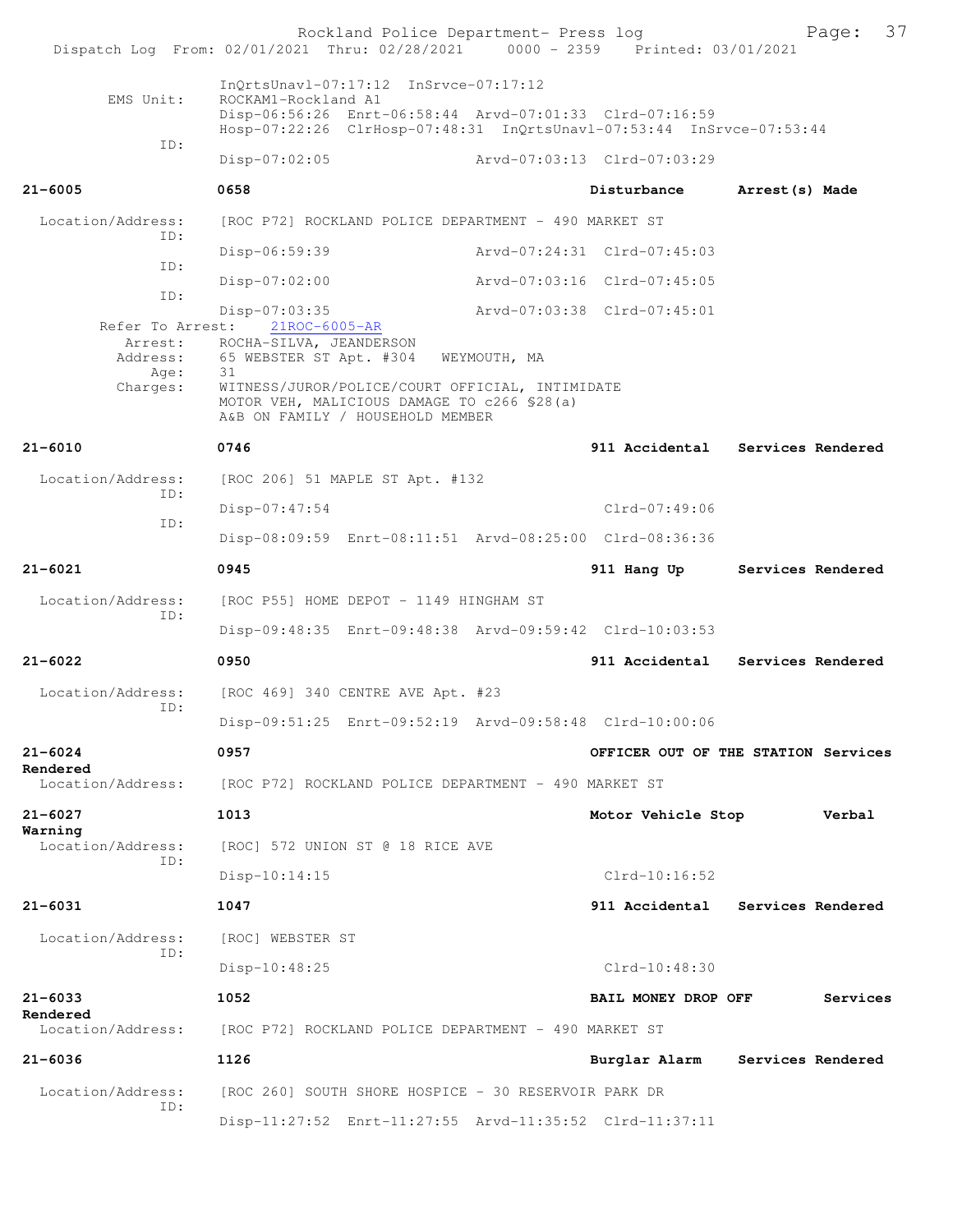| $21 - 6037$<br>Rendered       | 1141                                                                   | Disabled Motor Vehicle                 |                | Services          |
|-------------------------------|------------------------------------------------------------------------|----------------------------------------|----------------|-------------------|
| Location/Address:<br>ID:      | [ROC] VFW DR                                                           |                                        |                |                   |
|                               | $Disp-11:42:10$                                                        | Arvd-11:42:20 Clrd-11:49:55            |                |                   |
| $21 - 6043$<br>Rendered       | 1233                                                                   | MVA Property Damage Only Services      |                |                   |
| Location/Address:             | [ROC] 256 WEYMOUTH ST                                                  |                                        |                |                   |
| $21 - 6046$                   | 1318                                                                   | Unwanted Party                         | No Service     |                   |
| Location/Address:<br>ID:      | [ROC P47] BEST WESTERN - 909 HINGHAM ST                                |                                        |                |                   |
|                               | $Disp-13:20:44$                                                        | Arvd-13:21:43 Clrd-13:54:34            |                |                   |
| ID:                           | Disp-13:30:57                                                          | Arvd-13:31:01 Clrd-13:54:37            |                |                   |
| $21 - 6049$                   | 1353                                                                   | PRISONER BAILED Services Rendered      |                |                   |
| Location/Address:             | [ROC P72] ROCKLAND POLICE DEPARTMENT - 490 MARKET ST                   |                                        |                |                   |
| $21 - 6050$                   | 1404                                                                   | 911 Hang Up                            | Appears Secure |                   |
| Location/Address:             | [ROC 495] 140 MARTHA DR                                                |                                        |                |                   |
| ID:                           | Disp-14:06:18 Enrt-14:06:21 Arvd-14:11:23 Clrd-14:11:28                |                                        |                |                   |
| $21 - 6059$                   | 1505                                                                   | Follow-Up Investigation                |                | Services          |
| Rendered<br>Location/Address: | [ROC P47] BEST WESTERN - 909 HINGHAM ST                                |                                        |                |                   |
| ID:                           | $Disp-15:06:18$                                                        | Arvd-15:06:35 Clrd-16:41:11            |                |                   |
| ID:                           | $Disp-15:06:32$                                                        | Arvd-15:06:40 Clrd-16:41:03            |                |                   |
| $21 - 6060$                   | 1519                                                                   | <b>Time off</b>                        |                | Services Rendered |
| Location:                     | [ROC]                                                                  |                                        |                |                   |
| $21 - 6103$                   | 1601                                                                   | SHIFT ASSIGNMENT Services Not Required |                |                   |
|                               | Location/Address: [ROC P72] ROCKLAND POLICE DEPARTMENT - 490 MARKET ST |                                        |                |                   |
| 21-6063                       | 1609                                                                   | <b>Time off</b>                        |                | Services Rendered |
| Location:                     |                                                                        |                                        |                |                   |
|                               | [ROC]<br>1700                                                          | 911 Accidental                         |                |                   |
| $21 - 6069$                   |                                                                        |                                        |                | Services Rendered |
| Location/Address:<br>ID:      | [ROC] 305 LIBERTY ST                                                   |                                        |                |                   |
|                               | Disp-17:00:37 Enrt-17:01:37                                            | $Clrd-17:06:09$                        |                |                   |
| $21 - 6075$                   | 1732                                                                   | HIT AND RUN                            |                | Services Rendered |
| Location/Address:<br>ID:      | [ROC P55] HOME DEPOT - 1149 HINGHAM ST                                 |                                        |                |                   |
|                               | $Disp-17:37:24$                                                        | Clrd-17:37:30                          |                |                   |
| $21 - 6090$                   | 1830                                                                   | <b>Building Check</b>                  | Appears Secure |                   |
| Location/Address:<br>ID:      | [ROC] HINGHAM ST                                                       |                                        |                |                   |
|                               |                                                                        | Arvd-20:48:40 Clrd-20:48:50            |                |                   |
| 21-6080                       | 1832                                                                   | <b>Building Check</b>                  | Appears Secure |                   |
| Location/Address:             | [ROC] HINGHAM ST                                                       |                                        |                |                   |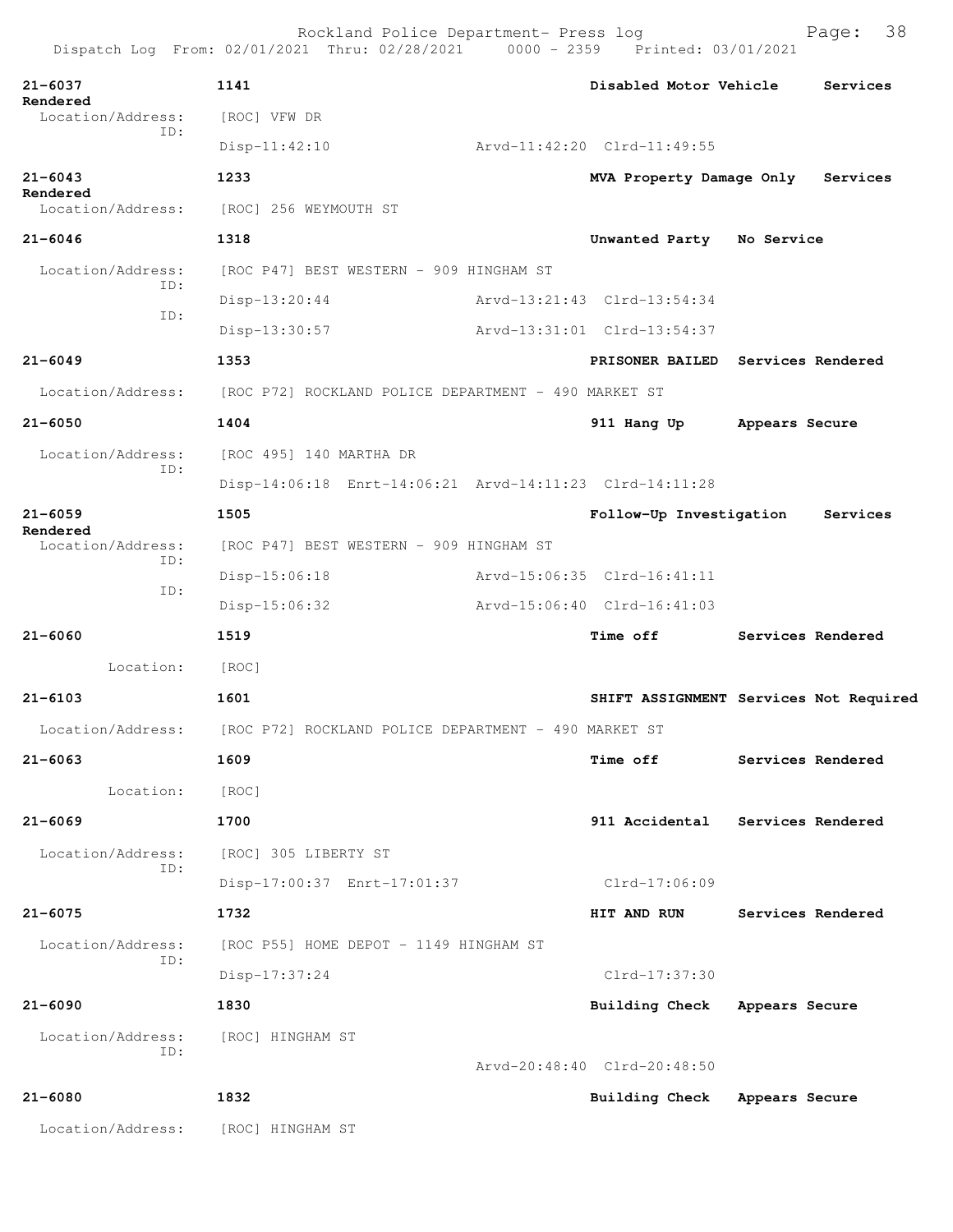Rockland Police Department- Press log entitled Page: 39 Dispatch Log From: 02/01/2021 Thru: 02/28/2021 0000 - 2359 Printed: 03/01/2021

ID:

Location/Address: [ROC] UNION ST

|                                 |                                                      | Arvd-18:33:00 Clrd-18:33:54                             |                    |
|---------------------------------|------------------------------------------------------|---------------------------------------------------------|--------------------|
| $21 - 6081$                     | 1837                                                 | 911 Accidental                                          | No Action Required |
| Location/Address:<br>ID:        | [ROC 776] 33 LIBERTY ST                              |                                                         |                    |
|                                 |                                                      | Disp-18:38:32 Enrt-18:39:12 Arvd-18:47:26 Clrd-18:49:25 |                    |
| $21 - 6091$                     | 2049                                                 | Building Check                                          | Appears Secure     |
| Location/Address:<br>ID:        | [ROC] HINGHAM ST                                     | Arvd-20:49:29 Clrd-20:49:41                             |                    |
| For Date: $02/14/2021$ - Sunday |                                                      |                                                         |                    |
| $21 - 6106$                     | 0001                                                 | General Info                                            | No Service         |
| Location/Address:               | [ROC P72] ROCKLAND POLICE DEPARTMENT - 490 MARKET ST |                                                         |                    |
| $21 - 6123$                     | 0603                                                 | Building Check                                          | Appears Secure     |

 ID: Arvd-06:03:57 Clrd-06:16:13 **21-6126 0642 Details / Time off Services Rendered**  Location: [ROC] **21-6128 0647 Details / Time off Services Rendered** 

 Location: [ROC] **21-6134 0803 Information Call No Action Required** Location/Address: [ROC P72] ROCKLAND POLICE DEPARTMENT - 490 MARKET ST

**21-6139 0916 Motor Vehicle Stop Verbal Warning**  Location/Address: [ROC] 529 UNION ST @ 15 BIGELOW AVE ID:

Arvd-09:16:00 Clrd-09:22:02

| $21 - 6143$                |                          | 1002                                                                                        | Details / Time off     | No Action   |
|----------------------------|--------------------------|---------------------------------------------------------------------------------------------|------------------------|-------------|
| Required                   | Location:                | [ROC]                                                                                       |                        |             |
| $21 - 6148$<br>Required    |                          | 1054                                                                                        | Details / Time off     | No Action   |
|                            | Location:                | [ROC]                                                                                       |                        |             |
| $21 - 6150$<br>to Hospital |                          | 1126                                                                                        | Health & Welfare Check | Transported |
|                            | Location/Address:<br>TD: | [ROC 338] 111 MARKET ST Apt. #24                                                            |                        |             |
|                            | TD:                      | Disp-11:27:06 Enrt-11:28:29 Arvd-11:32:03 Clrd-11:46:21                                     |                        |             |
|                            | Fire Unit:               | Disp-11:27:10 Enrt-11:28:30 Arvd-11:31:59 Clrd-11:46:25<br>ROCKEN1-Pumper-Rockland Engine 1 |                        |             |
|                            |                          | $Disp-11:30:28$<br>InOrtsUnav1-11:30:37 InSrvce-11:30:37                                    | $Clrd-11:30:37$        |             |
| $21 - 6157$<br>Warning     |                          | 1213                                                                                        | Motor Vehicle Stop     | Verbal      |
|                            | Location/Address:<br>TD: | SPRING ST<br>[ROC]                                                                          |                        |             |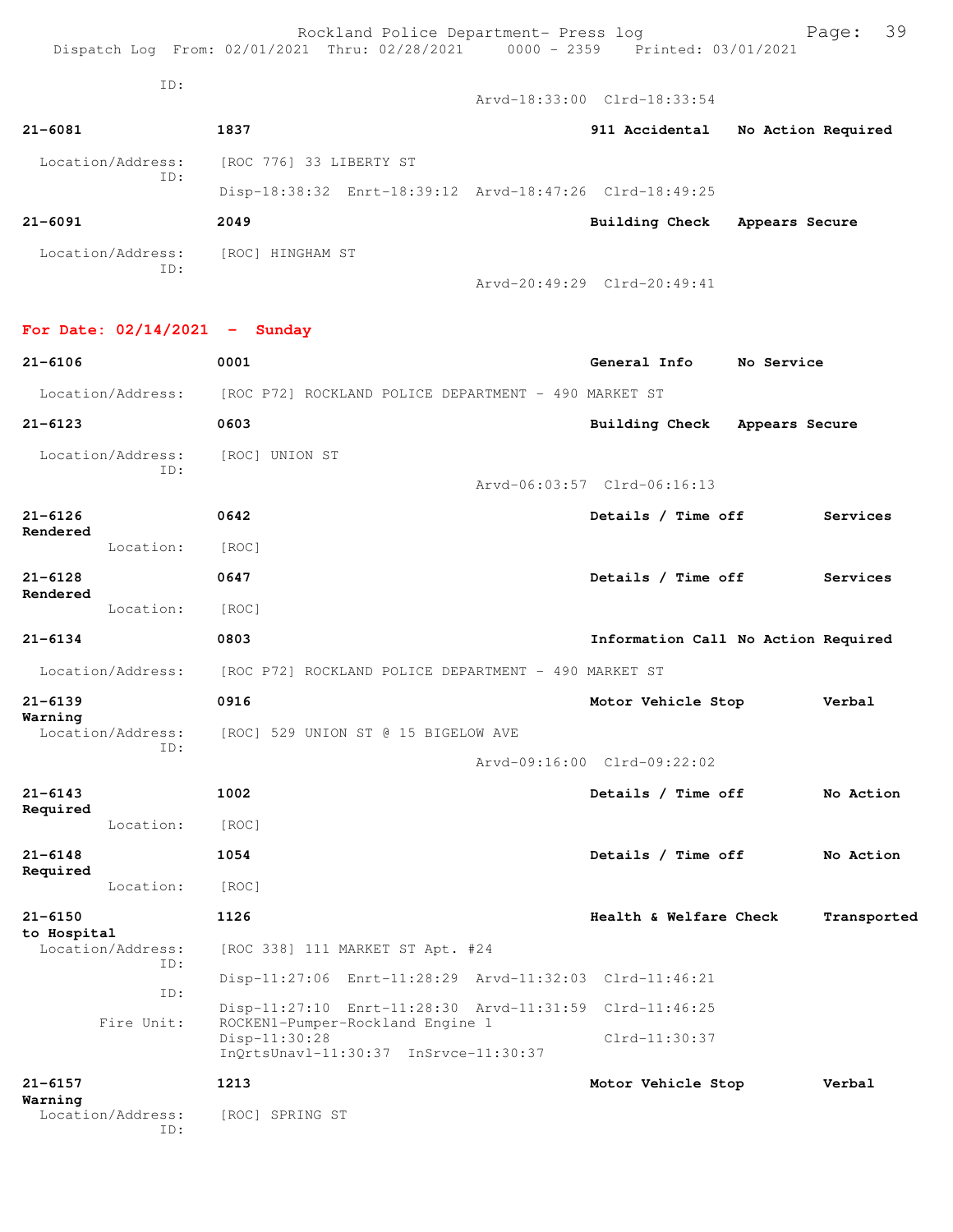Rockland Police Department- Press log Fage: 40 Dispatch Log From: 02/01/2021 Thru: 02/28/2021 0000 - 2359 Printed: 03/01/2021

 Arvd-12:13:00 Clrd-12:21:59 **21-6158 1228 Motor Vehicle Complaint Gone on arrival**  Location/Address: [ROC] POLICE STATION - 490 MARKET ST ID: Arvd-12:28:00 Clrd-12:32:35 **21-6161 1306 Details / Time off No Action Required**  Location: [ROC] **21-6175 1536 Motor Vehicle Complaint Services Rendered**  Location/Address: [ROC] NORTH AVE ID: Disp-15:45:13 Enrt-16:02:17 Arvd-16:02:25 Clrd-16:37:54 **21-6173 1540 Motor Vehicle Complaint Services Rendered**  Location/Address: [ROC 206] 51 MAPLE ST ID: Arvd-15:40:00 Clrd-15:42:56 **21-6178 1607 SHIFT ASSIGNMENTS Services Rendered** Location/Address: [ROC P72] ROCKLAND POLICE DEPARTMENT - 490 MARKET ST ID: Disp-16:12:23 Clrd-16:12:29 **21-6185 1729 Details / Time off Services Rendered**  Location: [ROC] **21-6194 2004 Noise Complaint Services Rendered** Location/Address: [ROC 338] 111 MARKET ST ID: Disp-20:06:26 Arvd-20:07:08 Clrd-20:12:46 **21-6199 2208 Motor Vehicle Stop Citation/Warning Issued**  Location/Address: [ROC P47] BEST WESTERN-IN FRONT OF - 909 HINGHAM ST ID: Disp-22:09:31 Enrt-22:09:35 Arvd-22:09:36 Clrd-22:24:46 **21-6204 2241 Details / Time off Services Rendered**  Location: [ROC] **For Date: 02/15/2021 - Monday 21-6210 0000 SHIFT ASSIGNMENTS No Service** Location/Address: [ROC P72] ROCKLAND POLICE DEPARTMENT - 490 MARKET ST ID: Arvd-00:00:00 Clrd-00:01:13 **21-6220 0415 Burglar Alarm Building Checked/Secured**  [ROC P70] D'ANGELOS - 144 MARKET ST ID: Disp-04:17:18 Enrt-04:17:25 Arvd-04:19:40 Clrd-04:21:11 ID:

**21-6221 0537 Building Check Appears Secure**

Disp-04:17:21 Enrt-04:17:25 Arvd-04:20:10 Clrd-04:21:15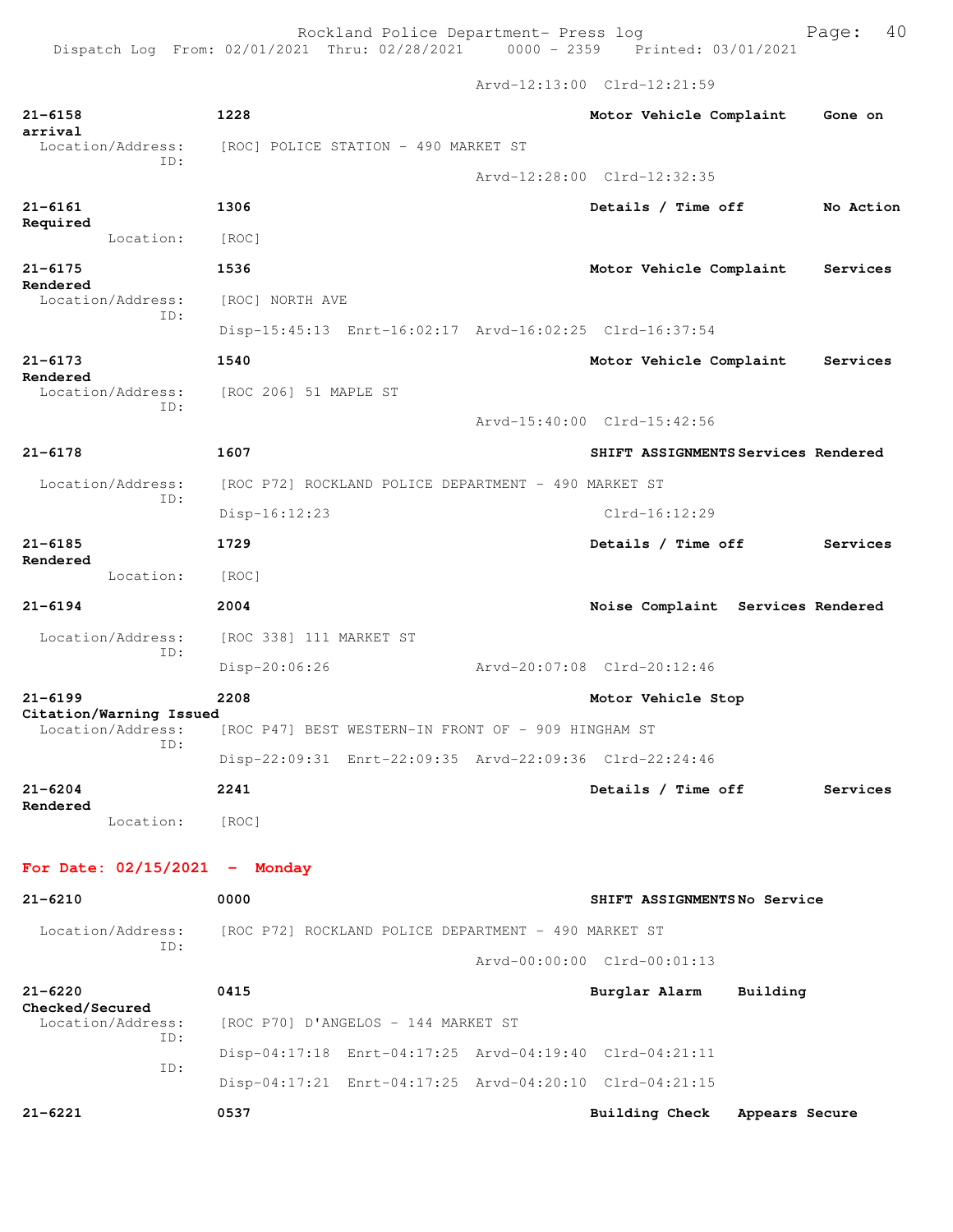|                               | Rockland Police Department- Press log<br>Dispatch Log From: 02/01/2021 Thru: 02/28/2021 0000 - 2359 Printed: 03/01/2021 | 41<br>Page:                          |  |  |  |
|-------------------------------|-------------------------------------------------------------------------------------------------------------------------|--------------------------------------|--|--|--|
| Location/Address:             | [ROC 61] UNION ST BUSINESS DISTRICT - UNION ST                                                                          |                                      |  |  |  |
| TD:                           |                                                                                                                         | Arvd-05:38:15 Clrd-06:02:08          |  |  |  |
| $21 - 6222$                   | 0615                                                                                                                    | Road Obstruction Services Rendered   |  |  |  |
| Vicinity of:                  | [ROC] 1 VFW DR @ 821 UNION ST                                                                                           |                                      |  |  |  |
| ID:                           | Disp-06:17:22 Enrt-06:17:31 Arvd-06:18:06 Clrd-06:42:20                                                                 |                                      |  |  |  |
| $21 - 6231$                   | 0801                                                                                                                    | Services<br>OFFICER OUT OF TOWN      |  |  |  |
| Rendered<br>Location/Address: | [ROC P72] ROCKLAND POLICE DEPARTMENT - 490 MARKET ST                                                                    |                                      |  |  |  |
| $21 - 6230$                   | 0807                                                                                                                    | SHIFT ASSIGNMENTS Services Rendered  |  |  |  |
| Location/Address:             | [ROC P72] ROCKLAND POLICE DEPARTMENT - 490 MARKET ST                                                                    |                                      |  |  |  |
| $21 - 6238$                   | 0950                                                                                                                    | Building Check<br>Appears Secure     |  |  |  |
| Location/Address:             | [ROC] HINGHAM ST                                                                                                        |                                      |  |  |  |
| TD:                           |                                                                                                                         | Arvd-09:50:35 Clrd-09:50:43          |  |  |  |
| $21 - 6244$                   | 1038                                                                                                                    | Services Rendered<br><b>BOLO</b>     |  |  |  |
| Location/Address:             | [ROC P72] ROCKLAND POLICE DEPARTMENT - 490 MARKET ST                                                                    |                                      |  |  |  |
| $21 - 6249$                   | 1116                                                                                                                    | Suspicious Activity<br>Services      |  |  |  |
| Rendered<br>Location/Address: | [ROC 723] 149 CONCORD ST                                                                                                |                                      |  |  |  |
| TD:                           | Disp-11:17:36 Enrt-11:17:50 Arvd-11:19:01 Clrd-11:40:18                                                                 |                                      |  |  |  |
| ID:                           | Disp-11:18:49                                                                                                           | Arvd-11:18:53 Clrd-11:37:38          |  |  |  |
| ID:                           | Disp-11:21:48                                                                                                           | Arvd-11:21:52 Clrd-11:37:35          |  |  |  |
| ID:                           | $Disp-11:40:40$                                                                                                         | $Clrd-11:42:01$                      |  |  |  |
| $21 - 6255$                   | 1204                                                                                                                    | Noise Complaint Advised to Court     |  |  |  |
| Location/Address:<br>ID:      | [ROC 23] PLEASANT STREET STORAGE - 265 PLEASANT ST                                                                      |                                      |  |  |  |
|                               | Disp-12:07:58                                                                                                           | Arvd-12:08:08 Clrd-12:08:12          |  |  |  |
| $21 - 6256$                   | 1211                                                                                                                    | ADMIN TIME OFF<br>Services Rendered  |  |  |  |
| Location:                     | [ROC]                                                                                                                   |                                      |  |  |  |
| $21 - 6275$                   | 1503                                                                                                                    | Animal Complaint Services Rendered   |  |  |  |
| Location/Address:             | [ROC 343] 81 HARTSUFF ST                                                                                                |                                      |  |  |  |
| ID:                           | Disp-15:06:09                                                                                                           | Clrd-15:06:16                        |  |  |  |
| $21 - 6276$                   | 1509                                                                                                                    | Building Check Appears Secure        |  |  |  |
| Location/Address:             | [ROC] HINGHAM ST                                                                                                        |                                      |  |  |  |
| ID:                           |                                                                                                                         | Arvd-15:09:22 Clrd-15:09:28          |  |  |  |
| $21 - 6281$                   | 1601                                                                                                                    | SHIFT ASSIGNMENTS Services Rendered  |  |  |  |
| Location/Address:             | [ROC P72] ROCKLAND POLICE DEPARTMENT - 490 MARKET ST                                                                    |                                      |  |  |  |
| $21 - 6283$                   | 1636                                                                                                                    | Larceny / Forgery/ Fraud<br>Services |  |  |  |
| Rendered<br>Location/Address: | [ROC P72] ROCKLAND POLICE DEPARTMENT - 490 MARKET ST                                                                    |                                      |  |  |  |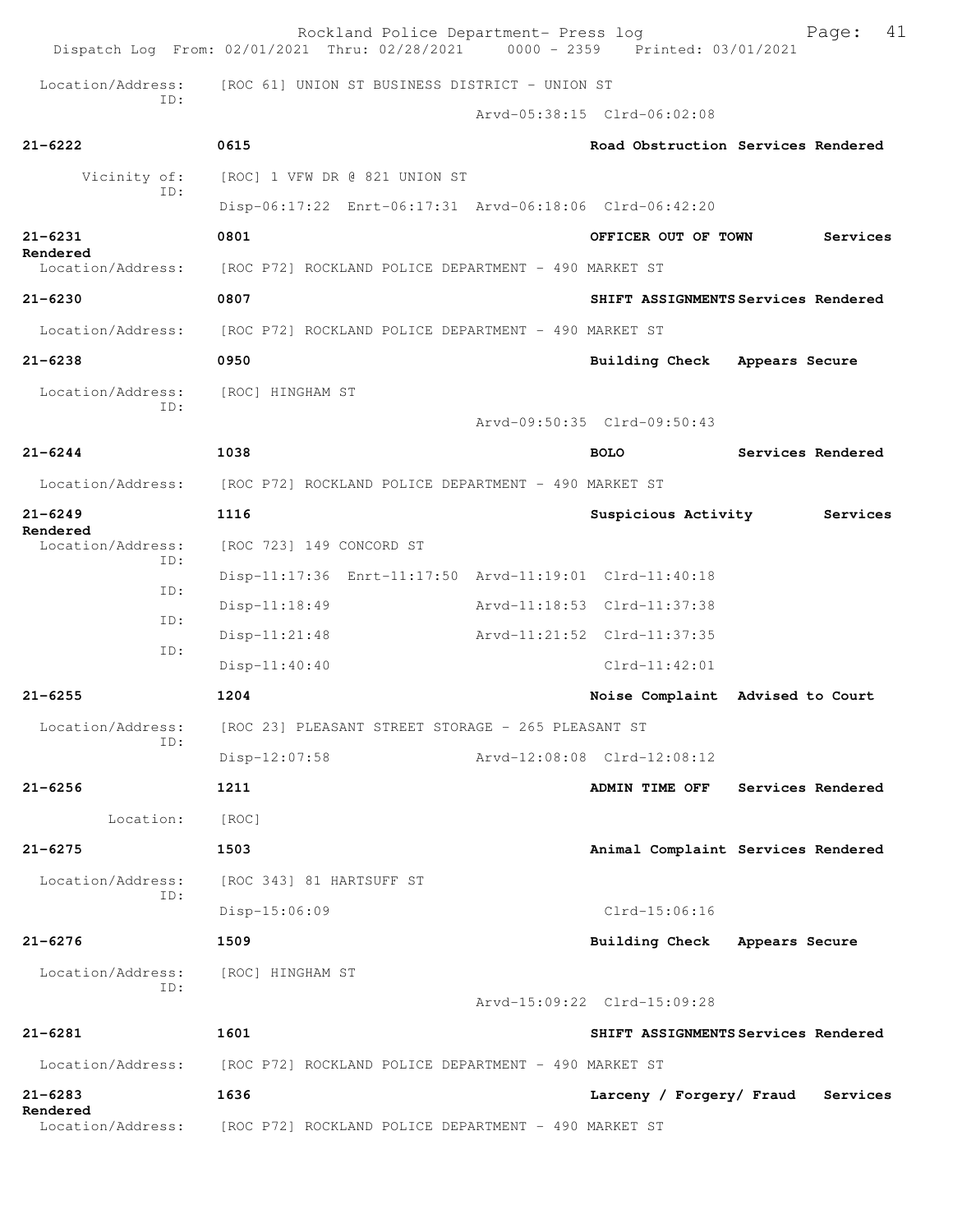Rockland Police Department- Press log entitled and Page: 42 Dispatch Log From: 02/01/2021 Thru: 02/28/2021 0000 - 2359 Printed: 03/01/2021

|                         | ID:                      |                    |                             |                   |              |
|-------------------------|--------------------------|--------------------|-----------------------------|-------------------|--------------|
|                         |                          | Disp-16:41:34      | $Clrd-16:54:27$             |                   |              |
| $21 - 6286$<br>Rendered |                          | 1705               | Details / Time off          |                   | Services     |
|                         | Location:                | [ROC]              |                             |                   |              |
| $21 - 6288$<br>Rendered |                          | 1709               | Details / Time off          |                   | Services     |
|                         | Location:                | [ROC]              |                             |                   |              |
| $21 - 6289$             |                          | 1712               | Time off                    | Services Rendered |              |
|                         | Location:                | [ROC]              |                             |                   |              |
| $21 - 6299$<br>Required |                          | 1845               | Details / Time off          |                   | Services Not |
|                         | Location:                | [ROC]              |                             |                   |              |
| $21 - 6311$             |                          | 2124               | Disturbance                 | Services Rendered |              |
|                         | Location/Address:<br>ID: | [ROC] 29 CHURCH ST |                             |                   |              |
|                         | ID:                      | $Disp-21:27:12$    | Arvd-21:26:48 Clrd-21:43:12 |                   |              |
|                         |                          | $Disp-21:27:12$    | Arvd-21:26:42 Clrd-21:43:08 |                   |              |

**For Date: 02/16/2021 - Tuesday**

| $21 - 6323$                                         | 0000                                                    | SHIFT ASSIGNMENTS Services Not Required |          |              |
|-----------------------------------------------------|---------------------------------------------------------|-----------------------------------------|----------|--------------|
| Location/Address:                                   | [ROC P72] ROCKLAND POLICE DEPARTMENT - 490 MARKET ST    |                                         |          |              |
| $21 - 6328$                                         | 0219                                                    | Suspicious Activity                     |          | Sent On Way  |
| Vicinity of:<br>TD:                                 | [ROC P45] COMFORT INN - 850 HINGHAM ST                  |                                         |          |              |
|                                                     |                                                         | Arvd-02:19:00 Clrd-02:25:34             |          |              |
| ID:                                                 | Disp-02:20:11 Enrt-02:20:13 Arvd-02:21:56 Clrd-02:25:29 |                                         |          |              |
| $21 - 6333$                                         | 0309                                                    | Details / Time off                      |          | Services Not |
| Required<br>Location:                               | [ROC]                                                   |                                         |          |              |
| $21 - 6334$                                         | 0358                                                    | Unwanted Party Provided Assistance      |          |              |
| Location/Address:<br>TD:                            | [ROC P47] BEST WESTERN - 909 HINGHAM ST                 |                                         |          |              |
|                                                     | Disp-03:59:28 Enrt-03:59:41 Arvd-04:01:49 Clrd-04:12:42 |                                         |          |              |
| ID:<br>ID:                                          | Disp-03:59:33 Enrt-03:59:41 Arvd-04:01:39 Clrd-04:12:46 |                                         |          |              |
|                                                     | Disp-03:59:38 Enrt-03:59:41 Arvd-04:03:13 Clrd-04:12:38 |                                         |          |              |
| $21 - 6336$<br>Checked/Secured                      | 0414                                                    | <b>Building Check</b>                   | Building |              |
| Location/Address:<br>ID:                            | [ROC 61] UNION ST BUSINESS DISTRICT - UNION ST          |                                         |          |              |
|                                                     | $Disp-04:15:09$                                         | Arvd-04:15:26 Clrd-04:36:05             |          |              |
| $21 - 6340$                                         | 0533                                                    | Motor Vehicle Stop                      |          |              |
| Citation/Warning Issued<br>Location/Address:<br>TD: | [ROC P55] HOME DEPOT - 1149 HINGHAM ST                  |                                         |          |              |
| TD:                                                 | Disp-05:34:30 Enrt-05:34:33 Arvd-05:34:46 Clrd-05:40:02 |                                         |          |              |
|                                                     | Disp-05:34:39                                           | Arvd-05:34:42 Clrd-05:40:06             |          |              |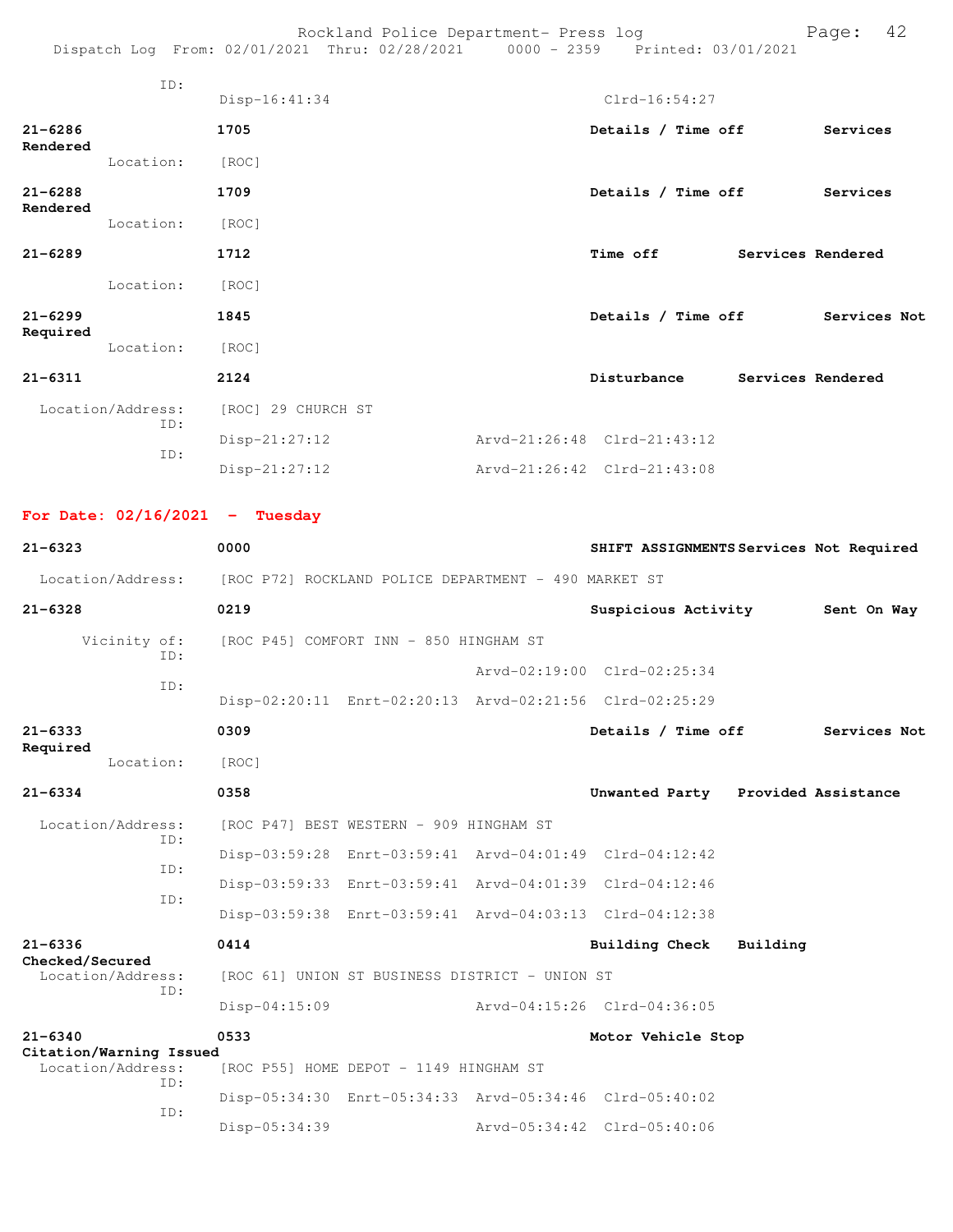| $21 - 6350$                          | 0728                                                    | <b>Identity Theft</b>             | Services Not Required |           |
|--------------------------------------|---------------------------------------------------------|-----------------------------------|-----------------------|-----------|
| Location/Address:                    | [ROC] 54 BOXBERRY LANE                                  |                                   |                       |           |
| ID:                                  | Disp-07:32:58                                           | $Clrd-07:33:43$                   |                       |           |
| $21 - 6367$                          | 0800                                                    | SHIFT ASSIGNEMENTS                |                       | Services  |
| Rendered<br>Location/Address:        | [ROC P72] ROCKLAND POLICE DEPARTMENT - 490 MARKET ST    |                                   |                       |           |
| $21 - 6357$                          | 0833                                                    | 4 HRS COMP TIME OFF               |                       | No Action |
| Required<br>Location/Address:        | [ROC P72] ROCKLAND POLICE DEPARTMENT - 490 MARKET ST    |                                   |                       |           |
| ID:                                  | Disp-08:40:50                                           | Clrd-08:43:11                     |                       |           |
| $21 - 6356$                          | 0837                                                    | Building Check                    | Building              |           |
| Checked/Secured<br>Location/Address: | [ROC P89] CALVARY CHAPEL - 175 MARKET ST                |                                   |                       |           |
| ID:                                  |                                                         | Aryd-08:38:24 Clrd-08:42:07       |                       |           |
| $21 - 6361$                          | 0910                                                    | Motor Vehicle Complaint           |                       | Services  |
| Rendered<br>Location/Address:        | [ROC] 114 CONCORD ST                                    |                                   |                       |           |
| ID:<br>ID:                           | Disp-09:13:17 Enrt-09:13:24 Arvd-09:16:31 Clrd-09:25:14 |                                   |                       |           |
| ID:                                  | Disp-09:13:17 Enrt-09:13:23 Arvd-09:15:58 Clrd-09:24:24 |                                   |                       |           |
|                                      | Disp-09:13:17 Enrt-09:13:24 Arvd-09:16:20 Clrd-09:24:20 |                                   |                       |           |
| $21 - 6362$                          | 0920                                                    | Detail                            | Services Rendered     |           |
| Location/Address:                    | [ROC P72] ROCKLAND POLICE DEPARTMENT - 490 MARKET ST    |                                   |                       |           |
| $21 - 6363$                          | 0926                                                    | Assist Public                     | Services Rendered     |           |
| Location/Address:<br>ID:             | [ROC] NORMAN ST                                         |                                   |                       |           |
| ID:                                  |                                                         | Arvd-09:26:00 Clrd-09:36:20       |                       |           |
| ID:                                  | Disp-09:36:15                                           | Arvd-09:36:17 Clrd-10:46:29       |                       |           |
|                                      | Disp-09:41:24                                           | Arvd-09:41:33 Clrd-09:42:20       |                       |           |
| $21 - 6379$<br>Rendered              | 1030                                                    | MVA Property Damage Only          |                       | Services  |
| Location/Address:<br>ID:             | [ROC P111] THEMIS PIZZA - 488 MARKET ST                 |                                   |                       |           |
| ID:                                  | Disp-10:32:13 Enrt-10:32:15 Arvd-10:32:33 Clrd-11:19:03 |                                   |                       |           |
|                                      | Disp-10:32:28 Enrt-10:32:30 Arvd-10:32:31 Clrd-11:19:07 |                                   |                       |           |
| 21-6385                              | 1151                                                    | Building Check                    | Appears Secure        |           |
| Location/Address:<br>TD:             | [ROC] HINGHAM ST                                        |                                   |                       |           |
|                                      |                                                         | Arvd-11:51:54 Clrd-11:52:02       |                       |           |
| $21 - 6388$<br>Rendered              | 1229                                                    | CRUISER MAINTENANCE               |                       | Services  |
| Location/Address:                    | [ROC P72] ROCKLAND POLICE DEPARTMENT - 490 MARKET ST    |                                   |                       |           |
| $21 - 6392$<br>Rendered              | 1252                                                    | MVA Property Damage Only Services |                       |           |
| Location/Address:<br>ID:             | [ROC] 585 WEST WATER ST                                 |                                   |                       |           |
|                                      | Disp-12:53:30 Enrt-12:53:38 Arvd-12:55:26 Clrd-13:06:57 |                                   |                       |           |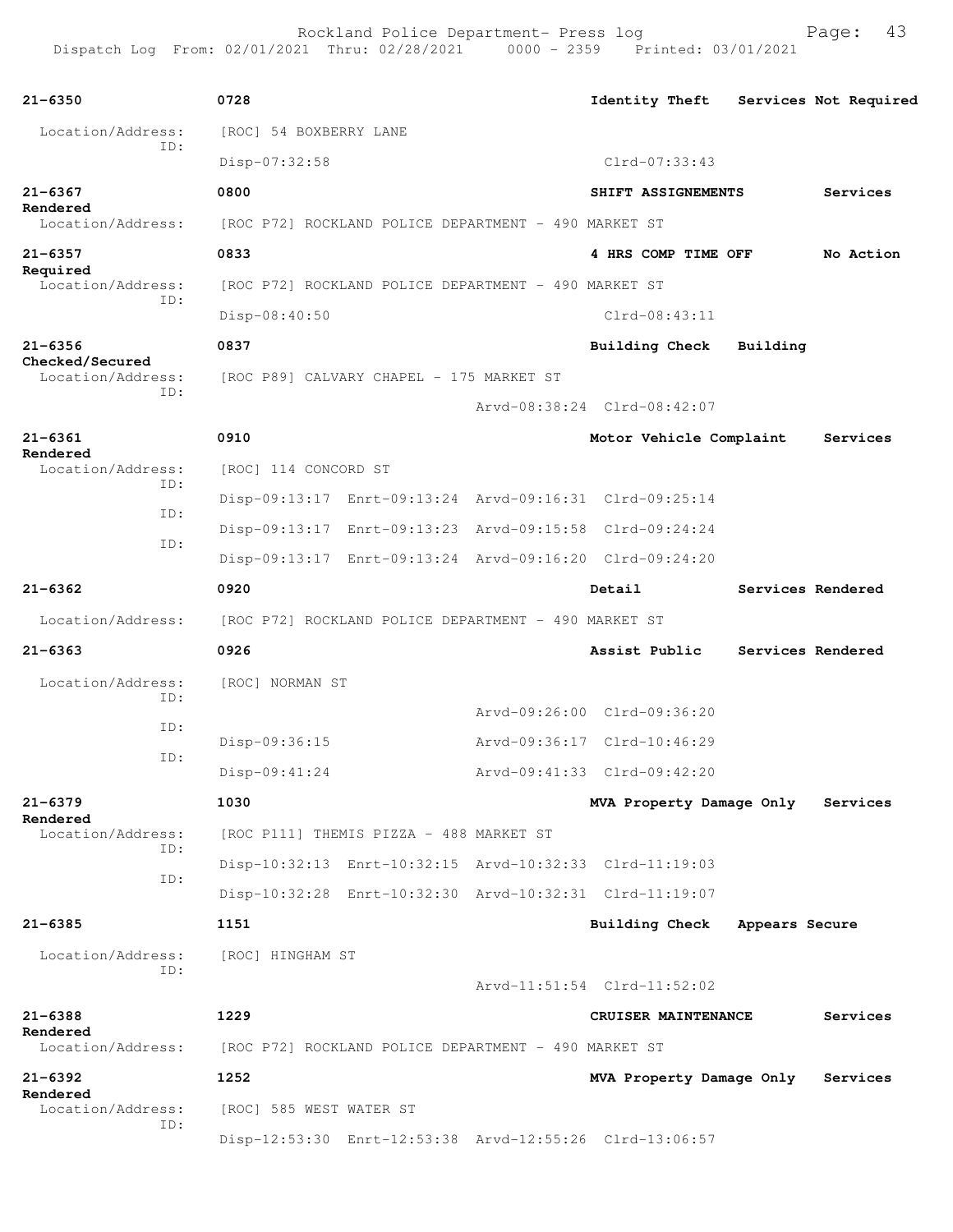Rockland Police Department- Press log Bookland Police Department- Press log Page: 44 Dispatch Log From: 02/01/2021 Thru: 02/28/2021 ID: Disp-12:53:30 Clrd-12:53:40 ID: Disp-12:53:30 Enrt-12:53:35 Clrd-12:55:35 ID: Disp-12:55:31 Arvd-12:55:32 Clrd-13:06:55 **21-6395 1254 Larceny / Forgery/ Fraud Services Rendered**<br>Location/Address: [ROC] 91 NORTH AVE ID: Disp-12:59:24 Clrd-13:01:19 **21-6397 1318 Building Check Building Checked/Secured**  Location/Address: [ROC P89] CALVARY CHAPEL - 175 MARKET ST ID: Arvd-13:20:16 Clrd-13:31:10 **21-6399 1341 Soliciting Sent On Way** Location/Address: [ROC 469] 340 CENTRE AVE Apt. #6 ID: Disp-13:44:40 Enrt-13:44:41 Arvd-13:46:52 Clrd-14:01:44 **21-6400 1352 Building Check Appears Secure** Location/Address: [ROC] HINGHAM ST ID: Arvd-13:52:53 Clrd-13:53:00 **21-6402 1357 MVA Property Damage Only Vehicle Towed**<br>Location/Address: [ROC] 185 WEST WATER ST ID: Disp-13:58:50 Enrt-13:58:55 Arvd-14:04:22 Clrd-14:32:46 ID: Disp-13:58:50 Enrt-13:58:57 Arvd-14:04:21 Clrd-14:30:06 **21-6403 1409 PERSONAL DAY OFF Appears Secure** Location/Address: [ROC P72] ROCKLAND POLICE DEPARTMENT - 490 MARKET ST ID: Disp-14:16:25 Clrd-14:46:01 **21-6412 1436 General Info Services Rendered** Location/Address: [ROC] 268 CONCORD ST **21-6415 1446 Assist Public Services Rendered** Location/Address: [ROC] NORMAN ST ID: Disp-14:46:29 Arvd-14:46:39 Clrd-14:49:57 Original Call #: **21-6424 1526 Building Check Building Checked/Secured**  Location/Address: [ROC P89] CALVARY CHAPEL - 175 MARKET ST ID: Arvd-15:27:10 Clrd-15:29:07 **21-6425 1535 Detail Services Rendered** Location/Address: [ROC P72] ROCKLAND POLICE DEPARTMENT - 490 MARKET ST **21-6427 1543 Animal Complaint Sent On Way** Location/Address: [ROC] 572 UNION ST @ 18 RICE AVE ID: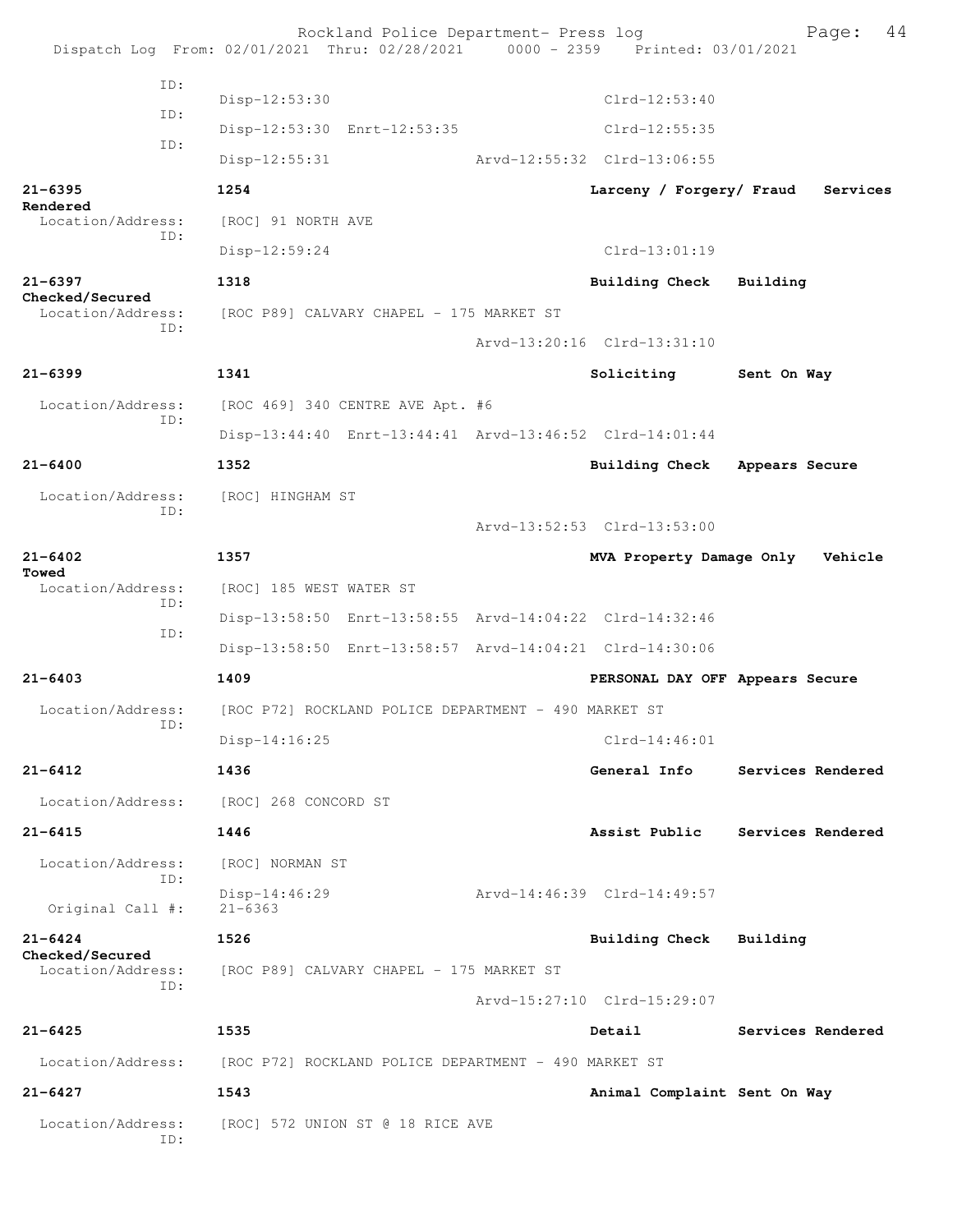| Dispatch Log From: 02/01/2021 Thru: 02/28/2021 0000 - 2359 Printed: 03/01/2021 |                                                      | Rockland Police Department- Press log                   |                                                         |                 | 45<br>Page:       |
|--------------------------------------------------------------------------------|------------------------------------------------------|---------------------------------------------------------|---------------------------------------------------------|-----------------|-------------------|
|                                                                                | Disp-15:45:20                                        |                                                         | $Clrd-15:46:12$                                         |                 |                   |
| ID:                                                                            |                                                      | Disp-15:46:05 Enrt-15:46:07 Arvd-15:49:43 Clrd-15:54:16 |                                                         |                 |                   |
| $21 - 6429$                                                                    | 1601                                                 |                                                         | General Info                                            |                 | Services Rendered |
| Location/Address:                                                              | [ROC P72] ROCKLAND POLICE DEPARTMENT - 490 MARKET ST |                                                         |                                                         |                 |                   |
| $21 - 6432$                                                                    | 1641                                                 |                                                         | <b>BOLO</b>                                             |                 | Services Rendered |
| Location/Address:                                                              |                                                      | [ROC P72] ROCKLAND POLICE DEPARTMENT - 490 MARKET ST    |                                                         |                 |                   |
| ID:                                                                            |                                                      | Disp-16:42:34 Enrt-16:42:41 Arvd-16:42:43 Clrd-16:42:46 |                                                         |                 |                   |
| ID:                                                                            |                                                      | Disp-16:42:34 Enrt-16:42:47 Arvd-16:42:49 Clrd-16:42:51 |                                                         |                 |                   |
| ID:                                                                            |                                                      | Disp-16:42:34 Enrt-16:42:53 Arvd-16:42:54 Clrd-16:42:56 |                                                         |                 |                   |
| ID:                                                                            |                                                      |                                                         | Disp-16:42:34 Enrt-16:42:58 Arvd-16:42:59 Clrd-16:43:01 |                 |                   |
| $21 - 6433$                                                                    | 1643                                                 |                                                         | Assist Police Department                                |                 | Investigated      |
| Location/Address:                                                              | [ROC] HINGHAM ST                                     |                                                         |                                                         |                 |                   |
| ID:                                                                            |                                                      | Disp-16:48:00 Enrt-16:48:05 Arvd-16:54:12 Clrd-16:53:38 |                                                         |                 |                   |
| $21 - 6440$                                                                    | 1721                                                 |                                                         | Disturbance                                             | Gone on arrival |                   |
| Location/Address:                                                              |                                                      | [ROC 272] SHERIDAN SQUARE CONDOS - 103 GROVE ST         |                                                         |                 |                   |
| ID:                                                                            |                                                      | Disp-17:23:50 Enrt-17:23:52 Arvd-17:23:53 Clrd-17:25:45 |                                                         |                 |                   |
| ID:                                                                            |                                                      | Disp-17:23:56 Enrt-17:24:01                             | Clrd-17:25:47                                           |                 |                   |
| ID:                                                                            |                                                      | Disp-17:23:59 Enrt-17:24:00 Arvd-17:25:28 Clrd-17:25:48 |                                                         |                 |                   |
| $21 - 6468$                                                                    | 2123                                                 |                                                         | Burglar Alarm                                           | Building        |                   |
| Checked/Secured<br>Location/Address:                                           |                                                      | [ROC 868] HEALTH CIRCLE INC - 21 COMMERCE RD            |                                                         |                 |                   |
| ID:                                                                            |                                                      | Disp-21:24:51 Enrt-21:24:54 Arvd-21:30:57 Clrd-21:31:53 |                                                         |                 |                   |
| $21 - 6471$                                                                    | 2146                                                 |                                                         | MVA Property Damage Only Services                       |                 |                   |
| Rendered<br>Vicinity of:                                                       | [ROC] 500 WEBSTER ST                                 |                                                         |                                                         |                 |                   |
| ID:                                                                            |                                                      | Disp-21:47:25 Enrt-21:47:31 Arvd-21:48:41 Clrd-21:57:21 |                                                         |                 |                   |
| $21 - 6473$                                                                    | 2213                                                 |                                                         | Burglar Alarm                                           | Building        |                   |
| Checked/Secured<br>Location/Address:                                           |                                                      | [ROC 84] HARMON GOLF & FITNESS CLUB - 168 CONCORD ST    |                                                         |                 |                   |
| ID:                                                                            |                                                      | Disp-22:15:11 Enrt-22:15:28 Arvd-22:17:41 Clrd-22:37:21 |                                                         |                 |                   |
|                                                                                |                                                      |                                                         |                                                         |                 |                   |
| For Date: $02/17/2021$ - Wednesday                                             |                                                      |                                                         |                                                         |                 |                   |
| $21 - 6485$                                                                    | 0001                                                 |                                                         | General Info                                            |                 | Services Rendered |
| Location/Address:<br>ID:                                                       |                                                      | [ROC P72] ROCKLAND POLICE DEPARTMENT - 490 MARKET ST    |                                                         |                 |                   |
|                                                                                | $Disp-00:02:15$                                      |                                                         | $Clrd-00:02:19$                                         |                 |                   |
| $21 - 6489$<br>Rendered                                                        | 0026                                                 |                                                         | Details / Time off                                      |                 | Services          |
| Location:                                                                      | [ROC]                                                |                                                         |                                                         |                 |                   |
| $21 - 6493$<br>Rendered                                                        | 0118                                                 |                                                         | Details / Time off                                      |                 | Services          |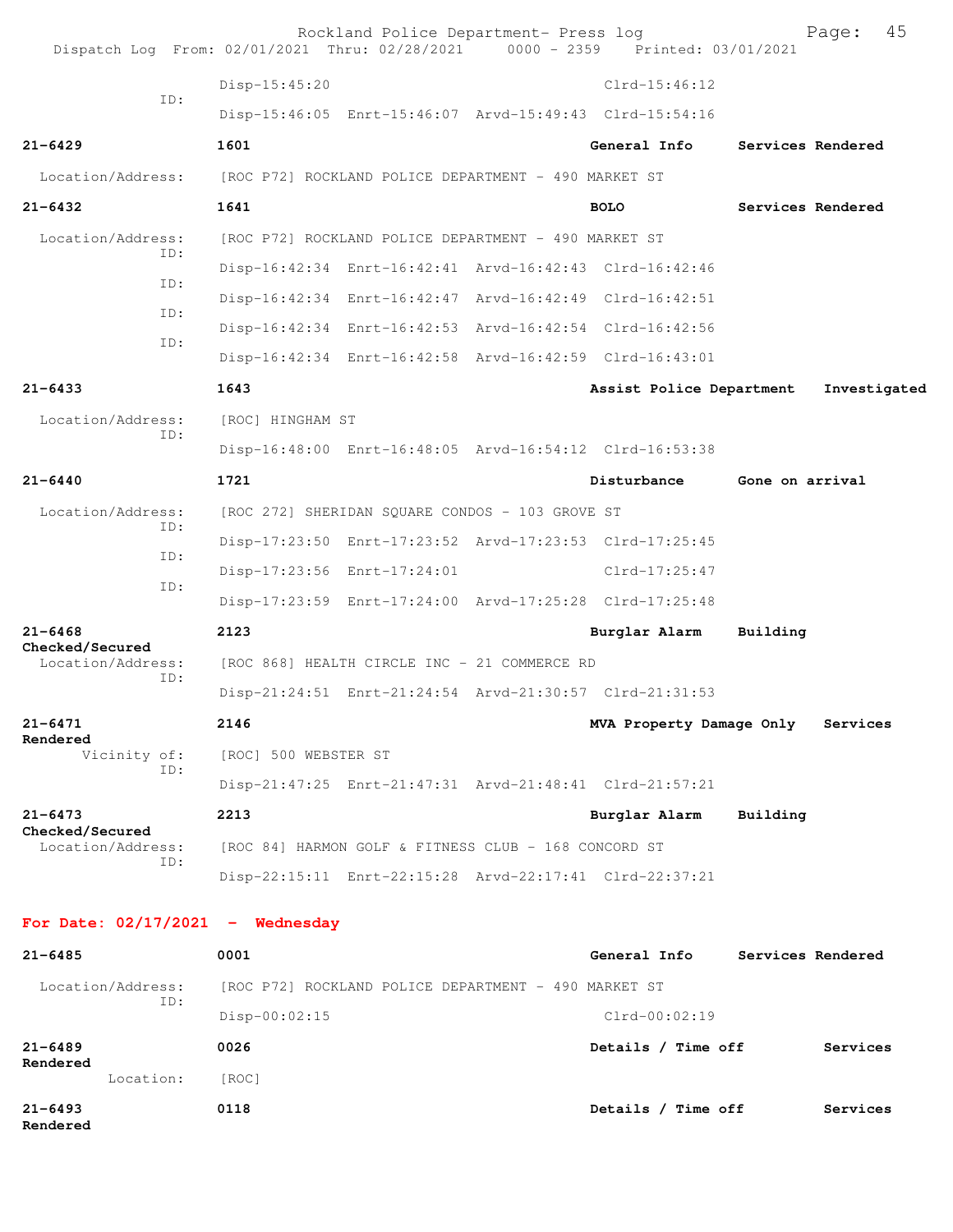|                                      | Dispatch Log From: 02/01/2021 Thru: 02/28/2021 0000 - 2359 Printed: 03/01/2021 | Rockland Police Department- Press log  |                             | 46<br>Page:       |  |  |
|--------------------------------------|--------------------------------------------------------------------------------|----------------------------------------|-----------------------------|-------------------|--|--|
| Location:                            | [ROC]                                                                          |                                        |                             |                   |  |  |
| $21 - 6496$                          | 0233                                                                           |                                        | <b>BOLO</b>                 | Services Rendered |  |  |
| Location/Address:                    | [ROC P72] ROCKLAND POLICE DEPARTMENT - 490 MARKET ST                           |                                        |                             |                   |  |  |
| $21 - 6501$                          | 0423                                                                           |                                        | 911 Hang Up                 | Investigated      |  |  |
| Location/Address:                    | [ROC 932] 530 UNION ST                                                         |                                        |                             |                   |  |  |
| ID:                                  | Disp-04:24:15 Enrt-04:25:45 Arvd-04:25:56 Clrd-04:31:52                        |                                        |                             |                   |  |  |
| ID:                                  | $Disp-04:25:10$                                                                |                                        | $Clrd-04:25:40$             |                   |  |  |
| ID:                                  | Disp-04:25:32 Enrt-04:25:48 Arvd-04:25:54 Clrd-04:31:52                        |                                        |                             |                   |  |  |
| $21 - 6502$                          | 0425                                                                           |                                        | <b>Building Check</b>       | Appears Secure    |  |  |
| Location/Address:                    | [ROC 61] UNION ST BUSINESS DISTRICT - UNION ST                                 |                                        |                             |                   |  |  |
| ID:                                  | $Disp-04:32:48$                                                                |                                        | Arvd-04:33:38 Clrd-04:56:17 |                   |  |  |
| $21 - 6511$                          | 0710                                                                           |                                        | Detail                      | Services Rendered |  |  |
| Location:                            | [ROC]                                                                          |                                        |                             |                   |  |  |
| $21 - 6515$                          | 0800                                                                           |                                        | General Info                | Services Rendered |  |  |
| Location/Address:                    | [ROC P72] ROCKLAND POLICE DEPARTMENT - 490 MARKET ST                           |                                        |                             |                   |  |  |
| ID:                                  | Disp-08:14:38 Enrt-08:14:44 Arvd-08:14:47 Clrd-08:14:50                        |                                        |                             |                   |  |  |
| $21 - 6517$                          | 0847                                                                           |                                        | PERSONAL DAY                | Services Rendered |  |  |
| Location:                            | [ROC]                                                                          |                                        |                             |                   |  |  |
| $21 - 6521$                          | 0931                                                                           |                                        | <b>Building Check</b>       | Building          |  |  |
| Checked/Secured<br>Location/Address: | [ROC P47] BEST WESTERN - 909 HINGHAM ST                                        |                                        |                             |                   |  |  |
| ID:                                  |                                                                                |                                        | Arvd-09:32:20 Clrd-09:33:14 |                   |  |  |
| $21 - 6523$                          | 1012                                                                           |                                        | General Info                | Services Rendered |  |  |
| Location/Address:                    | [ROC P72] ROCKLAND POLICE DEPARTMENT - 490 MARKET ST                           |                                        |                             |                   |  |  |
| $21 - 6526$                          | 1013                                                                           |                                        | General Info                | Services Rendered |  |  |
| Location/Address:                    | [ROC] 13 NORTHFIELD DR                                                         |                                        |                             |                   |  |  |
| $21 - 6527$                          | 1022                                                                           |                                        | General Info                | Services Rendered |  |  |
| Location/Address:                    | [ROC] 64 MORNINGSIDE DR                                                        |                                        |                             |                   |  |  |
| $21 - 6530$                          | 1101                                                                           |                                        | Building Check              | Building          |  |  |
| Checked/Secured<br>Location/Address: |                                                                                | [ROC P45] COMFORT INN - 850 HINGHAM ST |                             |                   |  |  |
| ID:                                  |                                                                                |                                        | Arvd-11:02:10 Clrd-11:03:37 |                   |  |  |
| $21 - 6532$                          | 1115                                                                           |                                        | Warrant                     | No Service        |  |  |
| Location/Address:                    | [ROC 430] 115 MARKET ST Apt. #24                                               |                                        |                             |                   |  |  |
| ID:                                  | $Disp-11:17:17$                                                                |                                        | Arvd-11:17:22 Clrd-11:21:53 |                   |  |  |
| $21 - 6535$                          | 1141                                                                           |                                        | Motor Vehicle Stop          | Verbal            |  |  |
| Warning<br>Location/Address:         | [ROC] 165 EAST WATER ST                                                        |                                        |                             |                   |  |  |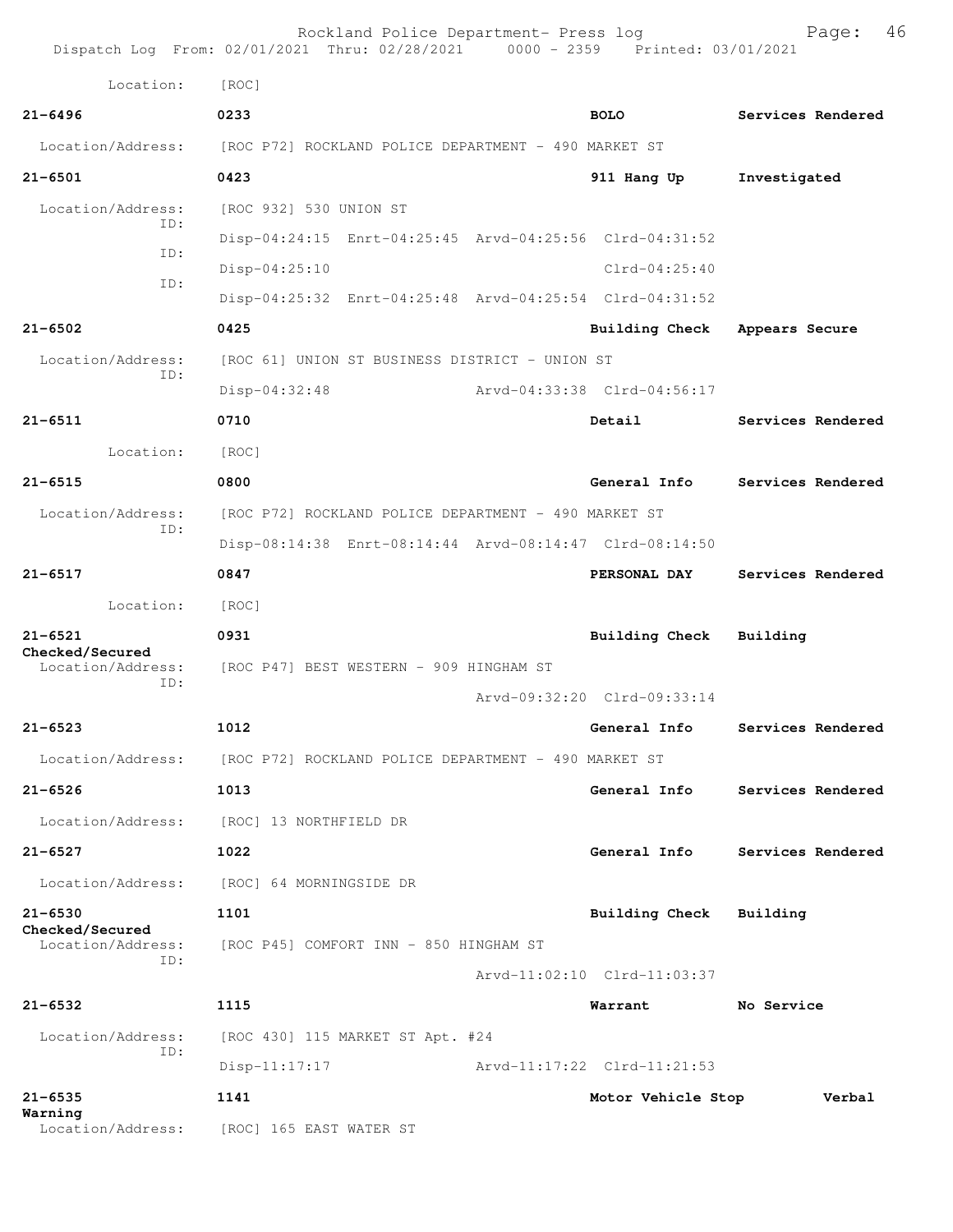Rockland Police Department- Press log entitled and Page: 47 Dispatch Log From: 02/01/2021 Thru: 02/28/2021 0000 - 2359 Printed: 03/01/2021

ID:

Arvd-11:41:00 Clrd-11:42:36

| $21 - 6536$             | Citation/Warning Issued                             | 1201                                                             | Motor Vehicle Stop             |                  |                       |
|-------------------------|-----------------------------------------------------|------------------------------------------------------------------|--------------------------------|------------------|-----------------------|
|                         | Location/Address:<br>TD:                            | [ROC] 191 LIBERTY ST                                             |                                |                  |                       |
|                         |                                                     |                                                                  | Arvd-12:01:00 Clrd-12:10:10    |                  |                       |
| $21 - 6538$<br>Rendered |                                                     | 1218                                                             | TIME OFF/ADMIN DAY             |                  | Services              |
|                         | Location:                                           | [ROC]                                                            |                                |                  |                       |
| $21 - 6547$             |                                                     | 1346                                                             | Suspicious Activity            |                  | Services              |
| Rendered                | Location/Address:<br>ID:                            | [ROC] 54 MARKS ST                                                |                                |                  |                       |
|                         | ID:                                                 | Disp-13:49:38 Enrt-13:50:01 Arvd-13:51:49 Clrd-14:28:48          |                                |                  |                       |
|                         | ID:                                                 | Disp-13:49:45 Enrt-13:50:01 Arvd-13:53:37 Clrd-14:07:56          |                                |                  |                       |
|                         |                                                     | Disp-13:53:50                                                    | Arvd-13:53:51 Clrd-14:28:52    |                  |                       |
| $21 - 6553$<br>Rendered |                                                     | 1423                                                             | Details / Time off             |                  | Services              |
|                         | Location:                                           | [ROC]                                                            |                                |                  |                       |
| $21 - 6554$             |                                                     | 1424                                                             | Vehicle Maintenance            |                  | No Action             |
| Required                | Location:<br>ID:                                    | [ROC] HANOVER                                                    |                                |                  |                       |
|                         | ID:                                                 |                                                                  | Arvd-14:24:00 Clrd-14:38:04    |                  |                       |
|                         |                                                     | Disp-14:26:25                                                    | Arvd-14:26:30 Clrd-14:38:07    |                  |                       |
| $21 - 6558$             |                                                     | 1454                                                             | General Info                   |                  | Services Rendered     |
|                         | Location/Address:                                   | [ROC P72] ROCKLAND POLICE DEPARTMENT - 490 MARKET ST             |                                |                  |                       |
| $21 - 6563$             |                                                     | 1542                                                             | General Info                   |                  | Services Rendered     |
|                         | Location/Address:                                   | [ROC P72] ROCKLAND POLICE DEPARTMENT - 490 MARKET ST             |                                |                  |                       |
| $21 - 6565$             | 911 Wireless call (Transfered)<br>Location:         | 1556<br>[ROC]                                                    | 911 Wireless call (Transfered) |                  |                       |
| $21 - 6566$             |                                                     | 1610                                                             | General Info                   |                  | Services Not Required |
|                         | Location/Address:                                   | [ROC P72] ROCKLAND POLICE DEPARTMENT - 490 MARKET ST Apt. #MARKE |                                |                  |                       |
|                         | ID:                                                 |                                                                  | Arvd-16:10:00 Clrd-16:14:04    |                  |                       |
| $21 - 6574$             |                                                     | 1658                                                             | Emergency MedicalNo EMS        |                  |                       |
|                         | Location/Address:                                   | [ROC] 385 CONCORD ST                                             |                                |                  |                       |
| $21 - 6580$             |                                                     | 1755                                                             | Disturbance                    | Could Not Locate |                       |
|                         | Location/Address:<br>ID:                            | [ROC 646] 27 CHURCH ST Apt. #5                                   |                                |                  |                       |
|                         | ID:                                                 |                                                                  | Arvd-17:55:00 Clrd-18:07:30    |                  |                       |
|                         |                                                     | Disp-17:58:38 Enrt-17:58:42 Arvd-17:58:44 Clrd-18:07:24          |                                |                  |                       |
| $21 - 6592$             |                                                     | 1947                                                             | Motor Vehicle Stop             |                  |                       |
|                         | Citation/Warning Issued<br>Location/Address:<br>ID: | [ROC] 137 WEBSTER ST @ 106 EVERETT ST                            |                                |                  |                       |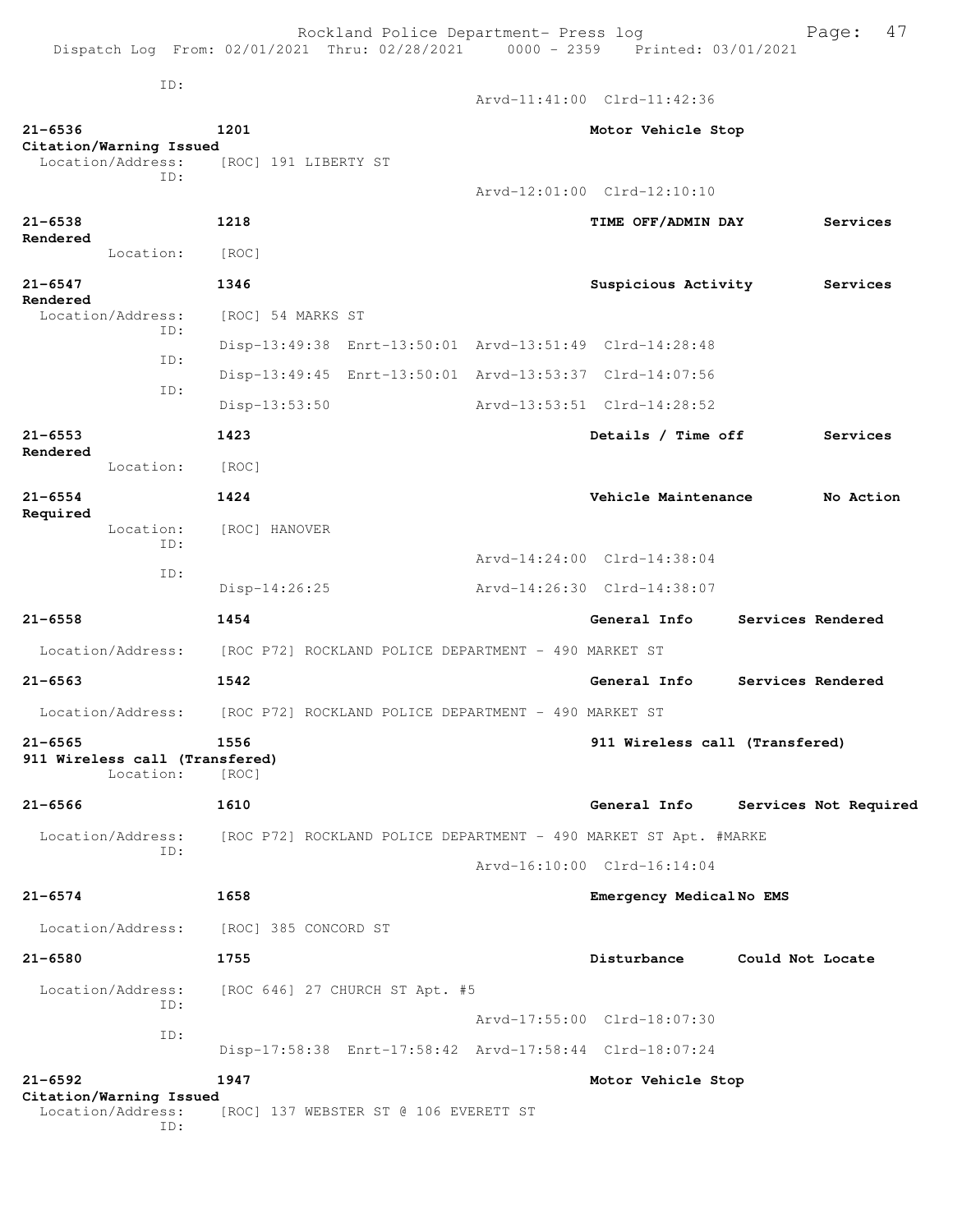| Dispatch Log From: 02/01/2021 Thru: 02/28/2021 0000 - 2359 Printed: 03/01/2021 |                                                      | Rockland Police Department- Press log |                                                         |                    | Page:      | 48 |
|--------------------------------------------------------------------------------|------------------------------------------------------|---------------------------------------|---------------------------------------------------------|--------------------|------------|----|
|                                                                                |                                                      |                                       | Disp-19:48:22 Enrt-19:48:27 Arvd-19:48:28 Clrd-20:00:37 |                    |            |    |
| ID:                                                                            |                                                      |                                       | Disp-19:50:45 Enrt-19:50:47 Arvd-19:50:49 Clrd-19:52:55 |                    |            |    |
| $21 - 6595$<br>Rendered                                                        | 1959                                                 |                                       | Suspicious Activity                                     |                    | Services   |    |
| Location/Address:<br>ID:                                                       | [ROC] UNION ST                                       |                                       |                                                         |                    |            |    |
|                                                                                |                                                      |                                       | Disp-20:00:29 Enrt-20:00:32 Arvd-20:00:33 Clrd-20:05:14 |                    |            |    |
| $21 - 6602$                                                                    | 2030                                                 |                                       | Lost/Found Property                                     |                    | Services   |    |
| Rendered<br>Location/Address:                                                  | [ROC P72] ROCKLAND POLICE DEPARTMENT - 490 MARKET ST |                                       |                                                         |                    |            |    |
| TD:                                                                            |                                                      |                                       | Arvd-20:30:00 Clrd-20:37:03                             |                    |            |    |
| $21 - 6603$                                                                    | 2031                                                 |                                       | Motor Vehicle Stop                                      |                    | Verbal     |    |
| Warning<br>Location/Address:                                                   | [ROC] 400 HINGHAM ST                                 |                                       |                                                         |                    |            |    |
| ID:                                                                            |                                                      |                                       | Disp-20:33:23 Enrt-20:33:25 Arvd-20:33:27 Clrd-20:38:18 |                    |            |    |
| $21 - 6605$                                                                    | 2040                                                 |                                       | Motor Vehicle Stop                                      |                    | Verbal     |    |
| Warning<br>Location/Address:                                                   | [ROC] WEYMOUTH ST                                    |                                       |                                                         |                    |            |    |
| ID:                                                                            | Disp-20:40:57                                        |                                       | Arvd-20:41:03 Clrd-20:51:02                             |                    |            |    |
| $21 - 6607$                                                                    | 2101                                                 |                                       | General Info                                            | No Action Required |            |    |
| Location/Address:                                                              | [ROC P72] ROCKLAND POLICE DEPARTMENT - 490 MARKET ST |                                       |                                                         |                    |            |    |
| ID:                                                                            |                                                      |                                       | Arvd-21:01:15 Clrd-21:16:03                             |                    |            |    |
| $21 - 6609$                                                                    | 2133                                                 |                                       | Motor Vehicle Stop                                      |                    | Verbal     |    |
| Warning<br>Location/Address:                                                   | [ROC] 314 UNION ST @ 18 REED ST                      |                                       |                                                         |                    |            |    |
| ID:                                                                            |                                                      |                                       | Disp-21:34:45 Enrt-21:34:53 Arvd-21:34:55 Clrd-21:38:24 |                    |            |    |
| ID:                                                                            |                                                      |                                       | Disp-21:34:49 Enrt-21:34:52 Arvd-21:34:57 Clrd-21:38:28 |                    |            |    |
| $21 - 6611$                                                                    | 2216                                                 |                                       | Details / Time off                                      |                    | No Service |    |
| Location:                                                                      | [ROC]                                                |                                       |                                                         |                    |            |    |
| $21 - 6617$                                                                    | 2257                                                 |                                       | Motor Vehicle Stop                                      |                    |            |    |
| Citation/Warning Issued<br>Location/Address:                                   | [ROC] SUMMER ST                                      |                                       |                                                         |                    |            |    |
| TD:                                                                            |                                                      |                                       | Arvd-22:57:00 Clrd-23:09:24                             |                    |            |    |
| For Date: $02/18/2021$ - Thursday                                              |                                                      |                                       |                                                         |                    |            |    |
| $21 - 6620$                                                                    | 0001                                                 |                                       | General Info                                            | Services Rendered  |            |    |
| Location/Address:                                                              | [ROC P72] ROCKLAND POLICE DEPARTMENT - 490 MARKET ST |                                       |                                                         |                    |            |    |
| ID:                                                                            | Disp-00:03:35                                        |                                       | $Clrd-00:03:43$                                         |                    |            |    |
| $21 - 6621$                                                                    | 0003                                                 |                                       | Details / Time off                                      |                    | Services   |    |
| Rendered<br>Location:                                                          | [ROC]                                                |                                       |                                                         |                    |            |    |
| $21 - 6622$                                                                    | 0006                                                 |                                       | 911 Accidental                                          | Investigated       |            |    |
| Location/Address:<br>ID:                                                       | [ROC] 12 MILLBROOK DR                                |                                       |                                                         |                    |            |    |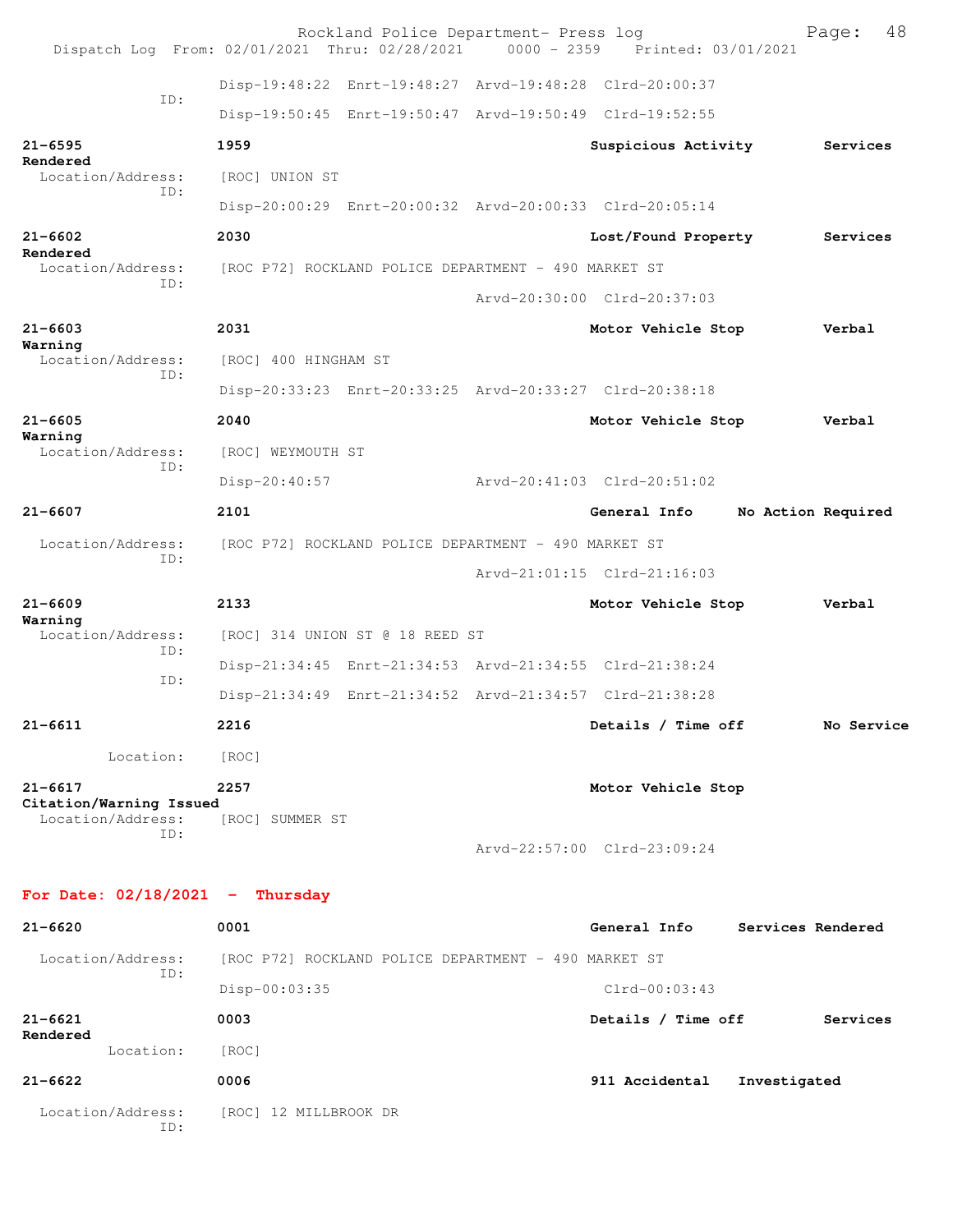Rockland Police Department- Press log entitled and Page: 49 Dispatch Log From: 02/01/2021 Thru: 02/28/2021 0000 - 2359 Printed: 03/01/2021

Disp-00:08:55 Enrt-00:08:59 Arvd-00:13:10 Clrd-00:16:01

| $21 - 6669$                    |                          | 1149                    |                                                         | Suspicious Activity                                     |              | Investigated |
|--------------------------------|--------------------------|-------------------------|---------------------------------------------------------|---------------------------------------------------------|--------------|--------------|
|                                | Location/Address:<br>ID: | [ROC] MARKET ST         |                                                         | Arvd-11:25:37 Clrd-11:26:05                             |              |              |
| $21 - 6666$<br>Checked/Secured |                          | 1123                    |                                                         | <b>Building Check</b>                                   | Building     |              |
|                                |                          | $Disp-10:45:55$         |                                                         | Arvd-10:46:03 Clrd-11:53:53                             |              |              |
|                                | Location/Address:<br>ID: |                         | [ROC] BRIGGS ENGINEERING - 100 WEYMOUTH ST Apt. #C2     |                                                         |              |              |
| $21 - 6662$<br>Follows         |                          | 1045                    |                                                         | Larceny / Forgery/ Fraud                                |              | Report       |
|                                | Location/Address:        |                         | [ROC 101] 407 EAST WATER STREET - 407 EAST WATER ST     |                                                         |              |              |
| $21 - 6661$                    |                          | 0951                    |                                                         | Motor Vehicle Complaint                                 |              | Investigated |
|                                | Location/Address:        | [ROC 919] 422 NORTH AVE |                                                         |                                                         |              |              |
| $21 - 6659$                    |                          | 0911                    |                                                         | Road Obstruction Investigated                           |              |              |
|                                |                          |                         | Disp-13:59:13 Enrt-13:59:37                             | $Clrd-13:59:43$                                         |              |              |
|                                | Location/Address:<br>ID: |                         | [ROC P72] ROCKLAND POLICE DEPARTMENT - 490 MARKET ST    |                                                         |              |              |
| $21 - 6697$                    |                          | 0805                    |                                                         | Police Information                                      |              | No Service   |
|                                |                          |                         | Disp-07:46:04 Enrt-07:46:14 Arvd-07:47:01 Clrd-07:58:46 |                                                         |              |              |
|                                | ID:                      |                         | Disp-07:46:04 Enrt-07:46:14 Arvd-07:47:01 Clrd-07:58:46 |                                                         |              |              |
|                                | ID:                      |                         | Disp-07:46:04 Enrt-07:46:14                             | Clrd-07:58:46                                           |              |              |
|                                | Location/Address:<br>ID: |                         | [ROC] 114 CONCORD ST @ 17 NORMAN ST                     |                                                         |              |              |
| $21 - 6642$<br>Rendered        |                          | 0744                    |                                                         | Suspicious Activity                                     |              | Services     |
|                                |                          |                         |                                                         | Arvd-06:27:58 Clrd-07:27:26                             |              |              |
|                                | Location/Address:<br>ID: |                         | [ROC] 114 CONCORD ST @ 17 NORMAN ST                     |                                                         |              |              |
| Required                       |                          |                         |                                                         | Traffic Enforcement                                     |              | No Action    |
| $21 - 6640$                    |                          | 0625                    |                                                         |                                                         |              |              |
|                                | Location/Address:<br>ID: |                         | [ROC 61] UNION ST BUSINESS DISTRICT - UNION ST          | Arvd-05:59:44 Clrd-06:25:45                             |              |              |
|                                |                          |                         |                                                         | Building Check Services Rendered                        |              |              |
| $21 - 6638$                    | Location:                | [ROC]<br>0558           |                                                         |                                                         |              |              |
| $21 - 6636$<br>Rendered        |                          | 0553                    |                                                         | Details / Time off                                      |              | Services     |
|                                | Location:                | [ROC]                   |                                                         |                                                         |              |              |
| $21 - 6635$<br>Rendered        |                          | 0400                    |                                                         | Details / Time off                                      |              | Services     |
|                                | Location:                | [ROC]                   |                                                         |                                                         |              |              |
| $21 - 6625$<br>Rendered        |                          | 0027                    |                                                         | Details / SWAP SHIFT                                    |              | Services     |
|                                |                          |                         |                                                         | Disp-00:14:05 Enrt-00:14:08 Arvd-00:15:54 Clrd-00:17:34 |              |              |
|                                | Location/Address:<br>ID: | [ROC] 69 LEVIN RD       |                                                         |                                                         |              |              |
| $21 - 6623$                    |                          | 0013                    |                                                         | 911 Accidental                                          | Investigated |              |
|                                |                          |                         |                                                         |                                                         |              |              |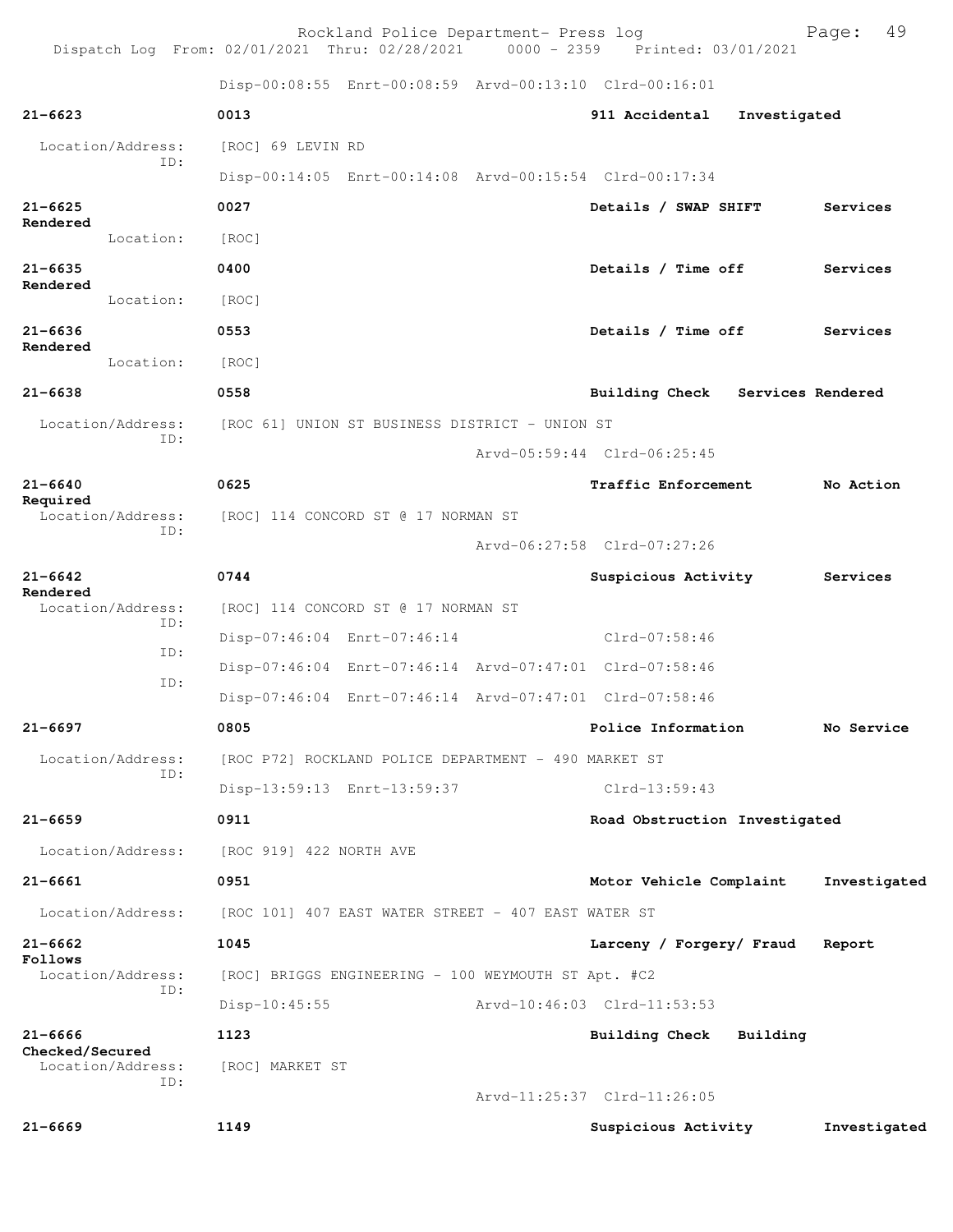|                                   | Rockland Police Department- Press log<br>Dispatch Log From: 02/01/2021 Thru: 02/28/2021 0000 - 2359 Printed: 03/01/2021 |                             | 50<br>Page:       |
|-----------------------------------|-------------------------------------------------------------------------------------------------------------------------|-----------------------------|-------------------|
| Location/Address:                 | [ROC] 101 BELMONT ST                                                                                                    |                             |                   |
| ID:                               | Disp-11:53:45 Enrt-11:54:47 Arvd-11:56:10 Clrd-11:59:47                                                                 |                             |                   |
| ID:                               | Disp-11:53:45 Enrt-11:54:47 Arvd-11:55:21 Clrd-11:59:42                                                                 |                             |                   |
| $21 - 6672$                       | 1209                                                                                                                    | Suspicious Activity         | Investigated      |
| Location/Address:                 | [ROC] 314 UNION ST @ 18 REED ST                                                                                         |                             |                   |
| ID:                               | $Disp-12:10:34$                                                                                                         | Arvd-12:10:40 Clrd-12:11:54 |                   |
| ID:                               | $Disp-12:10:34$                                                                                                         | Arvd-12:10:40 Clrd-12:11:58 |                   |
| $21 - 6683$                       | 1257                                                                                                                    | Building Check              | Services Rendered |
| Location/Address:                 | [ROC] HOTEL AREA - HINGHAM ST                                                                                           |                             |                   |
| ID:                               |                                                                                                                         | Arvd-12:58:08 Clrd-13:00:53 |                   |
| $21 - 6685$                       | 1302                                                                                                                    | Vandalism                   | Services Rendered |
| Location/Address:                 | [ROC 338] 111 MARKET ST Apt. #24                                                                                        |                             |                   |
| ID:                               | Disp-13:04:47 Enrt-13:04:53 Arvd-13:04:57 Clrd-13:15:18                                                                 |                             |                   |
| $21 - 6688$                       | 1337                                                                                                                    | Details / Time off          | Services          |
| Rendered<br>Location:             | [ROC]                                                                                                                   |                             |                   |
| $21 - 6692$                       | 1345                                                                                                                    | Warrant                     | No Service        |
| Location/Address:                 | [ROC 199] 73 TAUNTON AVE                                                                                                |                             |                   |
| ID:                               | Disp-13:50:25                                                                                                           | $Clrd-13:51:21$             |                   |
| $21 - 6694$                       | 1352                                                                                                                    | <b>Building Check</b>       | Services Rendered |
| Location/Address:                 | [ROC] MARKET ST                                                                                                         |                             |                   |
| ID:                               |                                                                                                                         | Arvd-13:53:35 Clrd-13:53:52 |                   |
| $21 - 6699$                       | 1415                                                                                                                    | Police Information          | No Service        |
| Location/Address:                 | [ROC P72] ROCKLAND POLICE DEPARTMENT - 490 MARKET ST                                                                    |                             |                   |
| ID:                               | $Disp-14:20:55$                                                                                                         | $Clrd-14:21:21$             |                   |
| $21 - 6700$                       | 1418                                                                                                                    | SECTION 35                  | Taken/Referred to |
| Other Agency<br>Location/Address: | [ROC 199] 73 TAUNTON AVE                                                                                                |                             |                   |
| ID:                               |                                                                                                                         | Arvd-14:18:00 Clrd-14:30:31 |                   |
| ID:<br>ID:                        | Disp-14:20:54                                                                                                           | Arvd-14:21:33 Clrd-14:30:35 |                   |
| ID:                               | $Disp-14:21:16$                                                                                                         | Arvd-14:21:36 Clrd-14:27:39 |                   |
|                                   | Disp-14:27:51 Enrt-14:27:55 Arvd-14:27:59 Clrd-15:08:41                                                                 |                             |                   |
| $21 - 6703$                       | 1437                                                                                                                    | Police Information          | No Service        |
| Location/Address:<br>TD:          | [ROC P72] ROCKLAND POLICE DEPARTMENT - 490 MARKET ST                                                                    |                             |                   |
|                                   | Disp-14:39:14                                                                                                           | Clrd-14:39:57               |                   |
| $21 - 6706$                       | 1454                                                                                                                    | Assist Public               | Advised to Court  |
| Location/Address:                 | [ROC] 27 VINTON TER                                                                                                     |                             |                   |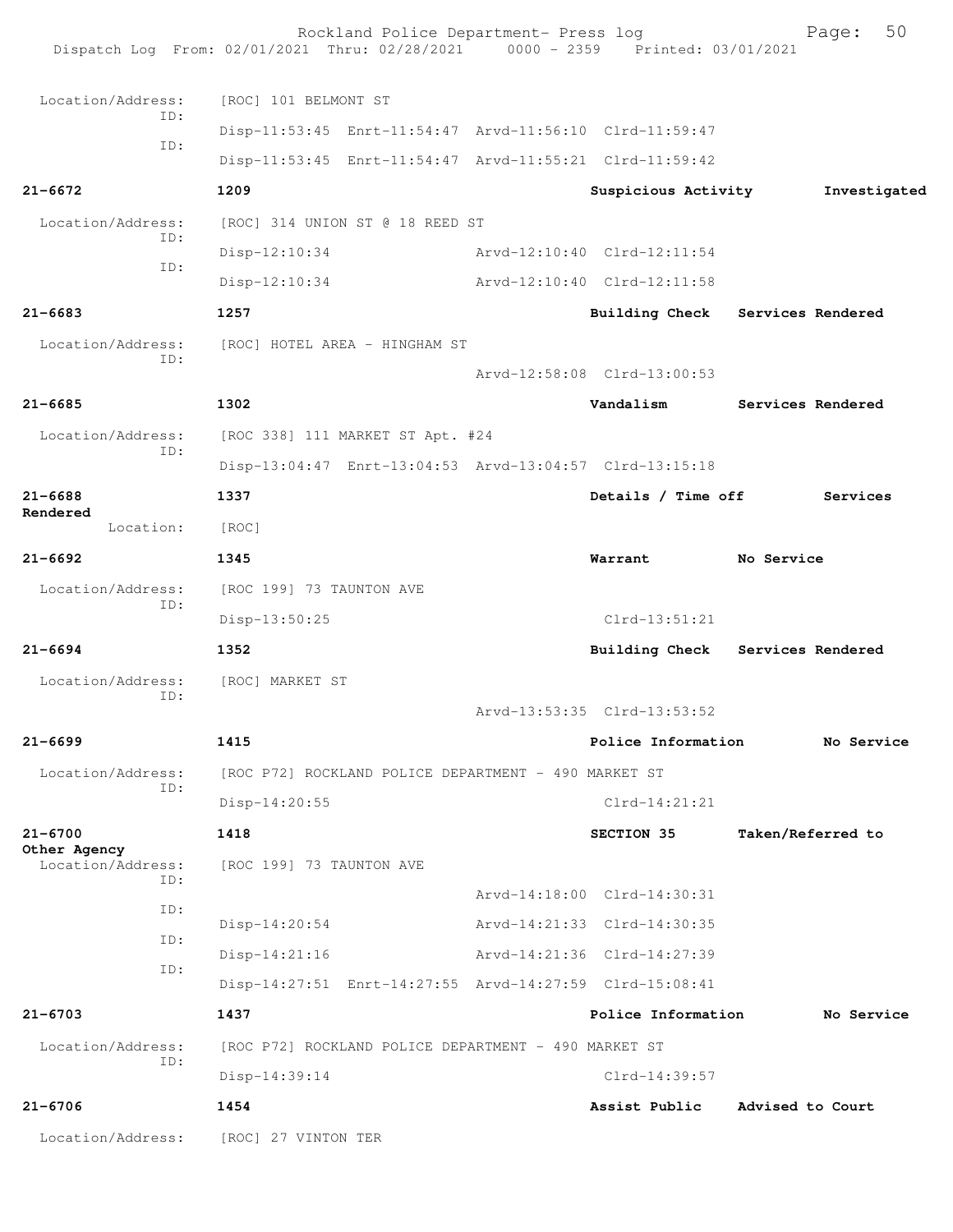|                                         | Rockland Police Department- Press log<br>Dispatch Log From: 02/01/2021 Thru: 02/28/2021 0000 - 2359 Printed: 03/01/2021 |                                     |           | 51<br>Page:       |
|-----------------------------------------|-------------------------------------------------------------------------------------------------------------------------|-------------------------------------|-----------|-------------------|
| TD:                                     | $Disp-15:00:21$                                                                                                         | $Clrd-15:01:00$                     |           |                   |
| $21 - 6709$                             | 1512                                                                                                                    | Police Information                  |           | No Service        |
| Location/Address:                       | [ROC] WEYMOUTH ST                                                                                                       |                                     |           |                   |
| ID:                                     | Disp-15:15:14                                                                                                           | $Clrd-15:15:47$                     |           |                   |
| $21 - 6712$                             | 1520                                                                                                                    | Police Information                  |           | No Service        |
| Location/Address:                       | [ROC P72] ROCKLAND POLICE DEPARTMENT - 490 MARKET ST                                                                    |                                     |           |                   |
| ID:                                     | Disp-15:22:24                                                                                                           | Clrd-15:22:58                       |           |                   |
| $21 - 6716$                             | 1602                                                                                                                    | SHIFT ASSIGNMENTS Services Rendered |           |                   |
| Location/Address:                       | [ROC P72] ROCKLAND POLICE DEPARTMENT - 490 MARKET ST                                                                    |                                     |           |                   |
| $21 - 6717$                             | 1610                                                                                                                    | Suspicious Activity                 |           | Services          |
| Rendered<br>Location/Address:           | [ROC] 62 MARTHA DR Apt. #F                                                                                              |                                     |           |                   |
| ID:                                     | Disp-16:13:31 Enrt-16:13:38                                                                                             | Clrd-16:33:51                       |           |                   |
| $21 - 6718$                             | 1635                                                                                                                    | <b>BOLO</b>                         |           | Services Rendered |
| Location/Address:                       | [ROC P72] ROCKLAND POLICE DEPARTMENT - 490 MARKET ST                                                                    |                                     |           |                   |
| ID:                                     | Disp-16:36:43                                                                                                           | Arvd-16:36:50 Clrd-16:36:55         |           |                   |
| ID:                                     | $Disp-16:36:43$                                                                                                         | Arvd-16:36:50 Clrd-16:36:55         |           |                   |
| ID:                                     | Disp-16:36:43                                                                                                           | Arvd-16:36:50 Clrd-16:36:55         |           |                   |
| ID:                                     | $Disp-16:36:43$                                                                                                         | Arvd-16:36:50 Clrd-16:36:55         |           |                   |
| $21 - 6722$                             | 1704                                                                                                                    | Harassment                          |           | Services Rendered |
| Location/Address:                       | [ROC 897] 110 MARTHA DR Apt. #E                                                                                         |                                     |           |                   |
| ID:                                     | $Disp-17:07:26$                                                                                                         | Arvd-17:07:43 Clrd-17:07:47         |           |                   |
| $21 - 6723$                             | 1708                                                                                                                    | <b>Time off</b>                     |           | Services Rendered |
| Location:                               | [ROC]                                                                                                                   |                                     |           |                   |
| $21 - 6729$                             | 1744                                                                                                                    | Harassment                          |           | Services Rendered |
| Location/Address:                       | [ROC 897] 110 MARTHA DR Apt. #E                                                                                         |                                     |           |                   |
| ID:                                     | $Disp-17:45:49$                                                                                                         | Arvd-17:48:50 Clrd-18:03:38         |           |                   |
| $21 - 6731$                             | 1807                                                                                                                    | 911 Hang Up                         | Unfounded |                   |
| Location/Address:<br>ID:                | [ROC] 135 GROVE ST                                                                                                      |                                     |           |                   |
|                                         | Disp-18:08:39 Enrt-18:09:12 Arvd-18:19:10 Clrd-18:23:31                                                                 |                                     |           |                   |
| $21 - 6734$                             | 1823                                                                                                                    | Harassment                          |           | Services Rendered |
| Location/Address:<br>TD:                | [ROC 897] 140 MARTHA DR                                                                                                 |                                     |           |                   |
|                                         | Disp-18:26:23                                                                                                           | $Clrd-18:26:35$                     |           |                   |
| $21 - 6738$                             | 1848                                                                                                                    | Motor Vehicle Stop                  |           |                   |
| Citation/Warning Issued<br>Vicinity of: | [ROC P72] ROCKLAND POLICE DEPARTMENT - 490 MARKET ST                                                                    |                                     |           |                   |
| ID:                                     |                                                                                                                         | Arvd-18:48:00 Clrd-18:54:50         |           |                   |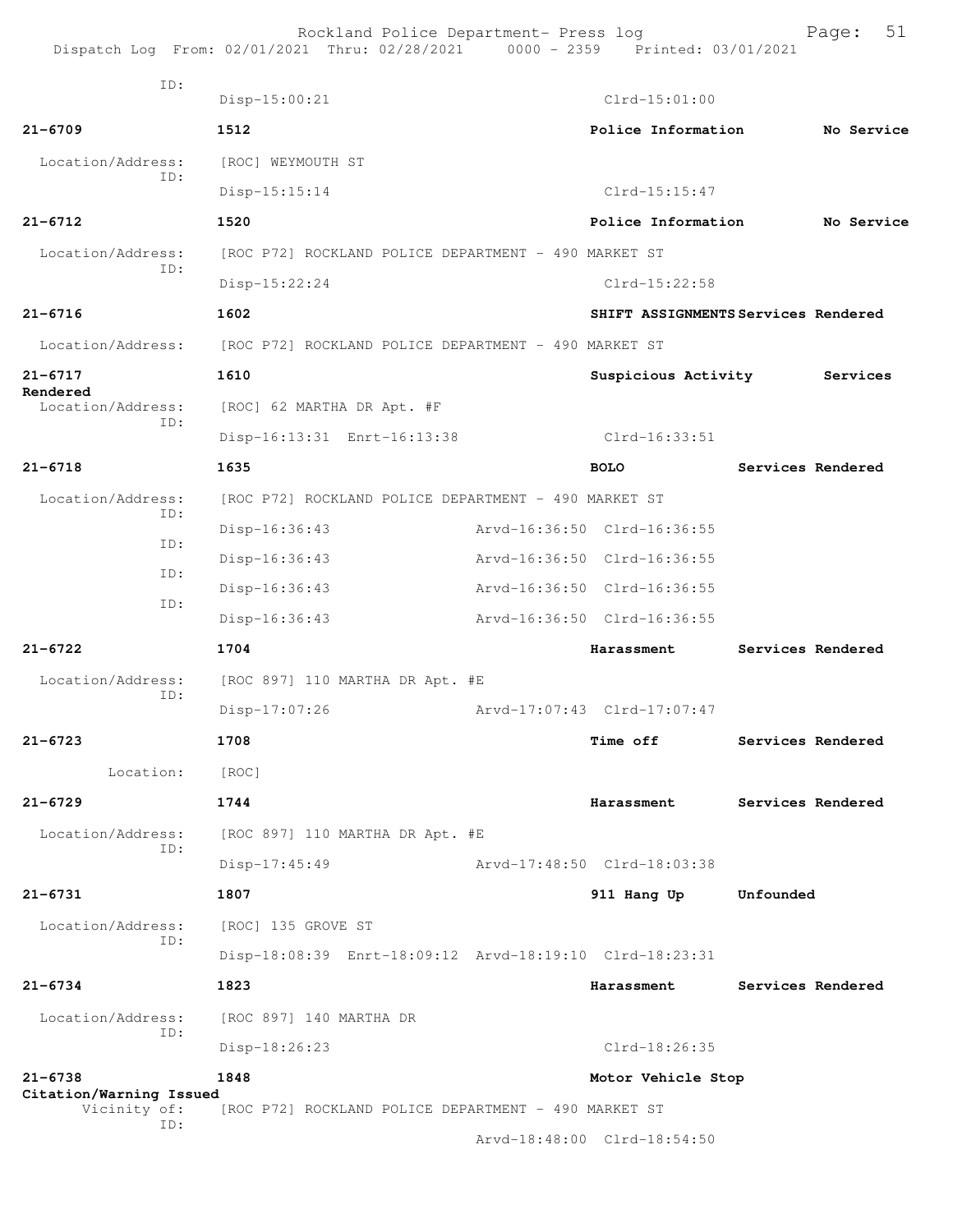**21-6739 1849 Vehicle Maintenance Services Rendered**<br>Location/Address: [ROC P72] ROCKLAND POLICE DEPARTMENT - 490 MARKET ST ID: Arvd-18:51:02 Clrd-18:51:24 **For Date: 02/19/2021 - Friday 21-6757 0001 SHIFT ASSIGNMENTS No Action Required** Location/Address: [ROC P72] ROCKLAND POLICE DEPARTMENT - 490 MARKET ST ID: Arvd-00:01:00 Clrd-00:02:54 **21-6761 0041 Building Check Building Checked/Secured**  Location/Address: [ROC] SOUTH SHORE AUTO BODY - 285 WEST WATER ST ID: Arvd-00:41:00 Clrd-00:43:40 **21-6769 0549 Building Check Building Checked/Secured**  Location/Address: [ROC 61] UNION ST BUSINESS DISTRICT - UNION ST ID: Arvd-05:50:50 Clrd-06:28:00 **21-6773 0645 Disturbance Taken/Referred to Other Agency**<br>Location/Address: [ROC P45] COMFORT INN - 850 HINGHAM ST Apt. #110 ID: Disp-06:46:23 Enrt-06:46:36 Arvd-07:01:01 Clrd-07:45:15 ID: Disp-06:46:27 Enrt-06:46:36 Arvd-06:49:31 Clrd-07:45:15 ID: Disp-06:46:31 Enrt-06:46:36 Arvd-06:49:31 Clrd-07:45:15 **21-6779 0800 General Info Services Rendered** Location/Address: [ROC P72] ROCKLAND POLICE DEPARTMENT - 490 MARKET ST ID: Disp-08:02:00 Enrt-08:02:05 Arvd-08:02:09 Clrd-08:02:12 **21-6780 0805 General Info Services Rendered** Location/Address: [ROC] 311 FOREST ST ID: Disp-08:08:21 Enrt-08:09:42 Arvd-08:09:46 Clrd-08:09:52 **21-6781 0810 General Info No Service** Location/Address: [ROC P72] ROCKLAND POLICE DEPARTMENT - 490 MARKET ST **21-6786 0838 Vehicle Maintenance No Action Required**  Location/Address: [ROC P72] ROCKLAND POLICE DEPARTMENT - 490 MARKET ST ID: Disp-08:39:39 Clrd-08:39:44 **21-6799 1014 Motor Vehicle Stop Verbal Warning**  Location/Address: [ROC] 333 PLAIN ST @ 290 REED ST ID: Arvd-10:14:00 Clrd-10:19:08 **21-6801 1028 Details / Time off No Action Required** 

Location: [ROC]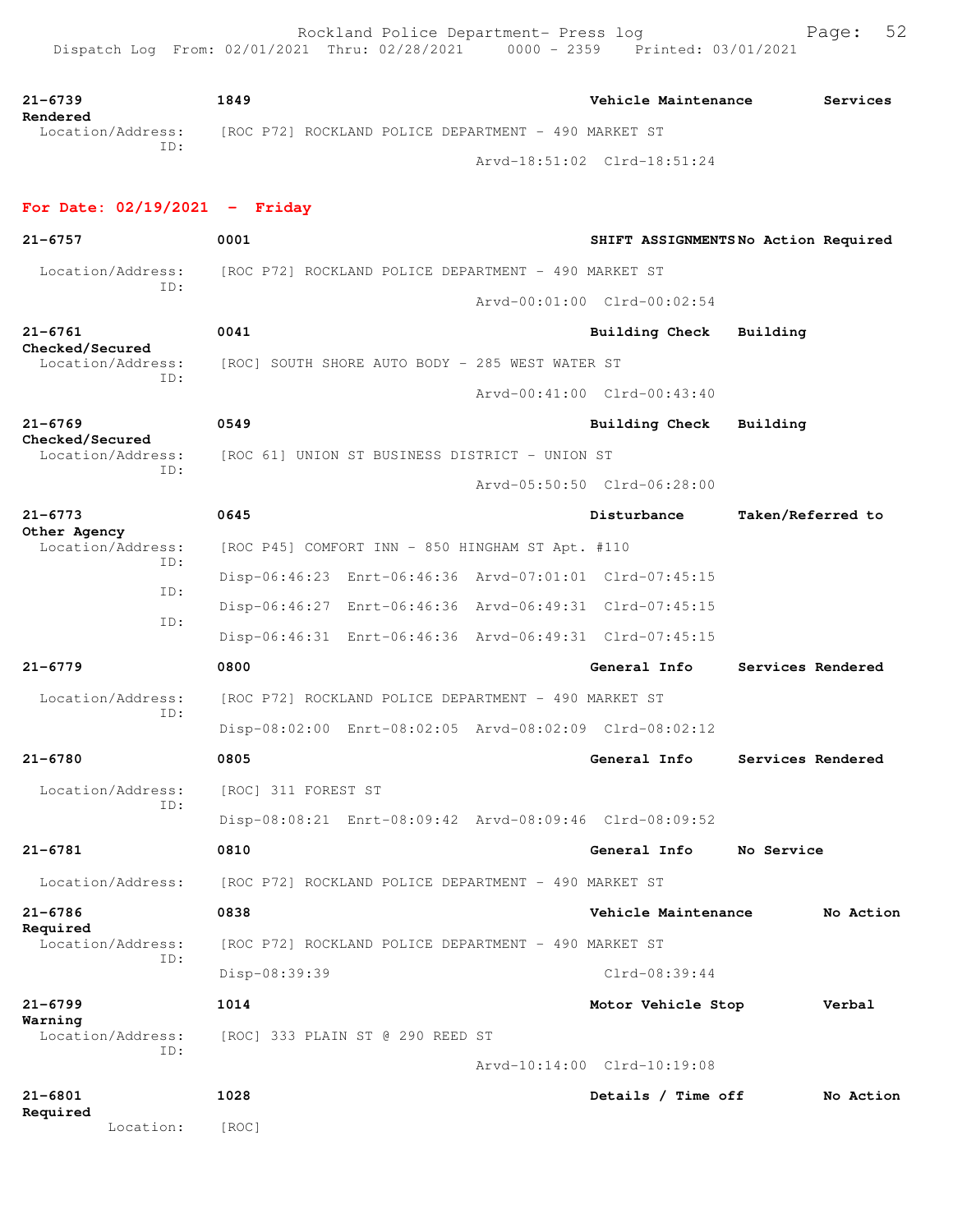Rockland Police Department- Press log Fage: 53 Dispatch Log From: 02/01/2021 Thru: 02/28/2021 0000 - 2359 Printed: 03/01/2021

**21-6809 1107 Stolen Motor Vehicle Provided Assistance**  Location/Address: [ROC 206] 51 MAPLE ST Apt. #411 ID: Disp-11:10:51 Enrt-11:10:54 Arvd-11:16:58 Clrd-11:18:20 **21-6811 1115 Follow-Up Investigation Services Rendered**<br>Location/Address: [ROC 69] SOUTH SHORE REHAB & NURSING - 115 NORTH AVE ID: Arvd-11:15:00 Clrd-12:20:53 **21-6813 1123 General Info No Service** Location/Address: [ROC P72] ROCKLAND POLICE DEPARTMENT - 490 MARKET ST **21-6823 1330 Suspicious Activity Sent On Way** Location/Address: [ROC] UNION ST ID: Arvd-13:30:00 Clrd-13:35:40 ID: Disp-13:30:35 Arvd-13:30:38 Clrd-13:31:44 **21-6830 1354 MVA Property Damage Only Paper Exchange**  Location/Address: [ROC P45] 909 HINGHAM ST ID: Disp-13:54:45 Enrt-13:55:26 Arvd-14:02:46 Clrd-14:16:19 **21-6831 1355 Details / Time off No Action Required**  Location: [ROC] **21-6836 1442 MVA Property Damage Only Report Follows**  Location/Address: [ROC] 320 CENTRE AVE ID: Disp-14:49:11 Enrt-14:49:18 Arvd-14:49:20 Clrd-14:57:01 ID: Disp-14:49:13 Enrt-14:49:16 Arvd-14:49:22 Clrd-14:59:48 **21-6840 1528 Suspicious Activity Sent On Way** Location/Address: [ROC P95] 92 CENTRE AVE ID: Disp-15:32:48 Enrt-15:33:23 Arvd-15:36:41 Clrd-15:43:00 ID: Disp-15:33:41 Enrt-15:33:45 Clrd-15:36:28 **21-6841 1539 Suspicious Activity Arrest(s) Made**  [ROC P79] JEFF'S CARPET - 222 WEBSTER ST ID: Disp-15:40:39 Enrt-15:42:07 Arvd-15:42:10 Clrd-16:05:42 ID: Disp-15:40:42 Enrt-15:42:04 Arvd-15:42:18 Clrd-16:05:51 Refer To P/C: 21ROC-6841-AR P/C: BAKER-WALKER, DANIEL S Address: 72 N MAIN ST Apt. #2 ORANGE, MA Age: Charges: PROTECTIVE CUSTODY **21-6845 1604 911 Hang Up Investigated** Location/Address: [ROC P107] DUNKIN DONUTS - 165 MARKET ST ID: Disp-16:09:18 Arvd-16:09:20 Clrd-16:15:46 ID: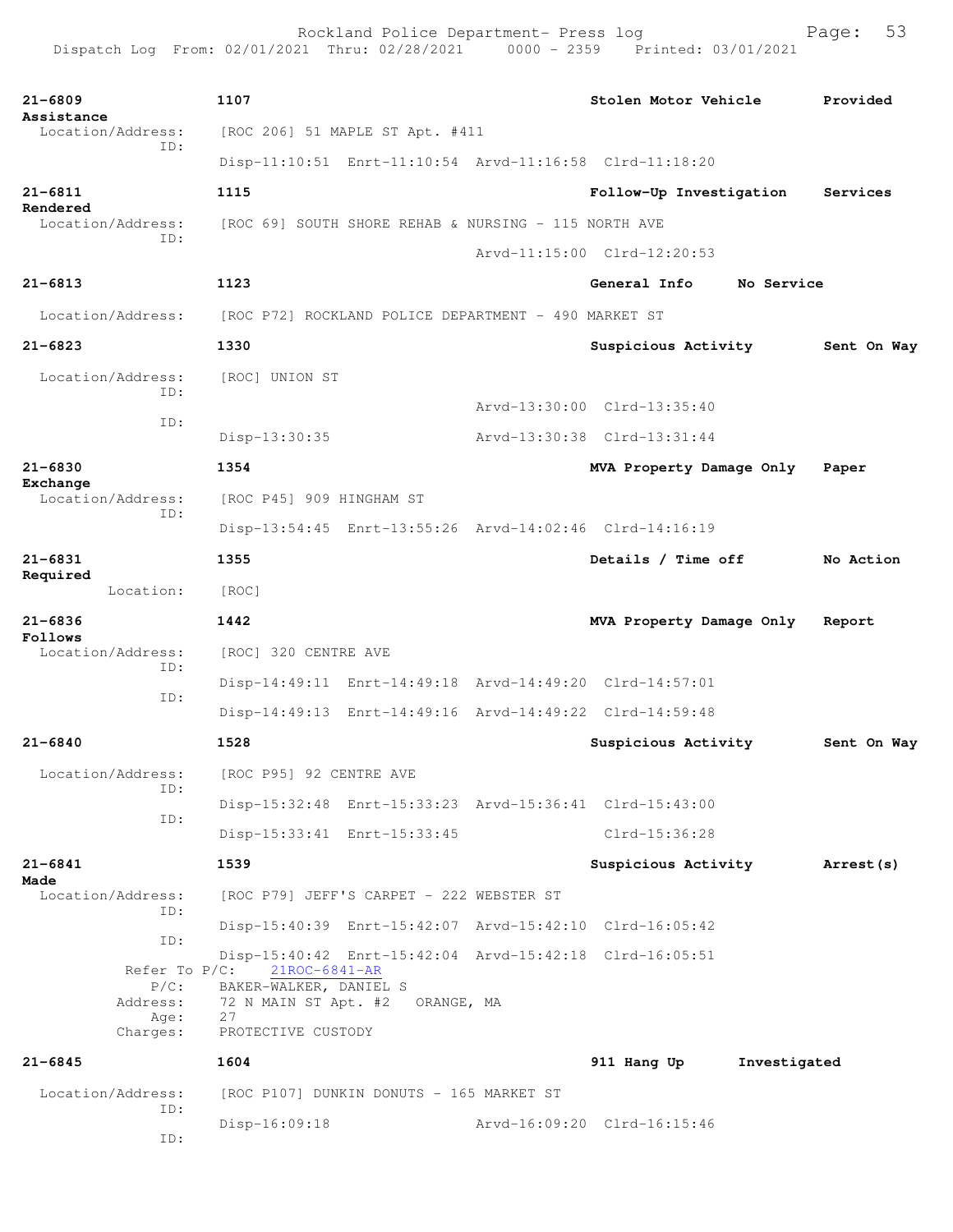Rockland Police Department- Press log Fage: 54 Dispatch Log From: 02/01/2021 Thru: 02/28/2021 0000 - 2359 Printed: 03/01/2021 Disp-16:15:44 Enrt-16:15:51 Arvd-16:17:15 Clrd-16:20:58 **21-6848 1640 SHIFT ASSIGNMENTS Services Rendered** Location/Address: [ROC P72] ROCKLAND POLICE DEPARTMENT - 490 MARKET ST ID: Disp-16:45:04 Clrd-16:45:10 **21-6850 1651 Health & Welfare Check Services Rendered**  Location/Address: [ROC 206] 51 MAPLE ST Apt. #142 ID: Disp-16:55:58 Enrt-16:58:57 Arvd-17:03:37 Clrd-17:04:13<br>ns: 21ROC-6850-AR Refer To Summons: Summons: RIOUX, ANTHONY<br>Address: 52 LIBERTY SQ 52 LIBERTY SQ ROCKLAND, MA Age: 45 Charges: ABUSE PREVENTION ORDER, VIOLATE **21-6851 1657 Suspicious PERSON Gone on arrival** Location/Address: [ROC] CONCORD ST ID: Disp-16:59:59 Enrt-16:59:29 Arvd-16:59:32 Clrd-17:03:22 **21-6852 1701 OFFICER OUT OF STATION Services Rendered**  Location/Address: [ROC P72] ROCKLAND POLICE DEPARTMENT - 490 MARKET ST ID: Disp-17:03:09 Clrd-17:03:14 **21-6854 1707 Building Check Appears Secure** Location/Address: [ROC] PLEASANT ST ID: Arvd-17:08:53 Clrd-17:24:28 **21-6857 1718 SCAM Services Rendered** Location/Address: [ROC P72] ROCKLAND POLICE DEPARTMENT - 490 MARKET ST ID: Disp-17:35:21 Clrd-17:35:28 **21-6855 1727 Complaint Services Rendered** Location/Address: [ROC 140] 292 MARKET ST Apt. #29 ID: Disp-17:29:23 Enrt-17:29:30 Arvd-17:31:33 Clrd-18:28:14 Refer To Summons: 21ROC-6855-AR Summons: POULIN, NICOLE RHEA Address: 292 MARKET ST Apt. #32 ROCKLAND, MA Age: 41 Charges: HARASSMENT PREVENTION ORDER, VIOLATE WITNESS/JUROR/POLICE/COURT OFFICIAL, INTIMIDATE A&B WITH DANGEROUS WEAPON, VIOL OF PROTECTION ORDER **21-6859 1748 Time off Services Rendered** Location: [ROC] **21-6863 1814 TIME OFF No Action Required** Location/Address: [ROC P72] ROCKLAND POLICE DEPARTMENT - 490 MARKET ST ID: Arvd-18:14:22 Clrd-18:16:53 **21-6876 1939 MVA Property Damage Only Report Follows**  Location/Address: [ROC] 69 WEST WATER ST ID: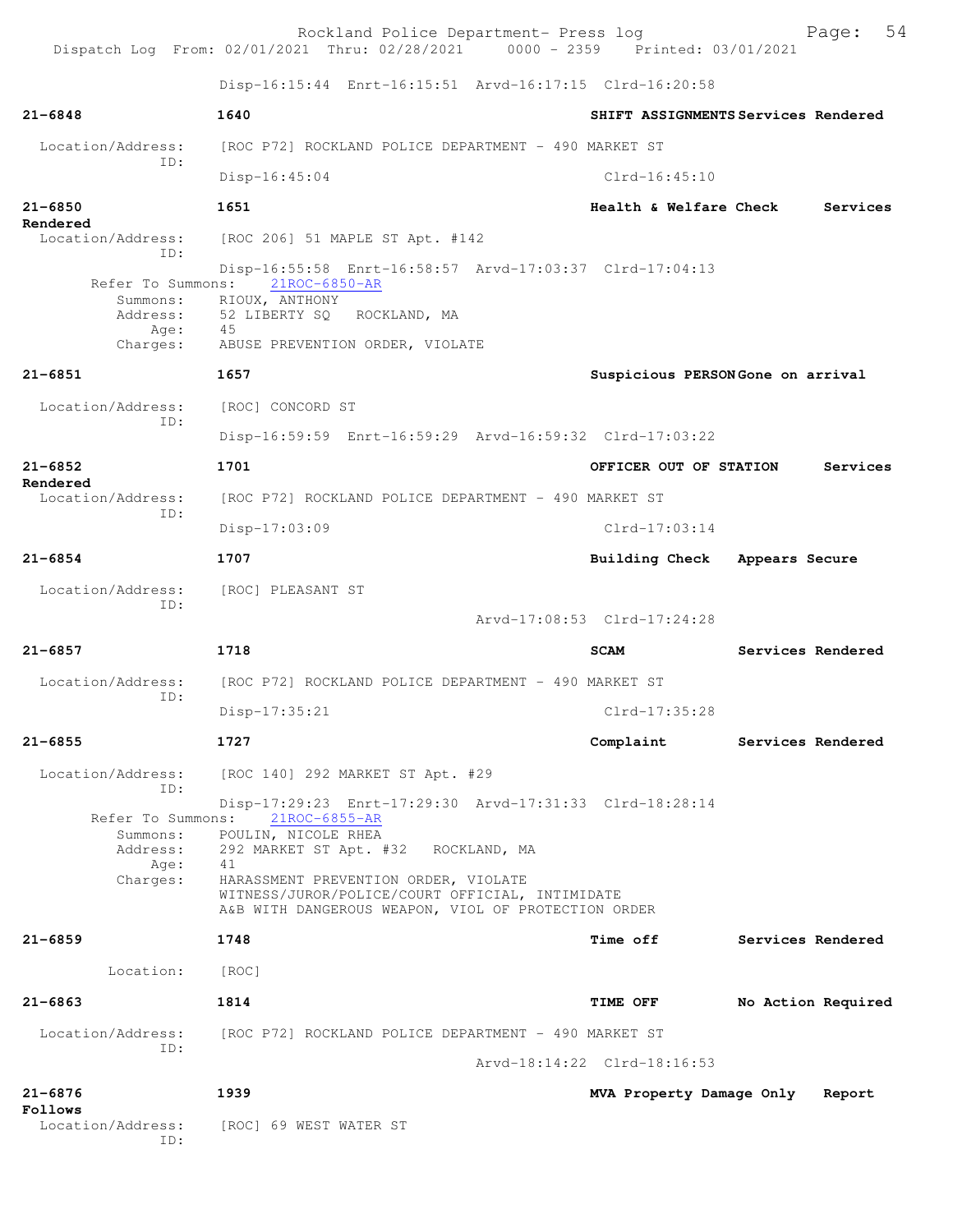|                                   | Rockland Police Department- Press log<br>Dispatch Log From: 02/01/2021 Thru: 02/28/2021 0000 - 2359 Printed: 03/01/2021                                |                                 |                   | Page:    | 55 |
|-----------------------------------|--------------------------------------------------------------------------------------------------------------------------------------------------------|---------------------------------|-------------------|----------|----|
|                                   |                                                                                                                                                        |                                 |                   |          |    |
| ID:                               | Disp-19:41:11 Enrt-19:41:21 Arvd-19:46:15 Clrd-20:57:13                                                                                                |                                 |                   |          |    |
| ID:                               | Disp-19:41:11 Enrt-19:41:18 Arvd-19:45:07 Clrd-20:44:36                                                                                                |                                 |                   |          |    |
| EMS Unit:                         | Disp-19:46:45 Enrt-19:46:47 Arvd-19:46:50 Clrd-20:53:21<br>ROCKAM1-Rockland A1                                                                         |                                 |                   |          |    |
|                                   | Disp-20:10:15<br>InOrtsUnavl-20:10:18 InSrvce-20:10:18                                                                                                 | $Clrd-20:10:18$                 |                   |          |    |
| Refer To Summons:                 | $21$ ROC-6876-A-AR                                                                                                                                     |                                 |                   |          |    |
| Summons:<br>Address:              | PEARSON, CHRISTOPHER J<br>810A COUNTRY WAY SCITUATE, MA                                                                                                |                                 |                   |          |    |
| Age:<br>Charges:                  | 38<br>LICENSE SUSPENDED, OP MV WITH (CRIMINAL SUBSQ.OFF.)<br>RECKLESS OPERATION OF MOTOR VEHICLE<br>MARKED LANES VIOLATION<br>USE MV WITHOUT AUTHORITY |                                 |                   |          |    |
| Refer To Summons:                 | 21ROC-6876-AR<br>Summons: FRATTALONE, JAKE                                                                                                             |                                 |                   |          |    |
| Address:<br>Age:                  | 88 ORANGE ST ABINGTON, MA<br>18                                                                                                                        |                                 |                   |          |    |
| Charges:                          | LIQUOR, PERSON UNDER 21 POSSESS                                                                                                                        |                                 |                   |          |    |
| 21-6882                           | 2057                                                                                                                                                   | Assist Public Services Rendered |                   |          |    |
| Location/Address:                 | [ROC 606] 83 HANNAH WAY Apt. #A                                                                                                                        |                                 |                   |          |    |
| ID:                               |                                                                                                                                                        | Arvd-20:57:00 Clrd-21:13:37     |                   |          |    |
| ID:                               | Disp-20:59:38 Enrt-20:59:41 Arvd-21:11:15 Clrd-21:13:34                                                                                                |                                 |                   |          |    |
| 21-6887<br>Rendered               | 2147                                                                                                                                                   | Disabled Motor Vehicle          |                   | Services |    |
| Location/Address:<br>ID:          | [ROC] 71 UNION ST @ 15 CRESCENT ST                                                                                                                     |                                 |                   |          |    |
|                                   | Disp-21:48:36 Enrt-21:48:43 Arvd-21:56:22 Clrd-22:00:11                                                                                                |                                 |                   |          |    |
| 21-6889                           | 2157                                                                                                                                                   | Lockout                         | Services Rendered |          |    |
| Location/Address:<br>ID:          | [ROC] 103 BROOKLINE WAY                                                                                                                                |                                 |                   |          |    |
|                                   | Disp-22:00:24 Enrt-22:01:25 Arvd-22:19:47 Clrd-22:19:51                                                                                                |                                 |                   |          |    |
| 21-6891                           | 2210                                                                                                                                                   | Time off Services Rendered      |                   |          |    |
| Location:                         | [ROC]                                                                                                                                                  |                                 |                   |          |    |
| 21-6897                           | 2241                                                                                                                                                   | 911 Accidental Gone on arrival  |                   |          |    |
| ID:                               | Location/Address: [ROC 305] 33 NORMAN ST                                                                                                               |                                 |                   |          |    |
| ID:                               | Disp-22:42:14                                                                                                                                          | Clrd-22:42:36                   |                   |          |    |
|                                   | Disp-22:42:27 Enrt-22:42:30 Arvd-22:48:26 Clrd-22:48:46                                                                                                |                                 |                   |          |    |
| For Date: $02/20/2021$ - Saturday |                                                                                                                                                        |                                 |                   |          |    |
| 21-6904                           | 0003                                                                                                                                                   | General Info No Service         |                   |          |    |
|                                   | Location/Address: [ROC P72] ROCKLAND POLICE DEPARTMENT - 490 MARKET ST                                                                                 |                                 |                   |          |    |
| 21-6906<br>Rendered               | 0008                                                                                                                                                   | Details / Time off              |                   | Services |    |
| Location:                         | [ROC]                                                                                                                                                  |                                 |                   |          |    |
| 21-6910                           | 0055                                                                                                                                                   | Details / Time off              |                   | Services |    |
| Rendered<br>Location:             | [ROC]                                                                                                                                                  |                                 |                   |          |    |
| 21-6916                           | 0225                                                                                                                                                   | Burglar Alarm Building          |                   |          |    |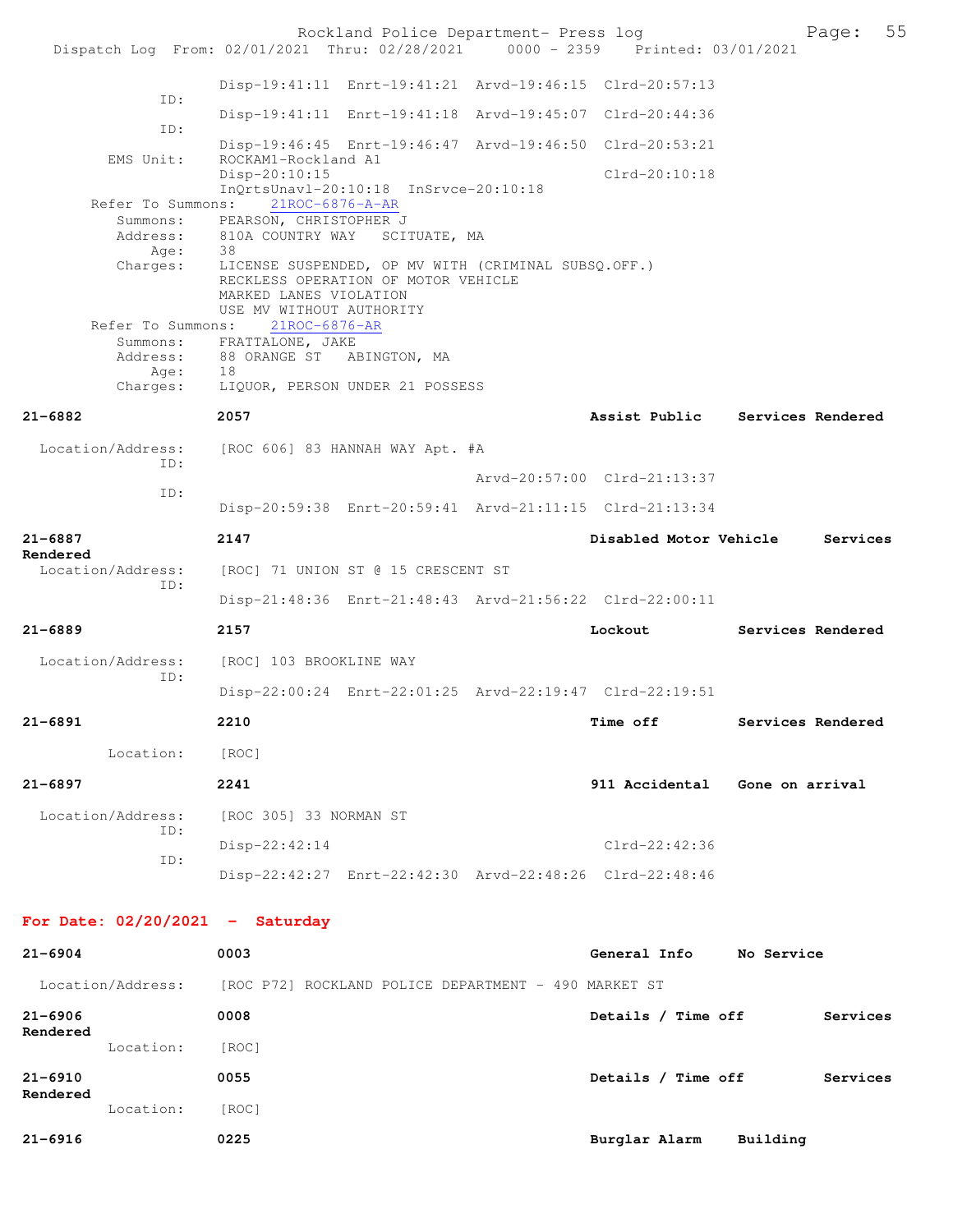|                                      | Rockland Police Department- Press log<br>Dispatch Log From: 02/01/2021 Thru: 02/28/2021 0000 - 2359 Printed: 03/01/2021 |                             | 56<br>Page:                         |
|--------------------------------------|-------------------------------------------------------------------------------------------------------------------------|-----------------------------|-------------------------------------|
| Checked/Secured<br>Location/Address: | [ROC] ROCKLAND/ABINGTON WATER WORKS - 835 HINGHAM ST                                                                    |                             |                                     |
| TD:                                  | Disp-02:26:34 Enrt-02:30:35 Arvd-02:30:37 Clrd-02:33:19                                                                 |                             |                                     |
| $21 - 6922$                          | 0330                                                                                                                    | Prisoner Information        | Services                            |
| Rendered<br>Location/Address:        | [ROC P72] ROCKLAND POLICE DEPARTMENT - 490 MARKET ST                                                                    |                             |                                     |
| ID:                                  | Disp-05:39:10                                                                                                           | $Clrd-05:39:13$             |                                     |
| $21 - 6919$                          | 0333                                                                                                                    | Prisioner Transport         | Services                            |
| Rendered<br>Location/Address:        | [ROC P72] ROCKLAND POLICE DEPARTMENT - 490 MARKET ST                                                                    |                             |                                     |
| ID:                                  | Disp-03:34:12 Enrt-03:34:16                                                                                             | $Clrd-03:58:03$             |                                     |
| $21 - 6927$                          | 0602                                                                                                                    | Building Check              | Appears Secure                      |
| Location/Address:                    | [ROC] UNION ST                                                                                                          |                             |                                     |
| TD:                                  |                                                                                                                         | Arvd-06:07:58 Clrd-06:22:56 |                                     |
| $21 - 6931$                          | 0626                                                                                                                    | Disturbance                 | Services Rendered                   |
| Location/Address:                    | [ROC] 5 ICEHOUSE WOOD LN                                                                                                |                             |                                     |
| ID:                                  | Disp-06:28:02 Enrt-06:28:56 Arvd-06:32:31 Clrd-07:15:12                                                                 |                             |                                     |
| ID:                                  | Disp-06:28:48 Enrt-06:28:56 Arvd-06:30:57 Clrd-07:15:09                                                                 |                             |                                     |
| Refer To Summons:<br>Summons:        | 21ROC-6931-AR<br>HOITT, NICHOLAS J                                                                                      |                             |                                     |
| Address:                             | 5 ICEHOUSE WOOD LN ROCKLAND, MA                                                                                         |                             |                                     |
| Age:                                 | 29                                                                                                                      |                             |                                     |
| Charges:                             | A&B ON FAMILY / HOUSEHOLD MEMBER<br>WITNESS/JUROR/POLICE/COURT OFFICIAL, INTIMIDATE                                     |                             |                                     |
| $21 - 6932$                          | 0636                                                                                                                    | Burglar Alarm               | Building                            |
| Checked/Secured<br>Location/Address: | [ROC] SOUTH SHORE LAUNDRY - 153 MARKET ST                                                                               |                             |                                     |
| ID:                                  | Disp-06:38:01                                                                                                           | Arvd-06:38:05 Clrd-06:38:39 |                                     |
| $21 - 6935$                          | 0802                                                                                                                    |                             | Information Call No Action Required |
| Location/Address:                    | [ROC P72] ROCKLAND POLICE DEPARTMENT - 490 MARKET ST                                                                    |                             |                                     |
| $21 - 6940$                          | 0918                                                                                                                    | Details / Time off          | No Action                           |
| Required<br>Location:                | [ROC]                                                                                                                   |                             |                                     |
| $21 - 6941$                          | 0953                                                                                                                    | 911 Accidental              | Building                            |
| Checked/Secured<br>Location/Address: | [ROC 575] 119 GROVE ST                                                                                                  |                             |                                     |
| TD:                                  | Disp-09:55:22 Enrt-09:55:26 Arvd-09:57:10 Clrd-10:10:43                                                                 |                             |                                     |
| $21 - 6944$                          | 1024                                                                                                                    | <b>Building Check</b>       | Services Rendered                   |
| Location/Address:                    | [ROC] HINGHAM ST                                                                                                        |                             |                                     |
| ID:                                  |                                                                                                                         | Arvd-10:25:29 Clrd-10:25:44 |                                     |
| $21 - 6949$                          | 1043                                                                                                                    |                             | Unwanted Party Provided Assistance  |
| Location/Address:                    | [ROC] 268 CONCORD ST                                                                                                    |                             |                                     |
| ID:<br>ID:                           | Disp-10:45:39 Enrt-10:45:49 Arvd-10:45:51 Clrd-10:58:06                                                                 |                             |                                     |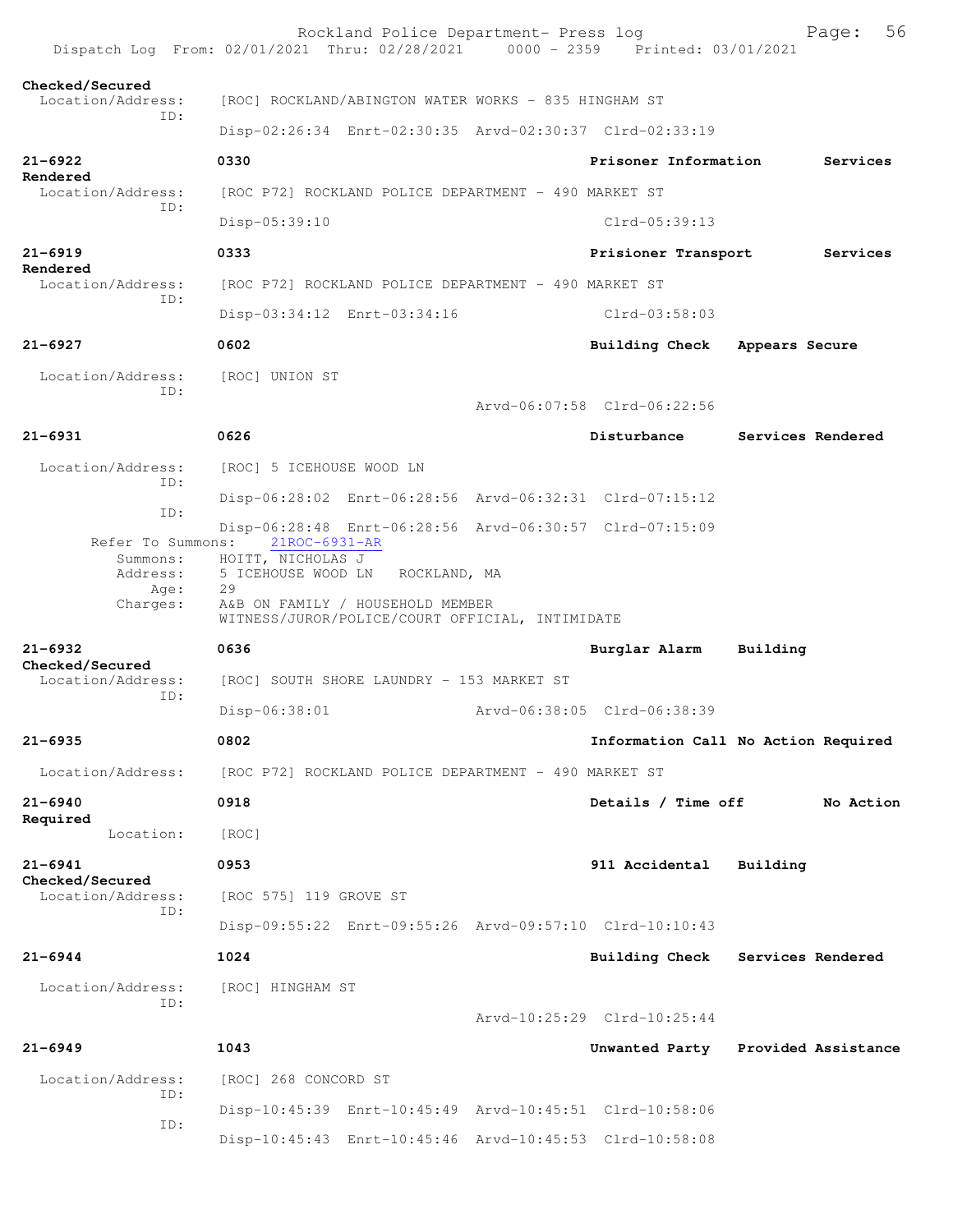Rockland Police Department- Press log Fage: 57<br>21 Thru: 02/28/2021 0000 - 2359 Printed: 03/01/2021 Dispatch Log From: 02/01/2021 Thru: 02/28/2021 **21-6959 1200 Information Call No Action Required** Location/Address: [ROC P72] ROCKLAND POLICE DEPARTMENT - 490 MARKET ST **21-6953 1201 Building Check Services Rendered** Location/Address: [ROC] MARKET ST ID: Arvd-12:02:03 Clrd-12:02:17 **21-6956 1212 Information Call Services Rendered** Location/Address: [ROC P72] ROCKLAND POLICE DEPARTMENT - 490 MARKET ST **21-6958 1219 Information Call Services Rendered** Location/Address: [ROC P72] ROCKLAND POLICE DEPARTMENT - 490 MARKET ST **21-6967 1336 Details / Time off No Action Required**  Location: [ROC] **21-6969 1403 Building Check Services Rendered** Location/Address: [ROC] MARKET ST ID: Arvd-14:04:20 Clrd-14:04:37 **21-6974 1427 Building Check Services Rendered** Location/Address: [ROC] HINGHAM ST ID: Arvd-14:27:26 Clrd-14:27:56 **21-6977 1432 911 Accidental Investigated** Location/Address: [ROC P47] BEST WESTERN - 909 HINGHAM ST Apt. #134 ID: Disp-14:35:15 Enrt-14:35:20 Arvd-14:35:27 Clrd-14:35:33 **21-6978 1434 Information Call No Action Required** Location/Address: [ROC P72] ROCKLAND POLICE DEPARTMENT - 490 MARKET ST **21-6979 1503 Detail No Action Required** Location/Address: [ROC P72] ROCKLAND POLICE DEPARTMENT - 490 MARKET ST **21-6984 1519 Assist Other Agency Services Rendered**  [ROC] 8 DANIEL TEAGUE DR ID: Arvd-15:19:00 Clrd-15:24:19 **21-6985 1553 Information Call No Action Required** Location/Address: [ROC P72] ROCKLAND POLICE DEPARTMENT - 490 MARKET ST **21-6988 1610 General Info Appears Secure** Location/Address: [ROC P72] ROCKLAND POLICE DEPARTMENT - 490 MARKET ST **21-6996 1715 Motor Vehicle Stop Citation/Warning Issued**  [ROC] 41 UNION ST ID:

Arvd-17:15:00 Clrd-17:28:31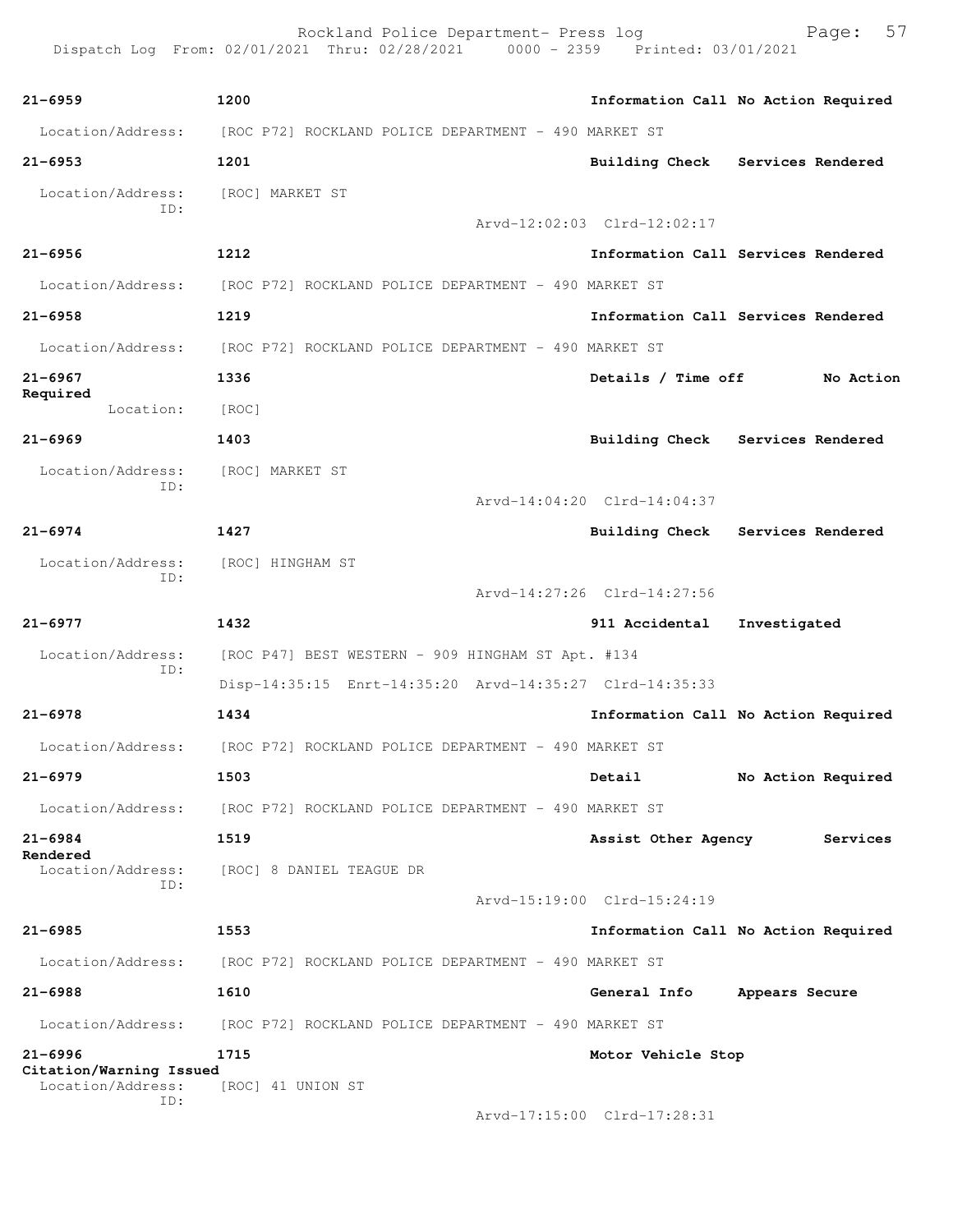| 21-7000<br>Warning |                                              | 1749                                                 |                                                         | Motor Vehicle Stop          | Verbal            |
|--------------------|----------------------------------------------|------------------------------------------------------|---------------------------------------------------------|-----------------------------|-------------------|
|                    | Location/Address:<br>ID:                     | [ROC P116] AL PRIME - 327 MARKET ST                  |                                                         |                             |                   |
|                    |                                              |                                                      |                                                         | Arvd-17:49:00 Clrd-17:54:23 |                   |
| 21-7001            |                                              | 1753                                                 |                                                         | Prisoner Information        | Appears           |
| Secure             | Location/Address:                            | [ROC P72] ROCKLAND POLICE DEPARTMENT - 490 MARKET ST |                                                         |                             |                   |
| 21-7007            |                                              | 1925                                                 |                                                         | Disturbance                 | Investigated      |
|                    | Location/Address:                            | [ROC] 45 HANNAH WAY Apt. #B                          |                                                         |                             |                   |
|                    | ID:                                          |                                                      | Disp-19:26:32 Enrt-19:26:34 Arvd-19:29:11 Clrd-19:34:05 |                             |                   |
|                    | TD:                                          |                                                      | Disp-19:26:38 Enrt-19:26:40 Arvd-19:29:10 Clrd-19:29:21 |                             |                   |
|                    | ID:<br>ID:                                   |                                                      | Disp-19:26:43 Enrt-19:26:45 Arvd-19:28:37 Clrd-19:34:04 |                             |                   |
|                    |                                              | $Disp-19:29:13$                                      |                                                         | Arvd-19:29:15 Clrd-19:33:08 |                   |
| 21-7010            |                                              | 1946                                                 |                                                         | Details / Time off          | Appears           |
| Secure             | Location:                                    | [ROC]                                                |                                                         |                             |                   |
| 21-7017            |                                              | 2140                                                 |                                                         | Motor Vehicle Stop          |                   |
|                    | Citation/Warning Issued<br>Location/Address: |                                                      | [ROC] 651 UNION ST @ 14 SUMMIT ST                       |                             |                   |
|                    | TD:                                          |                                                      |                                                         | Arvd-21:40:00 Clrd-21:51:39 |                   |
| 21-7019            |                                              | 2150                                                 |                                                         | Disturbance                 | Services Rendered |
|                    | Location:                                    | [ROC] 12 LIBERTY SQ                                  |                                                         |                             |                   |
|                    | ID:                                          |                                                      | Disp-21:51:15 Enrt-21:51:17 Arvd-21:53:13 Clrd-22:11:25 |                             |                   |
|                    | ID:                                          |                                                      | Disp-21:52:01 Enrt-21:52:03 Arvd-21:53:24 Clrd-22:24:36 |                             |                   |
| 21-7034            |                                              | 2326                                                 |                                                         | Details / Time off          | Appears           |
| Secure             | Location:                                    | [ROC]                                                |                                                         |                             |                   |

| $21 - 7038$              | 0001                                                    | SHIFT ASSIGNMENTS Services Rendered |                |         |
|--------------------------|---------------------------------------------------------|-------------------------------------|----------------|---------|
| Location/Address:<br>ID: | [ROC P72] ROCKLAND POLICE DEPARTMENT - 490 MARKET ST    |                                     |                |         |
|                          | $Disp-00:02:53$                                         | $Clrd-00:03:06$                     |                |         |
| $21 - 7040$<br>Secure    | 0019                                                    | Details / Time off                  |                | Appears |
| Location:                | [ROC]                                                   |                                     |                |         |
| $21 - 7053$              | 0319                                                    | Disturbance                         | Peace Restored |         |
| Location/Address:<br>ID: | [ROC P45] COMFORT INN - 850 HINGHAM ST Apt. #232        |                                     |                |         |
| ID:                      | Disp-03:21:14 Enrt-03:22:05 Arvd-03:25:42 Clrd-04:31:44 |                                     |                |         |
| ID:                      | Disp-03:22:01 Enrt-03:22:05 Arvd-03:27:43 Clrd-04:31:44 |                                     |                |         |
|                          | $Disp-04:03:45$                                         | Arvd-04:03:52 Clrd-04:31:44         |                |         |
| $21 - 7057$              | 0526                                                    | Building Check                      | Appears Secure |         |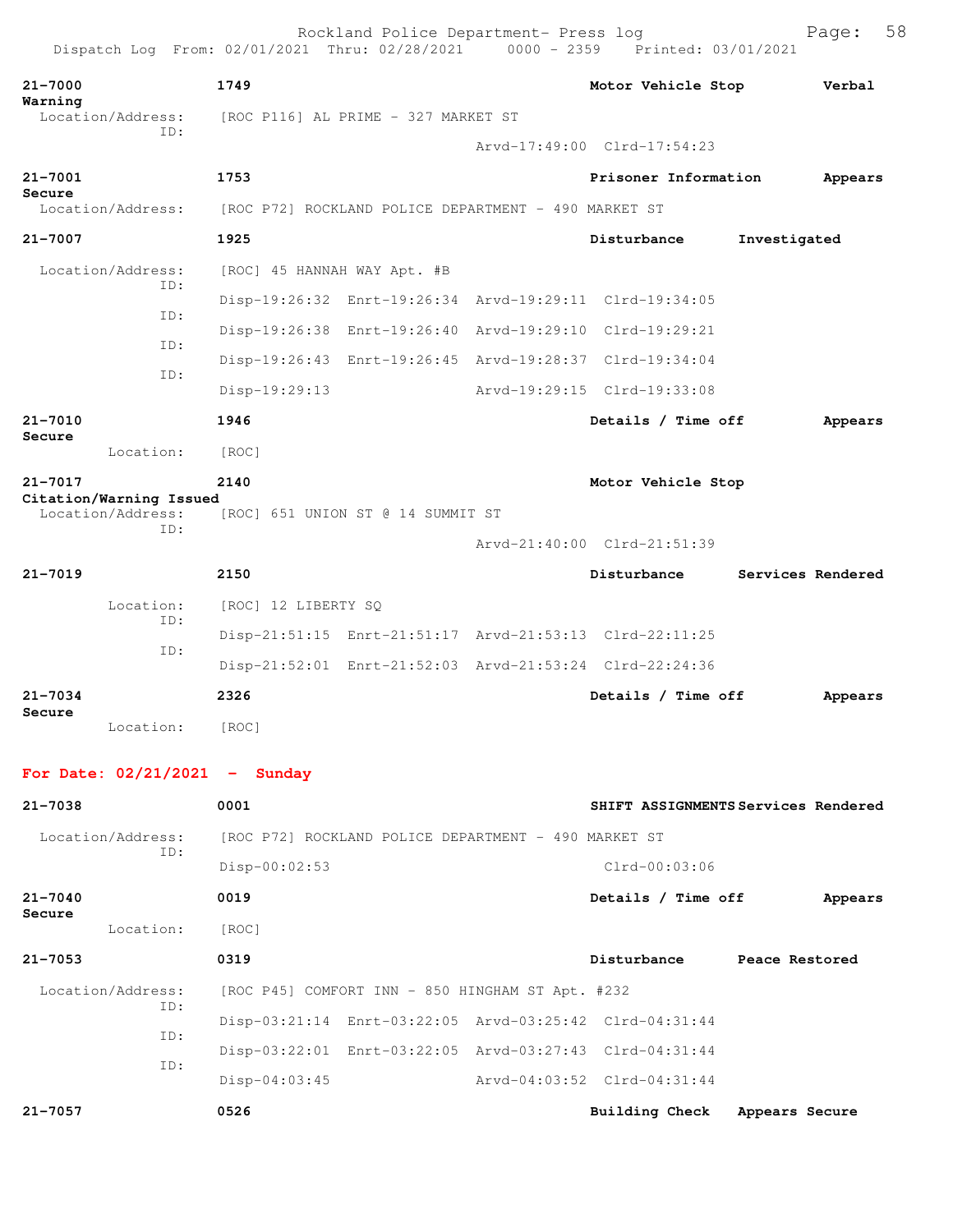| Dispatch Log From: 02/01/2021 Thru: 02/28/2021 0000 - 2359 Printed: 03/01/2021 |                                          | Rockland Police Department- Press log                |  |                                                         |                   | Page:             | 59 |
|--------------------------------------------------------------------------------|------------------------------------------|------------------------------------------------------|--|---------------------------------------------------------|-------------------|-------------------|----|
| Location/Address:                                                              | [ROC] UNION ST                           |                                                      |  |                                                         |                   |                   |    |
| TD:                                                                            | Disp-05:27:07                            |                                                      |  | Arvd-05:27:13 Clrd-05:43:51                             |                   |                   |    |
| $21 - 7064$                                                                    | 0806                                     |                                                      |  | SHIFT ASSIGNMENTS Services Rendered                     |                   |                   |    |
| Location/Address:                                                              |                                          | [ROC P72] ROCKLAND POLICE DEPARTMENT - 490 MARKET ST |  |                                                         |                   |                   |    |
| $21 - 7066$                                                                    | 0825                                     |                                                      |  | Burglar Alarm                                           | Services Rendered |                   |    |
| Location/Address:                                                              | [ROC] 327 MARKET ST                      |                                                      |  |                                                         |                   |                   |    |
| TD:<br>TD:                                                                     |                                          |                                                      |  | Disp-08:27:48 Enrt-08:28:01 Arvd-08:44:28 Clrd-08:44:31 |                   |                   |    |
|                                                                                |                                          |                                                      |  | Disp-08:44:22 Enrt-08:44:25 Arvd-08:44:27 Clrd-08:46:13 |                   |                   |    |
| $21 - 7068$                                                                    | 0859                                     |                                                      |  | Details                                                 |                   | Services Rendered |    |
| Location:                                                                      | [ROC]                                    |                                                      |  |                                                         |                   |                   |    |
| $21 - 7069$                                                                    | 0903                                     |                                                      |  | 911 Accidental                                          | Services Rendered |                   |    |
| Location/Address:<br>ID:                                                       | [ROC] 37 LEVIN RD                        |                                                      |  |                                                         |                   |                   |    |
| ID:                                                                            |                                          | Disp-09:04:39 Enrt-09:05:26                          |  | $Clrd-09:05:57$                                         |                   |                   |    |
|                                                                                |                                          |                                                      |  | Disp-09:05:51 Enrt-09:05:53 Arvd-09:10:40 Clrd-09:14:58 |                   |                   |    |
| $21 - 7071$                                                                    | 0945                                     |                                                      |  | Assist Public                                           |                   | Services Rendered |    |
| Location/Address:<br>ID:                                                       |                                          | [ROC 206] 51 MAPLE ST Apt. #2117                     |  |                                                         |                   |                   |    |
|                                                                                |                                          |                                                      |  | Disp-09:46:58 Enrt-09:48:18 Arvd-10:02:40 Clrd-10:02:42 |                   |                   |    |
| $21 - 7076$<br>Checked/Secured                                                 | 1023                                     |                                                      |  | <b>Building Check</b>                                   | Building          |                   |    |
| Location/Address:<br>ID:                                                       |                                          | [ROC P89] CALVARY CHAPEL - 175 MARKET ST             |  |                                                         |                   |                   |    |
|                                                                                | Disp-10:24:52                            |                                                      |  | $Clrd-10:24:57$                                         |                   |                   |    |
| $21 - 7085$<br>Checked/Secured                                                 | 1305                                     |                                                      |  | Building Check                                          | Building          |                   |    |
| Location/Address:<br>ID:                                                       | [ROC P89] CALVARY CHAPEL - 175 MARKET ST |                                                      |  |                                                         |                   |                   |    |
|                                                                                | Disp-13:06:13                            |                                                      |  | $Clrd-13:06:18$                                         |                   |                   |    |
| $21 - 7086$                                                                    | 1308                                     |                                                      |  | COMP Time off                                           |                   | Services Rendered |    |
| Location:                                                                      | [ROC]                                    |                                                      |  |                                                         |                   |                   |    |
| $21 - 7087$<br>Exchange                                                        | 1310                                     |                                                      |  | MVA Property Damage Only                                |                   | Paper             |    |
| Location/Address:<br>ID:                                                       |                                          | [ROC P98] DOLLAR TREE - 201 MARKET ST                |  |                                                         |                   |                   |    |
| ID:                                                                            |                                          |                                                      |  | Disp-13:11:06 Enrt-13:11:15 Arvd-13:13:50 Clrd-13:30:11 |                   |                   |    |
| ID:                                                                            |                                          |                                                      |  | Disp-13:11:11 Enrt-13:11:13 Arvd-13:13:52 Clrd-13:30:09 |                   |                   |    |
|                                                                                |                                          |                                                      |  | Disp-13:23:32 Enrt-13:23:34 Arvd-13:23:36 Clrd-13:24:58 |                   |                   |    |
| $21 - 7088$                                                                    | 1310                                     |                                                      |  | COMP Time off                                           |                   | Services Rendered |    |
| Location:                                                                      | [ROC]                                    |                                                      |  |                                                         |                   |                   |    |
| $21 - 7091$<br>Exchange                                                        | 1329                                     |                                                      |  | MVA Property Damage Only                                |                   | Paper             |    |
| Location/Address:<br>ID:                                                       |                                          | [ROC] 200 WEBSTER ST @ 354 LIBERTY ST                |  |                                                         |                   |                   |    |
| ID:                                                                            |                                          |                                                      |  | Disp-13:30:31 Enrt-13:30:40 Arvd-13:33:34 Clrd-13:39:45 |                   |                   |    |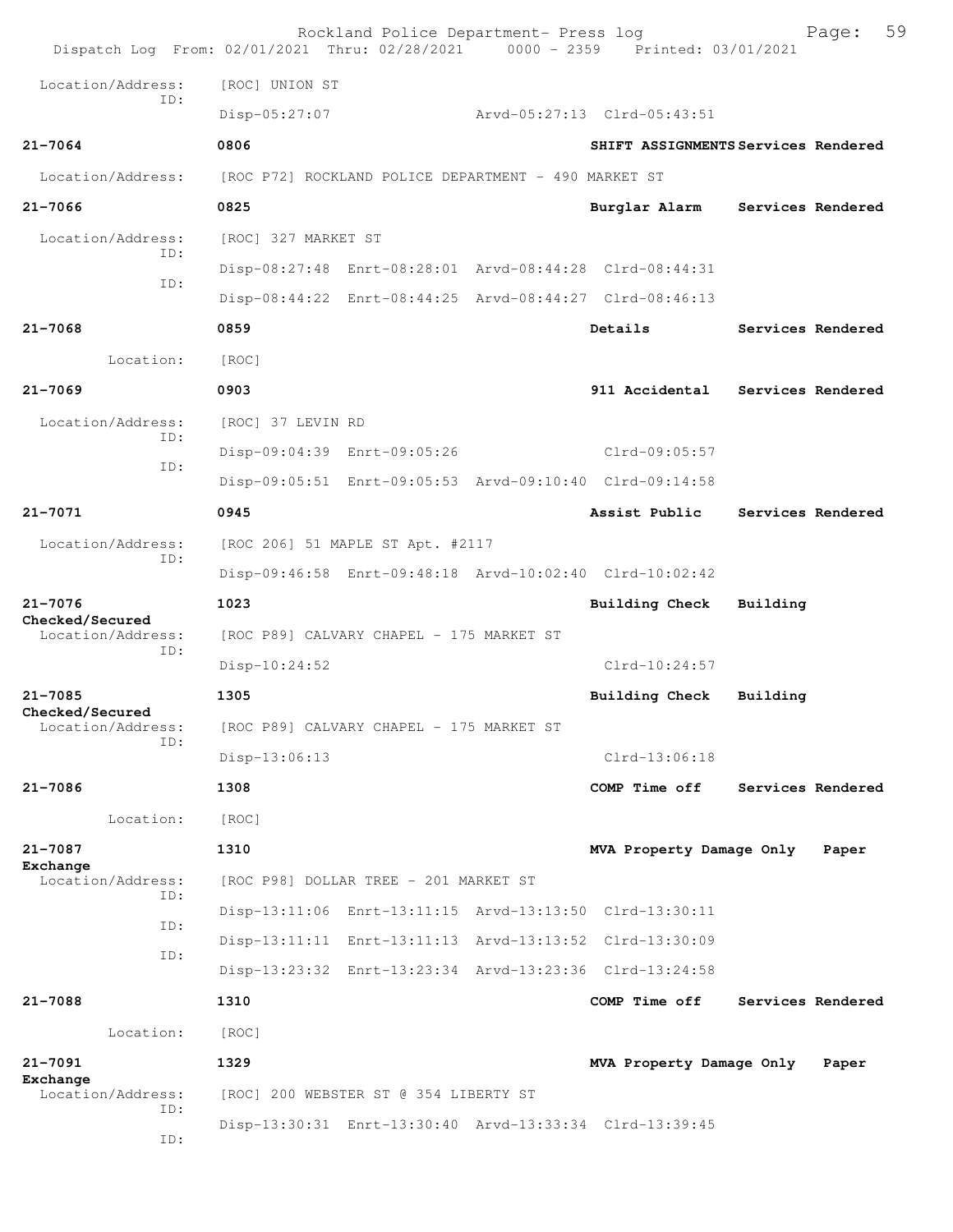Rockland Police Department- Press log entitled and Page: 60 Dispatch Log From: 02/01/2021 Thru: 02/28/2021 0000 - 2359 Printed: 03/01/2021

Disp-13:30:36 Enrt-13:30:43 Arvd-13:33:36 Clrd-13:39:48

| $21 - 7093$<br>Checked/Secured          | 1401                                                    | Building Check<br>Building          |                   |
|-----------------------------------------|---------------------------------------------------------|-------------------------------------|-------------------|
| Location/Address:<br>ID:                | [ROC P47] BEST WESTERN - 909 HINGHAM ST                 |                                     |                   |
|                                         | Disp-14:02:09                                           | $Clrd-14:02:15$                     |                   |
| $21 - 7095$                             | 1410                                                    | PERSONAL DAY                        | Services Rendered |
| Location:                               | [ROC]                                                   |                                     |                   |
| $21 - 7099$                             | 1454                                                    | Motor Vehicle Stop                  | Verbal            |
| Warning<br>Vicinity of:                 | [ROC 420] 485 WEST WATER ST                             |                                     |                   |
| ID:                                     |                                                         | Arvd-14:54:00 Clrd-14:56:45         |                   |
| $21 - 7103$                             | 1503                                                    | Motor Vehicle Stop                  |                   |
| Citation/Warning Issued<br>Vicinity of: | [ROC] HARMON GOLF COURSE ENTRANCE - CONCORD ST          |                                     |                   |
| ID:                                     |                                                         | Arvd-15:03:00 Clrd-15:11:17         |                   |
| $21 - 7105$                             | 1523                                                    | 911 Accidental                      | Services Rendered |
| Location/Address:                       | [ROC P72] ROCKLAND POLICE DEPARTMENT - 490 MARKET ST    |                                     |                   |
| TD:                                     | Disp-15:26:03                                           | Clrd-15:27:38                       |                   |
| $21 - 7112$                             | 1554                                                    | SHIFT ASSIGNMENTS Services Rendered |                   |
| Location/Address:                       | [ROC P72] ROCKLAND POLICE DEPARTMENT - 490 MARKET ST    |                                     |                   |
| $21 - 7131$                             | 1859                                                    | Larceny / Forgery/ Fraud            | Services          |
| Rendered<br>Location/Address:           | [ROC P72] ROCKLAND POLICE DEPARTMENT - 490 MARKET ST    |                                     |                   |
| ID:                                     | $Disp-19:03:03$                                         | Clrd-19:13:07                       |                   |
| $21 - 7133$                             | 1911                                                    | Prisioner Transport                 | Services          |
| Rendered<br>Location:                   | [HAL] HALIFAX                                           |                                     |                   |
| ID:                                     |                                                         | Arvd-19:11:00 Clrd-19:47:58         |                   |
| $21 - 7138$                             | 2001                                                    | Health & Welfare Check              | Services          |
| Rendered<br>Location/Address:           | [ROC P72] ROCKLAND POLICE DEPARTMENT - 490 MARKET ST    |                                     |                   |
| ID:                                     | Disp-20:10:31                                           | Clrd-20:20:28                       |                   |
| $21 - 7143$                             | 2044                                                    | Prisoner Information                | Services          |
| Rendered<br>Location/Address:           | [ROC P72] ROCKLAND POLICE DEPARTMENT - 490 MARKET ST    |                                     |                   |
| ID:                                     | Disp-20:46:15                                           | $Clrd-21:14:26$                     |                   |
| $21 - 7147$                             | 2145                                                    | Assist Fire Department              | Services          |
| Rendered<br>Location/Address:           | [ROC 356] 207 UNION ST Apt. #7                          |                                     |                   |
| ID:                                     | Disp-21:46:35 Enrt-21:46:37 Arvd-21:48:27 Clrd-21:51:33 |                                     |                   |
| $21 - 7159$                             | 2330                                                    | Noise Complaint Services Rendered   |                   |
| Location/Address:                       | [ROC] 51 MAPLE ST Apt. #433                             |                                     |                   |
| ID:                                     | Disp-23:31:56 Enrt-23:32:30 Arvd-23:36:54 Clrd-23:51:04 |                                     |                   |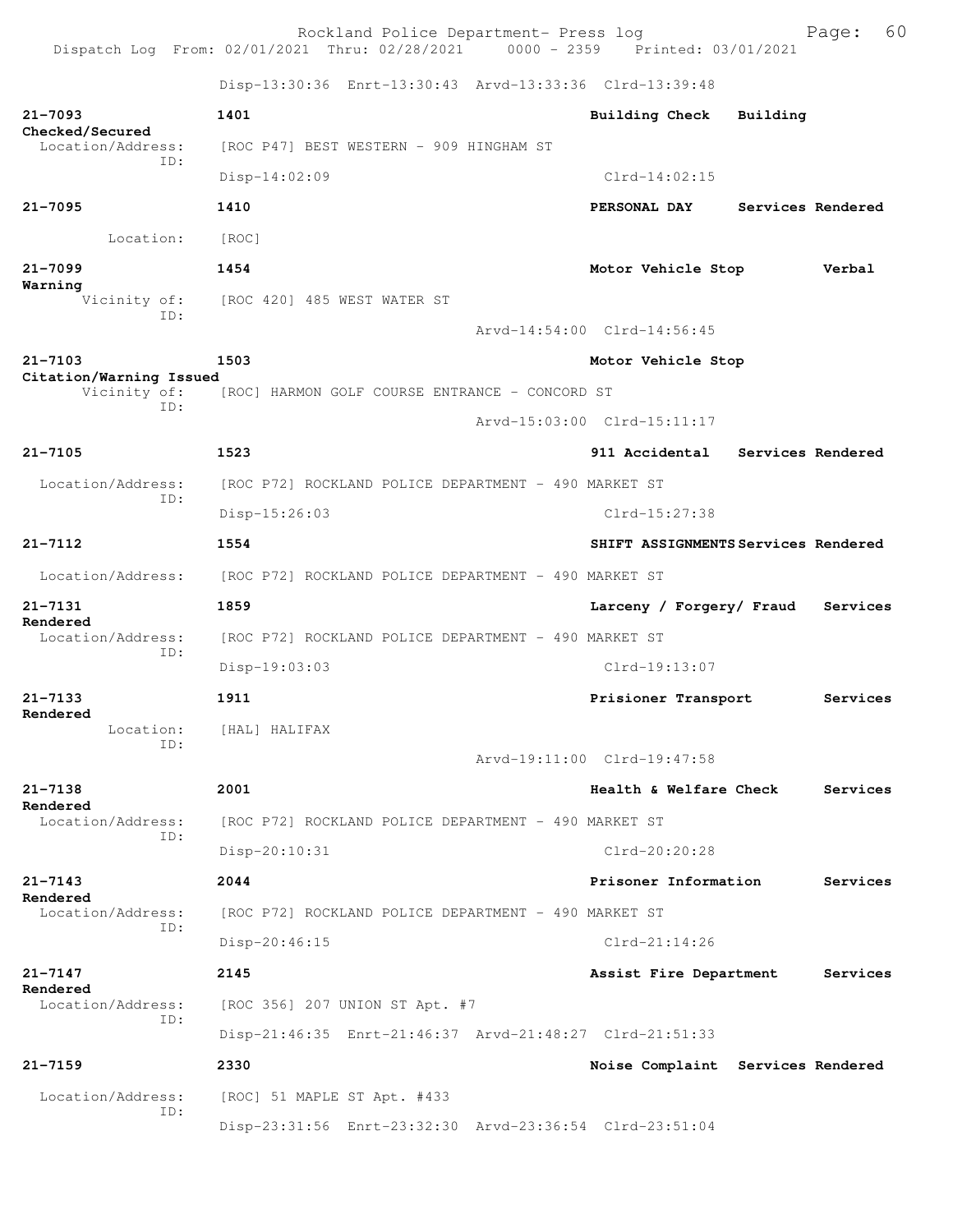Dispatch Log From: 02/01/2021 Thru: 02/28/2021 0000 - 2359 Printed: 03/01/2021

ID:

Disp-23:32:47 Enrt-23:32:50 Arvd-23:36:50 Clrd-23:51:01

| For Date: $02/22/2021$ - Monday      |                                                         |                                       |
|--------------------------------------|---------------------------------------------------------|---------------------------------------|
| $21 - 7164$                          | 0000                                                    | General Info<br>Services Not Required |
| Location/Address:                    | [ROC P72] ROCKLAND POLICE DEPARTMENT - 490 MARKET ST    |                                       |
| $21 - 7178$                          | 0310                                                    | Noise Complaint Peace Restored        |
| Location/Address:                    | [ROC] 135 J A DUNN MEM DR Apt. #7                       |                                       |
| TD:                                  | Disp-03:11:20 Enrt-03:11:27 Arvd-03:12:22 Clrd-03:18:16 |                                       |
| ID:                                  | $Disp-03:12:19$                                         | Arvd-03:12:22 Clrd-03:18:16           |
| $21 - 7185$                          | 0453                                                    | Prisoner Information<br>Services      |
| Rendered<br>Location/Address:        | [ROC P72] ROCKLAND POLICE DEPARTMENT - 490 MARKET ST    |                                       |
| ID:                                  | $Disp-04:55:54$                                         | Arvd-04:56:03 Clrd-08:07:33           |
| $21 - 7187$                          | 0522                                                    | Building<br>Building Check            |
| Checked/Secured<br>Location/Address: | [ROC 61] UNION ST BUSINESS DISTRICT - UNION ST          |                                       |
| ID:                                  | $Disp-05:22:27$                                         | Arvd-05:22:44 Clrd-05:37:40           |
| $21 - 7195$                          | 0642                                                    | MVA Property Damage Only<br>Paper     |
| Exchange<br>Location/Address:        | [ROC P68] AL PRIME - 104 MARKET ST                      |                                       |
| TD:                                  | Disp-06:44:13 Enrt-06:44:44 Arvd-06:47:00 Clrd-06:59:47 |                                       |
| ID:                                  | Disp-06:44:17 Enrt-06:44:40 Arvd-06:46:58 Clrd-06:59:52 |                                       |
| $21 - 7207$                          | 0800                                                    | SHIFT ASSIGNMENTS Services Rendered   |
| Location/Address:                    | [ROC P72] ROCKLAND POLICE DEPARTMENT - 490 MARKET ST    |                                       |
| $21 - 7208$                          | 0805                                                    | Animal Complaint Services Rendered    |
| Location/Address:                    | [ROC] 326 PLAIN ST                                      |                                       |
| $21 - 7205$                          | 0833                                                    | Cancelled Enroute<br>Burglar Alarm    |
| Location/Address:                    | [ROC] 32 ROBIN LN                                       |                                       |
| ID:                                  | Disp-08:34:02 Enrt-08:34:35                             | $Clrd-08:39:03$                       |
| ID:                                  | Disp-08:35:17 Enrt-08:35:19                             | Clrd-08:38:58                         |
| $21 - 7206$                          | 0839                                                    | CRUISER MAINTENACE NOTE<br>Services   |
| Rendered<br>Location/Address:        | [ROC P72] ROCKLAND POLICE DEPARTMENT - 490 MARKET ST    |                                       |
| $21 - 7209$                          | 0851                                                    | Detail<br>Services Rendered           |
| Location/Address:                    | [ROC P72] ROCKLAND POLICE DEPARTMENT - 490 MARKET ST    |                                       |
| $21 - 7210$                          | 0856                                                    | General Info<br>Services Rendered     |
| Location/Address:                    | [ROC P72] ROCKLAND POLICE DEPARTMENT - 490 MARKET ST    |                                       |
| $21 - 7211$                          | 0902                                                    | MVA Property Damage Only<br>Report    |
| Follows<br>Location/Address:         | [ROC P23] SULLIVAN FUNERAL HOME - 45 EAST WATER ST      |                                       |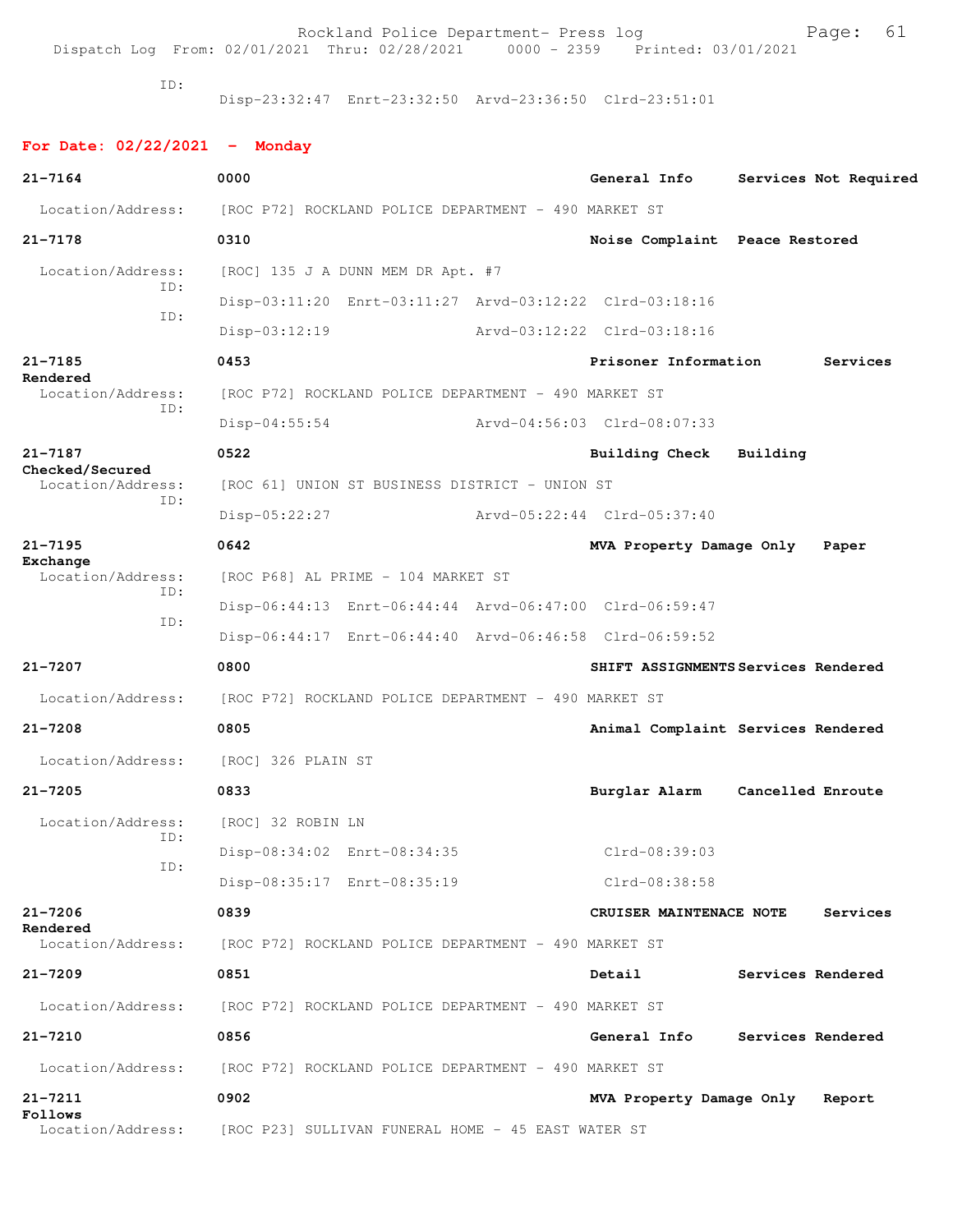|                                      | Rockland Police Department- Press log<br>Dispatch Log From: 02/01/2021 Thru: 02/28/2021 0000 - 2359 Printed: 03/01/2021 |                             | 62<br>Page:        |
|--------------------------------------|-------------------------------------------------------------------------------------------------------------------------|-----------------------------|--------------------|
|                                      |                                                                                                                         |                             |                    |
| TD:                                  | Disp-09:04:40 Enrt-09:06:28 Arvd-09:12:05 Clrd-09:44:50                                                                 |                             |                    |
| $21 - 7220$                          | 1010                                                                                                                    | Building Check              | Building           |
| Checked/Secured<br>Location/Address: | [ROC] MARKET ST                                                                                                         |                             |                    |
| ID:                                  |                                                                                                                         | Arvd-10:10:57 Clrd-10:11:03 |                    |
| $21 - 7221$                          | 1021                                                                                                                    | VACATION DAY OFF No Service |                    |
| Location/Address:                    | [ROC P72] ROCKLAND POLICE DEPARTMENT - 490 MARKET ST                                                                    |                             |                    |
| ID:                                  | Disp-10:25:47                                                                                                           | Clrd-10:50:36               |                    |
| 21-7232<br>Exchange                  | 1232                                                                                                                    | MVA Property Damage Only    | Paper              |
| Location/Address:<br>TD:             | [ROC P56] BURGER KING - 1333 HINGHAM ST                                                                                 |                             |                    |
| ID:                                  | Disp-12:33:36 Enrt-12:33:43 Arvd-12:40:17 Clrd-12:51:20                                                                 |                             |                    |
|                                      | Disp-12:33:40 Enrt-12:33:45 Arvd-12:40:55 Clrd-12:51:18                                                                 |                             |                    |
| $21 - 7234$<br>Checked/Secured       | 1239                                                                                                                    | Building Check              | Building           |
| Location/Address:<br>TD:             | [ROC P89] CALVARY CHAPEL - 175 MARKET ST                                                                                |                             |                    |
|                                      |                                                                                                                         | Arvd-12:40:18 Clrd-12:41:22 |                    |
| $21 - 7237$<br>Rendered              | 1312                                                                                                                    | Follow-Up Investigation     | Services           |
| Location/Address:<br>ID:             | [ROC] 39 EAST WATER ST                                                                                                  |                             |                    |
|                                      |                                                                                                                         | Arvd-13:12:00 Clrd-13:23:00 |                    |
| $21 - 7243$                          | 1342                                                                                                                    | Detail                      | Services Rendered  |
| Location/Address:                    | [ROC P72] ROCKLAND POLICE DEPARTMENT - 490 MARKET ST                                                                    |                             |                    |
| $21 - 7244$                          | 1350                                                                                                                    | Building Check              | No Action Required |
| Location/Address:<br>ID:             | [ROC] HINGHAM ST                                                                                                        |                             |                    |
|                                      |                                                                                                                         | Arvd-13:50:36 Clrd-13:50:44 |                    |
| $21 - 7253$                          | 1453                                                                                                                    | <b>Building Check</b>       | Appears Secure     |
| Location/Address:<br>ID:             | [ROC] HINGHAM ST                                                                                                        |                             |                    |
|                                      |                                                                                                                         | Arvd-14:53:32 Clrd-14:53:38 |                    |
| $21 - 7255$                          | 1453                                                                                                                    | <b>Building Check</b>       | Appears Secure     |
| Location/Address:<br>TD:             | [ROC] MARKET ST                                                                                                         |                             |                    |
|                                      |                                                                                                                         | Arvd-15:20:43 Clrd-15:21:18 |                    |
| $21 - 7257$<br>Rendered              | 1539                                                                                                                    | Suspicious Activity         | Services           |
| Location/Address:<br>TD:             | [ROC] 200 VFW DR                                                                                                        |                             |                    |
|                                      | Disp-15:42:58 Enrt-15:45:00 Arvd-15:49:22 Clrd-15:58:47                                                                 |                             |                    |
| $21 - 7260$                          | 1558                                                                                                                    | General Info                | Services Rendered  |
| Location/Address:                    | [ROC P72] ROCKLAND POLICE DEPARTMENT - 490 MARKET ST                                                                    |                             |                    |
| $21 - 7261$                          | 1611                                                                                                                    | Details                     | Services Rendered  |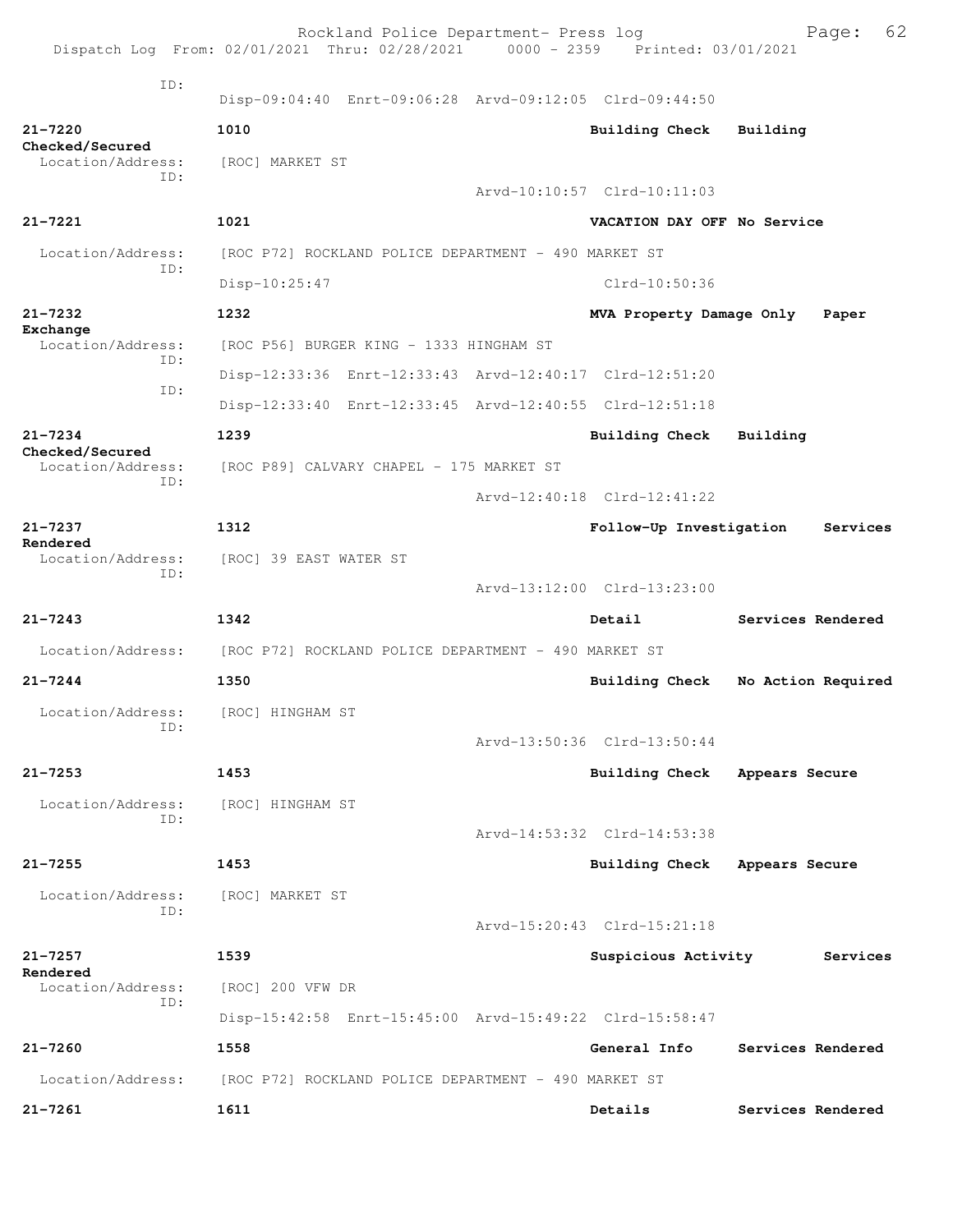|                                         | Rockland Police Department- Press log<br>Dispatch Log From: 02/01/2021 Thru: 02/28/2021 0000 - 2359 Printed: 03/01/2021 |                             |                             | 63<br>Page:        |
|-----------------------------------------|-------------------------------------------------------------------------------------------------------------------------|-----------------------------|-----------------------------|--------------------|
| Location:                               | [ROC]                                                                                                                   |                             |                             |                    |
| $21 - 7264$                             | 1641                                                                                                                    |                             | <b>Time off</b>             | Services Rendered  |
| Location:                               | [ROC]                                                                                                                   |                             |                             |                    |
| $21 - 7271$                             | 1707                                                                                                                    |                             | <b>Time off</b>             | Services Rendered  |
| Location:                               | [ROC]                                                                                                                   |                             |                             |                    |
| $21 - 7281$                             | 1821                                                                                                                    |                             | Burglar Alarm               | Building           |
| Checked/Secured<br>Location/Address:    | [ROC P80] METRO PCS - 188 UNION ST                                                                                      |                             |                             |                    |
| ID:                                     | Disp-18:24:16 Enrt-18:24:37 Arvd-18:25:55 Clrd-18:30:34                                                                 |                             |                             |                    |
| ID:                                     | Disp-18:24:22 Enrt-18:24:34                                                                                             |                             | Clrd-18:30:30               |                    |
| ID:                                     |                                                                                                                         |                             | Arvd-18:27:28 Clrd-18:30:24 |                    |
| $21 - 7284$                             | 1833                                                                                                                    |                             | 911 Hang Up                 | No Action Required |
| Location/Address:                       | [ROC 70] WEBSTER PARK NURSING AND REHAB - 56 WEBSTER ST                                                                 |                             |                             |                    |
| ID:                                     | Disp-18:37:59                                                                                                           |                             | $Clrd-18:38:04$             |                    |
| $21 - 7291$                             | 1901                                                                                                                    |                             | 911 Accidental              | No Action Required |
| Location/Address:<br>ID:                | [ROC 70] WEBSTER PARK NURSING AND REHAB - 56 WEBSTER ST                                                                 |                             |                             |                    |
|                                         | Disp-19:03:51                                                                                                           |                             | $Clrd-19:03:54$             |                    |
|                                         |                                                                                                                         |                             |                             |                    |
| $21 - 7297$                             | 1942                                                                                                                    |                             | MVA Property Damage Only    | Arrest (s)         |
| Made<br>Location/Address:               | [ROC] 211 UNION ST                                                                                                      |                             |                             |                    |
| ID:                                     | Disp-19:44:57                                                                                                           | Arvd-19:47:45 Clrd-20:45:09 |                             |                    |
| ID:                                     | $Disp-19:45:04$                                                                                                         | Arvd-19:47:36 Clrd-21:15:51 |                             |                    |
| ID:                                     | $Disp-19:56:12$                                                                                                         | Arvd-19:56:20 Clrd-21:15:43 |                             |                    |
| Refer To Arrest:<br>Arrest:<br>Address: | 21ROC-7297-AR<br>MOORE-FREDERICK, LUKE C                                                                                |                             |                             |                    |
| Age:                                    | 52 VAN NESS RD BELMONT, MA<br>20<br>OUI-LIQUOR OR .08%                                                                  |                             |                             |                    |
| Charges:                                | NEGLIGENT OPERATION OF MOTOR VEHICLE<br>LEAVE SCENE OF PROPERTY DAMAGE<br>RECKLESS OPERATION OF MOTOR VEHICLE           |                             |                             |                    |
| $21 - 7301$                             | 2025                                                                                                                    |                             | <b>TIME OFF</b>             | No Action Required |
| Location/Address:                       | [ROC P72] ROCKLAND POLICE DEPARTMENT – 490 MARKET ST                                                                    |                             |                             |                    |
| ID:                                     |                                                                                                                         |                             | Arvd-20:25:34 Clrd-20:26:28 |                    |
| $21 - 7304$                             | 2103                                                                                                                    |                             | Assist Other Agency         | Services           |
| Rendered<br>Location/Address:           | [ROC 712] 8 KING PHILLIP CIR                                                                                            |                             |                             |                    |
| ID:                                     | $Disp-21:07:28$                                                                                                         | Arvd-21:07:53 Clrd-21:15:33 |                             |                    |
| For Date: $02/23/2021$ - Tuesday        |                                                                                                                         |                             |                             |                    |

Location/Address: [ROC P72] ROCKLAND POLICE DEPARTMENT - 490 MARKET ST Apt. #Q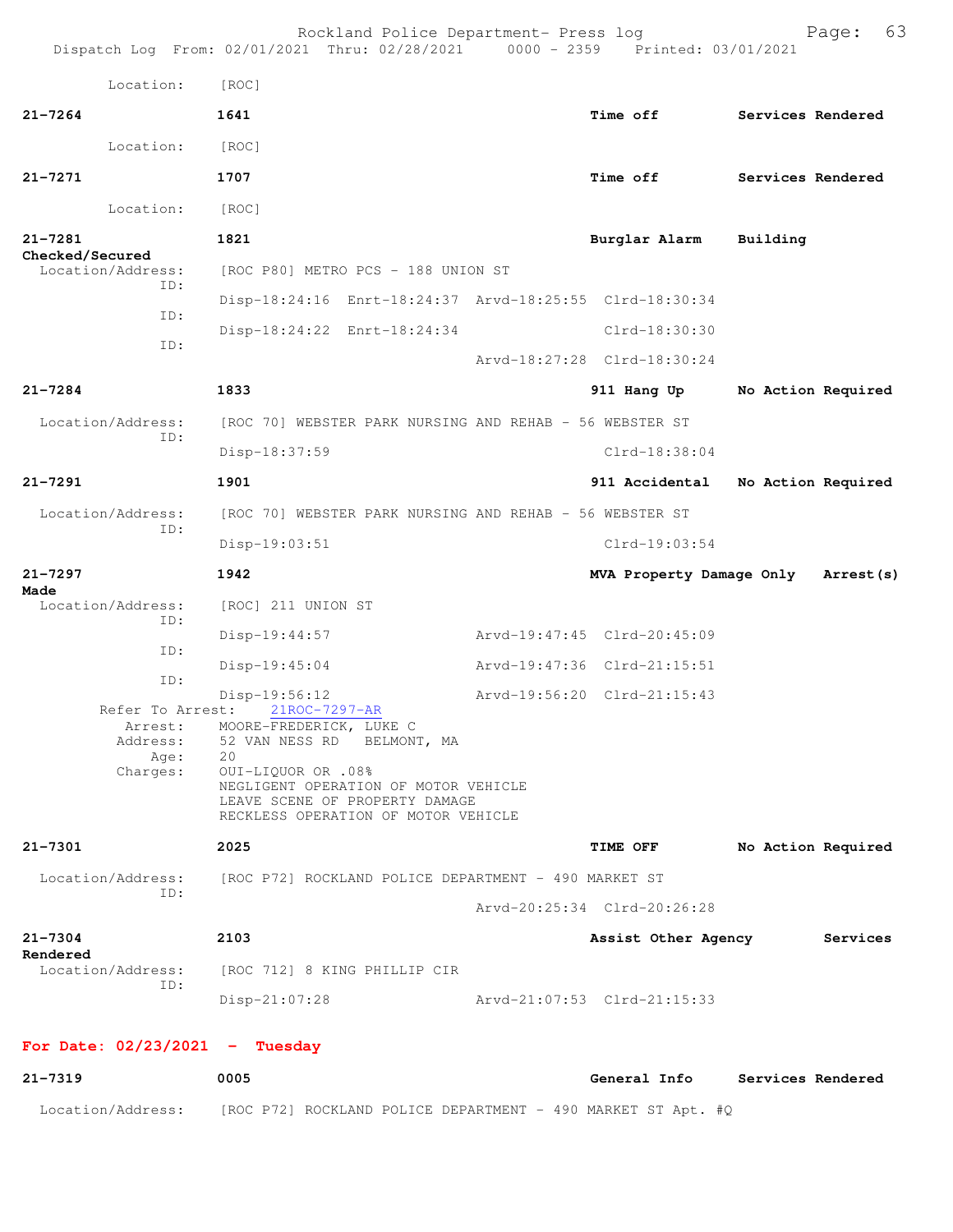Rockland Police Department- Press log Bookland Police Department- Press log Page: 64 Dispatch Log From: 02/01/2021 Thru: 02/28/2021 **21-7320 0024 Building Check Services Rendered** Location/Address: [ROC P89] CALVARY CHAPEL - 175 MARKET ST ID: Arvd-00:25:54 Clrd-00:26:02 **21-7321 0035 Building Check Services Rendered** Location/Address: [ROC P47] BEST WESTERN - 909 HINGHAM ST ID: Arvd-00:35:49 Clrd-00:36:01 **21-7325 0118 Motor Vehicle Stop Citation/Warning Issued**  Location/Address: [ROC] 240 LIBERTY ST ID: Disp-01:19:55 Enrt-01:20:01 Arvd-01:20:04 Clrd-01:22:24 ID: Disp-01:22:11 Enrt-01:22:14 Arvd-01:22:18 Clrd-01:22:24 **21-7334 0259 Vehicle Maintenance No Action Required**  Location/Address: [ROC P72] ROCKLAND POLICE DEPARTMENT - 490 MARKET ST ID: Disp-03:00:50 Clrd-03:01:14 **21-7339 0501 Building Check Appears Secure** Location/Address: [ROC 61] UNION ST BUSINESS DISTRICT - UNION ST ID: Disp-05:02:05 Arvd-05:02:10 Clrd-05:27:54 **21-7341 0513 Motor Vehicle Stop Citation/Warning Issued**  Vicinity of: [ROC] HINGHAM ST ID: Arvd-05:13:00 Clrd-05:20:44 ID: Arvd-05:17:19 Clrd-05:20:39 **21-7342 0534 Motor Vehicle Stop Verbal Warning**  Vicinity of: [ROC] 385 MARKET ST @ 19 BUTTERNUT LN ID: Arvd-05:34:00 Clrd-05:37:54 ID: Arvd-05:35:28 Clrd-05:37:49 **21-7347 0732 Officer Injury Services Rendered** Location: [ROC] **21-7355 0810 Information Call No Action Required** Location/Address: [ROC P72] ROCKLAND POLICE DEPARTMENT - 490 MARKET ST **21-7357 0848 Details / Time off No Action Required**  Location: [ROC] **21-7359 0926 Building Check Building Checked/Secured**  [ROC P89] CALVARY CHAPEL - 175 MARKET ST ID: Arvd-09:28:23 Clrd-09:31:13 **21-7365 1000 911 Accidental Services Rendered** Location/Address: [ROC 70] WEBSTER PARK NURSING AND REHAB - 56 WEBSTER ST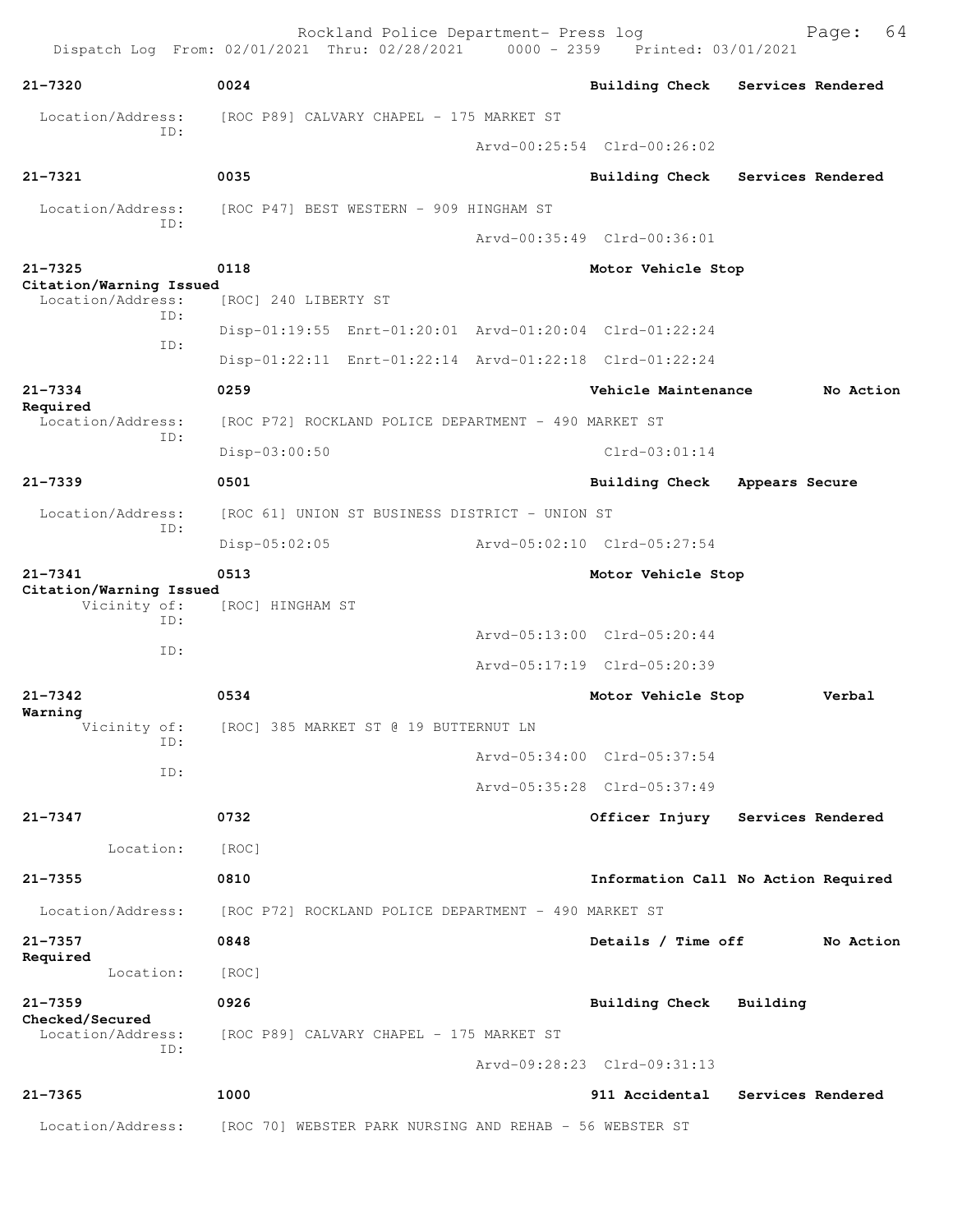| $21 - 7367$<br>Checked/Secured | 1028                                                    | <b>Building Check</b>       | Building                            |  |  |  |  |  |
|--------------------------------|---------------------------------------------------------|-----------------------------|-------------------------------------|--|--|--|--|--|
| Location/Address:<br>ID:       | [ROC] HINGHAM ST                                        |                             |                                     |  |  |  |  |  |
|                                |                                                         | Arvd-10:29:32 Clrd-10:29:53 |                                     |  |  |  |  |  |
| $21 - 7372$                    | 1102                                                    | Building Check              | Services Rendered                   |  |  |  |  |  |
| Location/Address:<br>TD:       | [ROC] HINGHAM ST                                        |                             |                                     |  |  |  |  |  |
|                                |                                                         | Arvd-11:03:46 Clrd-11:04:13 |                                     |  |  |  |  |  |
| $21 - 7373$                    | 1107                                                    |                             | Information Call No Action Required |  |  |  |  |  |
| Location/Address:              | [ROC P72] ROCKLAND POLICE DEPARTMENT - 490 MARKET ST    |                             |                                     |  |  |  |  |  |
| $21 - 7378$                    | 1126                                                    | Larceny / Forgery/ Fraud    | Services                            |  |  |  |  |  |
| Rendered<br>Location/Address:  | [ROC] 170 POND ST                                       |                             |                                     |  |  |  |  |  |
| ID:                            | Disp-11:33:55                                           | Clrd-11:34:15               |                                     |  |  |  |  |  |
| $21 - 7380$                    | 1156                                                    | General Info                | No Service                          |  |  |  |  |  |
| Location:                      | [ROC] BOLO FOR BRAINTREE                                |                             |                                     |  |  |  |  |  |
| $21 - 7394$<br>Checked/Secured | 1358                                                    | <b>Building Check</b>       | Building                            |  |  |  |  |  |
| Location/Address:<br>ID:       | [ROC P47] BEST WESTERN - 909 HINGHAM ST                 |                             |                                     |  |  |  |  |  |
|                                |                                                         | Arvd-13:59:04 Clrd-14:02:18 |                                     |  |  |  |  |  |
| $21 - 7402$                    | 1448                                                    | Assist Public               | Services Rendered                   |  |  |  |  |  |
| Location/Address:              | [ROC] 43 SUMMER ST                                      |                             |                                     |  |  |  |  |  |
| ID:                            |                                                         | Arvd-14:48:00 Clrd-15:10:14 |                                     |  |  |  |  |  |
| $21 - 7403$                    | 1454                                                    | Motor Vehicle Stop          | Verbal                              |  |  |  |  |  |
| Warning<br>Location/Address:   | [ROC] 342 UNION ST                                      |                             |                                     |  |  |  |  |  |
| ID:                            |                                                         | Arvd-14:54:00 Clrd-14:56:14 |                                     |  |  |  |  |  |
| $21 - 7419$                    | 1634                                                    | General Info                | Services Rendered                   |  |  |  |  |  |
| Location/Address:              | [ROC P72] ROCKLAND POLICE DEPARTMENT - 490 MARKET ST    |                             |                                     |  |  |  |  |  |
| ID:                            |                                                         | Arvd-16:34:26 Clrd-16:38:16 |                                     |  |  |  |  |  |
| $21 - 7421$                    | 1638                                                    | Disturbance                 | Services Rendered                   |  |  |  |  |  |
| Location/Address:              | [ROC] 708 BROOKLINE WAY                                 |                             |                                     |  |  |  |  |  |
| TD:                            |                                                         | Arvd-16:38:00 Clrd-16:52:43 |                                     |  |  |  |  |  |
| $21 - 7425$                    | 1650                                                    | Suspicious Activity         | Services                            |  |  |  |  |  |
| Rendered<br>Location/Address:  | [ROC P72] ROCKLAND POLICE DEPARTMENT - 490 MARKET ST    |                             |                                     |  |  |  |  |  |
| ID:                            | Disp-16:54:28                                           | $Clrd-16:54:39$             |                                     |  |  |  |  |  |
| $21 - 7429$                    | 1721                                                    | 911 Accidental              | Services Rendered                   |  |  |  |  |  |
| Location/Address:              | [ROC P64] CVS PHARMACY - 80 MARKET ST                   |                             |                                     |  |  |  |  |  |
| ID:                            | Disp-17:24:05 Enrt-17:24:10 Arvd-17:27:18 Clrd-17:30:33 |                             |                                     |  |  |  |  |  |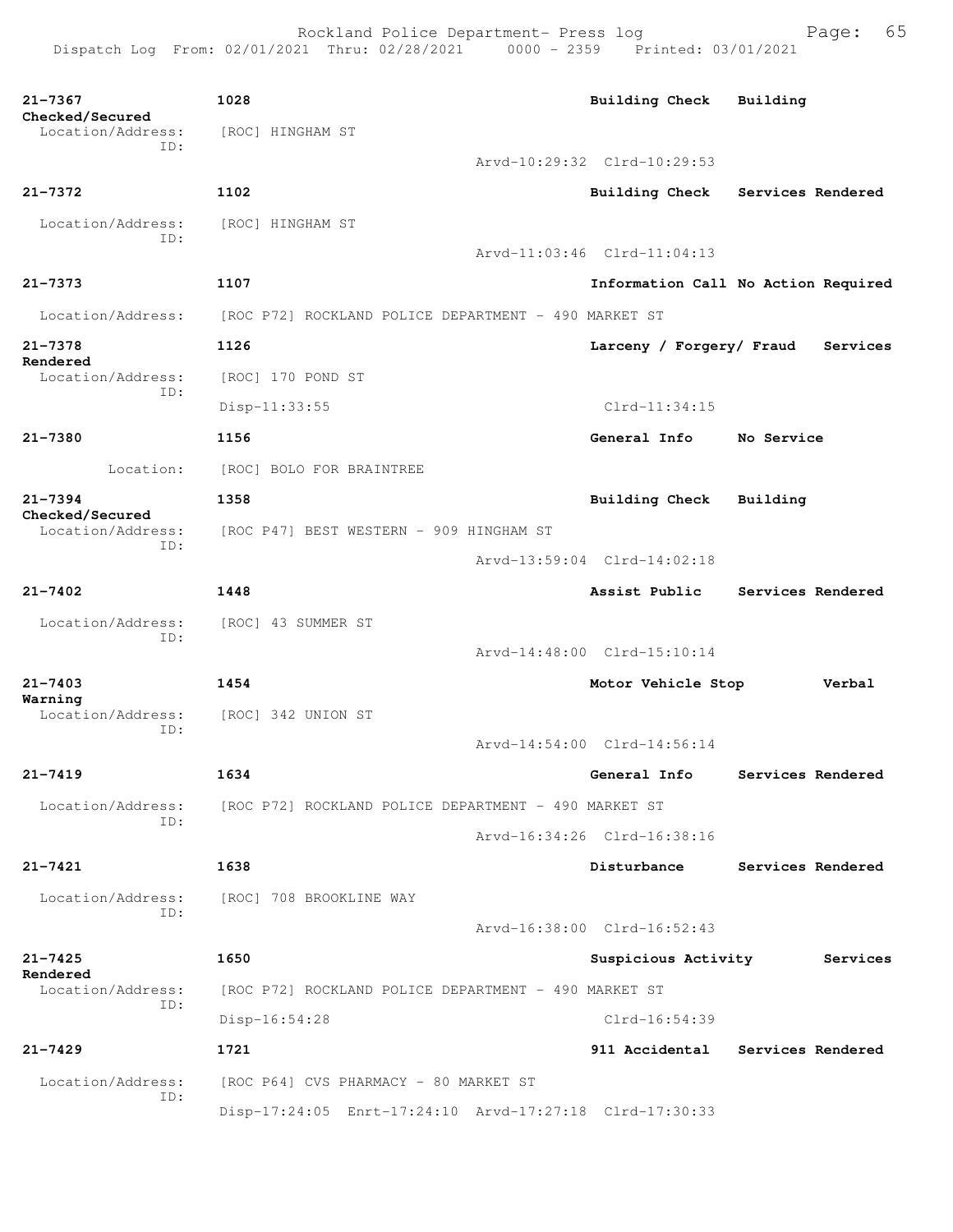| Dispatch Log From: 02/01/2021 Thru: 02/28/2021 0000 - 2359 Printed: 03/01/2021 |                                                      |  |  |                                                         |                   |          |  |
|--------------------------------------------------------------------------------|------------------------------------------------------|--|--|---------------------------------------------------------|-------------------|----------|--|
| 21-7433                                                                        | 1733                                                 |  |  | Assist Other Agency                                     |                   | Services |  |
| <b>Rendered</b><br>Location/Address:                                           | [ROC P72] ROCKLAND POLICE DEPARTMENT - 490 MARKET ST |  |  |                                                         |                   |          |  |
| TD:                                                                            |                                                      |  |  | Arvd-17:33:00 Clrd-17:38:48                             |                   |          |  |
| 21-7440                                                                        | 1911                                                 |  |  | Details / Time off                                      |                   | Services |  |
| Rendered<br>Location:                                                          | [ROC]                                                |  |  |                                                         |                   |          |  |
| $21 - 7443$                                                                    | 1925                                                 |  |  | MVA Property Damage Only                                |                   | Report   |  |
| Follows<br>Location/Address:                                                   | [ROC] 180 WEYMOUTH ST                                |  |  |                                                         |                   |          |  |
| ID:                                                                            |                                                      |  |  | Disp-19:28:33 Enrt-19:28:50 Arvd-19:31:56 Clrd-20:13:34 |                   |          |  |
| ID:                                                                            |                                                      |  |  | Disp-19:28:42 Enrt-19:28:46 Arvd-19:32:09 Clrd-20:13:38 |                   |          |  |
| 21-7451                                                                        | 2046                                                 |  |  | Motor Vehicle Stop                                      |                   |          |  |
| Citation/Warning Issued<br>Location/Address:                                   | [ROC] SALEM ST                                       |  |  |                                                         |                   |          |  |
| ID:                                                                            |                                                      |  |  | Arvd-20:46:00 Clrd-20:57:07                             |                   |          |  |
| $21 - 7461$                                                                    | 2322                                                 |  |  | Motor Vehicle Stop                                      |                   |          |  |
| Citation/Warning Issued                                                        | Vicinity of: [ROC] 115 UNION ST @ 20 VERNON ST       |  |  |                                                         |                   |          |  |
| TD:                                                                            |                                                      |  |  | Arvd-23:22:00 Clrd-23:32:19                             |                   |          |  |
|                                                                                |                                                      |  |  |                                                         |                   |          |  |
| For Date: $02/24/2021$ - Wednesday                                             |                                                      |  |  |                                                         |                   |          |  |
| $21 - 7463$                                                                    | 0007                                                 |  |  | General Info                                            | Services Rendered |          |  |
|                                                                                |                                                      |  |  |                                                         |                   |          |  |

| Location/Address:             |            | [ROC P72] ROCKLAND POLICE DEPARTMENT - 490 MARKET ST |                                                         |                             |                     |  |                   |
|-------------------------------|------------|------------------------------------------------------|---------------------------------------------------------|-----------------------------|---------------------|--|-------------------|
|                               | ID:        | Disp-00:08:57                                        |                                                         |                             | $Clrd-00:09:02$     |  |                   |
| $21 - 7466$                   |            | 0051                                                 |                                                         |                             | Suspicious Activity |  | Services          |
| Rendered<br>Location/Address: |            | [ROC P100] LUKE'S LIQUORS - 167 MARKET ST            |                                                         |                             |                     |  |                   |
|                               | ID:<br>TD: | Disp-00:51:46                                        |                                                         | Arvd-00:51:53 Clrd-00:56:45 |                     |  |                   |
|                               |            | Disp-00:53:49                                        |                                                         | Arvd-00:53:56 Clrd-00:56:49 |                     |  |                   |
| $21 - 7467$                   |            | 0110                                                 |                                                         |                             | Detail              |  | Services Rendered |
| Location/Address:<br>TD:      |            | [ROC] STANTON ST                                     |                                                         |                             |                     |  |                   |
|                               |            | Disp-01:12:07                                        |                                                         |                             | $Clrd-01:12:13$     |  |                   |
| $21 - 7471$                   |            | 0137                                                 |                                                         |                             | Suspicious Activity |  | Investigated      |
| Location/Address:             | ID:        | [ROC P108] SOUTH SHORE BMW - 1040 HINGHAM ST         |                                                         |                             |                     |  |                   |
|                               | ID:        |                                                      | Disp-01:38:42 Enrt-01:39:39 Arvd-01:43:44 Clrd-01:49:11 |                             |                     |  |                   |
|                               | ID:        |                                                      | Disp-01:38:42 Enrt-01:39:45 Arvd-01:43:54 Clrd-01:49:04 |                             |                     |  |                   |
|                               | TD:        |                                                      |                                                         | Arvd-01:44:50 Clrd-01:45:44 |                     |  |                   |
|                               |            | $Disp-01:46:44$                                      |                                                         | Arvd-01:46:48 Clrd-01:49:07 |                     |  |                   |
| $21 - 7488$                   |            | 0559                                                 |                                                         |                             | Building Check      |  | Services Rendered |
| Location/Address:             | TD:        | [ROC 61] UNION ST BUSINESS DISTRICT - UNION ST       |                                                         |                             |                     |  |                   |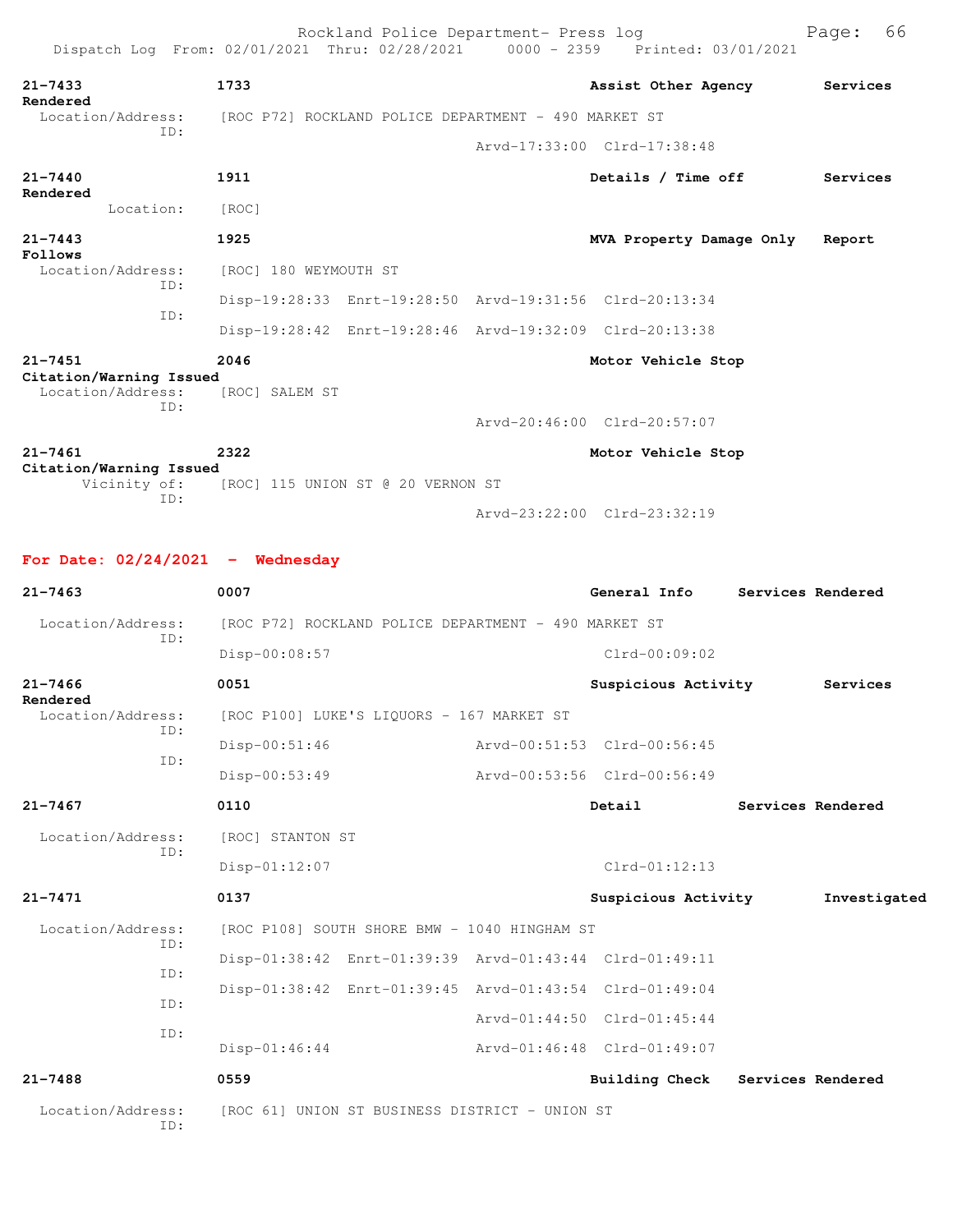| Dispatch Log From: 02/01/2021 Thru: 02/28/2021 0000 - 2359 Printed: 03/01/2021 |                                                                                                                                                                                            | Rockland Police Department- Press log                |             |                                                                                                                                 | 67<br>Page:                        |
|--------------------------------------------------------------------------------|--------------------------------------------------------------------------------------------------------------------------------------------------------------------------------------------|------------------------------------------------------|-------------|---------------------------------------------------------------------------------------------------------------------------------|------------------------------------|
|                                                                                |                                                                                                                                                                                            |                                                      |             | Arvd-05:59:45 Clrd-06:04:34                                                                                                     |                                    |
| ID:                                                                            |                                                                                                                                                                                            |                                                      |             | Arvd-06:04:47 Clrd-06:35:04                                                                                                     |                                    |
| $21 - 7493$                                                                    | 0702                                                                                                                                                                                       |                                                      |             | Burglar Alarm                                                                                                                   | Investigated                       |
| Location/Address:                                                              | [ROC] 295 UNION ST                                                                                                                                                                         |                                                      |             |                                                                                                                                 |                                    |
| TD:                                                                            |                                                                                                                                                                                            |                                                      |             | Disp-07:02:50 Enrt-07:02:54 Arvd-07:04:37 Clrd-07:06:15                                                                         |                                    |
| ID:                                                                            |                                                                                                                                                                                            | Disp-07:02:50 Enrt-07:02:55                          |             | $Clrd-07:06:02$                                                                                                                 |                                    |
| $21 - 7497$                                                                    | 0743                                                                                                                                                                                       |                                                      |             |                                                                                                                                 | Animal Complaint Services Rendered |
| Location/Address:<br>TD:                                                       | [ROC] 4 LINDEN ST                                                                                                                                                                          |                                                      |             |                                                                                                                                 |                                    |
|                                                                                | Disp-07:47:23                                                                                                                                                                              |                                                      |             | $Clrd-07:47:29$                                                                                                                 |                                    |
| $21 - 7499$                                                                    | 0800                                                                                                                                                                                       |                                                      |             | General Info                                                                                                                    | Services Rendered                  |
| Location/Address:                                                              |                                                                                                                                                                                            | [ROC P72] ROCKLAND POLICE DEPARTMENT - 490 MARKET ST |             |                                                                                                                                 |                                    |
| TD:                                                                            |                                                                                                                                                                                            |                                                      |             | Disp-08:08:36 Enrt-08:08:42 Arvd-08:08:48 Clrd-08:08:51                                                                         |                                    |
| $21 - 7500$                                                                    | 0819                                                                                                                                                                                       |                                                      |             | General Info                                                                                                                    | Services Rendered                  |
| Location/Address:                                                              |                                                                                                                                                                                            | [ROC P72] ROCKLAND POLICE DEPARTMENT - 490 MARKET ST |             |                                                                                                                                 |                                    |
| ID:                                                                            |                                                                                                                                                                                            |                                                      |             | Disp-08:55:42 Enrt-08:55:47 Arvd-08:55:50 Clrd-08:55:53                                                                         |                                    |
| $21 - 7502$                                                                    | 0845                                                                                                                                                                                       |                                                      |             | Health & Welfare Check                                                                                                          | Services                           |
| Rendered<br>Location/Address:<br>ID:                                           |                                                                                                                                                                                            | [ROC P47] BEST WESTERN - 909 HINGHAM ST Apt. #137    |             |                                                                                                                                 |                                    |
| ID:                                                                            |                                                                                                                                                                                            |                                                      |             | Disp-08:47:40 Enrt-08:47:47 Arvd-08:54:15 Clrd-09:06:06                                                                         |                                    |
|                                                                                |                                                                                                                                                                                            |                                                      |             | Disp-08:47:45 Enrt-08:47:48 Arvd-08:54:16 Clrd-09:02:06                                                                         |                                    |
| $21 - 7503$<br>Services Rendered                                               | 0850                                                                                                                                                                                       |                                                      |             | Motor Vehicle Collision W/PI                                                                                                    |                                    |
| Location/Address:<br>ID:                                                       | [ROC] 889 UNION ST                                                                                                                                                                         |                                                      |             |                                                                                                                                 |                                    |
| ID:                                                                            |                                                                                                                                                                                            |                                                      |             | Disp-08:52:03 Enrt-08:52:08 Arvd-08:56:32 Clrd-09:32:37                                                                         |                                    |
| ID:                                                                            |                                                                                                                                                                                            |                                                      |             | Disp-08:53:06 Enrt-08:53:08 Arvd-08:55:08 Clrd-09:28:17                                                                         |                                    |
| Refer To Summons:                                                              | 21ROC-7503-AR                                                                                                                                                                              |                                                      |             | Disp-09:07:42 Enrt-09:07:43 Arvd-09:07:45 Clrd-09:32:39                                                                         |                                    |
| Summons:<br>Address:                                                           | DESOUZA, JUNIO<br>991 BEDFORD ST Apt. #1                                                                                                                                                   |                                                      | WHITMAN, MA |                                                                                                                                 |                                    |
| Age:<br>Charges:                                                               | 38<br>UNLICENSED OPERATION OF MV                                                                                                                                                           |                                                      |             |                                                                                                                                 |                                    |
| $21 - 7504$                                                                    | 0851                                                                                                                                                                                       |                                                      |             | Motor Vehicle Collision W/PI                                                                                                    |                                    |
| Transported to Hospital<br>Location/Address:                                   | [ROC] 889 UNION ST                                                                                                                                                                         |                                                      |             |                                                                                                                                 |                                    |
| TD:                                                                            |                                                                                                                                                                                            |                                                      |             | $Clrd-08:52:58$                                                                                                                 |                                    |
| Fire Unit:                                                                     | Disp-08:52:16 Enrt-08:52:18<br>ROCKEN1-Pumper-Rockland Engine 1<br>Disp-08:52:22 Enrt-08:54:45 Arvd-08:56:04 Clrd-09:08:18<br>InQrtsUnavl-09:12:41 InSrvce-09:12:41<br>ROCKAM2-Rockland A2 |                                                      |             |                                                                                                                                 |                                    |
| EMS Unit:                                                                      |                                                                                                                                                                                            |                                                      |             |                                                                                                                                 |                                    |
|                                                                                |                                                                                                                                                                                            |                                                      |             | Disp-08:52:26 Enrt-08:54:42 Arvd-08:56:04 Clrd-09:05:34<br>Hosp-09:10:57 ClrHosp-09:30:27 InQrtsUnavl-09:35:48 InSrvce-09:35:48 |                                    |
| $21 - 7510$                                                                    | 1000                                                                                                                                                                                       |                                                      |             |                                                                                                                                 | Animal Complaint Services Rendered |
| Location/Address:                                                              | [ROC] 12 LINDEN ST                                                                                                                                                                         |                                                      |             |                                                                                                                                 |                                    |
| TD:                                                                            |                                                                                                                                                                                            |                                                      |             | Arvd-10:00:00 Clrd-10:11:16                                                                                                     |                                    |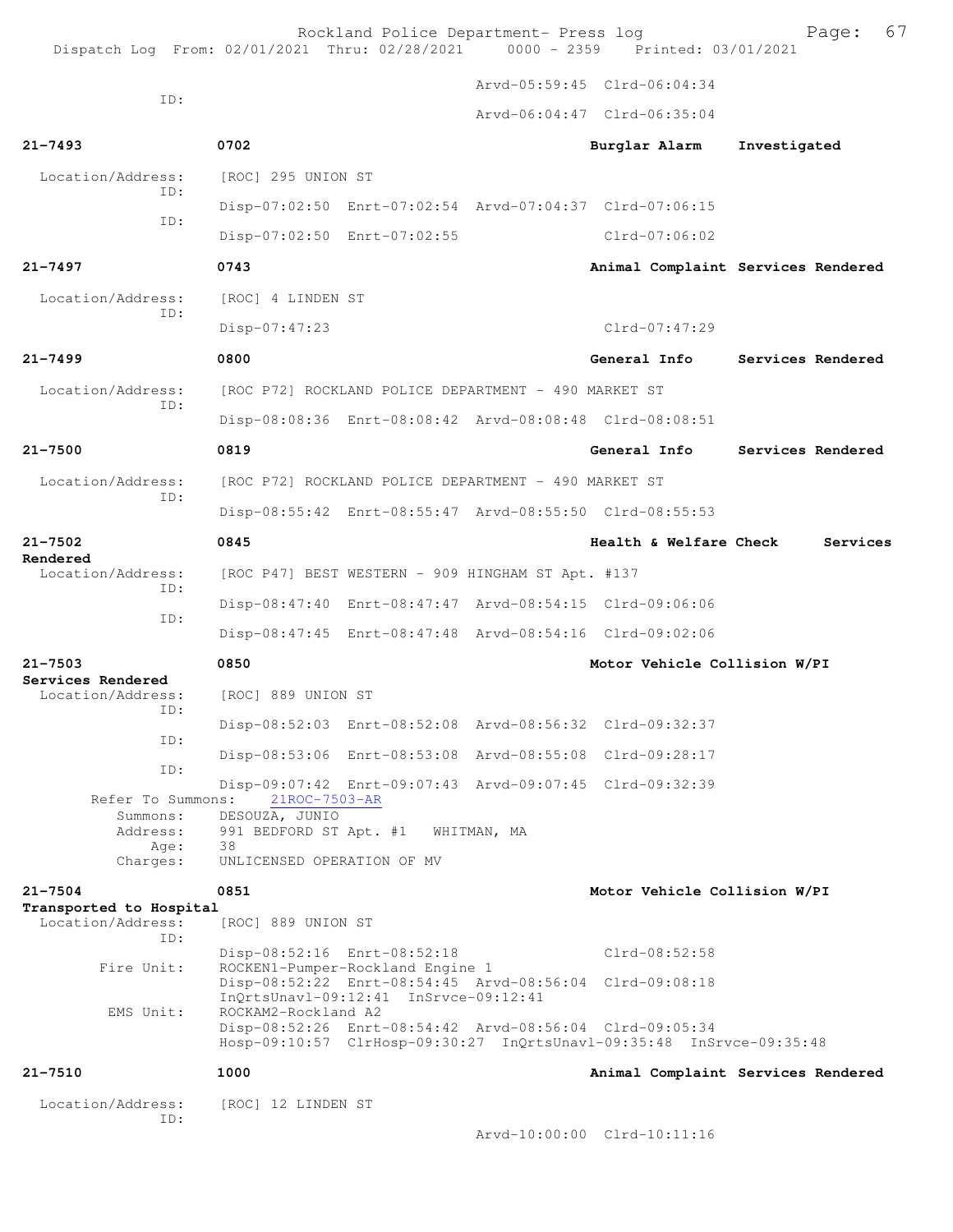| $21 - 7513$<br>Checked/Secured                                  | 1006                                    |                                                   | <b>Building Check</b>                                   | Building                           |
|-----------------------------------------------------------------|-----------------------------------------|---------------------------------------------------|---------------------------------------------------------|------------------------------------|
| Location/Address:                                               | [ROC P47] BEST WESTERN - 909 HINGHAM ST |                                                   |                                                         |                                    |
| ID:                                                             |                                         |                                                   | Arvd-10:09:37 Clrd-10:17:45                             |                                    |
| $21 - 7517$                                                     | 1024                                    |                                                   | Motor Vehicle Stop                                      |                                    |
| Citation/Warning Issued<br>Location/Address:                    | [ROC] BILL DELAHUNT PKWY                |                                                   |                                                         |                                    |
| ID:                                                             |                                         |                                                   | Arvd-10:24:00 Clrd-10:29:59                             |                                    |
| $21 - 7564$                                                     | 1100                                    |                                                   |                                                         | Animal Complaint Services Rendered |
| Location/Address:                                               | [ROC] 145 BEECH ST                      |                                                   |                                                         |                                    |
| $21 - 7522$                                                     | 1105                                    |                                                   | Building Check                                          | Building                           |
| Checked/Secured<br>Location/Address:                            | [ROC P45] COMFORT INN - 850 HINGHAM ST  |                                                   |                                                         |                                    |
| ID:                                                             |                                         |                                                   | Arvd-11:06:37 Clrd-11:09:25                             |                                    |
| $21 - 7531$                                                     | 1153                                    |                                                   | Motor Vehicle Stop                                      | Verbal                             |
| Warning<br>Location/Address:<br>ID:                             | [ROC] 360 EAST WATER ST                 |                                                   |                                                         |                                    |
|                                                                 |                                         |                                                   | Arvd-11:53:00 Clrd-11:56:16                             |                                    |
| $21 - 7552$                                                     | 1333                                    |                                                   | Warrant                                                 | No Service                         |
| Location/Address:                                               |                                         | [ROC P47] BEST WESTERN - 909 HINGHAM ST Apt. #137 |                                                         |                                    |
| ID:                                                             |                                         |                                                   | Disp-13:39:14 Enrt-13:39:28 Arvd-13:39:38 Clrd-13:46:59 |                                    |
| ID:<br>ID:                                                      |                                         |                                                   | Disp-13:39:14 Enrt-13:39:31 Arvd-13:39:49 Clrd-13:47:01 |                                    |
| ID:                                                             |                                         |                                                   | Disp-13:39:14 Enrt-13:39:20 Arvd-13:39:35 Clrd-13:50:55 |                                    |
| ID:                                                             | Disp-13:47:07                           |                                                   | Arvd-13:47:10 Clrd-13:50:52                             |                                    |
|                                                                 | $Disp-13:47:15$                         |                                                   | Arvd-13:47:17 Clrd-13:50:50                             |                                    |
| $21 - 7556$                                                     | 1407                                    |                                                   | Warrant                                                 | Report Follows                     |
| Location/Address: [ROC P53] TK O'SHEA'S - 934 HINGHAM ST<br>ID: |                                         |                                                   |                                                         |                                    |
| ID:                                                             |                                         |                                                   | Arvd-14:07:00 Clrd-14:29:00                             |                                    |
| ID:                                                             | $Disp-14:08:03$                         |                                                   | Arvd-14:08:05 Clrd-14:29:02                             |                                    |
| ID:                                                             |                                         |                                                   | Disp-14:09:24 Enrt-14:09:26 Arvd-14:09:27 Clrd-14:17:55 |                                    |
|                                                                 | Disp-14:14:59                           |                                                   | Arvd-14:15:03 Clrd-14:29:53                             |                                    |
| $21 - 7558$                                                     | 1422                                    |                                                   | Details / Time off                                      | No Service                         |
| Location:                                                       | [ROC]                                   |                                                   |                                                         |                                    |
| $21 - 7560$                                                     | 1423                                    |                                                   |                                                         | Animal Complaint Services Rendered |
| Location/Address:<br>ID:                                        | [ROC] 12 LINDEN ST                      |                                                   |                                                         |                                    |
|                                                                 |                                         |                                                   | Arvd-14:23:00 Clrd-14:33:21                             |                                    |
| $21 - 7562$                                                     | 1448                                    |                                                   | Assist Public                                           | Investigated                       |
| Location/Address:<br>ID:                                        | [ROC] 9 VINTON TER                      |                                                   |                                                         |                                    |
|                                                                 |                                         |                                                   | Disp-14:51:24 Enrt-14:53:08 Arvd-15:01:22 Clrd-15:31:02 |                                    |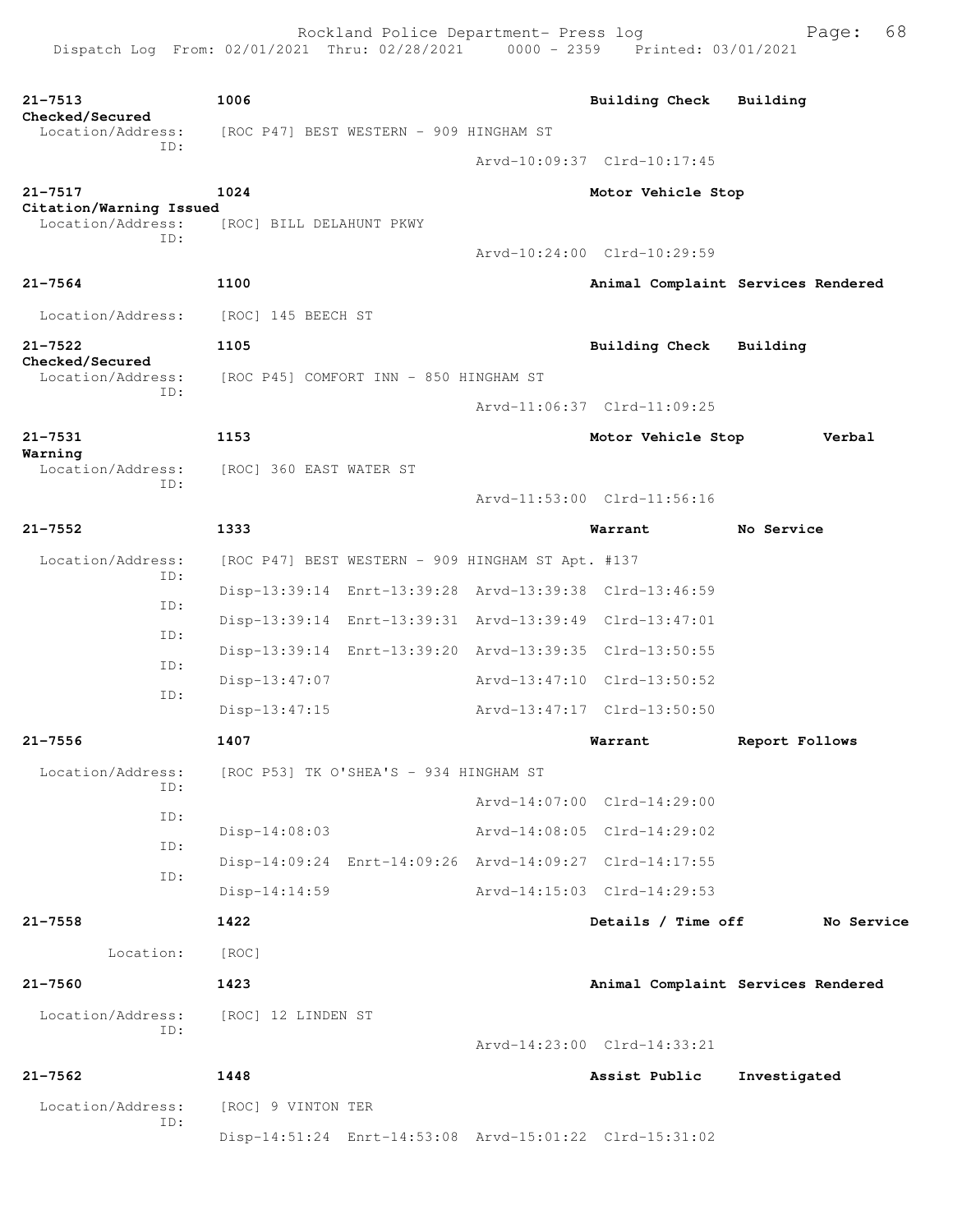| $21 - 7567$              | 1516                                                                   |  |  | 911 Hang Up                                             |                | Services Rendered |  |  |
|--------------------------|------------------------------------------------------------------------|--|--|---------------------------------------------------------|----------------|-------------------|--|--|
| Location/Address:<br>ID: | [ROC 116] 261 UNION ST Apt. #14                                        |  |  |                                                         |                |                   |  |  |
|                          |                                                                        |  |  | Disp-15:17:42 Enrt-15:18:29 Arvd-15:23:33 Clrd-15:32:14 |                |                   |  |  |
| $21 - 7570$              | 1535                                                                   |  |  | 911 Accidental                                          | Investigated   |                   |  |  |
| Location/Address:<br>ID: | [ROC] 78 NORMAN ST                                                     |  |  |                                                         |                |                   |  |  |
|                          | Disp-15:38:39                                                          |  |  | Arvd-15:38:52 Clrd-15:42:03                             |                |                   |  |  |
| $21 - 7571$<br>Follows   | 1541                                                                   |  |  | Health & Welfare Check                                  |                | Report            |  |  |
| Location/Address:<br>ID: | [ROC 822] 1 MILLENNIUM WAY Apt. #1                                     |  |  |                                                         |                |                   |  |  |
|                          |                                                                        |  |  | Disp-16:04:00 Enrt-16:04:04 Arvd-16:04:06 Clrd-16:05:22 |                |                   |  |  |
| $21 - 7573$              | 1604                                                                   |  |  | General Info Services Rendered                          |                |                   |  |  |
| Location/Address:        | [ROC P72] ROCKLAND POLICE DEPARTMENT - 490 MARKET ST                   |  |  |                                                         |                |                   |  |  |
| $21 - 7575$              | 1609                                                                   |  |  | Details / Time off Services                             |                |                   |  |  |
| Rendered<br>Location:    | [ROC]                                                                  |  |  |                                                         |                |                   |  |  |
| $21 - 7581$              | 1701                                                                   |  |  | OFFICER OUT OF STATION                                  |                | Services          |  |  |
| Rendered                 | Location/Address: [ROC P72] ROCKLAND POLICE DEPARTMENT - 490 MARKET ST |  |  |                                                         |                |                   |  |  |
| $21 - 7593$              | 1756                                                                   |  |  | MVA Property Damage Only Investigated                   |                |                   |  |  |
| Location/Address:        | [ROC P62] CHINA PLAZA - 35 MARKET ST                                   |  |  |                                                         |                |                   |  |  |
| ID:                      |                                                                        |  |  | Disp-17:59:47 Enrt-18:00:34 Arvd-18:00:57 Clrd-18:07:31 |                |                   |  |  |
| $21 - 7592$              | 1758                                                                   |  |  | Disturbance                                             | Report Follows |                   |  |  |
| Location/Address:        | [ROC] 57 ALBION ST                                                     |  |  |                                                         |                |                   |  |  |
| ID:                      |                                                                        |  |  | Disp-17:59:45 Enrt-18:00:08 Arvd-18:02:11 Clrd-18:54:34 |                |                   |  |  |
| ID:                      |                                                                        |  |  | Disp-17:59:47 Enrt-18:00:31 Arvd-18:02:52 Clrd-18:25:20 |                |                   |  |  |
| Refer To $P/C$ :         | 21ROC-7592-AR<br>P/C: DUDLEY, RONALD                                   |  |  |                                                         |                |                   |  |  |
| Address:<br>Age:         | 57 ALBION ST ROCKLAND, MA<br>57                                        |  |  |                                                         |                |                   |  |  |
| Charges:                 | PROTECTIVE CUSTODY                                                     |  |  |                                                         |                |                   |  |  |
| $21 - 7599$<br>Court     | 1852                                                                   |  |  | Neighbor Disturbance                                    |                | Advised to        |  |  |
| Location/Address:<br>ID: | [ROC] 641 UNION ST                                                     |  |  |                                                         |                |                   |  |  |
| ID:                      | Disp-18:54:21                                                          |  |  | Clrd-18:55:05                                           |                |                   |  |  |
|                          |                                                                        |  |  | Disp-18:54:42 Enrt-18:54:46 Arvd-18:58:46 Clrd-19:13:22 |                |                   |  |  |
| $21 - 7600$              | 1857                                                                   |  |  | Disturbance                                             |                | Services Rendered |  |  |
| Location/Address:<br>ID: | [ROC] 12 LINDEN ST                                                     |  |  |                                                         |                |                   |  |  |
| ID:                      |                                                                        |  |  | Disp-18:58:20 Enrt-18:58:22 Arvd-18:58:24 Clrd-18:58:47 |                |                   |  |  |
|                          |                                                                        |  |  | Disp-18:58:57 Enrt-18:59:17 Arvd-19:00:32 Clrd-19:10:38 |                |                   |  |  |
| $21 - 7602$              | 1913                                                                   |  |  | <b>Time off</b>                                         |                | Services Rendered |  |  |
| Location:                | [ROC]                                                                  |  |  |                                                         |                |                   |  |  |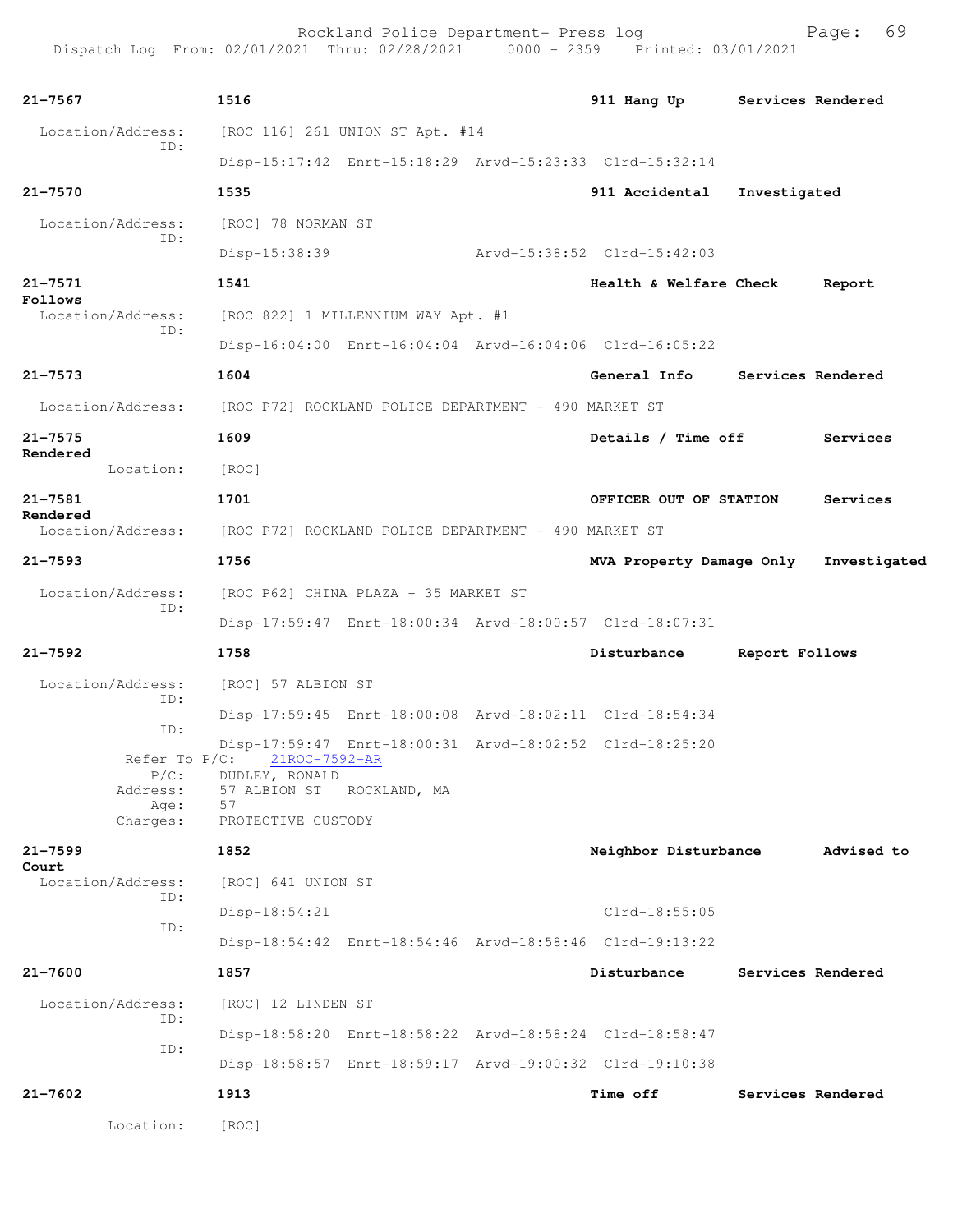| 21-7607<br>Rendered                                                    | 1936                                                                         |                                                                                                                                                                                                                             |  | Prisoner Information                                    |                  | Services     |  |
|------------------------------------------------------------------------|------------------------------------------------------------------------------|-----------------------------------------------------------------------------------------------------------------------------------------------------------------------------------------------------------------------------|--|---------------------------------------------------------|------------------|--------------|--|
| Location/Address:<br>ID:                                               | [ROC P72] ROCKLAND POLICE DEPARTMENT - 490 MARKET ST                         |                                                                                                                                                                                                                             |  |                                                         |                  |              |  |
|                                                                        |                                                                              |                                                                                                                                                                                                                             |  | Disp-19:37:36 Enrt-19:38:24 Arvd-19:38:25 Clrd-19:38:28 |                  |              |  |
| $21 - 7613$                                                            | 2104                                                                         |                                                                                                                                                                                                                             |  | Harassment                                              | Advised to Court |              |  |
| Location/Address:                                                      | [ROC] 191 CENTRAL ST                                                         |                                                                                                                                                                                                                             |  |                                                         |                  |              |  |
| ID:                                                                    | $Disp-21:09:12$                                                              |                                                                                                                                                                                                                             |  | $Clrd-21:30:34$                                         |                  |              |  |
| For Date: $02/25/2021$ - Thursday                                      |                                                                              |                                                                                                                                                                                                                             |  |                                                         |                  |              |  |
| $21 - 7625$                                                            | 0000                                                                         |                                                                                                                                                                                                                             |  | SHIFT ASSIGNMENTSNo Service                             |                  |              |  |
| Location/Address: [ROC P72] ROCKLAND POLICE DEPARTMENT - 490 MARKET ST |                                                                              |                                                                                                                                                                                                                             |  |                                                         |                  |              |  |
| ID:                                                                    |                                                                              |                                                                                                                                                                                                                             |  | Arvd-00:00:00 Clrd-00:02:27                             |                  |              |  |
| $21 - 7629$                                                            | 0126                                                                         |                                                                                                                                                                                                                             |  | Motor Vehicle Stop                                      |                  | Arrest (s)   |  |
| Made<br>Location/Address: [ROC P69] MCDONALD'S - 117 MARKET ST         |                                                                              |                                                                                                                                                                                                                             |  |                                                         |                  |              |  |
| ID:                                                                    |                                                                              |                                                                                                                                                                                                                             |  | Arvd-01:26:00 Clrd-02:25:20                             |                  |              |  |
| ID:                                                                    | $Disp-01:27:13$<br>Refer To Arrest: 21ROC-7629-AR                            |                                                                                                                                                                                                                             |  | Arvd-01:27:17 Clrd-02:12:15                             |                  |              |  |
| Address:<br>Age:<br>Charges:                                           | Arrest: EARLE, JOSHUA JAMES LEO<br>252 SCHOOL ST<br>27<br>0UI-LIQUOR OR .08% | WHITMAN, MA<br>SPEEDING RATE OF SPEED EXCEEDING POSTED LIMIT<br>NEGLIGENT OPERATION OF MOTOR VEHICLE<br>FIREARM, INTOXICATED LICENSEE CARRY c269 \$10H<br>FIREARM LICENSE RESTRICTION VIOL<br>Large Capacity Feeding Device |  |                                                         |                  |              |  |
| $21 - 7634$                                                            | 0232                                                                         |                                                                                                                                                                                                                             |  | Assist Other Agency                                     |                  | Investigated |  |
| Location/Address:                                                      | [ROC 206] 51 MAPLE ST Apt. #417                                              |                                                                                                                                                                                                                             |  |                                                         |                  |              |  |
| ID:                                                                    |                                                                              |                                                                                                                                                                                                                             |  | Disp-02:37:03 Enrt-02:37:09 Arvd-02:41:24 Clrd-02:50:14 |                  |              |  |
| $21 - 7635$                                                            | 0339                                                                         |                                                                                                                                                                                                                             |  | 911 Accidental                                          | Investigated     |              |  |
| Location/Address:                                                      | [ROC] 102 STANDPIPE DR                                                       |                                                                                                                                                                                                                             |  |                                                         |                  |              |  |
| ID:                                                                    |                                                                              | Disp-03:42:04 Enrt-03:42:22                                                                                                                                                                                                 |  | $Clrd-03:42:42$                                         |                  |              |  |
| ID:                                                                    |                                                                              |                                                                                                                                                                                                                             |  | Disp-03:42:47 Enrt-03:42:50 Arvd-03:46:35 Clrd-03:49:31 |                  |              |  |
| $21 - 7638$                                                            | 0508                                                                         |                                                                                                                                                                                                                             |  | Burglar Alarm                                           | Building         |              |  |
| Checked/Secured<br>Location/Address:                                   | [ROC 707] HARMONES COFFEE - 12 CENTRE AVE                                    |                                                                                                                                                                                                                             |  |                                                         |                  |              |  |
| ID:                                                                    |                                                                              |                                                                                                                                                                                                                             |  | Disp-05:11:59 Enrt-05:12:01 Arvd-05:13:14 Clrd-05:19:09 |                  |              |  |
| ID:                                                                    |                                                                              |                                                                                                                                                                                                                             |  | Disp-05:12:04 Enrt-05:12:07 Arvd-05:13:38 Clrd-05:19:08 |                  |              |  |
| $21 - 7639$                                                            | 0533                                                                         |                                                                                                                                                                                                                             |  | <b>Building Check</b>                                   | Appears Secure   |              |  |
| Location/Address:                                                      | [ROC] UNION ST                                                               |                                                                                                                                                                                                                             |  |                                                         |                  |              |  |
| ID:                                                                    |                                                                              |                                                                                                                                                                                                                             |  | Arvd-05:33:00 Clrd-05:44:26                             |                  |              |  |
| $21 - 7651$                                                            | 0800                                                                         |                                                                                                                                                                                                                             |  | SHIFT ASSIGNMENTS Services Rendered                     |                  |              |  |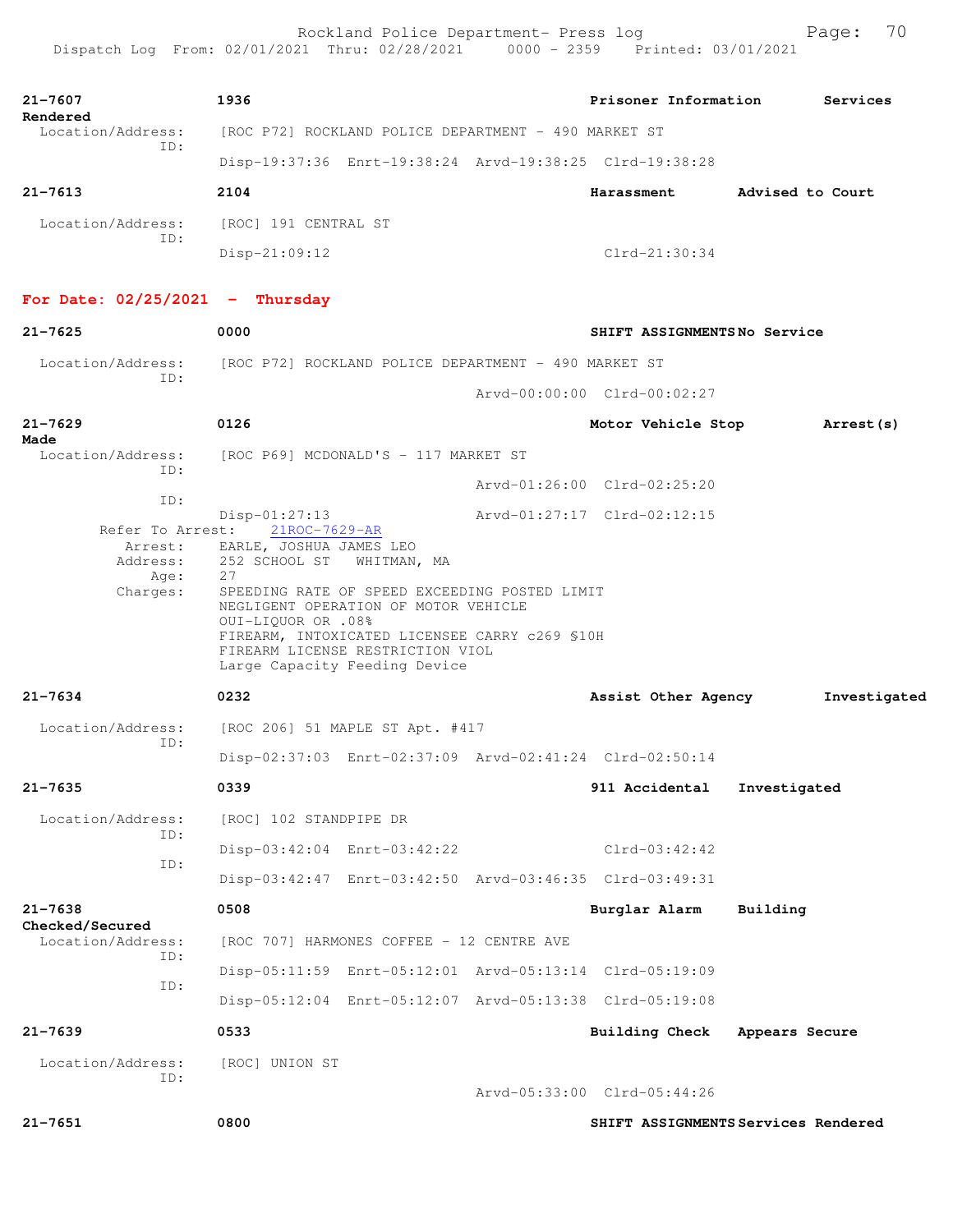|                                | Rockland Police Department- Press log<br>Dispatch Log From: 02/01/2021 Thru: 02/28/2021 0000 - 2359 Printed: 03/01/2021 |  |                                     |  | 71<br>Page:       |
|--------------------------------|-------------------------------------------------------------------------------------------------------------------------|--|-------------------------------------|--|-------------------|
| Location/Address:              | [ROC P72] ROCKLAND POLICE DEPARTMENT - 490 MARKET ST                                                                    |  |                                     |  |                   |
| $21 - 7655$                    | 0812                                                                                                                    |  | <b>Time off</b>                     |  | Services Rendered |
| Location:                      | [ROC]                                                                                                                   |  |                                     |  |                   |
| $21 - 7671$                    | 1013                                                                                                                    |  | Time off                            |  | Services Rendered |
| Location:                      | [ROC]                                                                                                                   |  |                                     |  |                   |
| $21 - 7683$                    | 1126                                                                                                                    |  | Motor Vehicle Stop                  |  | Verbal            |
| Warning<br>Vicinity of:<br>ID: | [ROC] J A DUNN MEM DR                                                                                                   |  | Arvd-11:26:00 Clrd-11:32:05         |  |                   |
| $21 - 7696$                    | 1255                                                                                                                    |  | Warrant                             |  | Services Rendered |
| Location/Address:              | [ROC 720] 13 CORNET STETSON DR                                                                                          |  |                                     |  |                   |
| ID:<br>ID:<br>ID:              | Disp-12:57:30 Enrt-12:57:47 Arvd-13:01:15 Clrd-13:23:48                                                                 |  |                                     |  |                   |
|                                | Disp-12:57:36 Enrt-12:57:49 Arvd-13:01:16 Clrd-13:24:37                                                                 |  |                                     |  |                   |
|                                | Disp-12:57:42 Enrt-12:57:46 Arvd-13:01:18 Clrd-13:18:13                                                                 |  |                                     |  |                   |
| ID:                            | Disp-13:25:00                                                                                                           |  | $Clrd-13:41:16$                     |  |                   |
| $21 - 7707$                    | 1430                                                                                                                    |  | Animal Complaint Services Rendered  |  |                   |
| Location/Address:              | [ROC 140] 292 MARKET ST Apt. #32                                                                                        |  |                                     |  |                   |
| ID:                            | Disp-14:33:41 Enrt-14:36:28 Arvd-14:38:53 Clrd-15:20:25                                                                 |  |                                     |  |                   |
| ID:                            | Disp-14:37:24 Enrt-14:37:27 Arvd-14:45:45 Clrd-14:53:58                                                                 |  |                                     |  |                   |
| $21 - 7708$                    | 1450                                                                                                                    |  | Time off                            |  | Services Rendered |
| Location:                      | [ROC]                                                                                                                   |  |                                     |  |                   |
| $21 - 7711$                    | 1527                                                                                                                    |  | Time off                            |  | Services Rendered |
| Location:                      | [ROC]                                                                                                                   |  |                                     |  |                   |
| $21 - 7712$<br>Rendered        | 1531                                                                                                                    |  | Follow-Up Investigation             |  | Services          |
| Location/Address:<br>TD:       | [ROC 58] NORTH RIVER COLLABORATIVE SCHOOL - 525 BEECH ST                                                                |  |                                     |  |                   |
|                                |                                                                                                                         |  | Arvd-15:31:00 Clrd-17:05:40         |  |                   |
| $21 - 7734$                    | 1600                                                                                                                    |  | SHIFT ASSIGNMENTS Services Rendered |  |                   |
| Location/Address:              | [ROC P72] ROCKLAND POLICE DEPARTMENT - 490 MARKET ST                                                                    |  |                                     |  |                   |
| $21 - 7719$<br>Rendered        | 1618                                                                                                                    |  | Health & Welfare Check              |  | Services          |
| Location/Address:<br>ID:       | [ROC] 63 HANNAH WAY Apt. #A                                                                                             |  |                                     |  |                   |
|                                | Disp-16:19:34 Enrt-16:19:38 Arvd-16:22:12 Clrd-16:33:33                                                                 |  |                                     |  |                   |
| $21 - 7720$                    | 1621                                                                                                                    |  | General Incident Services Rendered  |  |                   |
| Location/Address:<br>ID:       | [ROC 178] 89 PLEASANT ST                                                                                                |  |                                     |  |                   |
| ID:                            | $Disp-16:25:18$                                                                                                         |  | $Clrd-16:25:14$                     |  |                   |
|                                | $Disp-17:12:27$                                                                                                         |  | $Clrd-17:12:33$                     |  |                   |
| 21-7722                        | 1633                                                                                                                    |  | Suspicious Activity                 |  | Investigated      |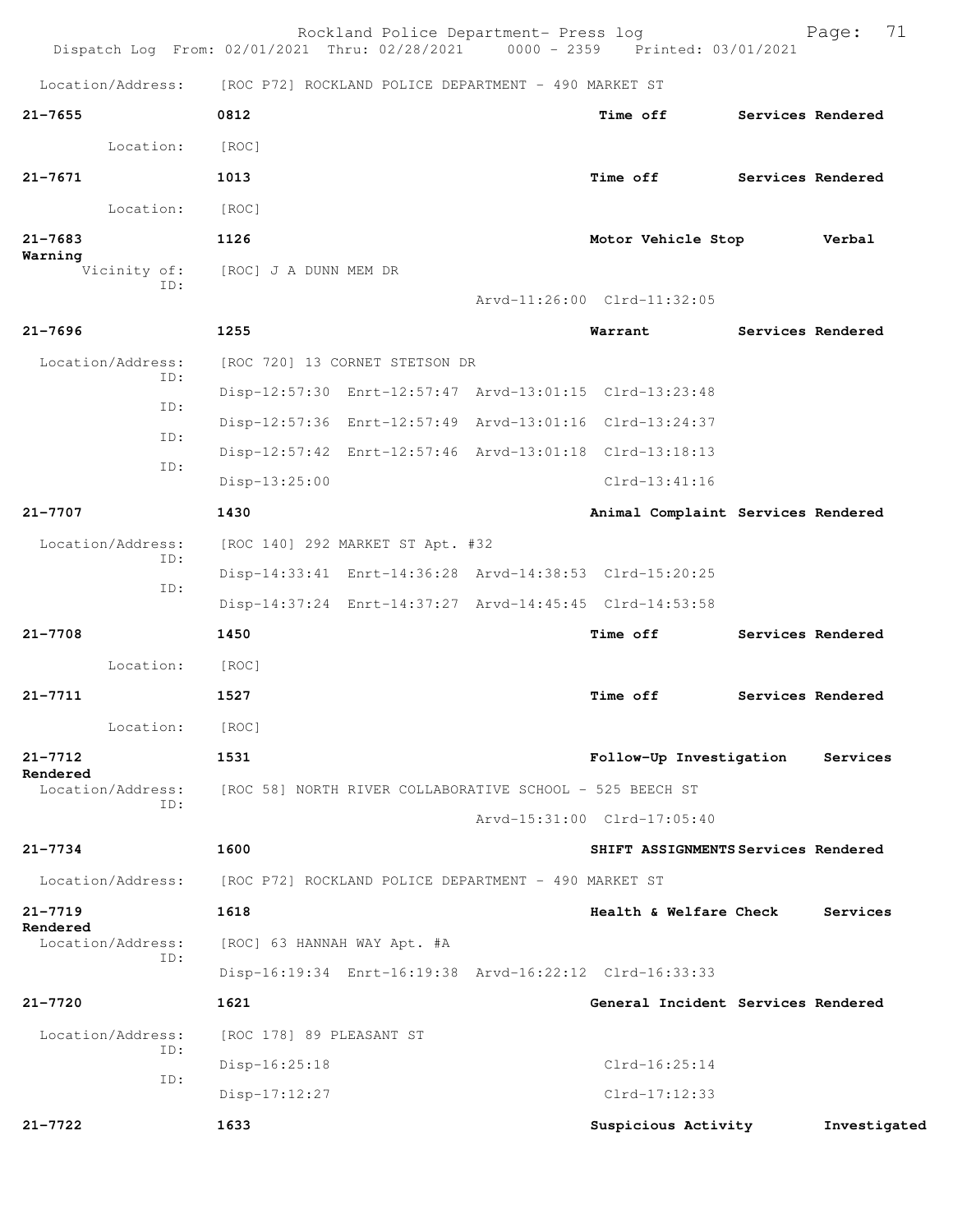Rockland Police Department- Press log Bookland Police Department- Press log<br>21 Thru: 02/28/2021 0000 - 2359 Printed: 03/01/2021 Dispatch Log From: 02/01/2021 Thru: 02/28/2021 Location/Address: [ROC P93] THE BANNER - 167 UNION ST ID: Disp-16:38:54 Clrd-16:45:21 **21-7727 1644 Building Check Building Checked/Secured**  Location/Address: [ROC] WEBSTER ST ID: Arvd-16:45:21 Clrd-16:45:40 **21-7730 1645 Fraud Services Rendered** Location/Address: [ROC] 433 UNION ST ID: Disp-16:52:24 Clrd-16:52:32 **21-7729 1649 Emergency Medical Transported to Hospital**  Location/Address: [CAN F119] LAMPLIGHTER VILLAGE - 1 STAGECOACH RD Apt. #A306 Fire Unit: CANENG4-Pumper-Canton Engine 4 Disp-16:51:22 Enrt-16:59:29 Arvd-16:59:32 Clrd-17:21:34 InQrtsUnavl-17:28:22 InSrvce-17:28:26<br>EMS Unit: CANAMB2-Canton Ambulance 2 CANAMB2-Canton Ambulance 2 Disp-16:51:22 Enrt-16:59:23 Arvd-16:59:26 Clrd-17:20:46 Hosp-17:28:15 ClrHosp-17:58:07 InQrtsUnavl-17:58:07 InSrvce-17:58:07 ID: Disp-17:17:13 Clrd-17:17:34 **21-7731 1654 Suspicious Activity Services Rendered**  [ROC] 429 FOREST ST ID: Disp-16:58:31 Clrd-16:58:39 **21-7735 1712 Building Check Appears Secure** Location/Address: [ROC] HINGHAM ST ID: Arvd-17:13:28 Clrd-17:13:35 **21-7738 1729 General Incident Services Rendered** Location/Address: [ATL] 1063 PLEASANT ST ID: Disp-17:38:37 Clrd-17:38:56 **21-7915 1830 MVA Property Damage Only Paper** Exchange<br>Location/Address: [ROC] EAST WATER ST @ HOWARD ST ID: Disp-22:35:52 Clrd-02/26/2021 @ 22:36:12 **21-7749 1904 General Incident Investigated** Location/Address: [ROC P69] MCDONALD'S - 117 MARKET ST ID: Disp-19:08:53 Arvd-19:25:27 Clrd-19:27:49 **21-7759 2029 Building Check Appears Secure** Location/Address: [ROC] HINGHAM ST ID: Arvd-20:30:12 Clrd-20:30:19 **21-7764 2113 PERSONAL DAY Services Rendered** Location: [ROC] **21-7765 2114 SICK DAY Services Rendered**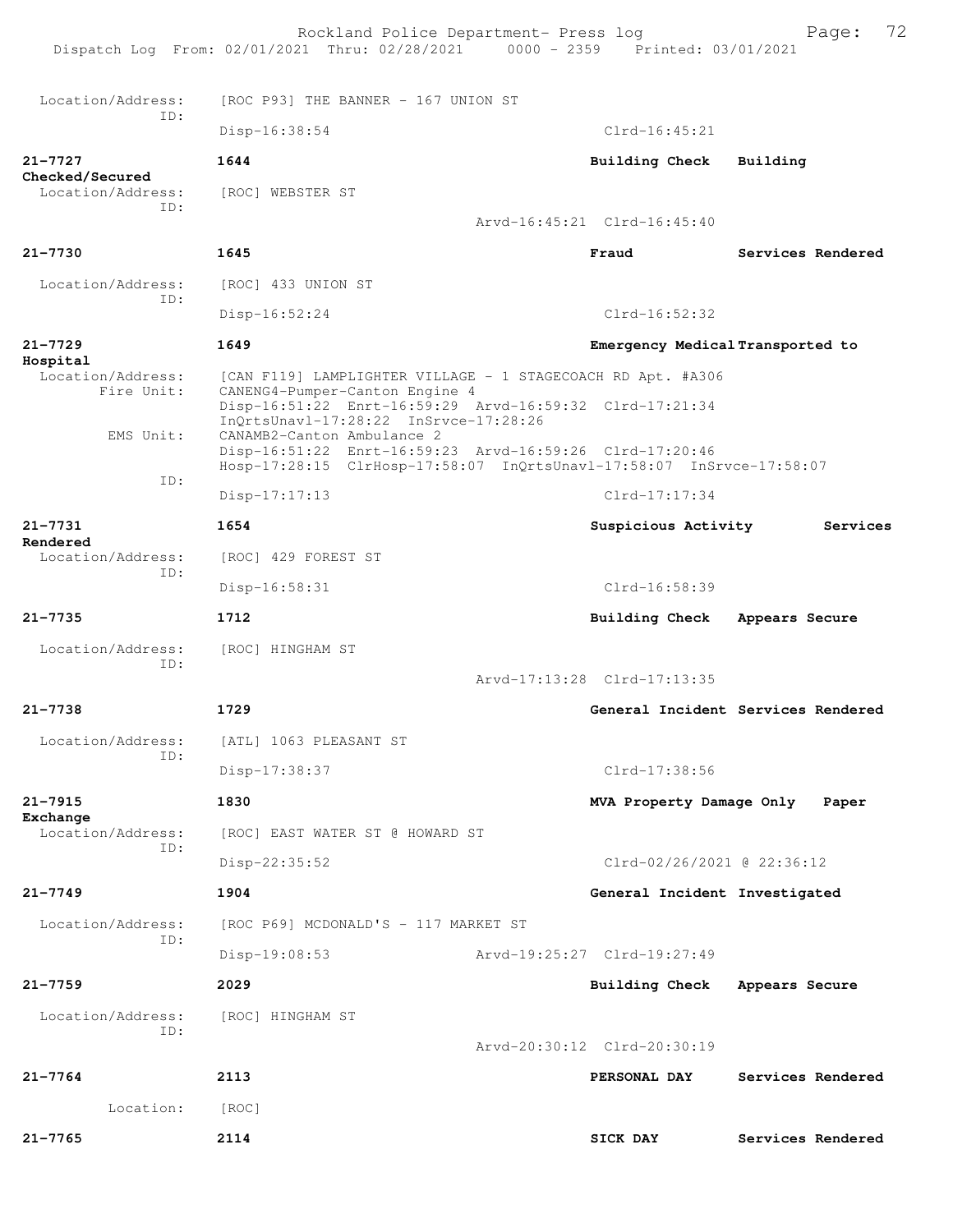| Location:         | [ROC] |                                                 |                       |                |
|-------------------|-------|-------------------------------------------------|-----------------------|----------------|
| $21 - 7774$       | 2325  |                                                 | <b>Building Check</b> | Appears Secure |
| Location/Address: | ID:   | [ROC] HINGHAM ST<br>Arvd-23:26:10 Clrd-23:26:19 |                       |                |

## **For Date: 02/26/2021 - Friday**

| 21-7775                        | 0000                                                             |  | SHIFT ASSIGNMENTS Services Rendered  |          |                   |
|--------------------------------|------------------------------------------------------------------|--|--------------------------------------|----------|-------------------|
| Location/Address:              | [ROC P72] ROCKLAND POLICE DEPARTMENT - 490 MARKET ST             |  |                                      |          |                   |
| ID:                            | Disp-00:02:41                                                    |  | $Clrd-00:02:50$                      |          |                   |
| 21-7785<br>Rendered            | 0253                                                             |  | Assist Other Agency                  |          | Services          |
| Location/Address:<br>ID:       | [ROC] 40 SAW MILL LN                                             |  |                                      |          |                   |
|                                | Disp-02:57:03                                                    |  | Arvd-02:57:16 Clrd-03:17:38          |          |                   |
| $21 - 7792$                    | 0501                                                             |  | Burglar Alarm                        |          | Services Rendered |
| Location/Address:<br>TD:       | [ROC] 29 PARK ST                                                 |  |                                      |          |                   |
| ID:                            | Disp-05:02:52 Enrt-05:03:27 Arvd-05:05:19 Clrd-05:06:17          |  |                                      |          |                   |
|                                | Disp-05:03:58                                                    |  | Arvd-05:04:08 Clrd-05:07:03          |          |                   |
| $21 - 7794$<br>Checked/Secured | 0511                                                             |  | <b>Building Check</b>                | Building |                   |
| Location/Address:              | [ROC] UNION ST                                                   |  |                                      |          |                   |
| ID:                            | $Disp-05:11:48$                                                  |  | Arvd-05:11:55 Clrd-05:33:37          |          |                   |
| $21 - 7795$                    | 0529                                                             |  | Details / Time off                   |          | Services          |
| Rendered<br>Location:          | [ROC]                                                            |  |                                      |          |                   |
| $21 - 7800$                    | 0633                                                             |  | Suspicious Activity                  |          | Investigated      |
| Location/Address:              | [ROC] 51 MAPLE ST Apt. #337                                      |  |                                      |          |                   |
| ID:                            | Disp-06:37:07 Enrt-06:38:06 Arvd-06:40:58 Clrd-06:54:48          |  |                                      |          |                   |
| ID:                            | Disp-06:37:07 Enrt-06:38:11 Arvd-06:41:38 Clrd-06:54:46          |  |                                      |          |                   |
| $21 - 7806$                    | 0800                                                             |  | SHIFT ASSIGNMENTS 8-4 SHIFT Services |          |                   |
| Rendered<br>Location/Address:  | [ROC P72] ROCKLAND POLICE DEPARTMENT - 490 MARKET ST             |  |                                      |          |                   |
| 21-7807                        | 0824                                                             |  | COMP TIME OFF                        |          | Services Rendered |
| Location/Address:              | [ROC P72] ROCKLAND POLICE DEPARTMENT - 490 MARKET ST Apt. #MARKE |  |                                      |          |                   |
| 21-7810                        | 0857                                                             |  | HALF VACATION DAY OFF                |          | Services          |
| Rendered<br>Location/Address:  | [ROC P72] ROCKLAND POLICE DEPARTMENT - 490 MARKET ST             |  |                                      |          |                   |
| 21-7812                        | 0914                                                             |  | Health & Welfare Check               |          | Services          |
| Rendered<br>Location/Address:  | [ROC] 12 ODONNELL CT                                             |  |                                      |          |                   |
| ID:                            | Disp-09:18:06 Enrt-09:21:10 Arvd-09:34:30 Clrd-09:47:24          |  |                                      |          |                   |
| 21-7814                        | 0918                                                             |  | Threats                              |          | Services Rendered |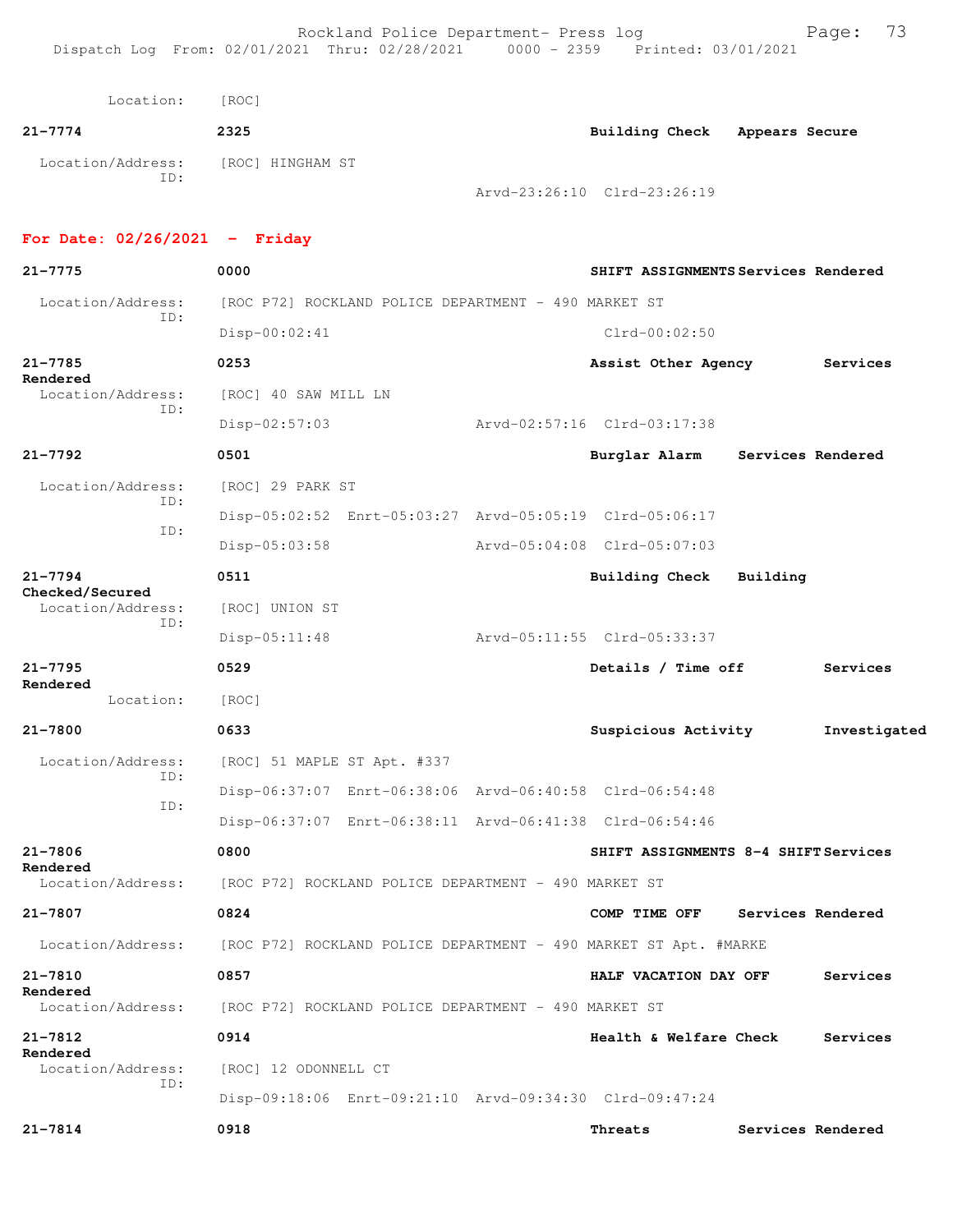| Dispatch Log From: 02/01/2021 Thru: 02/28/2021 0000 - 2359 Printed: 03/01/2021 |                                                      | Rockland Police Department- Press log |                                                         |                | Page:             | 74 |
|--------------------------------------------------------------------------------|------------------------------------------------------|---------------------------------------|---------------------------------------------------------|----------------|-------------------|----|
| Location/Address:                                                              | [ROC P20] DUNKIN DONUTS - 21 EAST WATER ST           |                                       |                                                         |                |                   |    |
| ID:                                                                            |                                                      |                                       | Disp-09:20:22 Enrt-09:21:06 Arvd-09:26:15 Clrd-09:33:28 |                |                   |    |
| $21 - 7819$                                                                    | 0938                                                 |                                       | General Info                                            |                | Services Rendered |    |
| Location/Address:                                                              | [ROC P72] ROCKLAND POLICE DEPARTMENT - 490 MARKET ST |                                       |                                                         |                |                   |    |
| ID:                                                                            | $Disp-09:40:04$                                      |                                       | Arvd-09:53:25 Clrd-14:55:26                             |                |                   |    |
| $21 - 7825$                                                                    | 1008                                                 |                                       | General Info                                            |                | Services Rendered |    |
| Location/Address:                                                              | [ROC P72] ROCKLAND POLICE DEPARTMENT - 490 MARKET ST |                                       |                                                         |                |                   |    |
| 21-7832                                                                        | 1057                                                 |                                       | General Info                                            |                | Services Rendered |    |
| Location/Address:                                                              | [ROC P72] ROCKLAND POLICE DEPARTMENT - 490 MARKET ST |                                       |                                                         |                |                   |    |
| 21-7833                                                                        | 1109                                                 |                                       | General Incident Services Rendered                      |                |                   |    |
| Location/Address:                                                              | [ROC P72] ROCKLAND POLICE DEPARTMENT - 490 MARKET ST |                                       |                                                         |                |                   |    |
| $21 - 7852$                                                                    | 1348                                                 |                                       | Suspicious Activity                                     |                | Investigated      |    |
| Location/Address:                                                              | [ROC 286] 496 HINGHAM ST                             |                                       |                                                         |                |                   |    |
| ID:                                                                            |                                                      |                                       | Disp-13:50:01 Enrt-13:50:37 Arvd-14:03:07 Clrd-14:35:26 |                |                   |    |
| $21 - 7859$                                                                    | 1458                                                 |                                       | Animal Complaint Services Rendered                      |                |                   |    |
| Location/Address:                                                              | [ROC] 87 LINCOLN RD                                  |                                       |                                                         |                |                   |    |
| ID:                                                                            | $Disp-14:59:13$                                      |                                       | Arvd-15:08:21 Clrd-15:19:07                             |                |                   |    |
| ID:                                                                            | $Disp-14:59:41$                                      |                                       | Arvd-15:05:29 Clrd-15:25:23                             |                |                   |    |
| $21 - 7865$                                                                    | 1524                                                 |                                       | Disturbance                                             |                | Services Rendered |    |
| Location/Address:                                                              | [ROC P108] SOUTH SHORE BMW - 1040 HINGHAM ST         |                                       |                                                         |                |                   |    |
| ID:                                                                            | Disp-15:25:39 Enrt-15:27:09                          |                                       | $Clrd-15:40:19$                                         |                |                   |    |
| ID:                                                                            |                                                      |                                       | Disp-15:27:01 Enrt-15:27:06 Arvd-15:27:50 Clrd-15:40:23 |                |                   |    |
| 21-7873                                                                        | 1627                                                 |                                       | General Info                                            | Appears Secure |                   |    |
| Location/Address:                                                              | [ROC P72] ROCKLAND POLICE DEPARTMENT - 490 MARKET ST |                                       |                                                         |                |                   |    |
| 21-7876                                                                        | 1637                                                 |                                       | Detail                                                  | Appears Secure |                   |    |
| Location/Address:                                                              | [ROC] HINGHAM ST                                     |                                       |                                                         |                |                   |    |
| ID:                                                                            | Disp-16:40:28                                        |                                       | $Clrd-16:40:34$                                         |                |                   |    |
| ID:                                                                            | $Disp-16:40:55$                                      |                                       | $Clrd-16:41:03$                                         |                |                   |    |
| 21-7884                                                                        | 1751                                                 |                                       | Motor Vehicle Collision W/PI                            |                |                   |    |
| <b>Vehicle Towed</b><br>Location/Address:                                      | [ROC] 158 MARKET ST @ 5 UNION ST                     |                                       |                                                         |                |                   |    |
| ID:                                                                            |                                                      |                                       | Disp-17:51:52 Enrt-17:52:02 Arvd-17:52:06 Clrd-18:29:14 |                |                   |    |
| ID:                                                                            |                                                      |                                       | Disp-17:51:52 Enrt-17:52:05 Arvd-17:52:08 Clrd-18:40:50 |                |                   |    |
| ID:                                                                            |                                                      |                                       | Disp-17:51:52 Enrt-17:52:11 Arvd-17:52:14 Clrd-18:19:55 |                |                   |    |
| ID:<br>Refer To Summons:                                                       | 21ROC-7884-AR                                        |                                       | Disp-17:52:49 Enrt-17:52:51 Arvd-17:52:53 Clrd-18:50:22 |                |                   |    |
| Summons:                                                                       | MORAES, ELAINE                                       |                                       |                                                         |                |                   |    |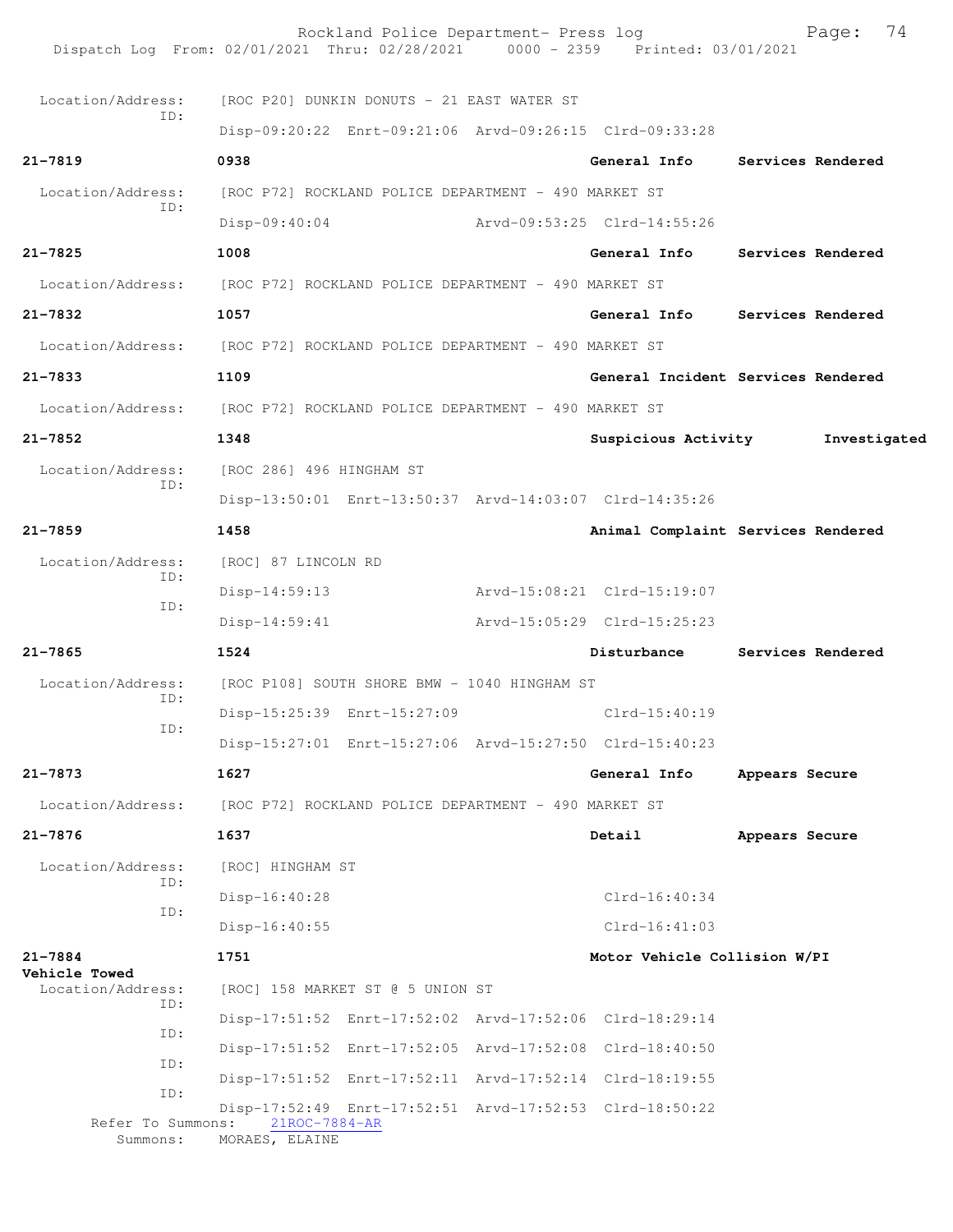|                                   | Rockland Police Department- Press log<br>Dispatch Log From: 02/01/2021 Thru: 02/28/2021 0000 - 2359 Printed: 03/01/2021 |                         | 75<br>Page:                         |  |  |
|-----------------------------------|-------------------------------------------------------------------------------------------------------------------------|-------------------------|-------------------------------------|--|--|
| Address:<br>Age:<br>Charges:      | 520 MARKET ST<br>ROCKLAND, MA<br>36<br>UNLICENSED OPERATION OF MV                                                       |                         |                                     |  |  |
| $21 - 7889$                       | 1832                                                                                                                    | Motor Vehicle Complaint | Sent On Way                         |  |  |
| Location/Address:                 | [ROC] WEBSTER ST                                                                                                        |                         |                                     |  |  |
| TD:                               | Disp-18:36:16 Enrt-18:39:01 Arvd-18:39:03 Clrd-18:48:46                                                                 |                         |                                     |  |  |
| TD:                               | Disp-18:40:54 Enrt-18:40:56 Arvd-18:40:57 Clrd-18:48:51                                                                 |                         |                                     |  |  |
| $21 - 7905$                       | 2052                                                                                                                    | Harassment              | Services Rendered                   |  |  |
| Location/Address:<br>ID:          | [ROC 897] 110 MARTHA DR Apt. #E                                                                                         |                         |                                     |  |  |
|                                   | Disp-20:55:31 Enrt-20:56:14 Arvd-21:03:18 Clrd-21:28:11                                                                 |                         |                                     |  |  |
| $21 - 7917$                       | 2255                                                                                                                    |                         | Noise Complaint Services Rendered   |  |  |
| Location/Address:<br>ID:          | [ROC 272] SHERIDAN SQUARE CONDOS - 103 GROVE ST Apt. #336                                                               |                         |                                     |  |  |
|                                   | Disp-22:56:27 Enrt-22:56:32 Arvd-23:01:14 Clrd-23:13:53                                                                 |                         |                                     |  |  |
| For Date: $02/27/2021$ - Saturday |                                                                                                                         |                         |                                     |  |  |
| $21 - 7922$                       | 0000                                                                                                                    |                         | SHIFT ASSIGNMENTS Services Rendered |  |  |
| Location/Address:<br>TD:          | [ROC P72] ROCKLAND POLICE DEPARTMENT - 490 MARKET ST                                                                    |                         |                                     |  |  |
|                                   | $Disp-00:01:54$                                                                                                         | $Clrd-00:02:02$         |                                     |  |  |
| $21 - 7923$                       | 0016                                                                                                                    | 911 Accidental          | Services Rendered                   |  |  |
| Location/Address:<br>TD:          | [ROC P47] BEST WESTERN - 909 HINGHAM ST Apt. #141                                                                       |                         |                                     |  |  |
|                                   | Disp-00:17:49 Enrt-00:19:32 Arvd-00:36:57 Clrd-00:37:05                                                                 |                         |                                     |  |  |
| ID:                               | Disp-00:19:25 Enrt-00:19:32 Arvd-00:36:57 Clrd-00:37:10                                                                 |                         |                                     |  |  |
| $21 - 7933$<br>Checked/Secured    | 0141                                                                                                                    | Suspicious Activity     | Building                            |  |  |
| Location/Address:                 | [ROC P108] SOUTH SHORE BMW - 1040 HINGHAM ST                                                                            |                         |                                     |  |  |

|  |  | Disp-01:42:19 Enrt-01:42:24 Arvd-01:42:28 Clrd-01:45:04 |  |
|--|--|---------------------------------------------------------|--|
|  |  |                                                         |  |

Disp-01:43:50 Enrt-01:43:55 Clrd-01:43:59

## **21-7946 0518 Building Check Appears Secure**

 Location/Address: [ROC] UNION ST ID:

Disp-05:19:43 Arvd-05:19:53 Clrd-05:40:24

## **21-7947 0551 Motor Vehicle Stop Summons To Court**  [ROC P88] KATHY CORRIGAN'S - 406 VFW DR ID: Arvd-05:51:00 Clrd-06:10:43 ID: Disp-05:51:53 Enrt-05:51:58 Arvd-05:54:13 Clrd-06:10:49 Refer To Summons: 21ROC-7947-AR Juvenile Arrest Age: 17 Charges: UNLICENSED OPERATION OF MV INSPECTION/STICKER, NO SPEEDING IN VIOL SPECIAL REGULATION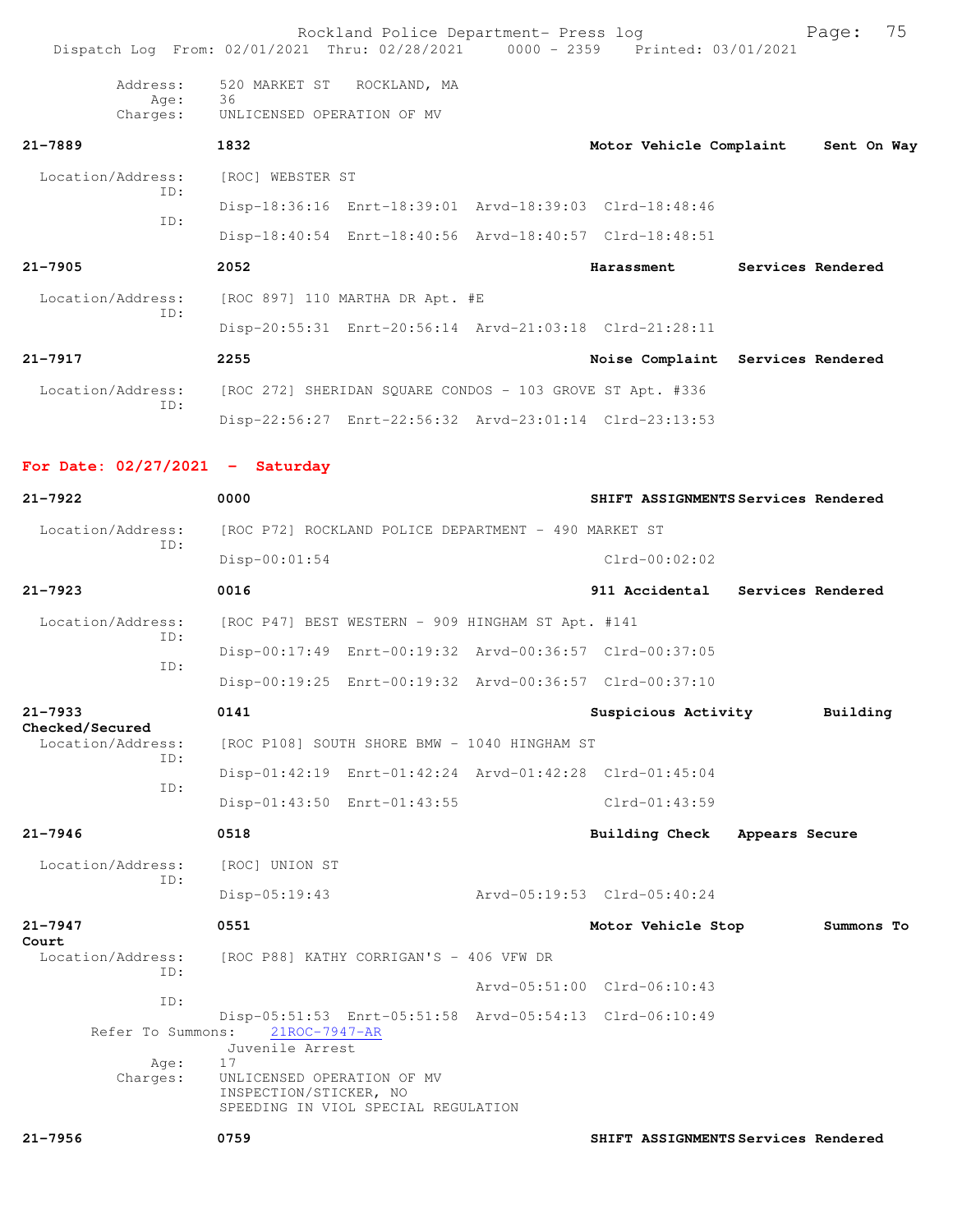Rockland Police Department- Press log Fage: 76 Dispatch Log From: 02/01/2021 Thru: 02/28/2021 0000 - 2359 Printed: 03/01/2021 Location/Address: [ROC P72] ROCKLAND POLICE DEPARTMENT - 490 MARKET ST **21-7962 0915 Threats Services Rendered** Location/Address: [ROC] 106 TURNER RD ID: Disp-09:16:26 Enrt-09:16:36 Arvd-09:30:17 Clrd-10:28:54 **21-7973 1059 Larceny / Forgery/ Fraud Services Rendered**<br>Location/Address: [ROC] 87 LINCOLN RD ID: Disp-11:00:18 Enrt-11:00:21 Arvd-11:02:43 Clrd-11:14:32 **21-7975 1123 Disturbance Services Rendered** Location/Address: [ROC 637] 138 MYRTLE ST ID: Disp-11:25:00 Enrt-11:25:07 Arvd-11:32:37 Clrd-11:32:45 ID: Disp-11:25:04 Enrt-11:25:09 Arvd-11:32:39 Clrd-11:32:43 **21-7978 1210 Health & Welfare Check Services Rendered**  Location/Address: [ROC] 12 LINDEN ST ID: Disp-12:12:57 Enrt-12:13:00 Arvd-12:13:11 Clrd-12:32:20 ID: Disp-12:21:12 Arvd-12:21:16 Clrd-12:32:23 **21-7994 1417 Building Check Appears Secure** Location/Address: [ROC] HINGHAM ST ID: Arvd-14:17:51 Clrd-14:18:10 **21-7997 1448 Suspicious Activity Services Rendered**  Location/Address: [ROC P55] HOME DEPOT - 1149 HINGHAM ST ID: Arvd-14:48:00 Clrd-14:53:00 **21-8009 1615 Disabled Motor Vehicle Services Rendered**  Location/Address: [ROC 302] 115 J A DUNN MEM DR ID: Disp-16:19:51 Enrt-16:19:55 Arvd-16:25:21 Clrd-17:11:11 **21-8010 1621 SHIFT ASSIGNMENTS Services Rendered** Location/Address: [ROC P72] ROCKLAND POLICE DEPARTMENT - 490 MARKET ST **21-8021 1726 Suspicious Activity Services Rendered**  Location/Address: [ROC P72] ROCKLAND POLICE DEPARTMENT - 490 MARKET ST ID: Disp-17:30:13 Arvd-17:30:44 Clrd-18:14:14 ID: Disp-17:30:13 Arvd-17:30:51 Clrd-18:14:16 Refer To Summons: Summons: HANSON, CRAIG A Address: 36 GEORGE ST Apt. #2 ROCKLAND, MA Age: 38 Charges: DESTRUCTION OF PROPERTY +\$1200, WANTON c266 §127 **21-8024 1746 Details / Time off Services Rendered**  Location: [ROC]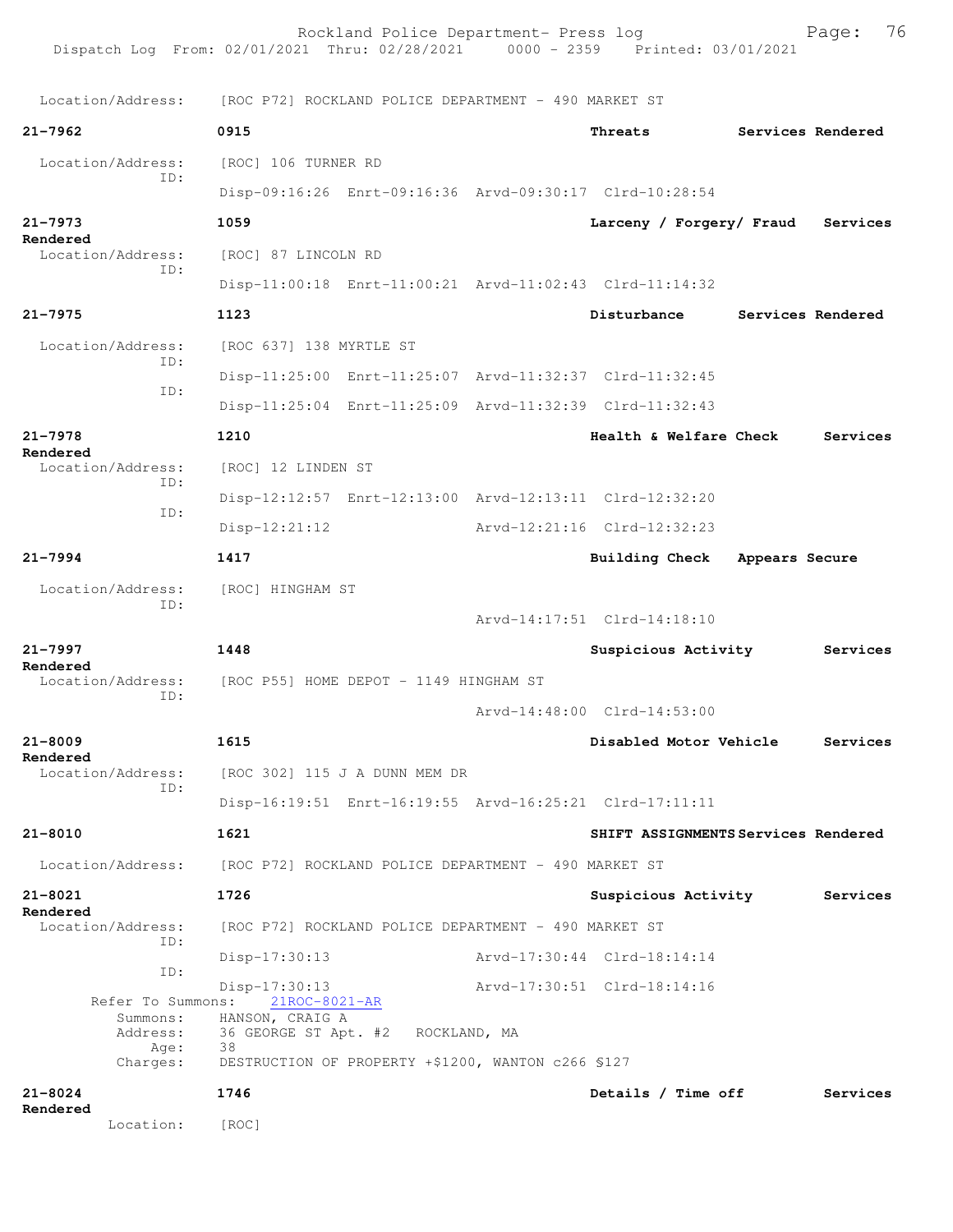|                                 | Rockland Police Department- Press log<br>Dispatch Log From: 02/01/2021 Thru: 02/28/2021 0000 - 2359 Printed: 03/01/2021 |                                | 77<br>Page:                        |
|---------------------------------|-------------------------------------------------------------------------------------------------------------------------|--------------------------------|------------------------------------|
| $21 - 8026$                     | 1755                                                                                                                    | Details / Time off             | Services                           |
| Rendered<br>Location:           | [ROC]                                                                                                                   |                                |                                    |
| $21 - 8034$                     | 1911                                                                                                                    |                                | MESSAGE DELIVERY Services Rendered |
| Location/Address:               | [ROC P72] ROCKLAND POLICE DEPARTMENT - 8 DANIEL TEAGUE DR                                                               |                                |                                    |
| ID:                             | Disp-19:17:32 Enrt-19:18:48 Arvd-19:25:19 Clrd-19:28:38                                                                 |                                |                                    |
| $21 - 8044$                     | 1954                                                                                                                    | Follow-Up Investigation        | Services                           |
| Rendered<br>Location/Address:   | [ROC] 36 GEORGE ST Apt. #2                                                                                              |                                |                                    |
| TD:                             | $Disp-19:55:32$                                                                                                         | Arvd-19:55:39 Clrd-20:03:44    |                                    |
| ID:                             | Disp-19:55:36                                                                                                           | Arvd-19:55:43 Clrd-20:03:47    |                                    |
| $21 - 8049$                     | 2006                                                                                                                    | 911 Hang Up                    | Services Rendered                  |
| Location/Address:               | [ROC] 44 DEXTER RD                                                                                                      |                                |                                    |
| ID:                             | Disp-20:07:54 Enrt-20:07:57 Arvd-20:11:19 Clrd-20:15:40                                                                 |                                |                                    |
| $21 - 8059$                     | 2237                                                                                                                    | Suspicious Activity            | Services                           |
| Rendered<br>Location/Address:   | [ROC P80] GOLD MINE COIN SHOP - 188 UNION ST                                                                            |                                |                                    |
| TD:                             | Disp-22:39:24                                                                                                           | $Clrd-22:41:21$                |                                    |
| ID:                             | $Disp-22:39:24$                                                                                                         | $Clrd-22:41:21$                |                                    |
|                                 |                                                                                                                         |                                |                                    |
| For Date: $02/28/2021$ - Sunday |                                                                                                                         |                                |                                    |
| $21 - 8070$                     | 0006                                                                                                                    |                                | DIRECTED PATROL Services Rendered  |
| Location/Address:<br>ID:        | [ROC P72] ROCKLAND POLICE DEPARTMENT - 490 MARKET ST                                                                    |                                |                                    |
|                                 | $Disp-00:07:40$                                                                                                         | $Clrd-00:07:46$                |                                    |
| 21-8072                         | 0050                                                                                                                    | Noise Complaint Peace Restored |                                    |
| Location/Address:<br>ID:        | [ROC 116] 261 UNION ST Apt. #37                                                                                         |                                |                                    |
| ID:                             | Disp-00:52:22                                                                                                           | Clrd-00:55:57                  |                                    |
| ID:                             | Disp-00:52:22                                                                                                           | Clrd-00:55:56                  |                                    |
|                                 | Disp-01:15:30 Enrt-01:15:33 Arvd-01:17:29 Clrd-01:20:03                                                                 |                                |                                    |
| $21 - 8075$                     | 0054                                                                                                                    | Disturbance                    | Arrest (s) Made                    |
| Location/Address:<br>ID:        | [ROC] 37 LINDEN ST Apt. #2                                                                                              |                                |                                    |
| ID:                             | Disp-00:55:56 Enrt-00:56:24                                                                                             | Clrd-00:58:53                  |                                    |
| Refer To Arrest:                | Disp-00:55:56 Enrt-00:56:27 Arvd-00:58:48 Clrd-01:17:32<br>21ROC-8075-AR                                                |                                |                                    |
| Arrest:<br>Address:             | WAIBEL, AIDAN KENJI<br>37 LINDEN ST Apt. #2 ROCKLAND, MA                                                                |                                |                                    |
| Age:<br>Charges:                | 20<br>A&B ON FAMILY / HOUSEHOLD MEMBER                                                                                  |                                |                                    |
| $21 - 8091$                     | 0531                                                                                                                    | <b>Building Check</b>          | Appears Secure                     |
| Location/Address:               | [ROC] UNION ST                                                                                                          |                                |                                    |
| ID:                             | Disp-05:33:01                                                                                                           | Clrd-05:33:09                  |                                    |
| ID:                             |                                                                                                                         |                                |                                    |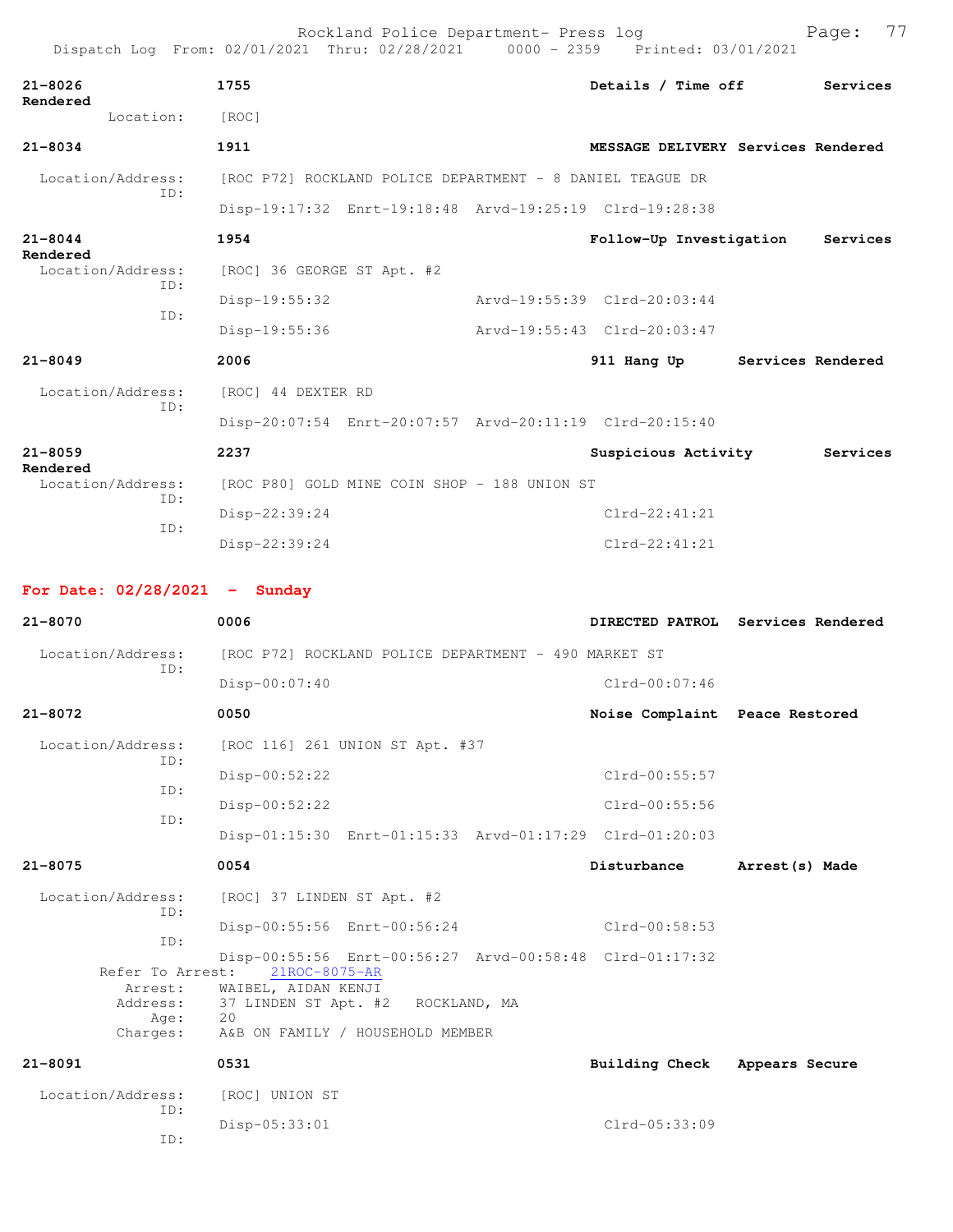Rockland Police Department- Press log Bookland Police Department- Press log Page: 78<br>21 Thru: 02/28/2021 0000 - 2359 Printed: 03/01/2021 Dispatch Log From:  $02/01/2021$  Thru:  $02/28/2021$  0000 - 2359

 Disp-05:33:22 Arvd-05:33:29 Clrd-05:51:57 **21-8097 0635 Motor Vehicle Stop Vehicle Towed**  Location/Address: [ROC] 200 BEECH ST ID: Disp-06:36:03 Arvd-06:36:31 Clrd-06:39:55 **21-8105 0738 CRUISER OUT OF SERVICE Services Rendered**  Location/Address: [ROC P72] ROCKLAND POLICE DEPARTMENT - 490 MARKET ST ID: Disp-07:41:41 Clrd-07:46:12 **21-8109 0800 SHIFT ASSIGNMENTS Services Rendered** Location/Address: [ROC P72] ROCKLAND POLICE DEPARTMENT - 490 MARKET ST **21-8107 0824 Motor Vehicle Complaint Unfounded** Location/Address: [ROC] 35 MARKET ST @ 50 J A DUNN MEM DR ID: Disp-08:27:01 Enrt-08:27:07 Arvd-08:29:47 Clrd-08:39:40 **21-8111 0924 Building Check Services Rendered** Location/Address: [ROC] HINGHAM ST ID: Arvd-09:24:34 Clrd-09:24:45 **21-8112 0924 Building Check Building Checked/Secured**  Location/Address: [ROC P89] CALVARY CHAPEL - 175 MARKET ST ID: Arvd-09:26:40 Clrd-09:27:41 **21-8114 0925 Unwanted Party Services Rendered** Location/Address: [ROC] 12 LINDEN ST ID: Disp-09:27:58 Enrt-09:28:00 Arvd-09:29:58 Clrd-09:35:17 ID: Disp-09:28:04 Enrt-09:28:07 Arvd-09:31:35 Clrd-09:35:19 **21-8122 1105 General Info Services Rendered** Location/Address: [ROC P72] ROCKLAND POLICE DEPARTMENT - 490 MARKET ST **21-8123 1111 Building Check Building Checked/Secured**  Location/Address: [ROC P89] CALVARY CHAPEL - 175 MARKET ST ID: Arvd-11:14:47 Clrd-11:17:24 **21-8126 1119 Building Check Building Checked/Secured**  Location/Address: [ROC] MARKET ST ID: Arvd-11:20:03 Clrd-11:20:23 **21-8129 1145 General Info Services Rendered** Location/Address: [ROC P72] ROCKLAND POLICE DEPARTMENT - 490 MARKET ST **21-8130 1153 Hazardous Materials Services Rendered**  Location/Address: [ROC] PLAIN ST ID: Disp-11:57:19 Enrt-11:57:22 Arvd-12:03:59 Clrd-12:09:46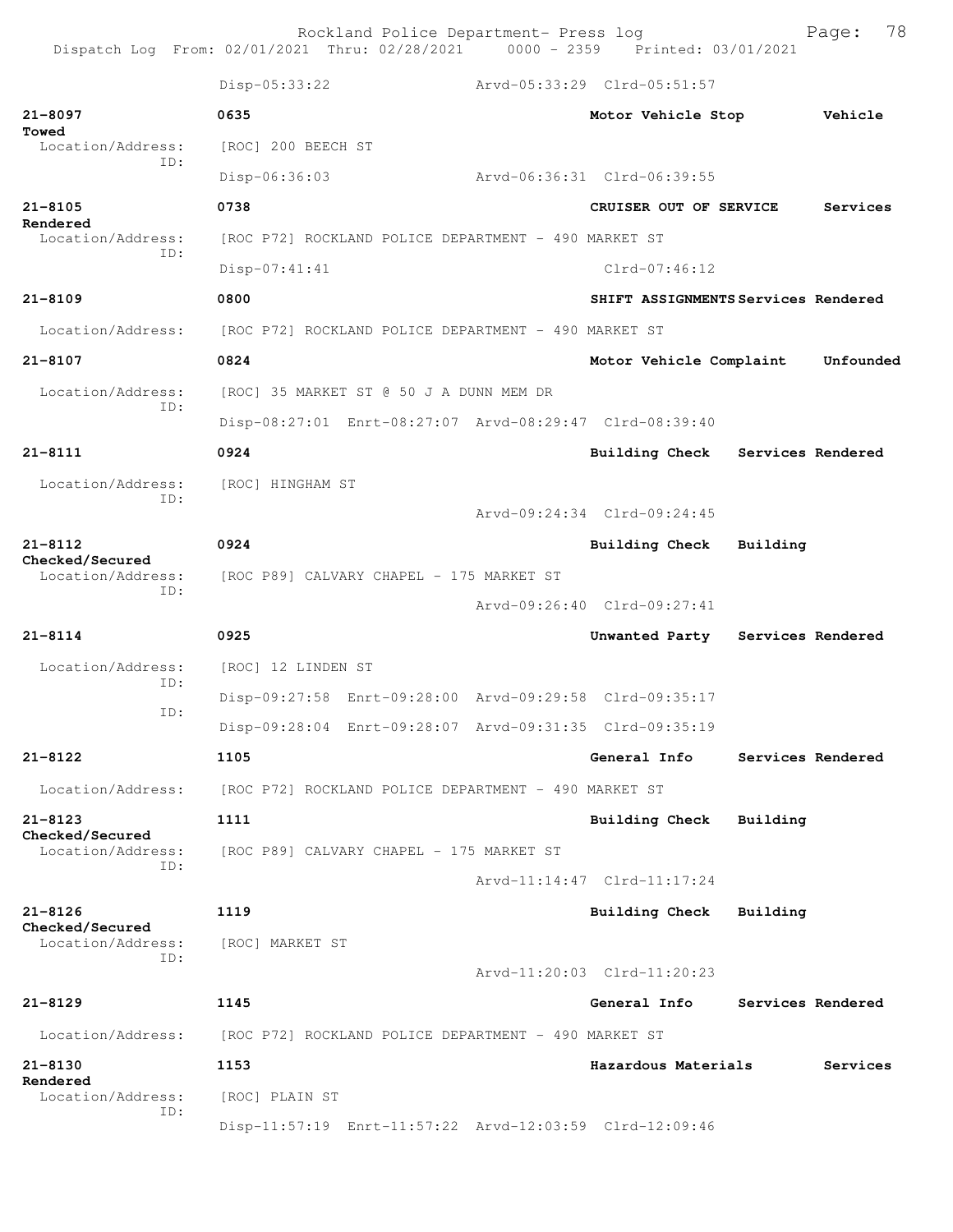Rockland Police Department- Press log Fage: 79 Dispatch Log From: 02/01/2021 Thru: 02/28/2021 0000 - 2359 Printed: 03/01/2021

**21-8134 1206 Assist Public Services Rendered** Location/Address: [ROC 140] 292 MARKET ST Apt. #29 ID: Disp-12:09:38 Enrt-12:09:41 Clrd-12:10:02 ID: Disp-12:13:07 Enrt-12:13:10 Arvd-12:13:11 Clrd-12:18:30 ID: Disp-12:13:20 Enrt-12:13:23 Arvd-12:13:28 Clrd-12:18:27 **21-8136 1224 VACATION DAY OFF Services Rendered** Location/Address: [ROC P72] ROCKLAND POLICE DEPARTMENT - 490 MARKET ST ID: Disp-12:27:48 Enrt-12:28:49 Clrd-12:43:56 **21-8141 1316 Building Check Appears Secure** Location/Address: [ROC] HINGHAM ST ID: Arvd-13:17:02 Clrd-13:17:09 **21-8142 1324 SICK OFFICER No Service** Location/Address: [ROC P72] ROCKLAND POLICE DEPARTMENT - 490 MARKET ST ID: Disp-13:26:28 Enrt-13:26:38 Clrd-13:45:25 **21-8143 1325 Motor Vehicle Stop Verbal Warning**  Location/Address: [ROC] 422 NORTH AVE @ 511 PLAIN ST ID: Arvd-13:25:00 Clrd-13:27:33 **21-8151 1412 Motor Vehicle Stop Verbal Warning**  Location/Address: [ROC] BEECH ST ID: Arvd-14:12:00 Clrd-14:16:53 **21-8154 1453 Building Check Building Checked/Secured**  Location/Address: [ROC P89] CALVARY CHAPEL - 175 MARKET ST ID: Arvd-14:55:16 Clrd-14:56:43 **21-8155 1455 Animal Complaint Services Rendered** Location/Address: [ROC P62] CHINA PLAZA - 35 MARKET ST ID: Disp-14:58:40 Enrt-14:58:41 Arvd-14:58:46 Clrd-15:03:39 **21-8159 1557 SHIFT ASSIGNMENTS Services Rendered** Location/Address: [ROC P72] ROCKLAND POLICE DEPARTMENT - 490 MARKET ST **21-8169 1927 Motor Vehicle Stop Verbal Warning**  Location/Address: [ROC] WEST WATER ST @ PROSPECT ST ID: Disp-19:28:33 Enrt-19:28:37 Arvd-19:28:39 Clrd-19:37:17 **21-8171 1939 ATTEMPT Warrant ARREST Could Not Locate**  Location/Address: [ROC 575] 119 GROVE ST Apt. #240 ID: Disp-19:40:50 Enrt-19:41:02 Arvd-19:41:04 Clrd-19:56:03 ID: Disp-19:40:56 Enrt-19:40:58 Arvd-19:41:00 Clrd-19:55:59